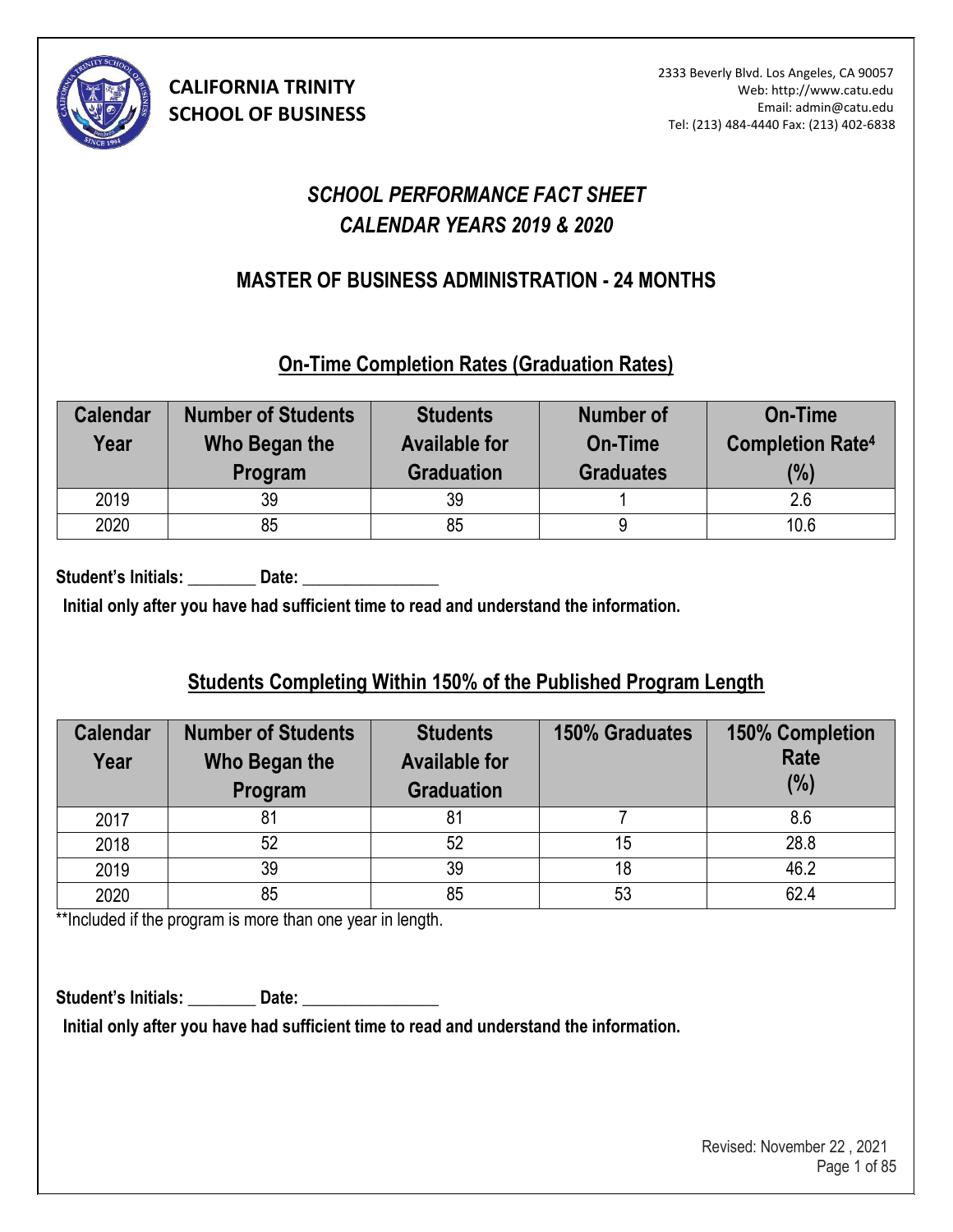

### **Job Placement Rates**

| <b>Calendar</b> | <b>Number of</b> | Number of        | <b>Graduates</b>     | <b>Graduates</b>       | <b>Placement</b>       |
|-----------------|------------------|------------------|----------------------|------------------------|------------------------|
| Year            | <b>Students</b>  | <b>Graduates</b> | <b>Available for</b> | <b>Employed in the</b> | <b>Rate % Employed</b> |
|                 | <b>Who Began</b> |                  | <b>Employment</b>    | <b>Field</b>           | in the Field           |
|                 | Program          |                  |                      |                        |                        |
| 2019            | 39               | 22               |                      |                        | 75.0                   |
| 2020            | 85               | 54               |                      |                        | 75.0                   |

You may obtain from the institution a list of the employment positions determined to be in the field for which a student received education and training. You may ask the administrative office to obtain a list of the employment positions.

## **Gainfully Employed Categories**

## **Part-Time vs. Full-Time Employment**

| <b>Calendar</b><br>Year | <b>Graduate Employed in</b><br>the Field 20-29 Hours Per<br><b>Week</b> | <b>Graduates Employed in the</b><br>Field at Least 30 Hours Per<br><b>Week</b> | <b>Total Graduates</b><br><b>Employed in the Field</b> |
|-------------------------|-------------------------------------------------------------------------|--------------------------------------------------------------------------------|--------------------------------------------------------|
| 2019                    |                                                                         |                                                                                |                                                        |
| 2020                    |                                                                         |                                                                                |                                                        |

# **Single Position vs. Concurrent Aggregated Position**

| <b>Calendar</b><br>Year | <b>Graduates Employed in</b><br>the Field in a Single<br><b>Position</b> | <b>Graduates Employed in</b><br>the Field in Concurrent<br><b>Aggregated Positions</b> | <b>Total Graduates Employed</b><br>in the Field |
|-------------------------|--------------------------------------------------------------------------|----------------------------------------------------------------------------------------|-------------------------------------------------|
| 2019                    |                                                                          |                                                                                        |                                                 |
| 2020                    |                                                                          |                                                                                        |                                                 |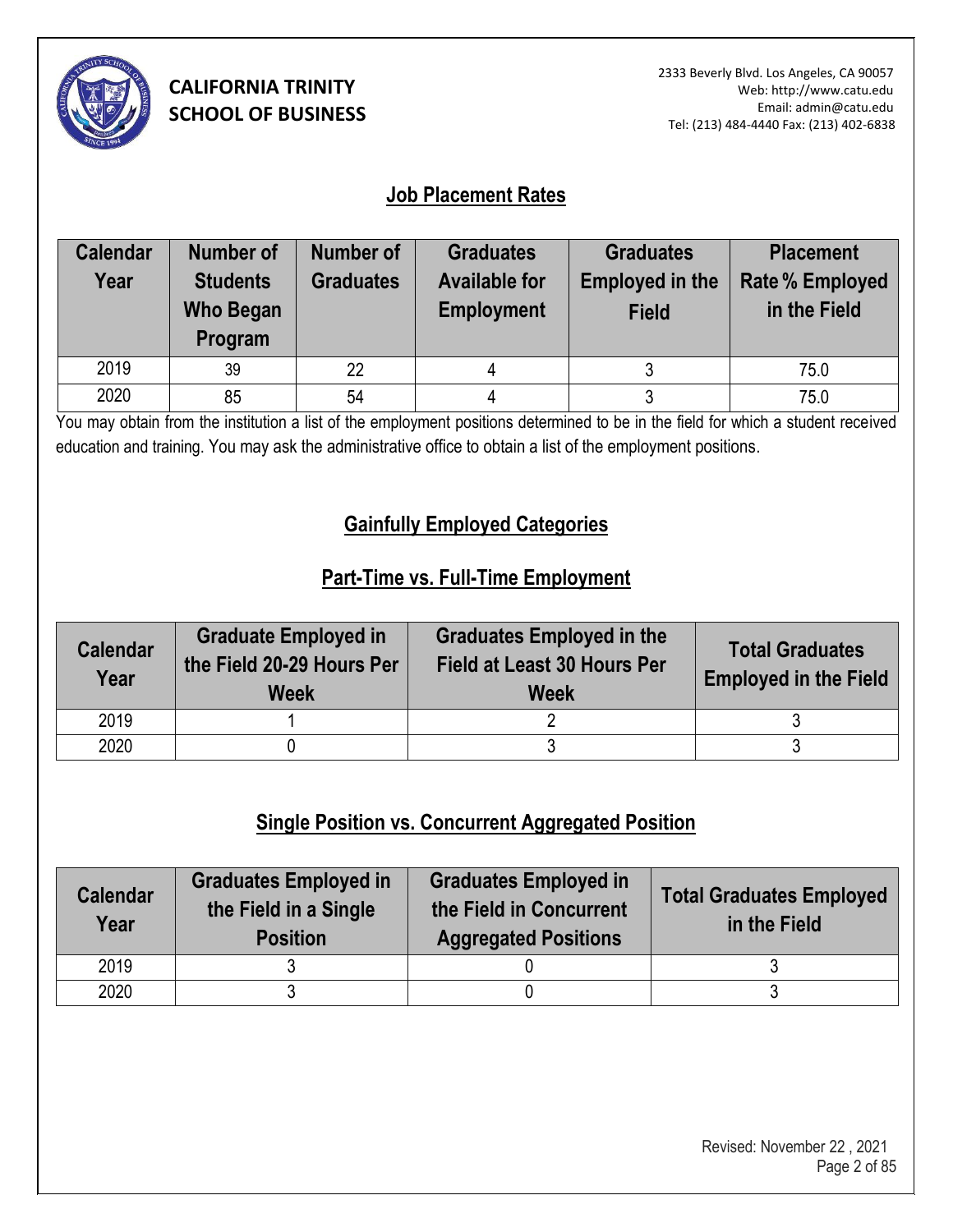

### **Self-Employed / Freelance Positions**

| <b>Calendar</b><br>Year | <b>Graduates Employed who are Self-Employed or</b><br><b>Working Freelance</b> | <b>Total Graduates Employed</b><br>in the Field |
|-------------------------|--------------------------------------------------------------------------------|-------------------------------------------------|
| 2019                    |                                                                                |                                                 |
| 2020                    |                                                                                |                                                 |

### **Institutional Employment**

| <b>Calendar</b><br>Year | <b>Graduates Employed in the Field who are Employed</b><br>by the Institution, an Employer Owned by the<br>Institution, or an Employer Who Shares Ownership<br>with the Institution. | <b>Total Graduates Employed</b><br>in the Field |
|-------------------------|--------------------------------------------------------------------------------------------------------------------------------------------------------------------------------------|-------------------------------------------------|
| 2019                    |                                                                                                                                                                                      |                                                 |
| 2020                    |                                                                                                                                                                                      |                                                 |

Student's Initials: **Date:** Date:

**Initial only after you have had sufficient time to read and understand the information.** 

This program may result in freelance or self-employment.

- ⚫ The work available to graduates of this program is usually for freelance or self-employment.
- This type of work may not be consistent.
- The period of employment can range from one day to weeks to several months.
- Hours worked in a day or week may be more or less than the traditional 8 hour work day or 40 hour work week.
- You can expect to spend unpaid time expanding your networks, advertising, promoting your services, or honing your skills.
- Once graduates begin to work freelance or are self-employed, they will be asked to provide documentation that they are employed as such so that they may be counted as placed for our job placement records.
- ⚫ Students initialing this disclosure understand that either a majority or all of this school's graduates are employed in this manner and understand what comprises this work style.

Student's Initials: **Noting that Date:** 2021

**Initial only after you have had sufficient time to read and understand the information.**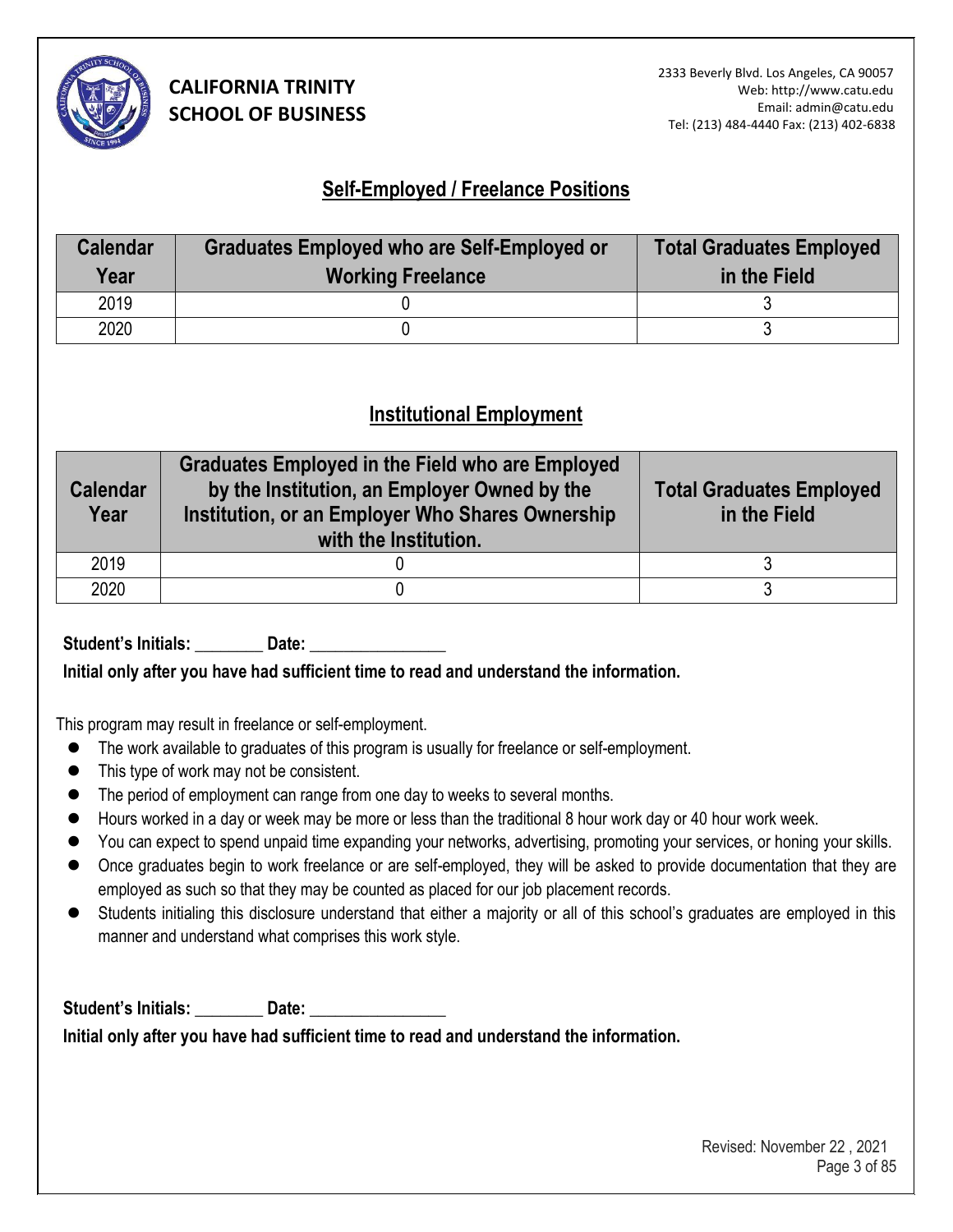

2333 Beverly Blvd. Los Angeles, CA 90057 Web: http://www.catu.edu Email: admin@catu.edu Tel: (213) 484-4440 Fax: (213) 402-6838

### **License Examination Passage Rates**

| <b>Calendar Year</b> | Number of<br><b>Graduates in</b><br><b>Calendar Year</b> | Number of<br><b>Graduates</b><br><b>Taking Exam</b> | <b>Number Who</b><br><b>Passed First</b><br><b>Available</b><br><b>Exam Exam</b> | <b>Number Who</b><br><b>Failed First</b><br><b>Available</b><br>Exam | <b>Passage</b><br>Rate |
|----------------------|----------------------------------------------------------|-----------------------------------------------------|----------------------------------------------------------------------------------|----------------------------------------------------------------------|------------------------|
| 2019                 | 38                                                       |                                                     |                                                                                  |                                                                      | <b>NA</b>              |
|                      |                                                          |                                                     |                                                                                  |                                                                      |                        |

Licensure examination passage data is not available from the state agency administering the examination. We are unable to collect date from the graduates.

Student's Initials: Date:

**Initial only after you have had sufficient time to read and understand the information.** 

### **Salary and Wage Information**

### **Annual salary and wages reported for graduates employed in the field.**

| <b>Calendar</b><br>Year | <b>Graduates</b><br><b>Available for</b><br><b>Employment</b> | <b>Graduates</b><br><b>Employed in</b><br><b>Field</b> | \$20,001<br>$\overline{\phantom{0}}$<br>\$25,000 | \$25,001<br>-<br>\$30,000 | \$35,001<br>$\sim$<br>\$40,000 | <b>No Salary</b><br><b>Information</b><br><b>Reported</b> |
|-------------------------|---------------------------------------------------------------|--------------------------------------------------------|--------------------------------------------------|---------------------------|--------------------------------|-----------------------------------------------------------|
| 2019                    |                                                               |                                                        |                                                  |                           |                                |                                                           |
| 2020                    |                                                               |                                                        |                                                  |                           |                                |                                                           |

A list of sources used to substantiate salary disclosures is available from the school. You may obtain a list of the objective sources of information used to substantiate the salary disclosure from the Administrative Office.

Student's Initials: **Date: Date:** 

**Initial only after you have had sufficient time to read and understand the information.** 

# **Cost of Educational Program**

Total charges for the program for students completing on time in 2019: \$12,220 Total charges may be higher for students that do not complete on time.

Total charges for the program for students completing on time in 2020: \$12,220 Total charges may be higher for students that do not complete on time.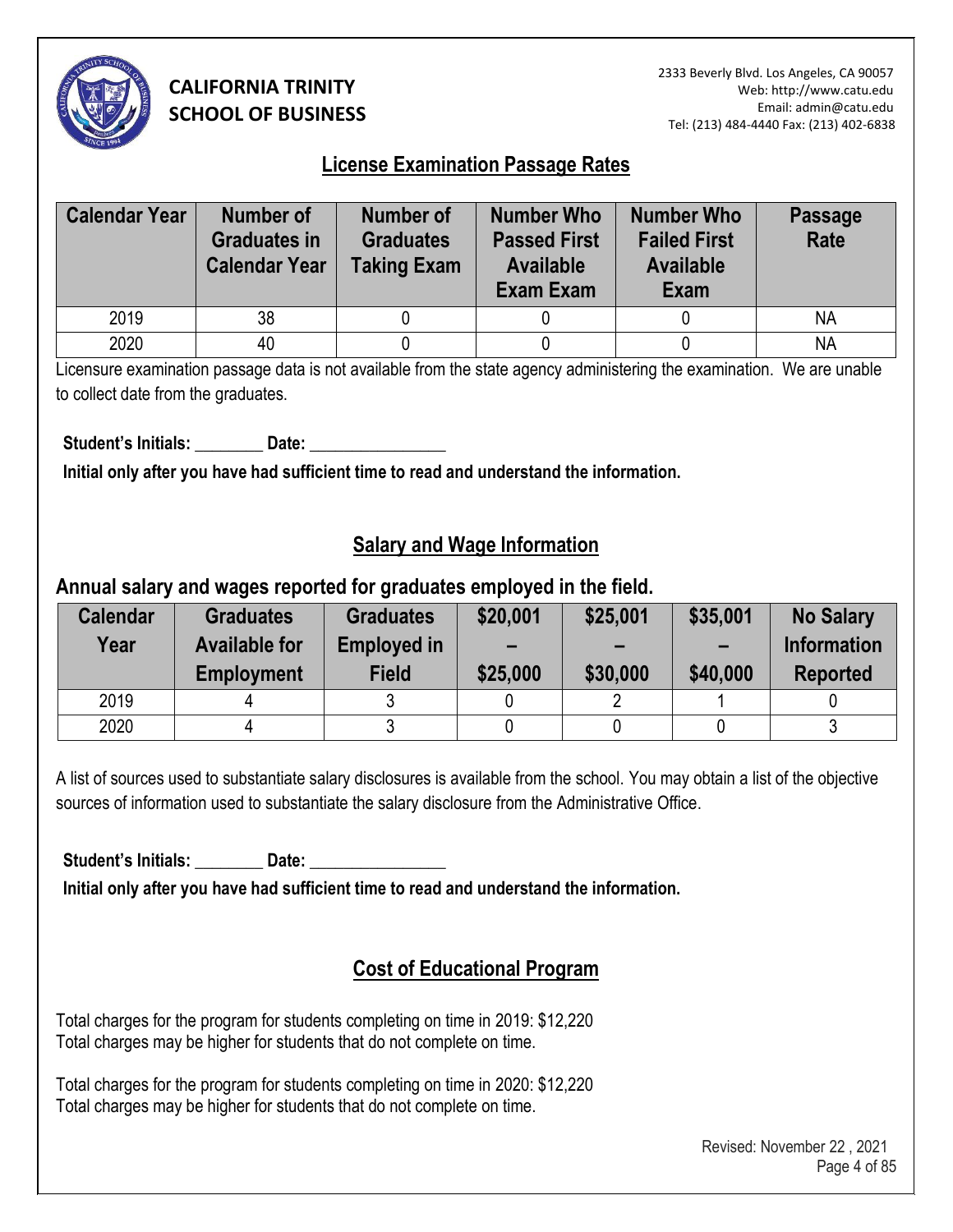

Student's Initials: **Date: Initial only after you have had sufficient time to read and understand the information.** 

# **Federal Student Loan Debt**

Students at California Trinity School of Business are not eligible for federal student loans. This institution does not meet the U.S. Department of Education criteria that would allow its students to participate in federal student aid programs.

**Student's Initials: \_\_\_\_\_\_\_\_ Date: \_\_\_\_\_\_\_\_\_\_\_\_\_\_\_\_ Initial only after you have had sufficient time to read and understand the information.** 

\_\_\_\_\_\_\_\_\_\_\_\_\_\_\_\_\_\_\_\_\_\_\_\_\_\_\_\_\_ \_\_\_\_\_\_\_\_\_\_\_\_\_\_\_\_\_\_\_\_\_\_

\_\_\_\_\_\_\_\_\_\_\_\_\_\_\_\_\_\_\_\_\_\_\_\_\_\_\_\_\_ \_\_\_\_\_\_\_\_\_\_\_\_\_\_\_\_\_\_\_\_\_\_

This fact sheet is filed with the Bureau for Private Postsecondary Education. Regardless of any information you may have relating to completion rates, placement rates, starting salaries, or license exam passage rates, this fact sheet contains the information as calculated pursuant to state law.

Any questions a student may have regarding this fact sheet that have not been satisfactorily answered by the institution may be directed to the Bureau for Private Postsecondary Education at 1747 N. Market Blvd, Suite 225, Sacramento, CA 9583[4,](http://www.bppe.ca.gov/)  [www.bppe.ca.gov, toll-free telephone number \(888\) 370-7589 or by fax \(916\) 263-1897.](http://www.bppe.ca.gov/) 

Student Name - Print

\_\_\_\_\_\_\_\_\_\_\_\_\_\_\_\_\_\_\_\_\_\_\_\_\_\_\_\_\_

Student Signature Date Date

School Official **Date**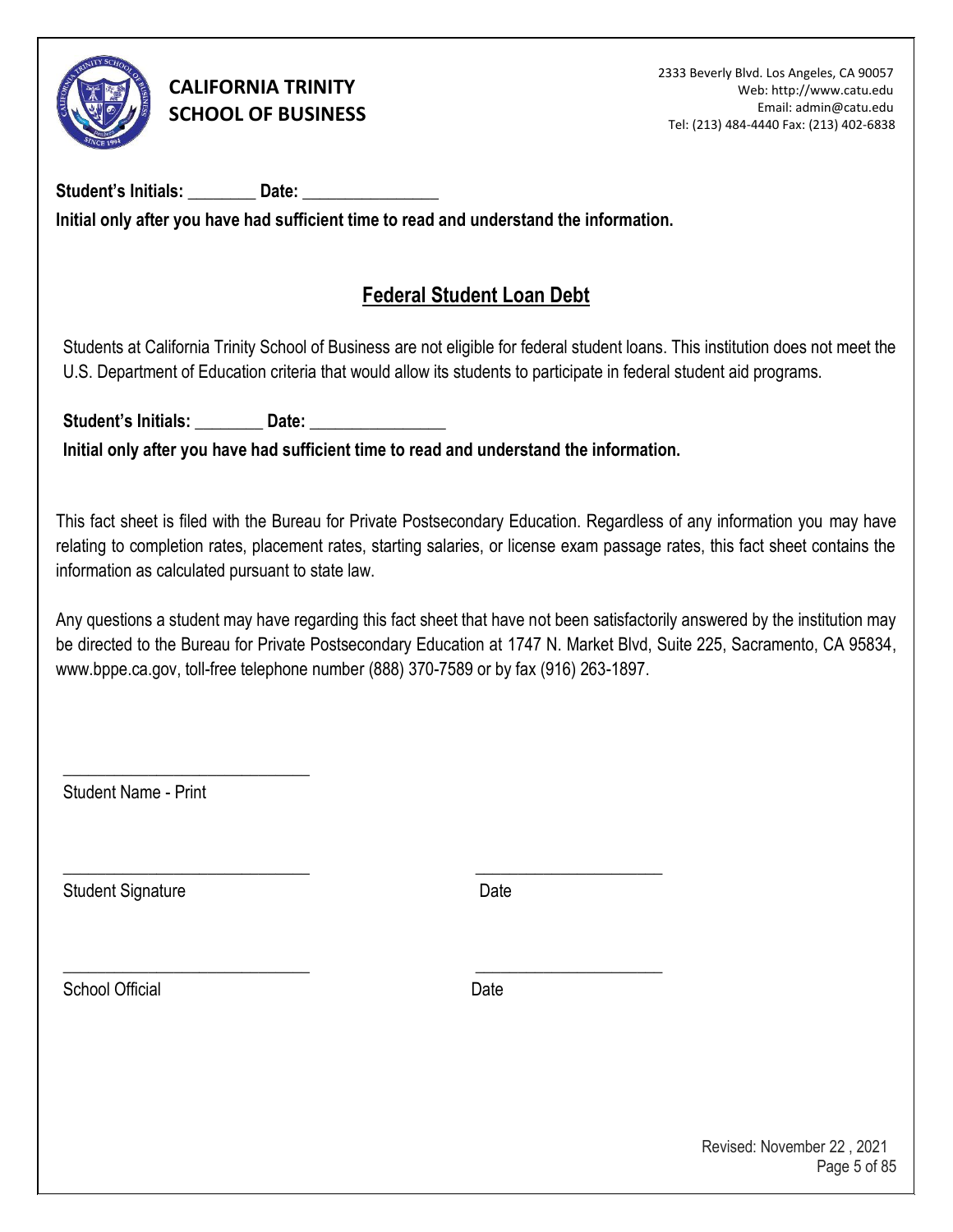

### **Definitions**

- "Number of Students Who Began the Program" means the number of students who began a program who were scheduled to complete the program within 100% of the published program length within the reporting calendar year and excludes all students who cancelled during the cancellation period.
- "Students Available for Graduation" is the number of students who began the program minus the number of students who have died, been incarcerated, or been called to active military duty.
- "Number of On-time Graduates" is the number of students who completed the program within 100% of the published program length within the reporting calendar year.
- "On-time Completion Rate" is the number of on-time graduates divided by the number of students available for graduation.
- "150% Graduates" is the number of students who completed the program within 150% of the program length (includes on-time graduates).
- "150% Completion Rate" is the number of students who completed the program in the reported calendar year within 150% of the published program length, including on-time graduates, divided by the number of students available for graduation.
- "Graduates Available for Employment" means the number of graduates minus the number of graduates unavailable for employment.
- "Graduates Unavailable for Employment" means the graduates who, after graduation, die, become incarcerated, are called to active military duty, are international students that leave the United States or do not have a visa allowing employment in the United States, or are continuing their education in an accredited or bureau-approved postsecondary institution.
- "Graduates Employed in the Field" means graduates who beginning within six months after a student completes the applicable educational program are gainfully employed, whose employment has been reported, and for whom the institution has documented verification of employment. For occupations for which the state requires passing an examination, the six months period begins after the announcement of the examination results for the first examination available after a student completes an applicable educational program.
- "Placement Rate Employed in the Field" is calculated by dividing the number of graduates gainfully employed in the field by the number of graduates available for employment.
- "Number of Graduates Taking Exam" is the number of graduates who took the first available exam in the reported calendar year.
- "First Available Exam Date" is the date for the first available exam after a student completed a program.
- "Passage Rate" is calculated by dividing the number of graduates who passed the exam by the number of graduates who took the reported licensing exam.
- "Number Who Passed First Available Exam" is the number of graduates who took and passed the first available licensing exam after completing the program.
- "Salary" is as reported by graduate or graduate's employer.
- "No Salary Information Reported" is the number of graduates for whom, after making reasonable attempts, the school was not able to obtain salary information.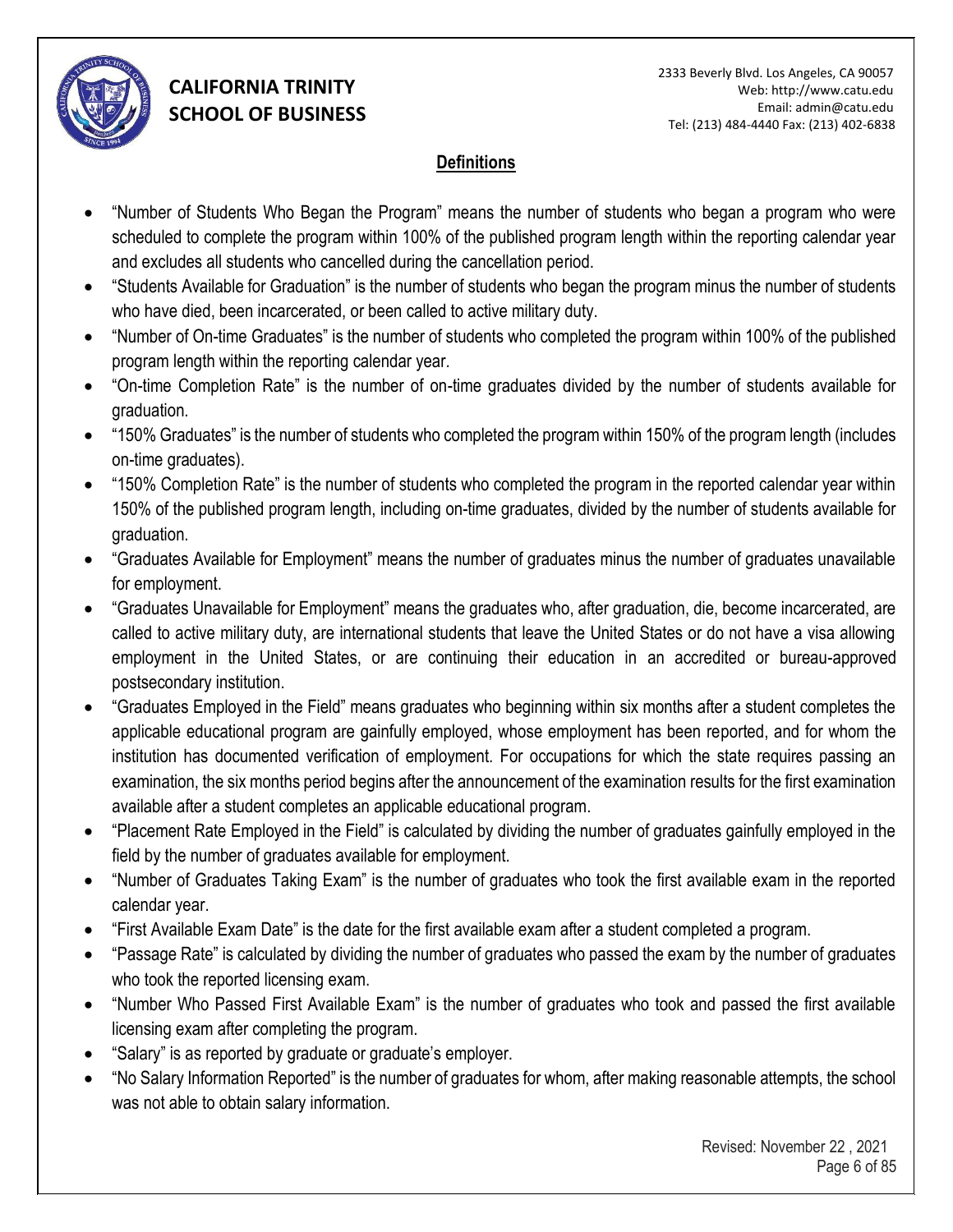

2333 Beverly Blvd. Los Angeles, CA 90057 Web: http://www.catu.edu Email: admin@catu.edu Tel: (213) 484-4440 Fax: (213) 402-6838

## **STUDENT'S RIGHT TO CANCEL**

The student has the right to cancel the enrollment agreement and obtain a refund of all charges paid through attendance at the first session, or the seventh day after enrollment, whichever is later.

The student has the right to withdraw at any time from the course of instruction after the cancellation period and receive a pro-rata refund for the unused portion of the tuition and other refundable charges if student reaches 60% completion or less of the period of attendance. The amount of the refund is determined by deducting the registration fee from the total tuition charge, then dividing the remainder by the number of hours in the period of attendance to calculate the hourly charge. The refund is the amount in excess of what the student owes for total hours of instruction completed, including the non-refundable registration fee.

A student should send either through postal mail, hand deliver or fax a written notice of cancellation or withdrawal addressed to the School Registrar at California Trinity School of Business 2333 Beverly Blvd, Los Angeles, CA 90057. The cancellation or withdrawal will take effect by the student's written notice or by the student's conduct, including, but not necessarily limited to, a student's lack of attendance.

Any refunds due will be made by the School within 30 calendar days from the effective date of cancellation or withdrawal.

In order to ensure that students are fully informed of their rights and procedures for recovering tuition refunds, a copy of the School's Cancellation/Withdrawal Policy is provided to each student upon registration. In compliance with the applicable California Education Code (Section 94919), the School's cancellation/withdrawal and refund policy is also fully disclosed in the enrollment agreement.

If the student has received federal student financial aid funds, the student is entitled to a refund of moneys not paid from federal student financial aid program funds.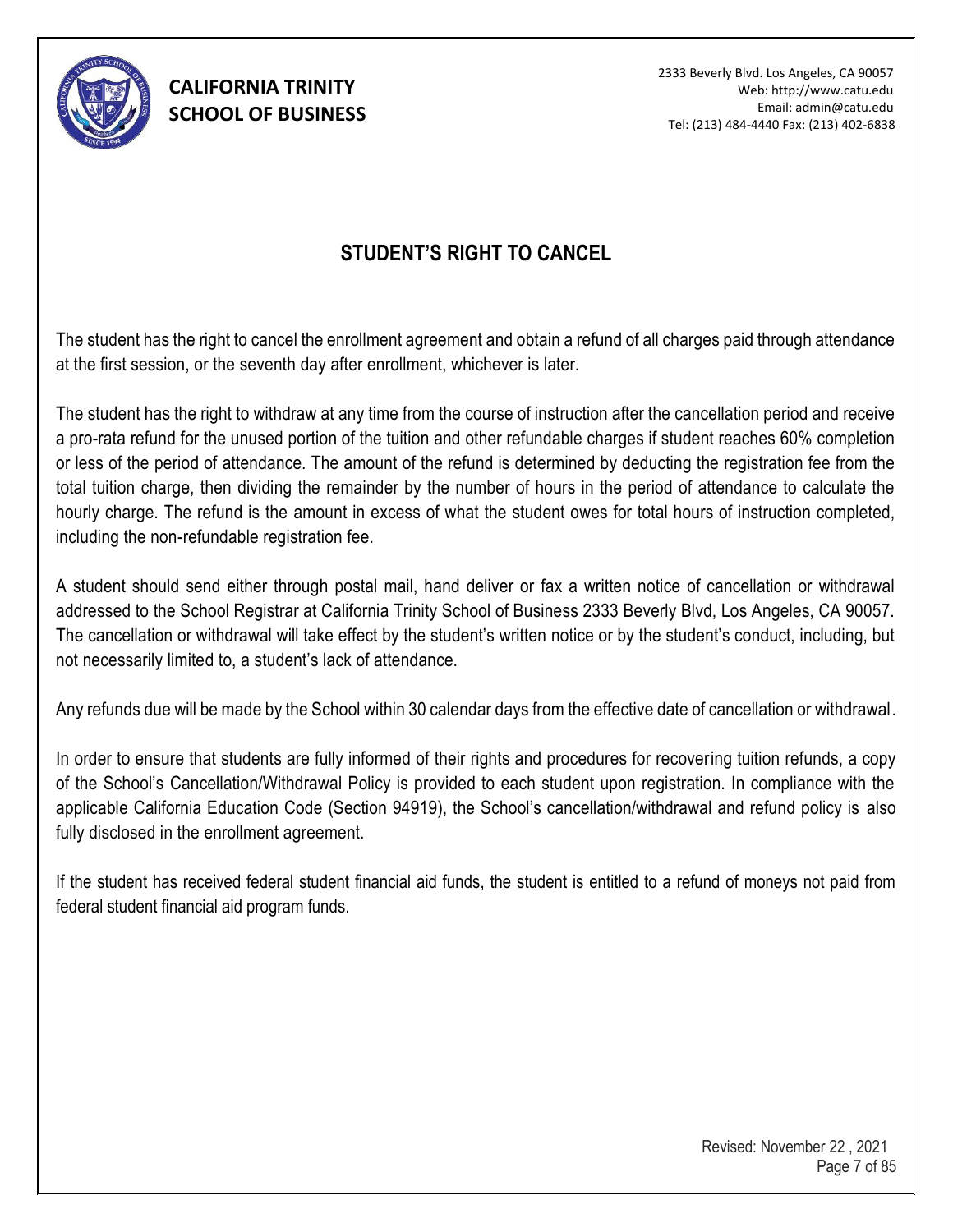

# *SCHOOL PERFORMANCE FACT SHEET CALENDAR YEARS 2019 & 2020*

## **BACHELOR OF BUSINESS ADMINISTRATION – 48 MONTHS (7)**

### **On-Time Completion Rates (Graduation Rates)**

| <b>Calendar</b><br>Year | <b>Number of Students</b><br>Who Began the<br>Program | <b>Students</b><br><b>Available for</b><br><b>Graduation</b> | Number of<br>On-Time<br><b>Graduates</b> | <b>On-Time</b><br><b>Completion Rate</b><br>(%) |
|-------------------------|-------------------------------------------------------|--------------------------------------------------------------|------------------------------------------|-------------------------------------------------|
| 2019                    |                                                       |                                                              |                                          | N/A                                             |
| 2020                    |                                                       |                                                              |                                          | N/A                                             |

Student's Initials: **Date:** Date:

**Initial only after you have had sufficient time to read and understand the information.** 

# **Job Placement Rates**

| <b>Calendar</b><br>Year | <b>Number of</b><br><b>Students</b><br><b>Who Began</b><br>Program | Number of<br><b>Graduates</b> | <b>Graduates</b><br><b>Available for</b><br><b>Employment</b> | <b>Graduates</b><br><b>Employed in the</b><br><b>Field</b> | <b>Placement</b><br><b>Rate % Employed</b><br>in the Field |
|-------------------------|--------------------------------------------------------------------|-------------------------------|---------------------------------------------------------------|------------------------------------------------------------|------------------------------------------------------------|
| 2019                    |                                                                    |                               |                                                               |                                                            | N/A                                                        |
| 2020                    |                                                                    |                               |                                                               |                                                            | N/A                                                        |

You may obtain from the institution a list of the employment positions determined to be in the field for which a student received education and training. (You may ask the administrative office to obtain a list of the employment positions.)

# **Gainfully Employed Categories**

# **Part-Time vs. Full-Time Employment**

| <b>Calendar</b><br>Year | <b>Graduate Employed in</b><br>the Field 20-29 Hours Per<br>Week | <b>Graduates Employed in the</b><br><b>Field at Least 30 Hours Per</b><br><b>Week</b> | <b>Total Graduates</b><br><b>Employed in the Field</b> |
|-------------------------|------------------------------------------------------------------|---------------------------------------------------------------------------------------|--------------------------------------------------------|
|-------------------------|------------------------------------------------------------------|---------------------------------------------------------------------------------------|--------------------------------------------------------|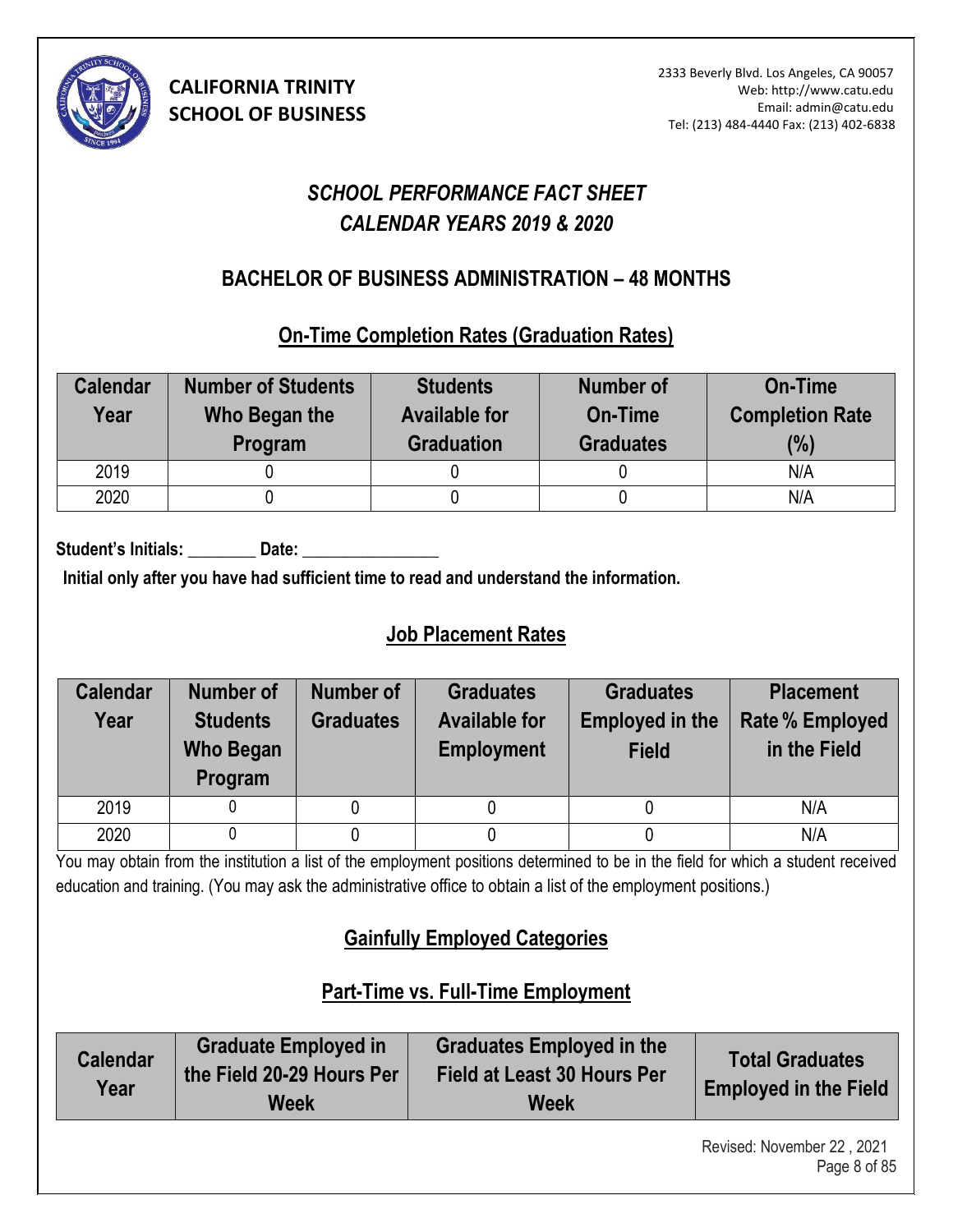

| -- - -       |  |  |
|--------------|--|--|
| nnnr<br>$-0$ |  |  |

### **Single Position vs. Concurrent Aggregated Position**

| <b>Calendar</b><br>Year | <b>Graduates Employed in</b><br>the Field in a Single<br><b>Position</b> | <b>Graduates Employed in</b><br>the Field in Concurrent<br><b>Aggregated Positions</b> | <b>Total Graduates Employed</b><br>in the Field |
|-------------------------|--------------------------------------------------------------------------|----------------------------------------------------------------------------------------|-------------------------------------------------|
| 2019                    |                                                                          |                                                                                        |                                                 |
| 2020                    |                                                                          |                                                                                        |                                                 |

## **Self-Employed / Freelance Positions**

| <b>Calendar</b><br>Year | Graduates Employed who are Self-Employed or<br><b>Working Freelance</b> | <b>Total Graduates Employed</b><br>in the Field |
|-------------------------|-------------------------------------------------------------------------|-------------------------------------------------|
| 2019                    |                                                                         |                                                 |
| 2020                    |                                                                         |                                                 |

### **Institutional Employment**

| <b>Calendar</b><br>Year | <b>Graduates Employed in the Field who are Employed</b><br>by the Institution, an Employer Owned by the<br>Institution, or an Employer Who Shares Ownership<br>with the Institution. | <b>Total Graduates Employed</b><br>in the Field |
|-------------------------|--------------------------------------------------------------------------------------------------------------------------------------------------------------------------------------|-------------------------------------------------|
| 2019                    |                                                                                                                                                                                      |                                                 |
| 2020                    |                                                                                                                                                                                      |                                                 |

Student's Initials: **Date:** Date:

**Initial only after you have had sufficient time to read and understand the information.** 

This program may result in freelance or self-employment.

- ⚫ The work available to graduates of this program is usually for freelance or self-employment.
- This type of work may not be consistent.
- The period of employment can range from one day to weeks to several months.
- Hours worked in a day or week may be more or less than the traditional 8 hour work day or 40 hour work week.
- You can expect to spend unpaid time expanding your networks, advertising, promoting your services, or honing your skills.
- Once graduates begin to work freelance or are self-employed, they will be asked to provide documentation that they are employed as such so that they may be counted as placed for our job placement records.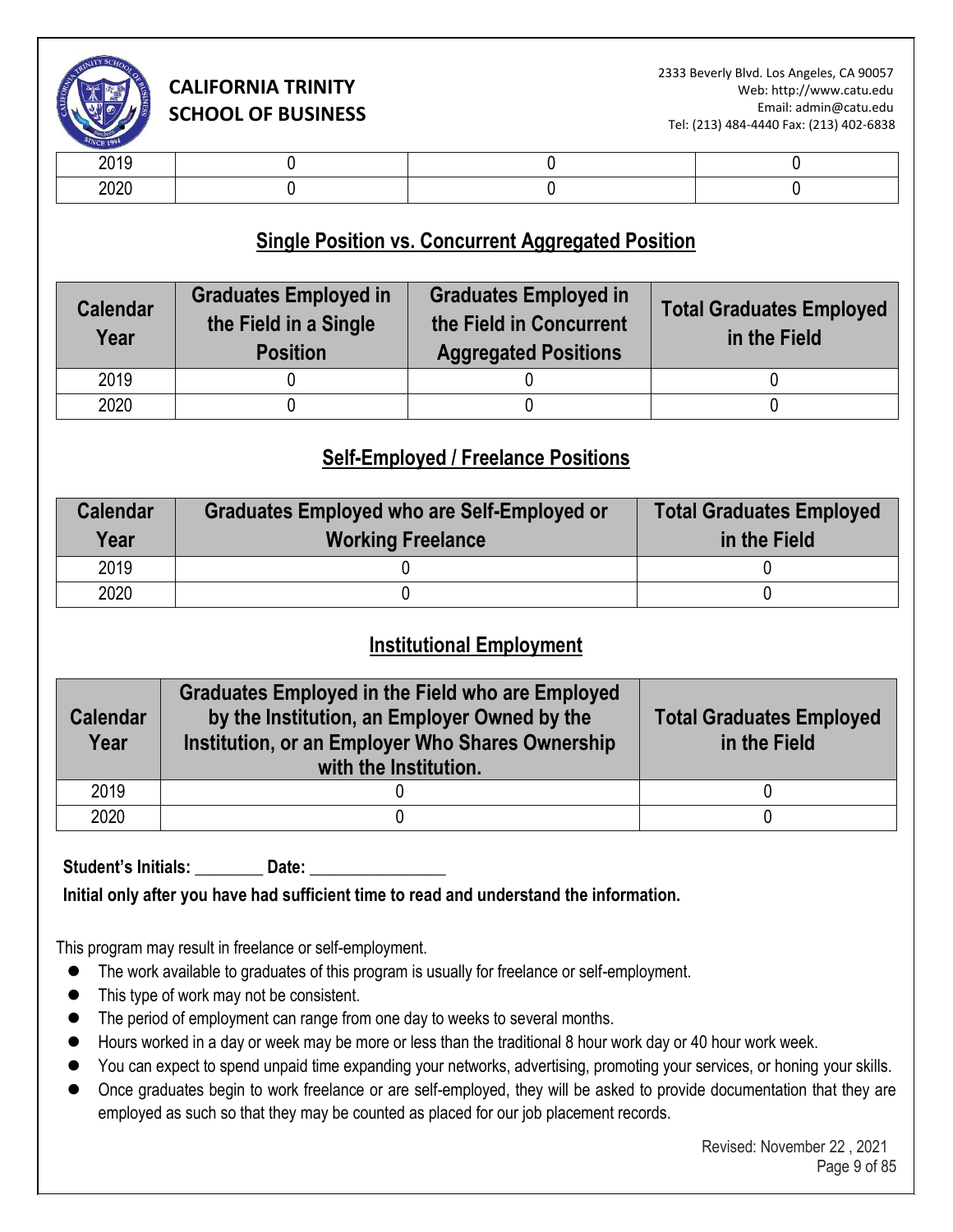

Students initialing this disclosure understand that either a majority or all of this school's graduates are employed in this manner and understand what comprises this work style.

Student's Initials: **Example 10 Date:**  $\overline{\phantom{a}}$ 

**Initial only after you have had sufficient time to read and understand the information.** 

## **License Examination Passage Rates**

| <b>Calendar Year</b> | <b>Number of</b><br><b>Graduates in</b><br><b>Calendar Year</b> | <b>Number of</b><br><b>Graduates</b><br><b>Taking Exam</b> | <b>Number Who</b><br><b>Passed First</b><br><b>Available</b><br>Exam Exam | <b>Number Who</b><br><b>Failed First</b><br><b>Available</b><br>Exam | <b>Passage</b><br>Rate |
|----------------------|-----------------------------------------------------------------|------------------------------------------------------------|---------------------------------------------------------------------------|----------------------------------------------------------------------|------------------------|
| 2019                 |                                                                 |                                                            |                                                                           |                                                                      |                        |
| 2020                 |                                                                 |                                                            |                                                                           |                                                                      |                        |

Licensure examination passage data is not available from the state agency administering the examination. We are unable to collect date from the graduates.

Student's Initials: **Date: Date: Date: Date: Parameter Parameter Parameter Parameter Parameter Parameter** 

**Initial only after you have had sufficient time to read and understand the information.** 

# **Salary and Wage Information**

### **Annual salary and wages reported for graduates employed in the field.**

| <b>Calendar</b><br>Year | <b>Graduates</b><br><b>Available for</b><br><b>Employment</b> | <b>Graduates</b><br><b>Employed in</b><br><b>Field</b> | \$20,001<br>$\overline{\phantom{0}}$<br>\$25,000 | \$25,001<br>\$30,000 | \$30,001<br>\$35,000 | <b>No Salary</b><br><b>Information</b><br><b>Reported</b> |
|-------------------------|---------------------------------------------------------------|--------------------------------------------------------|--------------------------------------------------|----------------------|----------------------|-----------------------------------------------------------|
| 2019                    |                                                               |                                                        |                                                  |                      |                      |                                                           |
| 2020                    |                                                               |                                                        |                                                  |                      |                      |                                                           |

A list of sources used to substantiate salary disclosures is available from the school. You may obtain a list of the objective sources of information used to substantiate the salary disclosure from the Administrative Office.

Student's Initials: **Date: Date: Date: Date: Propriet: Propriet: Propriet: Propriet: Propriet: Propriet: Propriet: Propriet: Propriet: Propriet: Propriet: Propriet: Propriet: Propriet: P** 

**Initial only after you have had sufficient time to read and understand the information.** 

# **Cost of Educational Program**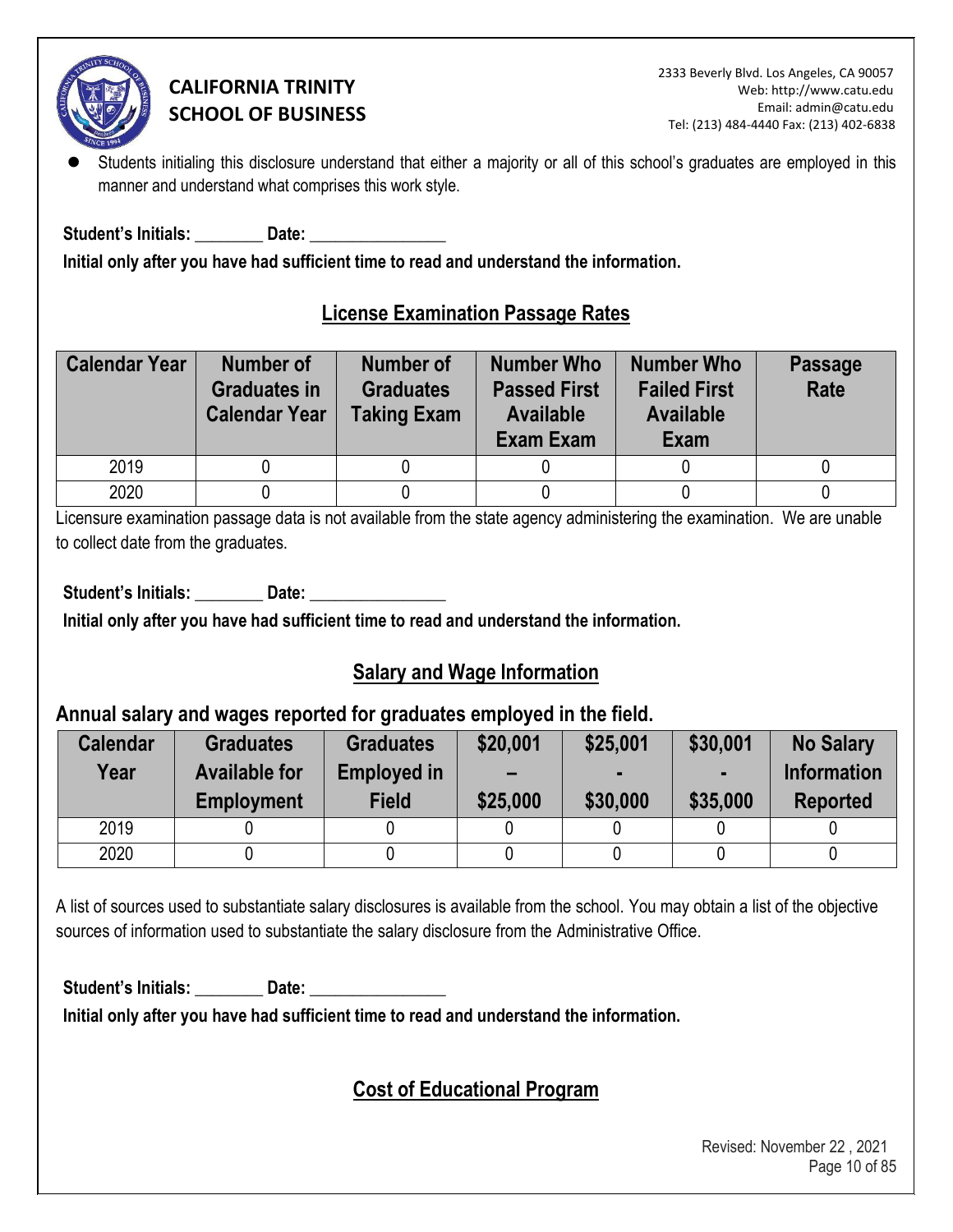

2333 Beverly Blvd. Los Angeles, CA 90057 Web: http://www.catu.edu Email: admin@catu.edu Tel: (213) 484-4440 Fax: (213) 402-6838

Total charges for the program for students completing on time in 2019: \$30,520 Total charges may be higher for students that do not complete on time.

Total charges for the program for students completing on time in 2020: \$30,520 Total charges may be higher for students that do not complete on time.

Student's Initials: **Date: Date: Date: Date: Propriet: Propriet: Propriet: Propriet: Propriet: Propriet: Propriet: Propriet: Propriet: Propriet: Propriet: Propriet: Propriet: Propriet: P Initial only after you have had sufficient time to read and understand the information.** 

# **Federal Student Loan Debt**

Students at California Trinity School of Business are not eligible for federal student loans. This institution does not meet the U.S. Department of Education criteria that would allow its students to participate in federal student aid programs.

Student's Initials: \_\_\_\_\_\_\_\_\_\_ Date: **Initial only after you have had sufficient time to read and understand the information.** 

\_\_\_\_\_\_\_\_\_\_\_\_\_\_\_\_\_\_\_\_\_\_\_\_\_\_\_\_\_ \_\_\_\_\_\_\_\_\_\_\_\_\_\_\_\_\_\_\_\_\_\_

\_\_\_\_\_\_\_\_\_\_\_\_\_\_\_\_\_\_\_\_\_\_\_\_\_\_\_\_\_ \_\_\_\_\_\_\_\_\_\_\_\_\_\_\_\_\_\_\_\_\_\_

This fact sheet is filed with the Bureau for Private Postsecondary Education. Regardless of any information you may have relating to completion rates, placement rates, starting salaries, or license exam passage rates, this fact sheet contains the information as calculated pursuant to state law.

Any questions a student may have regarding this fact sheet that have not been satisfactorily answered by the institution may be directed to the Bureau for Private Postsecondary Education at 1747 N. Market Blvd, Suite 225, Sacramento, CA 95834, www.bppe.ca.gov, toll-free telephone number (888) 370-7589 or by fax (916) 263-1897.

Student Name - Print

\_\_\_\_\_\_\_\_\_\_\_\_\_\_\_\_\_\_\_\_\_\_\_\_\_\_\_\_\_

Student Signature Date

School Official **Date**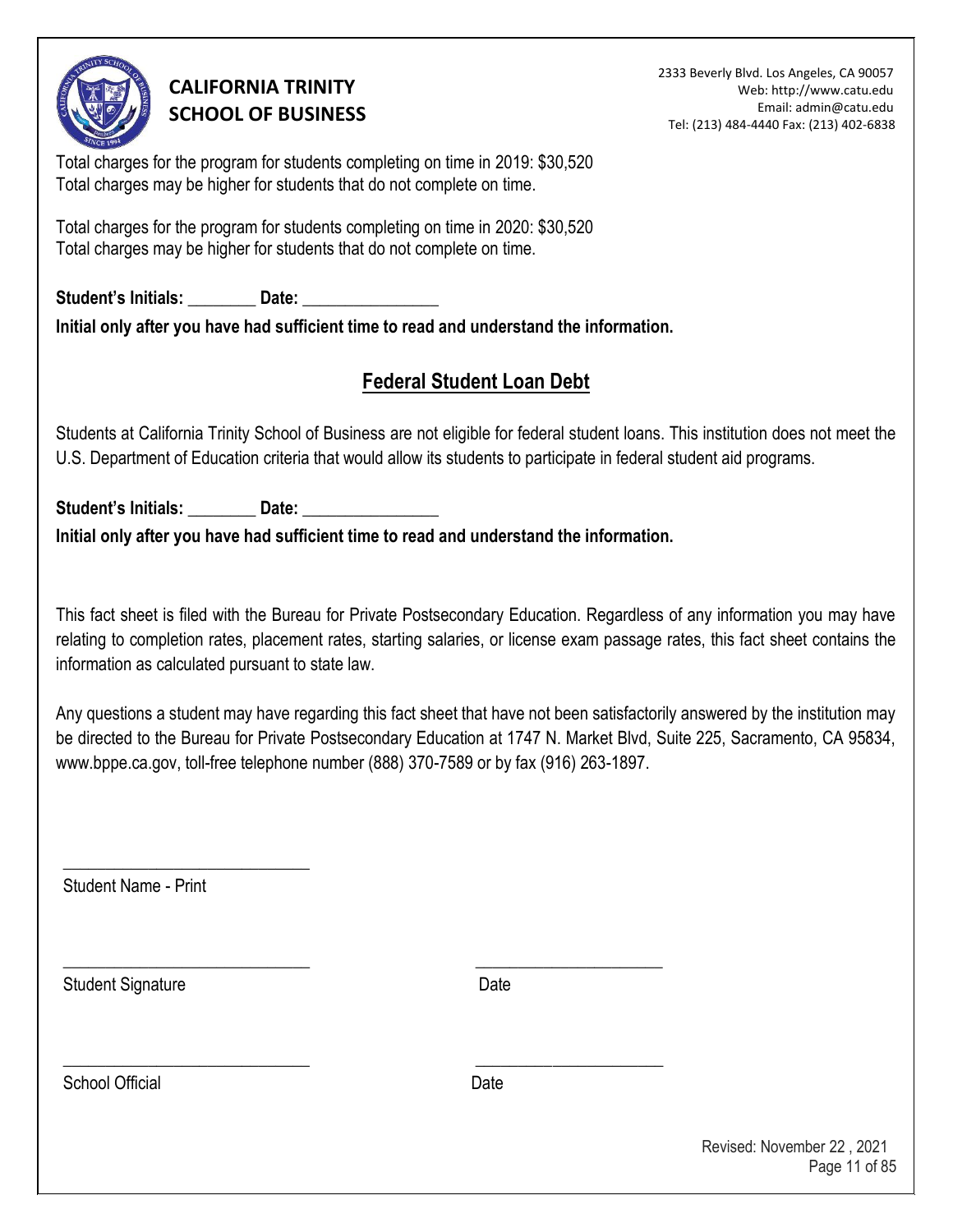

### **Definitions**

- "Number of Students Who Began the Program" means the number of students who began a program who were scheduled to complete the program within 100% of the published program length within the reporting calendar year and excludes all students who cancelled during the cancellation period.
- "Students Available for Graduation" is the number of students who began the program minus the number of students who have died, been incarcerated, or been called to active military duty.
- "Number of On-time Graduates" is the number of students who completed the program within 100% of the published program length within the reporting calendar year.
- "On-time Completion Rate" is the number of on-time graduates divided by the number of students available for graduation.
- "150% Graduates" is the number of students who completed the program within 150% of the program length (includes on-time graduates).
- "150% Completion Rate" is the number of students who completed the program in the reported calendar year within 150% of the published program length, including on-time graduates, divided by the number of students available for graduation.
- "Graduates Available for Employment" means the number of graduates minus the number of graduates unavailable for employment.
- "Graduates Unavailable for Employment" means the graduates who, after graduation, die, become incarcerated, are called to active military duty, are international students that leave the United States or do not have a visa allowing employment in the United States, or are continuing their education in an accredited or bureau-approved postsecondary institution.
- "Graduates Employed in the Field" means graduates who beginning within six months after a student completes the applicable educational program are gainfully employed, whose employment has been reported, and for whom the institution has documented verification of employment. For occupations for which the state requires passing an examination, the six months period begins after the announcement of the examination results for the first examination available after a student completes an applicable educational program.
- "Placement Rate Employed in the Field" is calculated by dividing the number of graduates gainfully employed in the field by the number of graduates available for employment.
- "Number of Graduates Taking Exam" is the number of graduates who took the first available exam in the reported calendar year.
- "First Available Exam Date" is the date for the first available exam after a student completed a program.
- "Passage Rate" is calculated by dividing the number of graduates who passed the exam by the number of graduates who took the reported licensing exam.
- "Number Who Passed First Available Exam" is the number of graduates who took and passed the first available licensing exam after completing the program.
- "Salary" is as reported by graduate or graduate's employer.
- "No Salary Information Reported" is the number of graduates for whom, after making reasonable attempts, the school was not able to obtain salary information.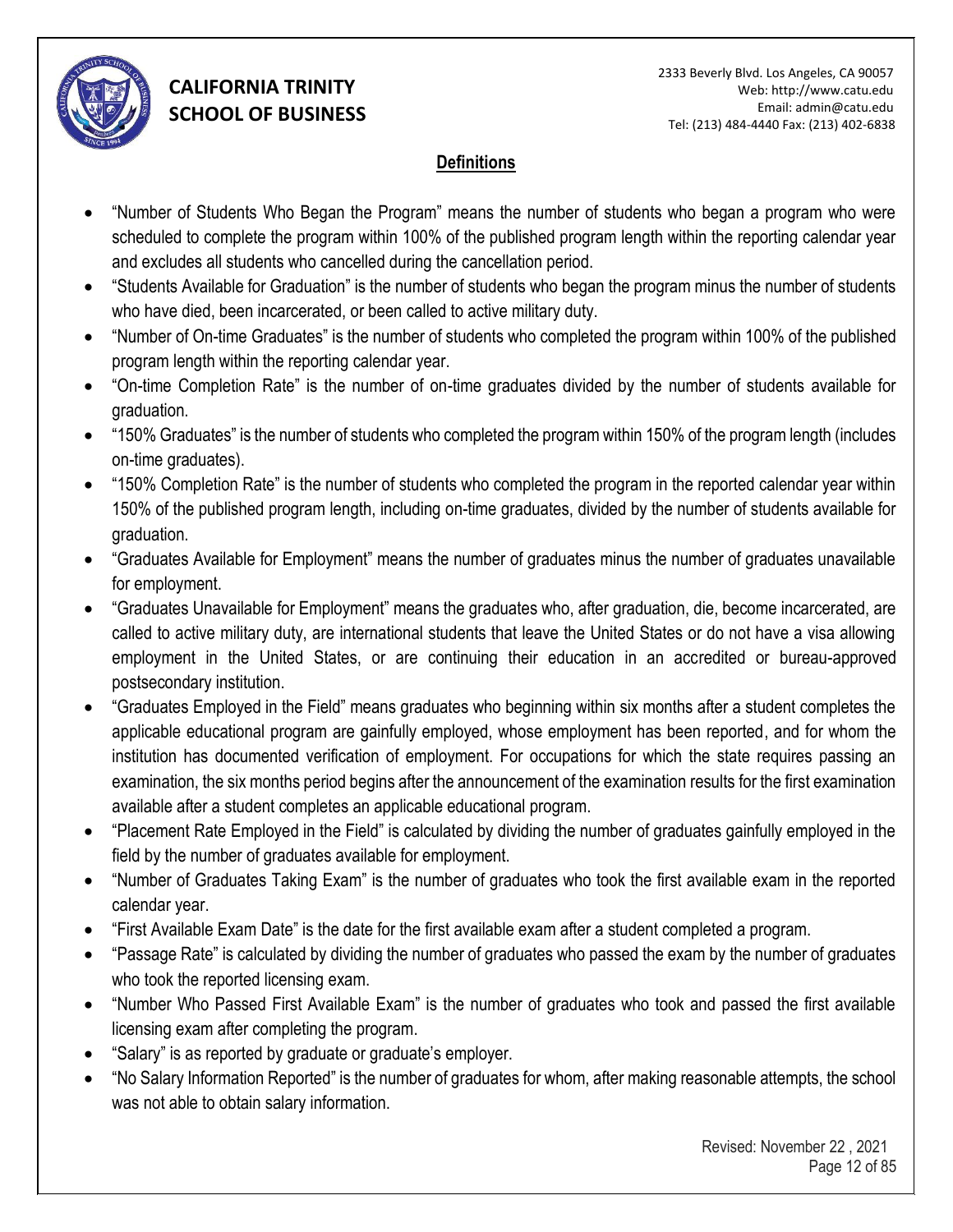

2333 Beverly Blvd. Los Angeles, CA 90057 Web: http://www.catu.edu Email: admin@catu.edu Tel: (213) 484-4440 Fax: (213) 402-6838

## **STUDENT'S RIGHT TO CANCEL**

The student has the right to cancel the enrollment agreement and obtain a refund of all charges paid through attendance at the first session, or the seventh day after enrollment, whichever is later.

The student has the right to withdraw at any time from the course of instruction after the cancellation period and receive a pro-rata refund for the unused portion of the tuition and other refundable charges if student reaches 60% completion or less of the period of attendance. The amount of the refund is determined by deducting the registration fee from the total tuition charge, then dividing the remainder by the number of hours in the period of attendance to calculate the hourly charge. The refund is the amount in excess of what the student owes for total hours of instruction completed, including the non-refundable registration fee.

A student should send either through postal mail, hand deliver or fax a written notice of cancellation or withdrawal addressed to the School Registrar at California Trinity School of Business 2333 Beverly Blvd, Los Angeles, CA 90057. The cancellation or withdrawal will take effect by the student's written notice or by the student's conduct, including, but not necessarily limited to, a student's lack of attendance.

Any refunds due will be made by the School within 30 calendar days from the effective date of cancellation or withdrawal.

In order to ensure that students are fully informed of their rights and procedures for recovering tuition refunds, a copy of the School's Cancellation/Withdrawal Policy is provided to each student upon registration. In compliance with the applicable California Education Code (Section 94919), the School's cancellation/withdrawal and refund policy is also fully disclosed in the enrollment agreement.

If the student has received federal student financial aid funds, the student is entitled to a refund of moneys not paid from federal student financial aid program funds.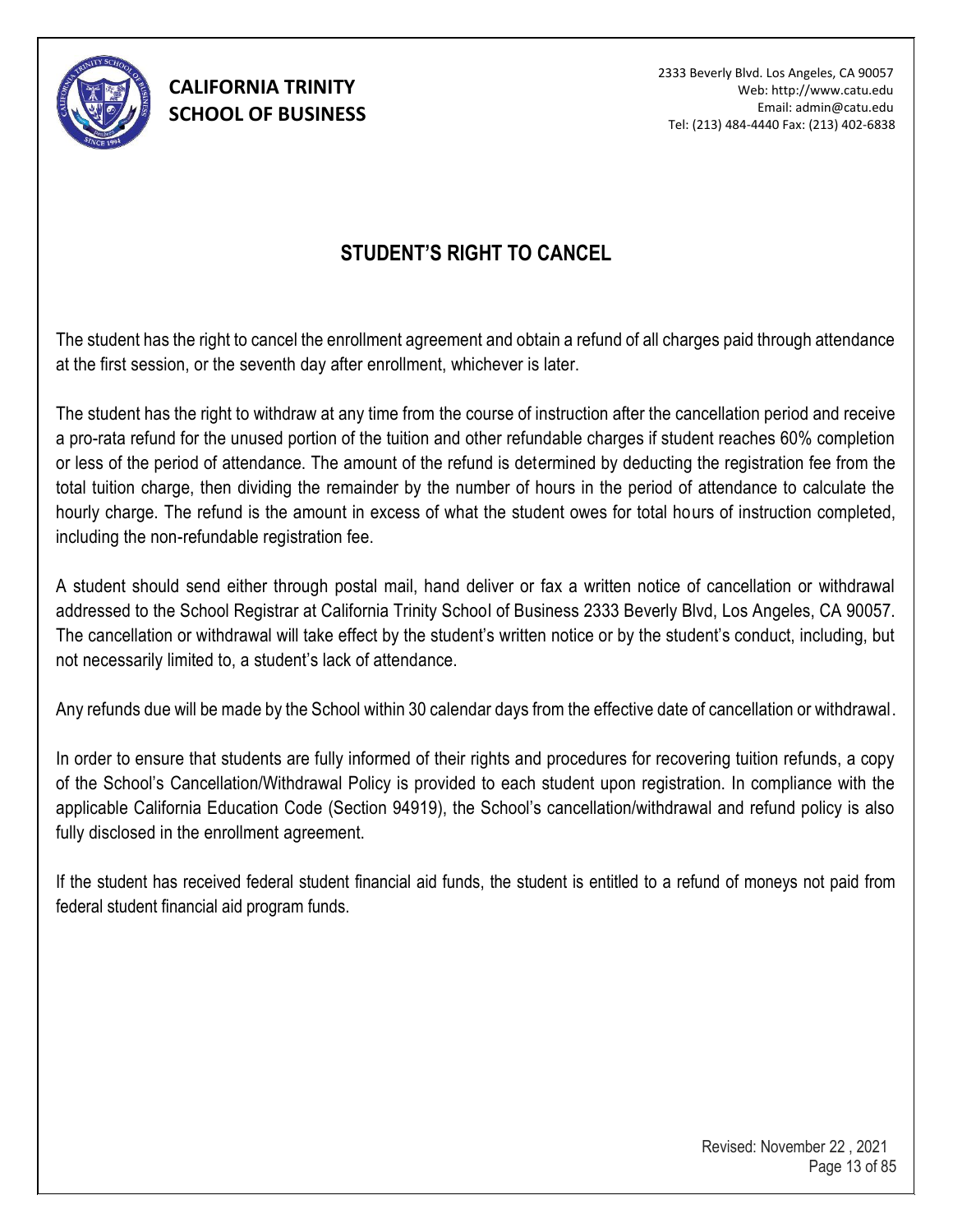

# *SCHOOL PERFORMANCE FACT SHEET CALENDAR YEARS 2019 & 2020*

## **DOCTOR OF BUSINESS ADMINISTRATION – 24 MONTHS (3)**

### **On-Time Completion Rates (Graduation Rates)**

| <b>Calendar</b><br>Year | <b>Number of Students</b><br>Who Began the<br>Program | <b>Students</b><br><b>Available for</b><br><b>Graduation</b> | Number of<br>On-Time<br><b>Graduates</b> | <b>On-Time</b><br><b>Completion Rate4</b><br>(%) |
|-------------------------|-------------------------------------------------------|--------------------------------------------------------------|------------------------------------------|--------------------------------------------------|
| 2019                    |                                                       |                                                              |                                          | N/A                                              |
| 2020                    |                                                       |                                                              |                                          | N/A                                              |

Student's Initials: Date:

**Initial only after you have had sufficient time to read and understand the information.** 

# **Job Placement Rates**

| <b>Calendar</b> | Number of                                   | Number of        | <b>Graduates</b>                          | <b>Graduates</b>                       | <b>Placement</b>                       |
|-----------------|---------------------------------------------|------------------|-------------------------------------------|----------------------------------------|----------------------------------------|
| Year            | <b>Students Who</b><br><b>Began Program</b> | <b>Graduates</b> | <b>Available for</b><br><b>Employment</b> | <b>Employed in the</b><br><b>Field</b> | <b>Rate % Employed</b><br>in the Field |
| 2019            |                                             |                  |                                           |                                        | N/A                                    |
| 2020            |                                             |                  |                                           |                                        | N/A                                    |

You may obtain from the institution a list of the employment positions determined to be in the field for which a student received education and training. (You may ask the administrative office to obtain a list of the employment positions.)

# **Gainfully Employed Categories**

# **Part-Time vs. Full-Time Employment**

| <b>Calendar</b><br>Year | <b>Graduate Employed in</b><br>the Field 20-29 Hours Per<br>Week | <b>Graduates Employed in the</b><br><b>Field at Least 30 Hours Per</b><br><b>Week</b> | <b>Total Graduates</b><br><b>Employed in the Field</b> |
|-------------------------|------------------------------------------------------------------|---------------------------------------------------------------------------------------|--------------------------------------------------------|
|-------------------------|------------------------------------------------------------------|---------------------------------------------------------------------------------------|--------------------------------------------------------|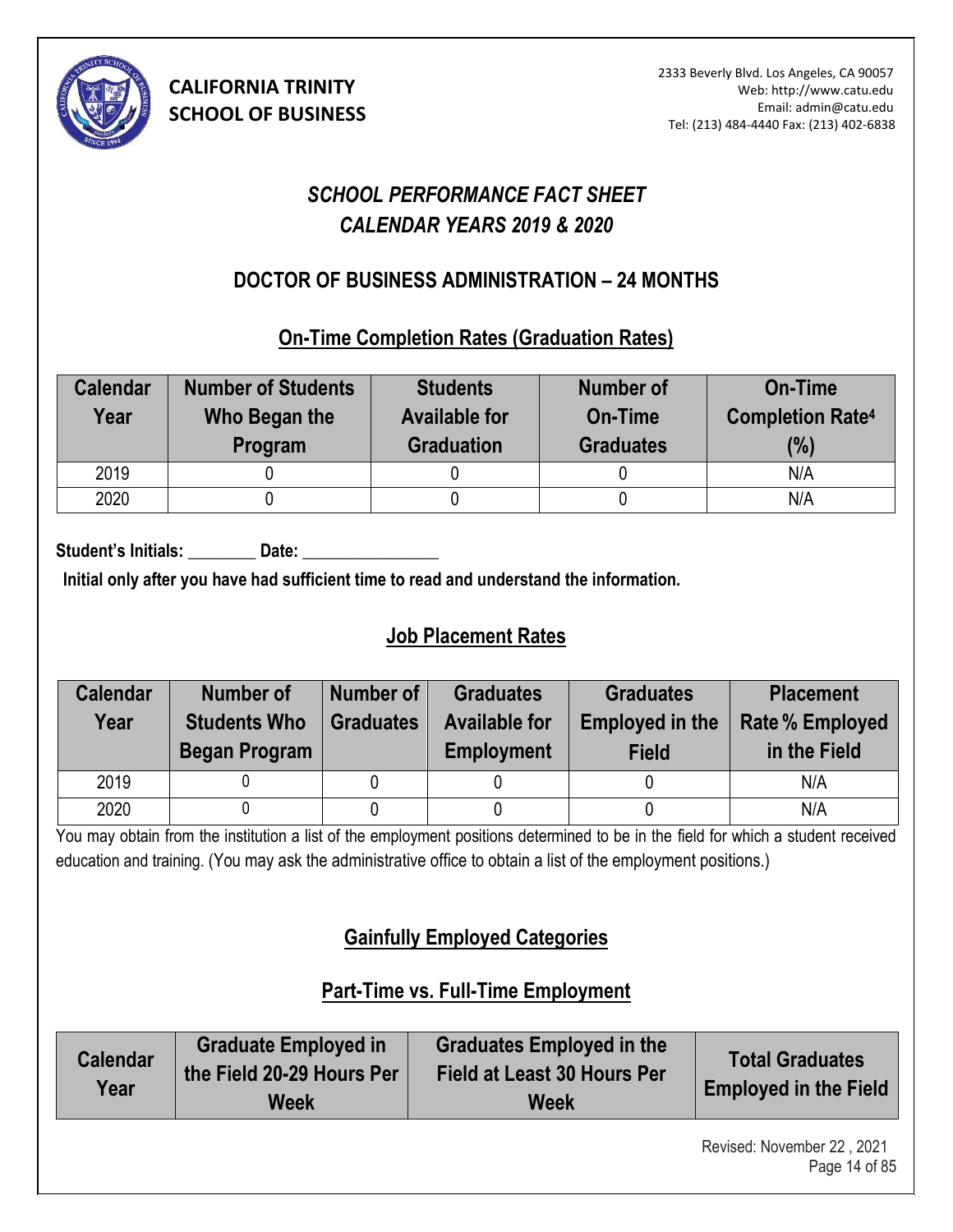

| .            |  |  |
|--------------|--|--|
| חרחר<br>ZUZU |  |  |

### **Single Position vs. Concurrent Aggregated Position**

| <b>Calendar</b><br>Year | <b>Graduates Employed in</b><br>the Field in a Single<br><b>Position</b> | <b>Graduates Employed in</b><br>the Field in Concurrent<br><b>Aggregated Positions</b> | <b>Total Graduates Employed</b><br>in the Field |
|-------------------------|--------------------------------------------------------------------------|----------------------------------------------------------------------------------------|-------------------------------------------------|
| 2019                    |                                                                          |                                                                                        |                                                 |
| 2020                    |                                                                          |                                                                                        |                                                 |

### **Self-Employed / Freelance Positions**

| <b>Calendar</b><br>Year | <b>Graduates Employed who are Self-Employed or</b><br><b>Working Freelance</b> | <b>Total Graduates Employed</b><br>in the Field |
|-------------------------|--------------------------------------------------------------------------------|-------------------------------------------------|
| 2019                    |                                                                                |                                                 |
| 2020                    |                                                                                |                                                 |

### **Institutional Employment**

| <b>Calendar</b><br>Year | <b>Graduates Employed in the Field who are Employed</b><br>by the Institution, an Employer Owned by the<br>Institution, or an Employer Who Shares Ownership<br>with the Institution. | <b>Total Graduates Employed</b><br>in the Field |
|-------------------------|--------------------------------------------------------------------------------------------------------------------------------------------------------------------------------------|-------------------------------------------------|
| 2019                    |                                                                                                                                                                                      |                                                 |
| 2020                    |                                                                                                                                                                                      |                                                 |

Student's Initials: Date:

**Initial only after you have had sufficient time to read and understand the information.** 

This program may result in freelance or self-employment.

- ⚫ The work available to graduates of this program is usually for freelance or self-employment.
- This type of work may not be consistent.
- The period of employment can range from one day to weeks to several months.
- Hours worked in a day or week may be more or less than the traditional 8 hour work day or 40 hour work week.
- You can expect to spend unpaid time expanding your networks, advertising, promoting your services, or honing your skills.
- Once graduates begin to work freelance or are self-employed, they will be asked to provide documentation that they are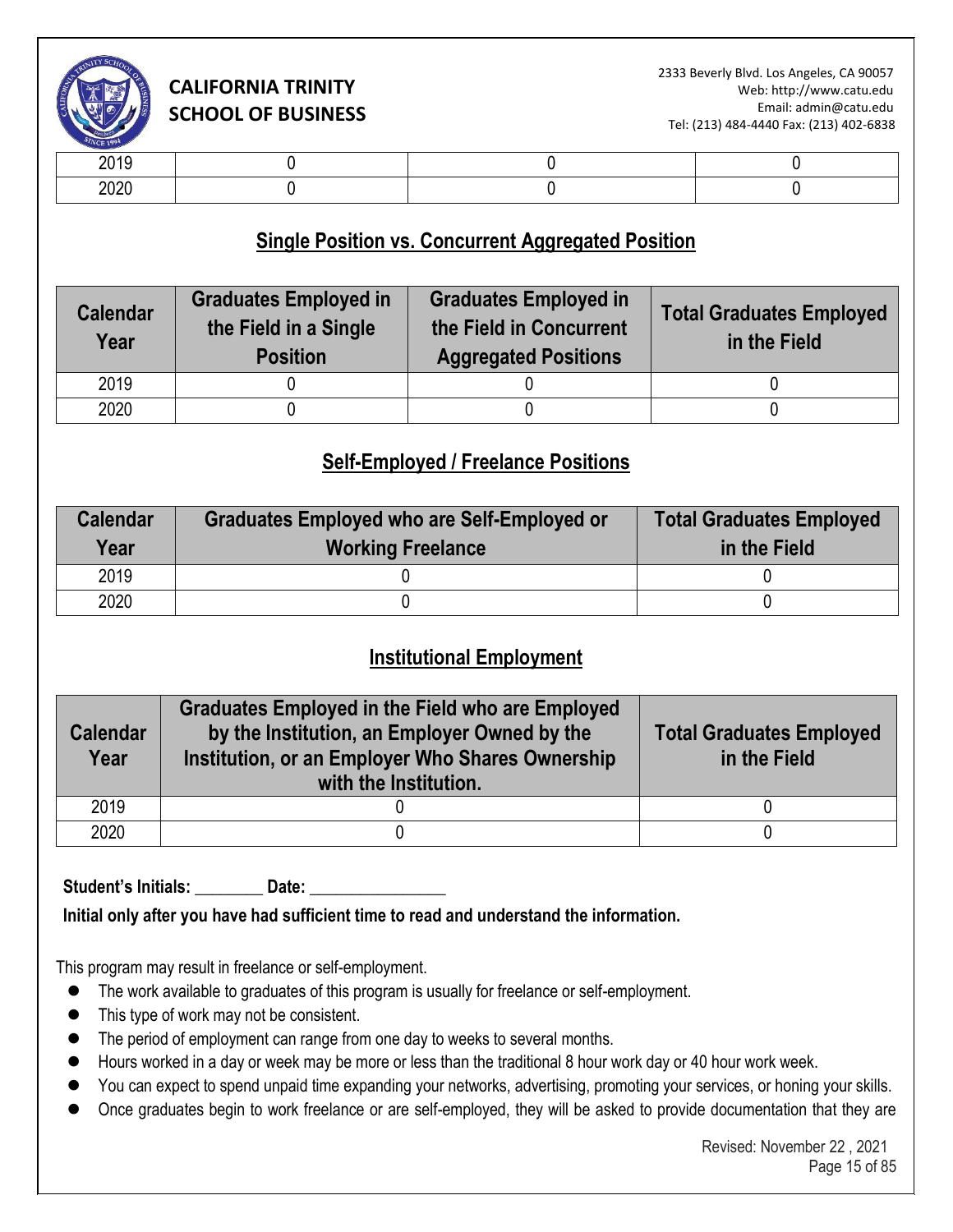

2333 Beverly Blvd. Los Angeles, CA 90057 Web: http://www.catu.edu Email: admin@catu.edu Tel: (213) 484-4440 Fax: (213) 402-6838

employed as such so that they may be counted as placed for our job placement records.

⚫ Students initialing this disclosure understand that either a majority or all of this school's graduates are employed in this manner and understand what comprises this work style.

Student's Initials: **Date:** Date:

**Initial only after you have had sufficient time to read and understand the information.** 

### **License Examination Passage Rates**

| <b>Calendar Year</b> | Number of<br><b>Graduates in</b><br><b>Calendar Year</b> | <b>Number of</b><br><b>Graduates</b><br><b>Taking Exam</b> | <b>Number Who</b><br><b>Passed First</b><br><b>Available</b><br>Exam Exam | <b>Number Who</b><br><b>Failed First</b><br><b>Available</b><br>Exam | <b>Passage</b><br><b>Rate</b> |
|----------------------|----------------------------------------------------------|------------------------------------------------------------|---------------------------------------------------------------------------|----------------------------------------------------------------------|-------------------------------|
| 2019                 |                                                          |                                                            |                                                                           |                                                                      |                               |
| 2020                 |                                                          |                                                            |                                                                           |                                                                      |                               |

Licensure examination passage data is not available from the state agency administering the examination. We are unable to collect date from the graduates.

Student's Initials: Date:

**Initial only after you have had sufficient time to read and understand the information.** 

### **Salary and Wage Information**

### **Annual salary and wages reported for graduates employed in the field.**

| <b>Calendar</b><br>Year | <b>Graduates</b><br><b>Available for</b><br><b>Employment</b> | <b>Graduates</b><br><b>Employed in</b><br>Field | \$20,001<br>$\overline{\phantom{0}}$<br>\$25,000 | \$25,001<br>\$30,000 | \$30,001<br>$\blacksquare$<br>\$35,000 | <b>No Salary</b><br><b>Information</b><br><b>Reported</b> |
|-------------------------|---------------------------------------------------------------|-------------------------------------------------|--------------------------------------------------|----------------------|----------------------------------------|-----------------------------------------------------------|
| 2019                    |                                                               |                                                 |                                                  |                      |                                        |                                                           |
| 2020                    |                                                               |                                                 |                                                  |                      |                                        |                                                           |

A list of sources used to substantiate salary disclosures is available from the school. You may obtain a list of the objective sources of information used to substantiate the salary disclosure from the Administrative Office.

Student's Initials: **Date:** Date:

**Initial only after you have had sufficient time to read and understand the information.** 

### **Cost of Educational Program**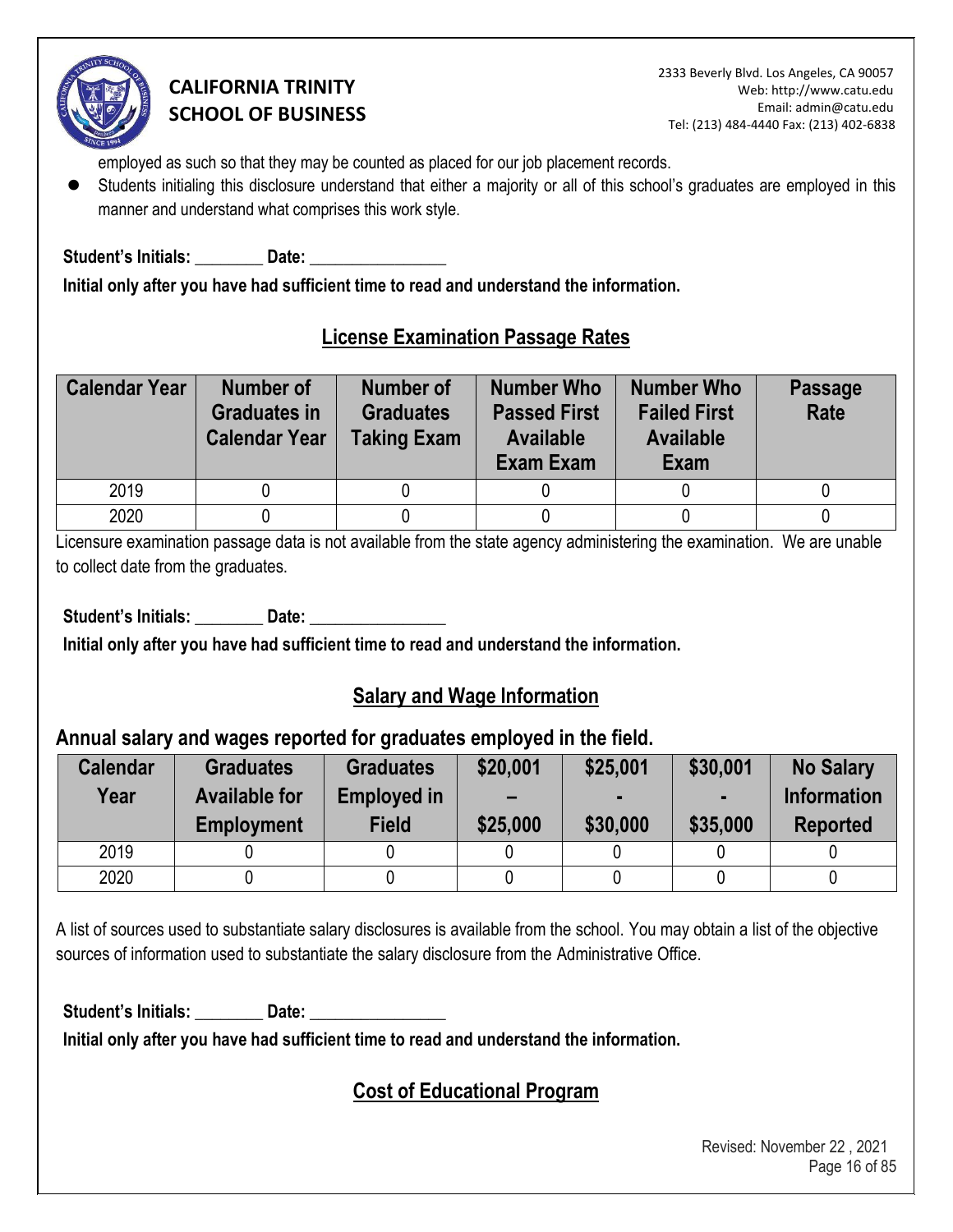

2333 Beverly Blvd. Los Angeles, CA 90057 Web: http://www.catu.edu Email: admin@catu.edu Tel: (213) 484-4440 Fax: (213) 402-6838

Total charges for the program for students completing on time in 2019: \$21,920 Total charges may be higher for students that do not complete on time.

Total charges for the program for students completing on time in 2020: \$21,920 Total charges may be higher for students that do not complete on time.

Student's Initials: **Date:** Date: **Initial only after you have had sufficient time to read and understand the information.** 

# **Federal Student Loan Debt**

Students at California Trinity School of Business are not eligible for federal student loans. This institution does not meet the U.S. Department of Education criteria that would allow its students to participate in federal student aid programs.

Student's Initials: Letter Date: **Initial only after you have had sufficient time to read and understand the information.** 

\_\_\_\_\_\_\_\_\_\_\_\_\_\_\_\_\_\_\_\_\_\_\_\_\_\_\_\_\_ \_\_\_\_\_\_\_\_\_\_\_\_\_\_\_\_\_\_\_\_\_\_

\_\_\_\_\_\_\_\_\_\_\_\_\_\_\_\_\_\_\_\_\_\_\_\_\_\_\_\_\_ \_\_\_\_\_\_\_\_\_\_\_\_\_\_\_\_\_\_\_\_\_\_

This fact sheet is filed with the Bureau for Private Postsecondary Education. Regardless of any information you may have relating to completion rates, placement rates, starting salaries, or license exam passage rates, this fact sheet contains the information as calculated pursuant to state law.

Any questions a student may have regarding this fact sheet that have not been satisfactorily answered by the institution may be directed to the Bureau for Private Postsecondary Education at 1747 N. Market Blvd, Suite 225, Sacramento, CA 95834, www.bppe.ca.gov, toll-free telephone number (888) 370-7589 or by fax (916) 263-1897.

Student Name - Print

 $\overline{\phantom{a}}$  , where  $\overline{\phantom{a}}$  , where  $\overline{\phantom{a}}$  , where  $\overline{\phantom{a}}$  ,  $\overline{\phantom{a}}$  ,  $\overline{\phantom{a}}$  ,  $\overline{\phantom{a}}$  ,  $\overline{\phantom{a}}$  ,  $\overline{\phantom{a}}$  ,  $\overline{\phantom{a}}$  ,  $\overline{\phantom{a}}$  ,  $\overline{\phantom{a}}$  ,  $\overline{\phantom{a}}$  ,  $\overline{\phantom{a}}$  ,  $\overline{\phantom$ 

Student Signature Date

School Official **Date**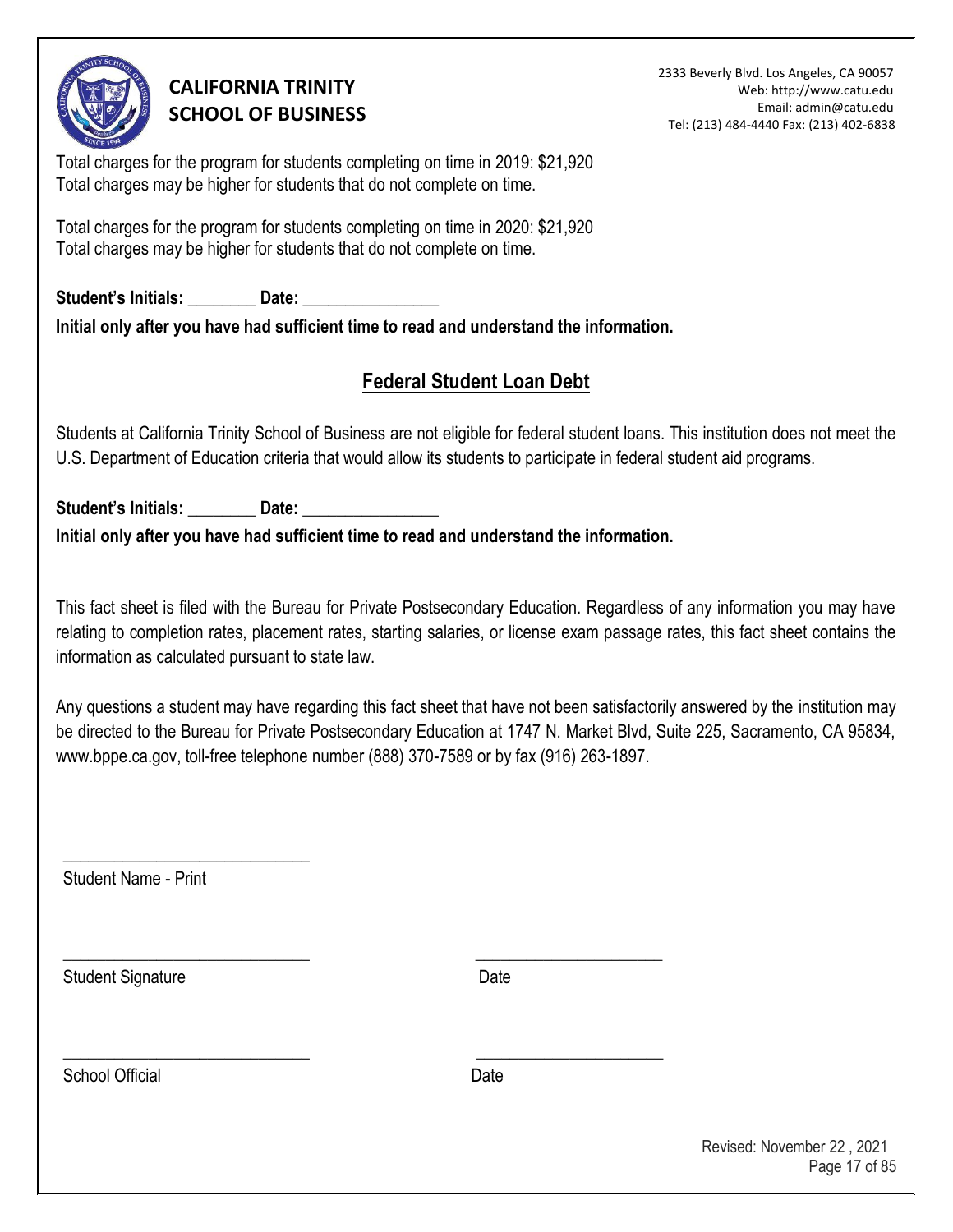

### **Definitions**

- "Number of Students Who Began the Program" means the number of students who began a program who were scheduled to complete the program within 100% of the published program length within the reporting calendar year and excludes all students who cancelled during the cancellation period.
- "Students Available for Graduation" is the number of students who began the program minus the number of students who have died, been incarcerated, or been called to active military duty.
- "Number of On-time Graduates" is the number of students who completed the program within 100% of the published program length within the reporting calendar year.
- "On-time Completion Rate" is the number of on-time graduates divided by the number of students available for graduation.
- "150% Graduates" is the number of students who completed the program within 150% of the program length (includes on-time graduates).
- "150% Completion Rate" is the number of students who completed the program in the reported calendar year within 150% of the published program length, including on-time graduates, divided by the number of students available for graduation.
- "Graduates Available for Employment" means the number of graduates minus the number of graduates unavailable for employment.
- "Graduates Unavailable for Employment" means the graduates who, after graduation, die, become incarcerated, are called to active military duty, are international students that leave the United States or do not have a visa allowing employment in the United States, or are continuing their education in an accredited or bureau-approved postsecondary institution.
- "Graduates Employed in the Field" means graduates who beginning within six months after a student completes the applicable educational program are gainfully employed, whose employment has been reported, and for whom the institution has documented verification of employment. For occupations for which the state requires passing an examination, the six months period begins after the announcement of the examination results for the first examination available after a student completes an applicable educational program.
- "Placement Rate Employed in the Field" is calculated by dividing the number of graduates gainfully employed in the field by the number of graduates available for employment.
- "Number of Graduates Taking Exam" is the number of graduates who took the first available exam in the reported calendar year.
- "First Available Exam Date" is the date for the first available exam after a student completed a program.
- "Passage Rate" is calculated by dividing the number of graduates who passed the exam by the number of graduates who took the reported licensing exam.
- "Number Who Passed First Available Exam" is the number of graduates who took and passed the first available licensing exam after completing the program.
- "Salary" is as reported by graduate or graduate's employer.
- "No Salary Information Reported" is the number of graduates for whom, after making reasonable attempts, the school was not able to obtain salary information.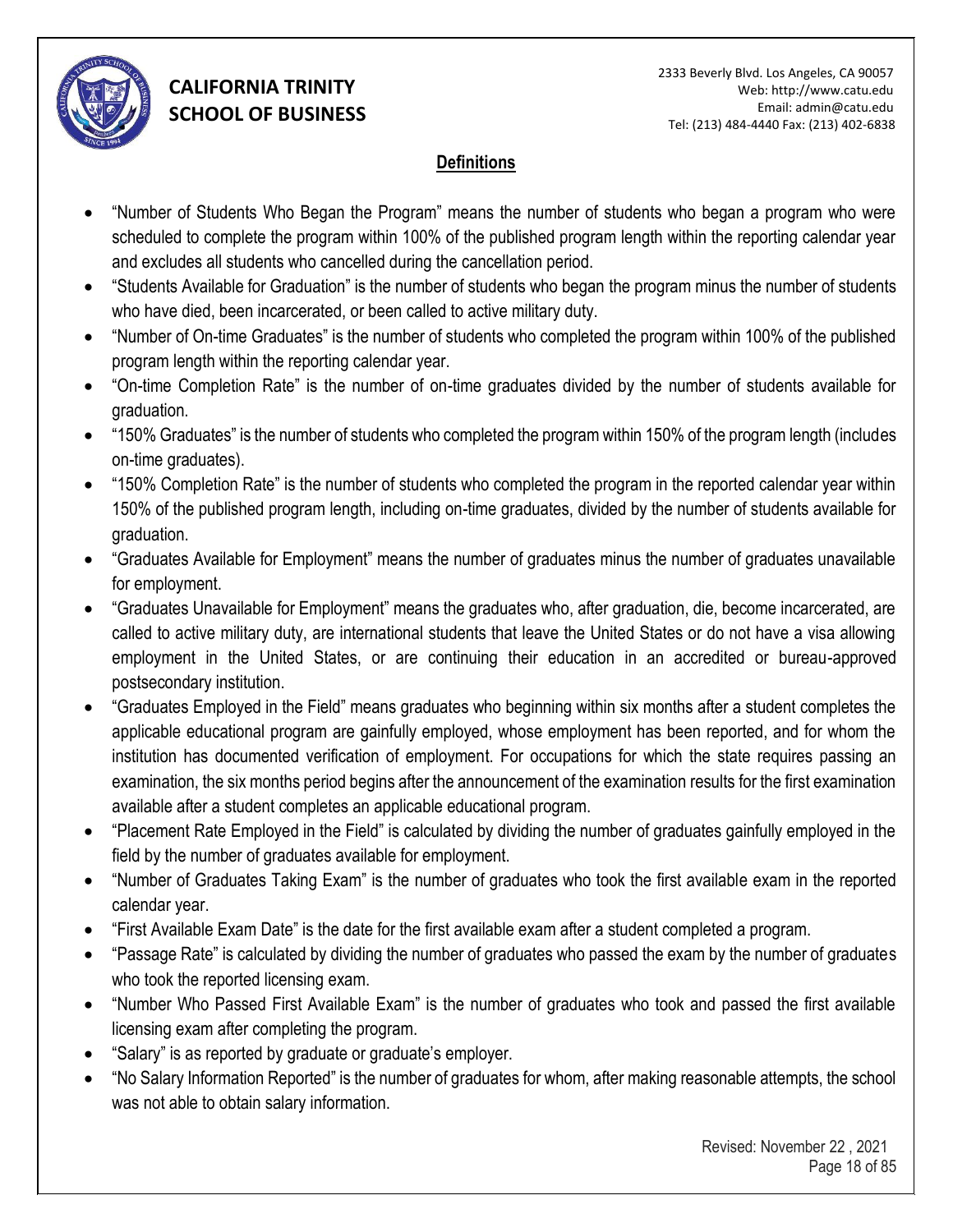

2333 Beverly Blvd. Los Angeles, CA 90057 Web: http://www.catu.edu Email: admin@catu.edu Tel: (213) 484-4440 Fax: (213) 402-6838

## **STUDENT'S RIGHT TO CANCEL**

The student has the right to cancel the enrollment agreement and obtain a refund of all charges paid through attendance at the first session, or the seventh day after enrollment, whichever is later.

The student has the right to withdraw at any time from the course of instruction after the cancellation period and receive a pro-rata refund for the unused portion of the tuition and other refundable charges if student reaches 60% completion or less of the period of attendance. The amount of the refund is determined by deducting the registration fee from the total tuition charge, then dividing the remainder by the number of hours in the period of attendance to calculate the hourly charge. The refund is the amount in excess of what the student owes for total hours of instruction completed, including the non-refundable registration fee.

A student should send either through postal mail, hand deliver or fax a written notice of cancellation or withdrawal addressed to the School Registrar at California Trinity School of Business 2333 Beverly Blvd, Los Angeles, CA 90057. The cancellation or withdrawal will take effect by the student's written notice or by the student's conduct, including, but not necessarily limited to, a student's lack of attendance.

Any refunds due will be made by the School within 30 calendar days from the effective date of cancellation or withdrawal.

In order to ensure that students are fully informed of their rights and procedures for recovering tuition refunds, a copy of the School's Cancellation/Withdrawal Policy is provided to each student upon registration. In compliance with the applicable California Education Code (Section 94919), the School's cancellation/withdrawal and refund policy is also fully disclosed in the enrollment agreement.

If the student has received federal student financial aid funds, the student is entitled to a refund of moneys not paid from federal student financial aid program funds.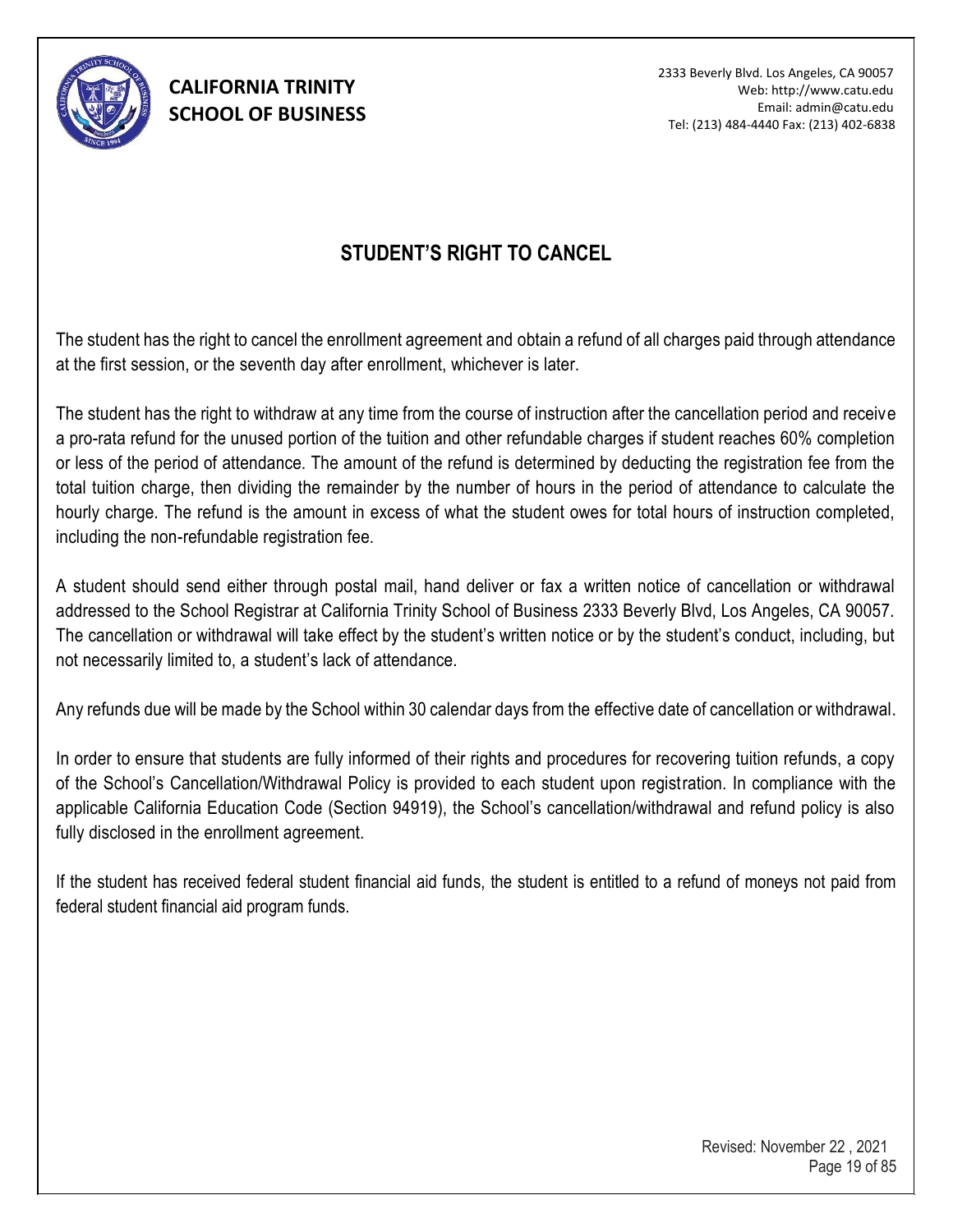

# *SCHOOL PERFORMANCE FACT SHEET CALENDAR YEARS 2019 & 2020*

# **DOCTOR OF ACUPUNCTURE AND ORIENTAL MEDICINE – 36 MONTHS (4)**

## **On-Time Completion Rates (Graduation Rates)**

| <b>Calendar</b><br>Year | <b>Number of Students</b><br>Who Began the<br>Program | <b>Students</b><br><b>Available for</b><br><b>Graduation</b> | <b>Number of</b><br>On-Time<br><b>Graduates</b> | <b>On-Time</b><br><b>Completion Rate4</b><br>(%) |
|-------------------------|-------------------------------------------------------|--------------------------------------------------------------|-------------------------------------------------|--------------------------------------------------|
| 2019                    |                                                       |                                                              |                                                 | N/A                                              |
| 2020                    |                                                       |                                                              |                                                 | N/A                                              |

Student's Initials: Date:

**Initial only after you have had sufficient time to read and understand the information.** 

# **Job Placement Rates**

| <b>Calendar</b><br>Year | <b>Number of</b><br><b>Students</b><br><b>Who Began</b><br>Program | Number of<br><b>Graduates</b> | <b>Graduates</b><br><b>Available for</b><br><b>Employment</b> | <b>Graduates</b><br><b>Employed in the</b><br><b>Field</b> | <b>Placement</b><br><b>Rate % Employed</b><br>in the Field |
|-------------------------|--------------------------------------------------------------------|-------------------------------|---------------------------------------------------------------|------------------------------------------------------------|------------------------------------------------------------|
| 2019                    |                                                                    |                               |                                                               |                                                            | N/A                                                        |
| 2020                    |                                                                    |                               |                                                               |                                                            | N/A                                                        |

You may obtain from the institution a list of the employment positions determined to be in the field for which a student received education and training. (You may ask the administrative office to obtain a list of the employment positions.)

# **Gainfully Employed Categories**

# **Part-Time vs. Full-Time Employment**

| <b>Calendar</b><br>Year | <b>Graduate Employed in</b><br>the Field 20-29 Hours Per<br>Week | <b>Graduates Employed in the</b><br><b>Field at Least 30 Hours Per</b><br><b>Week</b> | <b>Total Graduates</b><br><b>Employed in the Field</b> |
|-------------------------|------------------------------------------------------------------|---------------------------------------------------------------------------------------|--------------------------------------------------------|
|-------------------------|------------------------------------------------------------------|---------------------------------------------------------------------------------------|--------------------------------------------------------|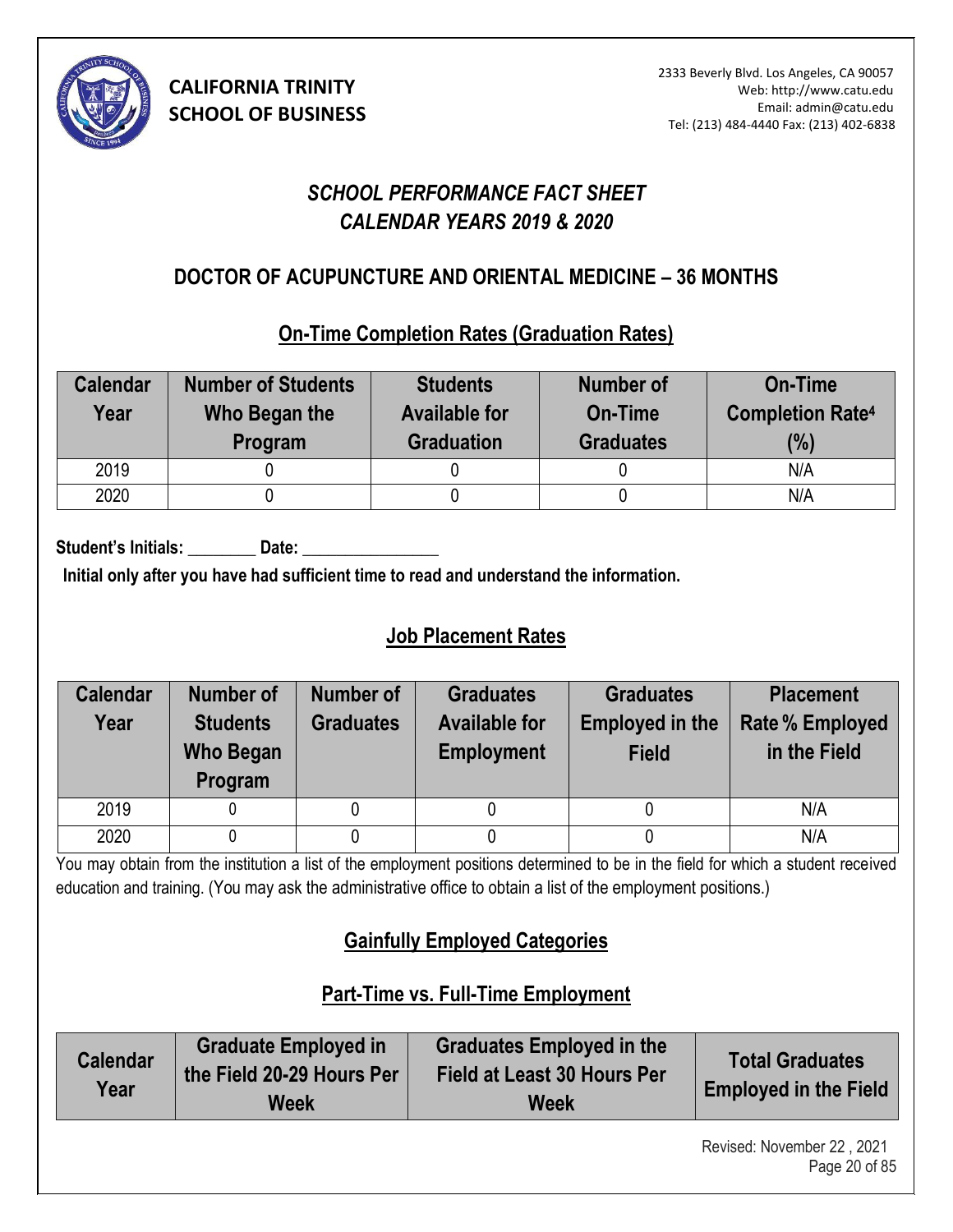

| -- - -       |  |  |
|--------------|--|--|
| nnnr<br>$-0$ |  |  |

### **Single Position vs. Concurrent Aggregated Position**

| <b>Calendar</b><br>Year | <b>Graduates Employed in</b><br>the Field in a Single<br><b>Position</b> | <b>Graduates Employed in</b><br>the Field in Concurrent<br><b>Aggregated Positions</b> | <b>Total Graduates Employed</b><br>in the Field |
|-------------------------|--------------------------------------------------------------------------|----------------------------------------------------------------------------------------|-------------------------------------------------|
| 2019                    |                                                                          |                                                                                        |                                                 |
| 2020                    |                                                                          |                                                                                        |                                                 |

## **Self-Employed / Freelance Positions**

| <b>Calendar</b><br>Year | Graduates Employed who are Self-Employed or<br><b>Working Freelance</b> | <b>Total Graduates Employed</b><br>in the Field |
|-------------------------|-------------------------------------------------------------------------|-------------------------------------------------|
| 2019                    |                                                                         |                                                 |
| 2020                    |                                                                         |                                                 |

### **Institutional Employment**

| <b>Calendar</b><br>Year | <b>Graduates Employed in the Field who are Employed</b><br>by the Institution, an Employer Owned by the<br>Institution, or an Employer Who Shares Ownership<br>with the Institution. | <b>Total Graduates Employed</b><br>in the Field |
|-------------------------|--------------------------------------------------------------------------------------------------------------------------------------------------------------------------------------|-------------------------------------------------|
| 2019                    |                                                                                                                                                                                      |                                                 |
| 2020                    |                                                                                                                                                                                      |                                                 |

Student's Initials: **Date:** Date:

**Initial only after you have had sufficient time to read and understand the information.** 

This program may result in freelance or self-employment.

- ⚫ The work available to graduates of this program is usually for freelance or self-employment.
- This type of work may not be consistent.
- The period of employment can range from one day to weeks to several months.
- Hours worked in a day or week may be more or less than the traditional 8 hour work day or 40 hour work week.
- You can expect to spend unpaid time expanding your networks, advertising, promoting your services, or honing your skills.
- Once graduates begin to work freelance or are self-employed, they will be asked to provide documentation that they are employed as such so that they may be counted as placed for our job placement records.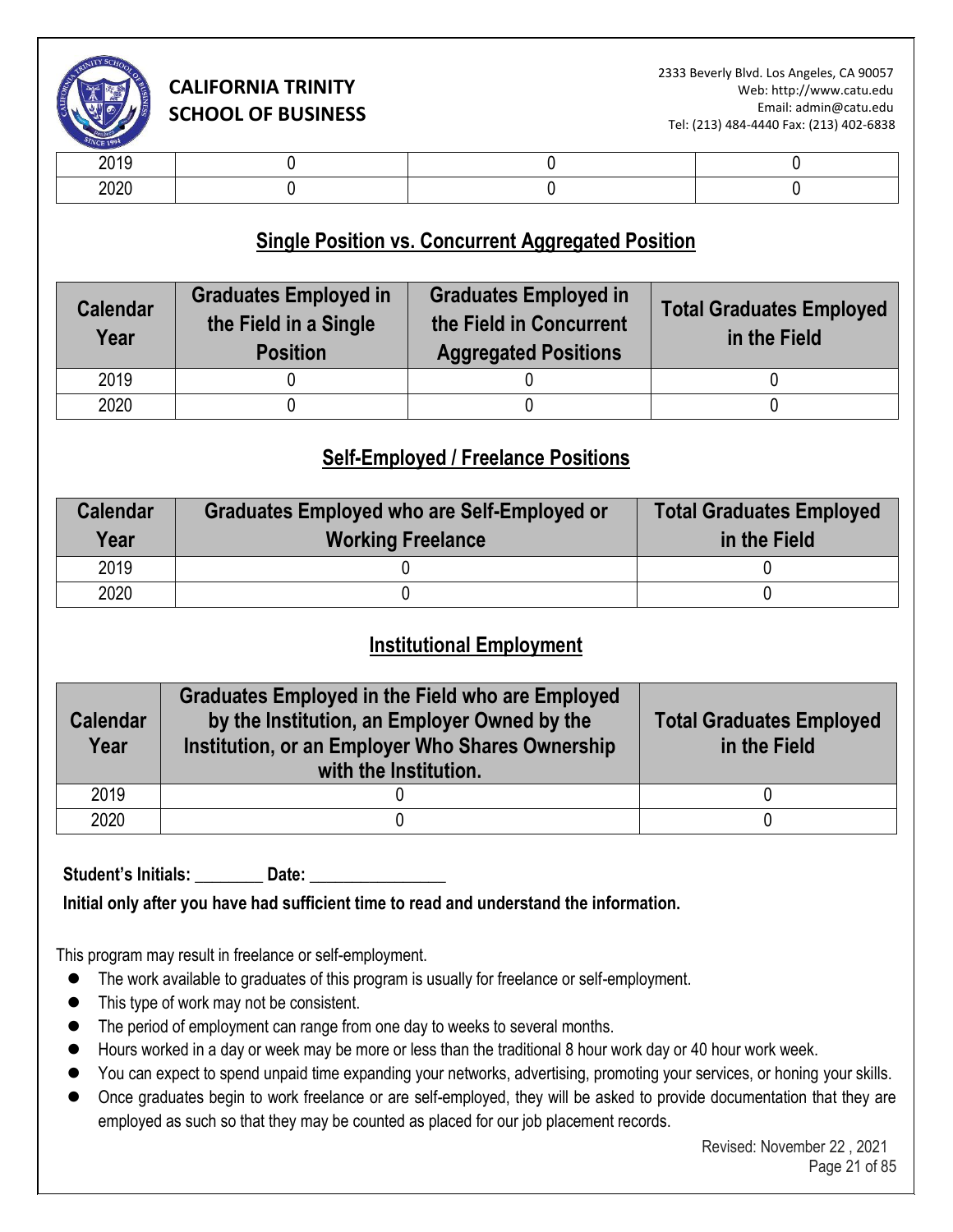

Students initialing this disclosure understand that either a majority or all of this school's graduates are employed in this manner and understand what comprises this work style.

Student's Initials: **Example 10 Date:**  $\overline{\phantom{a}}$ 

**Initial only after you have had sufficient time to read and understand the information.** 

### **License Examination Passage Rates**

| <b>Calendar Year</b> | <b>Number of</b><br><b>Graduates in</b><br><b>Calendar Year</b> | <b>Number of</b><br><b>Graduates</b><br><b>Taking Exam</b> | <b>Number Who</b><br><b>Passed First</b><br><b>Available</b><br>Exam Exam | <b>Number Who</b><br><b>Failed First</b><br><b>Available</b><br>Exam | <b>Passage</b><br>Rate |
|----------------------|-----------------------------------------------------------------|------------------------------------------------------------|---------------------------------------------------------------------------|----------------------------------------------------------------------|------------------------|
| 2019                 |                                                                 |                                                            |                                                                           |                                                                      |                        |
| 2020                 |                                                                 |                                                            |                                                                           |                                                                      |                        |

Licensure examination passage data is not available from the state agency administering the examination. We are unable to collect date from the graduates.

Student's Initials: **Date: Date: Date: Date: Parameter Parameter Parameter Parameter Parameter Parameter** 

**Initial only after you have had sufficient time to read and understand the information.** 

### **Salary and Wage Information**

### **Annual salary and wages reported for graduates employed in the field.**

| <b>Calendar</b><br>Year | <b>Graduates</b><br><b>Available for</b><br><b>Employment</b> | <b>Graduates</b><br><b>Employed in</b><br><b>Field</b> | \$20,001<br>$\overline{\phantom{0}}$<br>\$25,000 | \$25,001<br>\$30,000 | \$30,001<br>\$35,000 | <b>No Salary</b><br><b>Information</b><br><b>Reported</b> |
|-------------------------|---------------------------------------------------------------|--------------------------------------------------------|--------------------------------------------------|----------------------|----------------------|-----------------------------------------------------------|
| 2019                    |                                                               |                                                        |                                                  |                      |                      |                                                           |
| 2020                    |                                                               |                                                        |                                                  |                      |                      |                                                           |

A list of sources used to substantiate salary disclosures is available from the school. You may obtain a list of the objective sources of information used to substantiate the salary disclosure from the Administrative Office.

Student's Initials: **Date: Date: Date: Date: Propriet: Propriet: Propriet: Propriet: Propriet: Propriet: Propriet: Propriet: Propriet: Propriet: Propriet: Propriet: Propriet: Propriet: P** 

**Initial only after you have had sufficient time to read and understand the information.** 

# **Cost of Educational Program**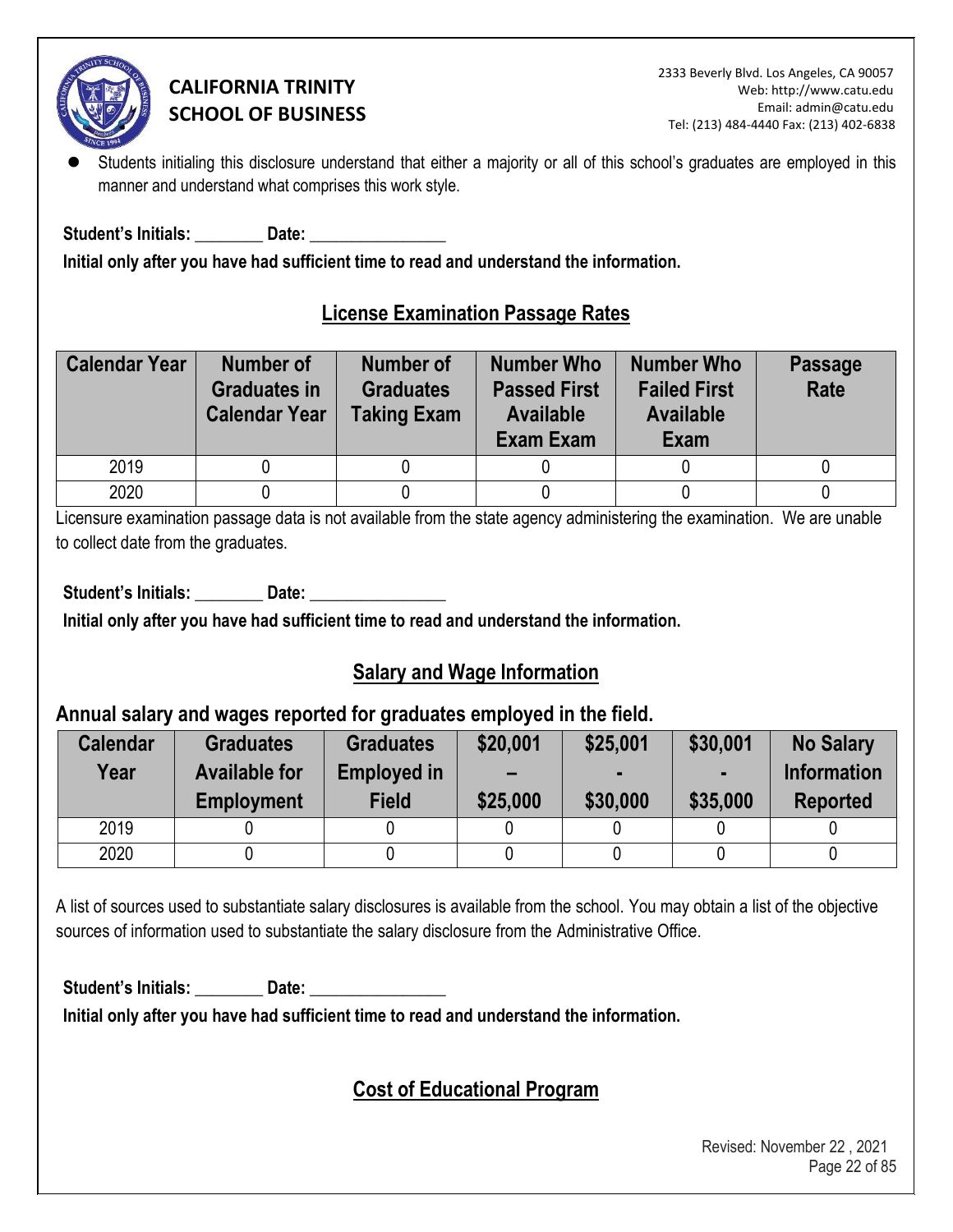

2333 Beverly Blvd. Los Angeles, CA 90057 Web: http://www.catu.edu Email: admin@catu.edu Tel: (213) 484-4440 Fax: (213) 402-6838

Total charges for the program for students completing on time in 2019: \$21,020 Total charges may be higher for students that do not complete on time.

Total charges for the program for students completing on time in 2020: \$21,020 Total charges may be higher for students that do not complete on time.

Student's Initials: **Date: Date:**  $\frac{1}{2}$ **Initial only after you have had sufficient time to read and understand the information.** 

# **Federal Student Loan Debt**

Students at California Trinity School of Business are not eligible for federal student loans. This institution does not meet the U.S. Department of Education criteria that would allow its students to participate in federal student aid programs.

Student's Initials: \_\_\_\_\_\_\_\_\_\_ Date: **Initial only after you have had sufficient time to read and understand the information.** 

\_\_\_\_\_\_\_\_\_\_\_\_\_\_\_\_\_\_\_\_\_\_\_\_\_\_\_\_\_ \_\_\_\_\_\_\_\_\_\_\_\_\_\_\_\_\_\_\_\_\_\_

\_\_\_\_\_\_\_\_\_\_\_\_\_\_\_\_\_\_\_\_\_\_\_\_\_\_\_\_\_ \_\_\_\_\_\_\_\_\_\_\_\_\_\_\_\_\_\_\_\_\_\_

This fact sheet is filed with the Bureau for Private Postsecondary Education. Regardless of any information you may have relating to completion rates, placement rates, starting salaries, or license exam passage rates, this fact sheet contains the information as calculated pursuant to state law.

Any questions a student may have regarding this fact sheet that have not been satisfactorily answered by the institution may be directed to the Bureau for Private Postsecondary Education at 1747 N. Market Blvd, Suite 225, Sacramento, CA 95834, www.bppe.ca.gov, toll-free telephone number (888) 370-7589 or by fax (916) 263-1897.

Student Name - Print

\_\_\_\_\_\_\_\_\_\_\_\_\_\_\_\_\_\_\_\_\_\_\_\_\_\_\_\_\_

Student Signature Date

School Official **Date**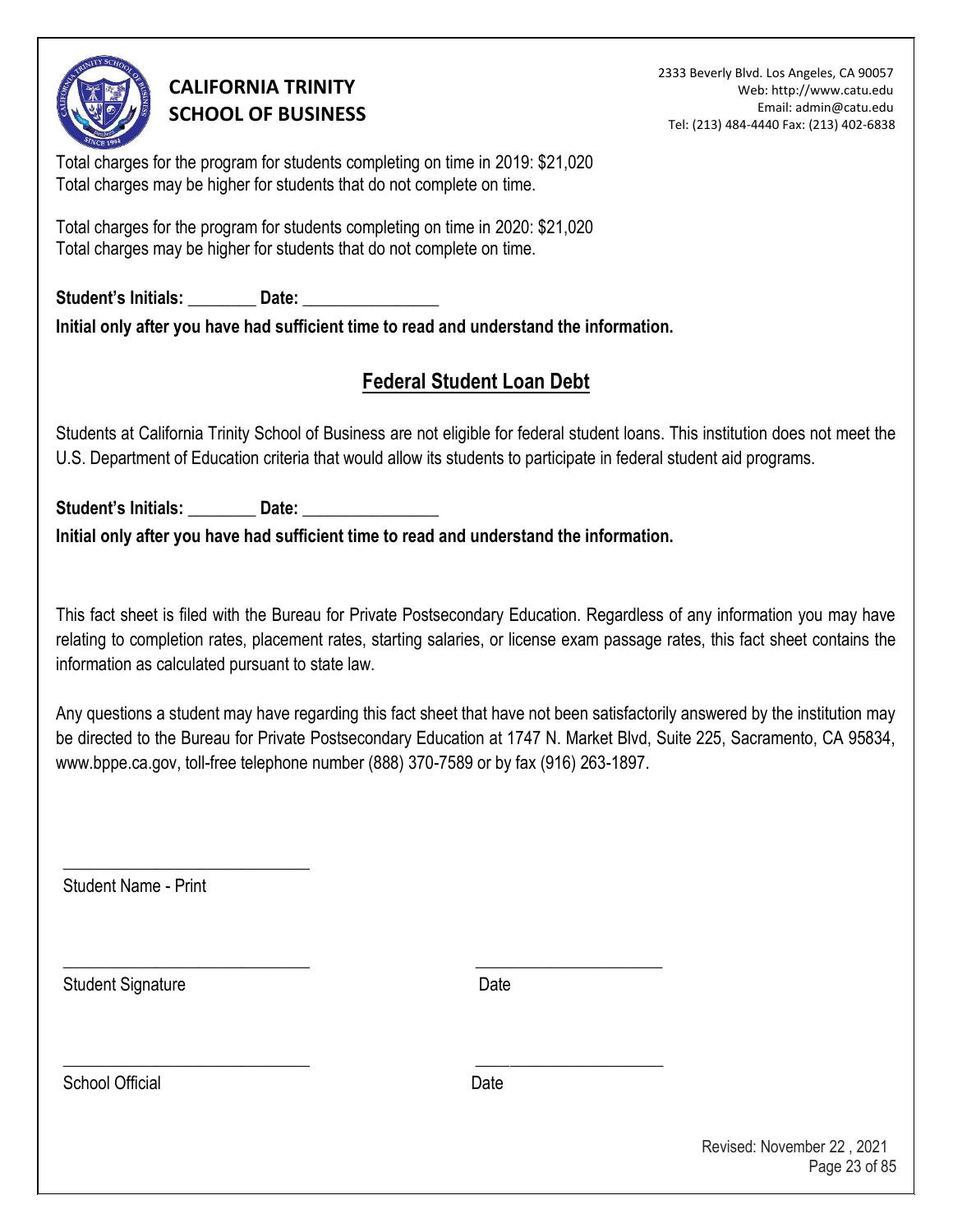

### **Definitions**

- "Number of Students Who Began the Program" means the number of students who began a program who were scheduled to complete the program within 100% of the published program length within the reporting calendar year and excludes all students who cancelled during the cancellation period.
- "Students Available for Graduation" is the number of students who began the program minus the number of students who have died, been incarcerated, or been called to active military duty.
- "Number of On-time Graduates" is the number of students who completed the program within 100% of the published program length within the reporting calendar year.
- "On-time Completion Rate" is the number of on-time graduates divided by the number of students available for graduation.
- "150% Graduates" is the number of students who completed the program within 150% of the program length (includes on-time graduates).
- "150% Completion Rate" is the number of students who completed the program in the reported calendar year within 150% of the published program length, including on-time graduates, divided by the number of students available for graduation.
- "Graduates Available for Employment" means the number of graduates minus the number of graduates unavailable for employment.
- "Graduates Unavailable for Employment" means the graduates who, after graduation, die, become incarcerated, are called to active military duty, are international students that leave the United States or do not have a visa allowing employment in the United States, or are continuing their education in an accredited or bureau-approved postsecondary institution.
- "Graduates Employed in the Field" means graduates who beginning within six months after a student completes the applicable educational program are gainfully employed, whose employment has been reported, and for whom the institution has documented verification of employment. For occupations for which the state requires passing an examination, the six months period begins after the announcement of the examination results for the first examination available after a student completes an applicable educational program.
- "Placement Rate Employed in the Field" is calculated by dividing the number of graduates gainfully employed in the field by the number of graduates available for employment.
- "Number of Graduates Taking Exam" is the number of graduates who took the first available exam in the reported calendar year.
- "First Available Exam Date" is the date for the first available exam after a student completed a program.
- "Passage Rate" is calculated by dividing the number of graduates who passed the exam by the number of graduates who took the reported licensing exam.
- "Number Who Passed First Available Exam" is the number of graduates who took and passed the first available licensing exam after completing the program.
- "Salary" is as reported by graduate or graduate's employer.
- "No Salary Information Reported" is the number of graduates for whom, after making reasonable attempts, the school was not able to obtain salary information.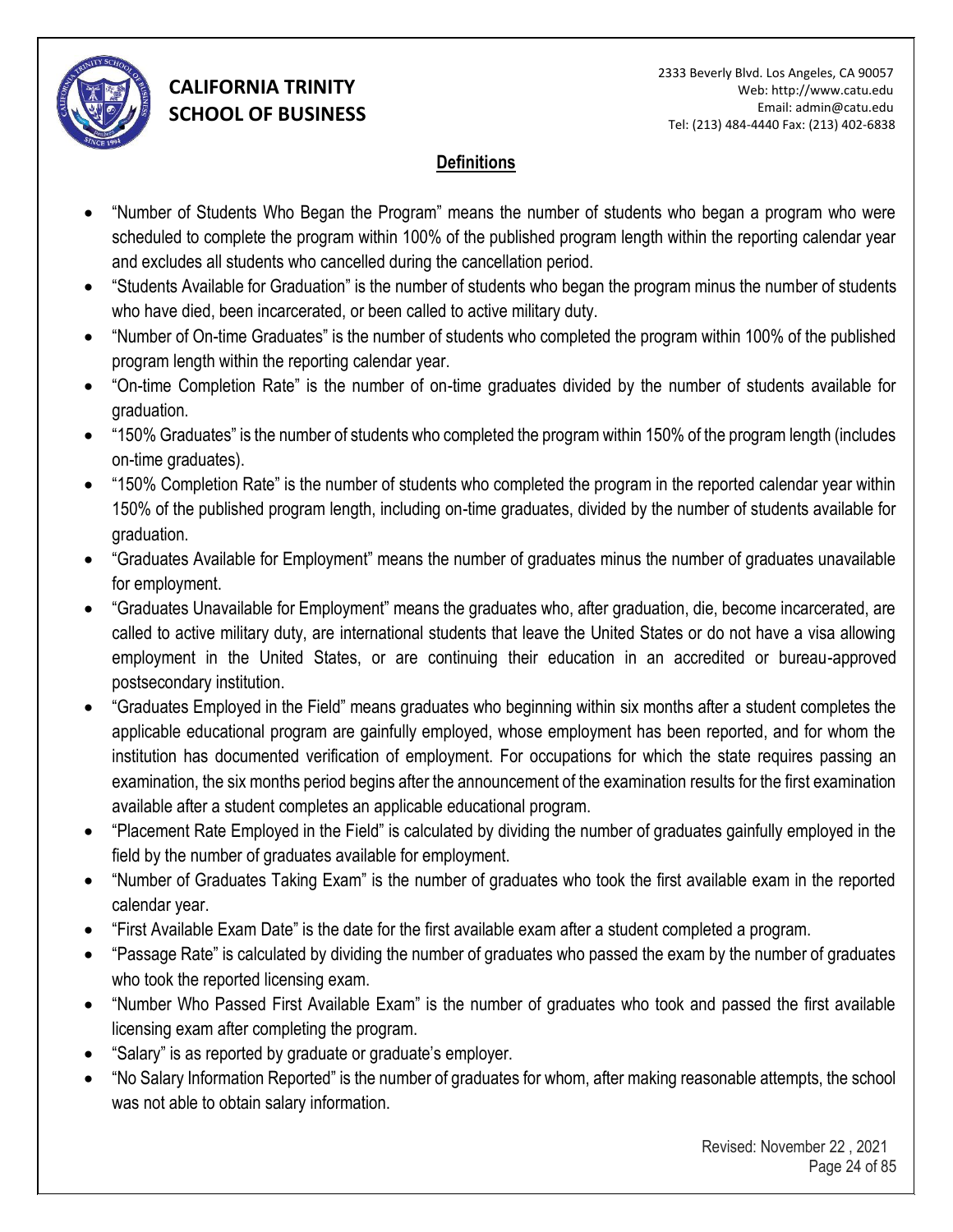

2333 Beverly Blvd. Los Angeles, CA 90057 Web: http://www.catu.edu Email: admin@catu.edu Tel: (213) 484-4440 Fax: (213) 402-6838

## **STUDENT'S RIGHT TO CANCEL**

The student has the right to cancel the enrollment agreement and obtain a refund of all charges paid through attendance at the first session, or the seventh day after enrollment, whichever is later.

The student has the right to withdraw at any time from the course of instruction after the cancellation period and receive a pro-rata refund for the unused portion of the tuition and other refundable charges if student reaches 60% completion or less of the period of attendance. The amount of the refund is determined by deducting the registration fee from the total tuition charge, then dividing the remainder by the number of hours in the period of attendance to calculate the hourly charge. The refund is the amount in excess of what the student owes for total hours of instruction completed, including the non-refundable registration fee.

A student should send either through postal mail, hand deliver or fax a written notice of cancellation or withdrawal addressed to the School Registrar at California Trinity School of Business 2333 Beverly Blvd, Los Angeles, CA 90057. The cancellation or withdrawal will take effect by the student's written notice or by the student's conduct, including, but not necessarily limited to, a student's lack of attendance.

Any refunds due will be made by the School within 30 calendar days from the effective date of cancellation or withdrawal.

In order to ensure that students are fully informed of their rights and procedures for recovering tuition refunds, a copy of the School's Cancellation/Withdrawal Policy is provided to each student upon registration. In compliance with the applicable California Education Code (Section 94919), the School's cancellation/withdrawal and refund policy is also fully disclosed in the enrollment agreement.

If the student has received federal student financial aid funds, the student is entitled to a refund of moneys not paid from federal student financial aid program funds.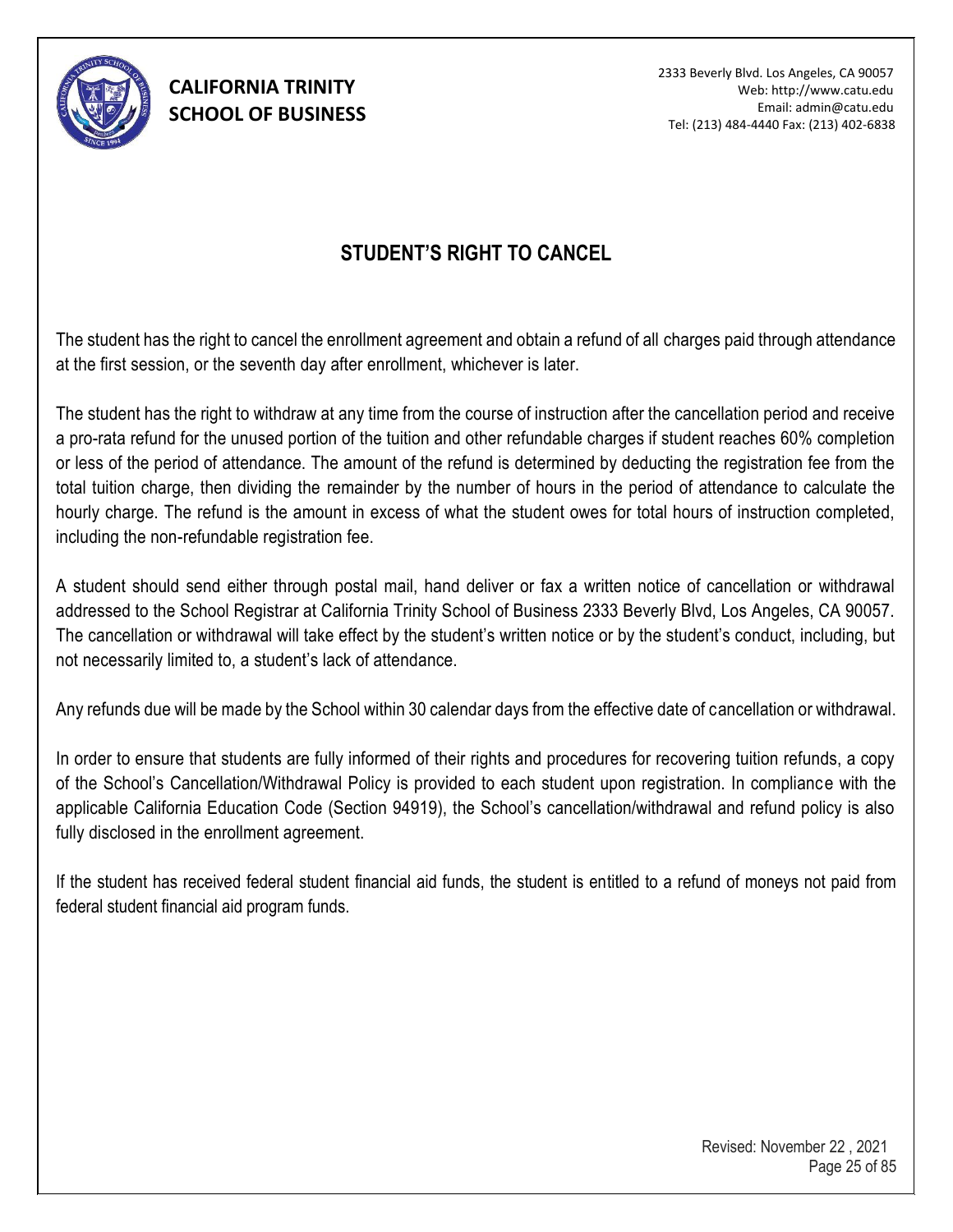

# *SCHOOL PERFORMANCE FACT SHEET CALENDAR YEARS 2019 & 2020*

## **MASTER OF SCIENCE IN ORIENTAL MEDICINE – 48 MONTHS (5)**

### **On-Time Completion Rates (Graduation Rates)**

| <b>Calendar</b><br>Year | <b>Number of Students</b><br>Who Began the<br>Program | <b>Students</b><br><b>Available for</b><br><b>Graduation</b> | <b>Number of</b><br>On-Time<br><b>Graduates</b> | <b>On-Time</b><br><b>Completion Rate4</b><br>(%) |
|-------------------------|-------------------------------------------------------|--------------------------------------------------------------|-------------------------------------------------|--------------------------------------------------|
| 2019                    |                                                       |                                                              |                                                 | N/A                                              |
| 2020                    |                                                       |                                                              |                                                 | N/A                                              |

Student's Initials: Date:

**Initial only after you have had sufficient time to read and understand the information.** 

# **Job Placement Rates**

| <b>Calendar</b> | <b>Number of</b> | <b>Number of</b> | <b>Graduates</b>     | <b>Graduates</b>       | <b>Placement</b>       |
|-----------------|------------------|------------------|----------------------|------------------------|------------------------|
| Year            | <b>Students</b>  | <b>Graduates</b> | <b>Available for</b> | <b>Employed in the</b> | <b>Rate % Employed</b> |
|                 | Who Began        |                  | <b>Employment</b>    | <b>Field</b>           | in the Field           |
|                 | Program          |                  |                      |                        |                        |
| 2019            |                  |                  |                      |                        | N/A                    |
| 2020            |                  |                  |                      |                        | N/A                    |

You may obtain from the institution a list of the employment positions determined to be in the field for which a student received education and training. (You may ask the administrative office to obtain a list of the employment positions.)

# **Gainfully Employed Categories**

# **Part-Time vs. Full-Time Employment**

| <b>Calendar</b><br>Year | <b>Graduate Employed in</b><br>the Field 20-29 Hours Per<br>Week | <b>Graduates Employed in the</b><br>Field at Least 30 Hours Per<br>Week | <b>Total Graduates</b><br><b>Employed in the Field</b> |
|-------------------------|------------------------------------------------------------------|-------------------------------------------------------------------------|--------------------------------------------------------|
|-------------------------|------------------------------------------------------------------|-------------------------------------------------------------------------|--------------------------------------------------------|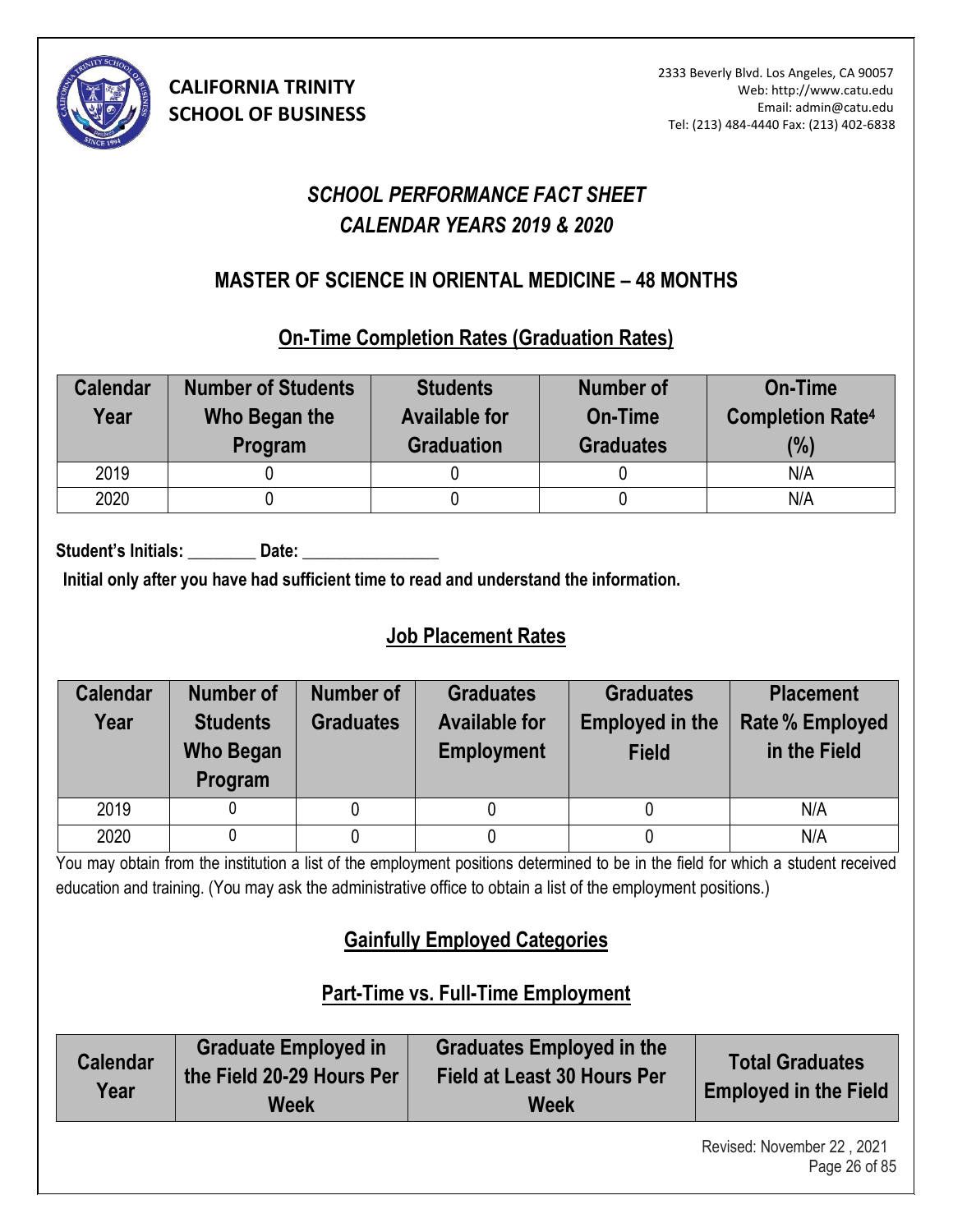

| .            |  |  |
|--------------|--|--|
| חרחר<br>ZUZU |  |  |

### **Single Position vs. Concurrent Aggregated Position**

| <b>Calendar</b><br>Year | <b>Graduates Employed in</b><br>the Field in a Single<br><b>Position</b> | <b>Graduates Employed in</b><br>the Field in Concurrent<br><b>Aggregated Positions</b> | <b>Total Graduates Employed</b><br>in the Field |
|-------------------------|--------------------------------------------------------------------------|----------------------------------------------------------------------------------------|-------------------------------------------------|
| 2019                    |                                                                          |                                                                                        |                                                 |
| 2020                    |                                                                          |                                                                                        |                                                 |

## **Self-Employed / Freelance Positions**

| <b>Calendar</b><br>Year | Graduates Employed who are Self-Employed or<br><b>Working Freelance</b> | <b>Total Graduates Employed</b><br>in the Field |
|-------------------------|-------------------------------------------------------------------------|-------------------------------------------------|
| 2019                    |                                                                         |                                                 |
| 2020                    |                                                                         |                                                 |

### **Institutional Employment**

| <b>Calendar</b><br>Year | <b>Graduates Employed in the Field who are Employed</b><br>by the Institution, an Employer Owned by the<br>Institution, or an Employer Who Shares Ownership<br>with the Institution. | <b>Total Graduates Employed</b><br>in the Field |
|-------------------------|--------------------------------------------------------------------------------------------------------------------------------------------------------------------------------------|-------------------------------------------------|
| 2019                    |                                                                                                                                                                                      |                                                 |
| 2020                    |                                                                                                                                                                                      |                                                 |

Student's Initials: **\_\_\_\_\_\_\_\_** Date: \_\_\_\_

**Initial only after you have had sufficient time to read and understand the information.** 

This program may result in freelance or self-employment.

- ⚫ The work available to graduates of this program is usually for freelance or self-employment.
- This type of work may not be consistent.
- The period of employment can range from one day to weeks to several months.
- Hours worked in a day or week may be more or less than the traditional 8 hour work day or 40 hour work week.
- You can expect to spend unpaid time expanding your networks, advertising, promoting your services, or honing your skills.
- Once graduates begin to work freelance or are self-employed, they will be asked to provide documentation that they are employed as such so that they may be counted as placed for our job placement records.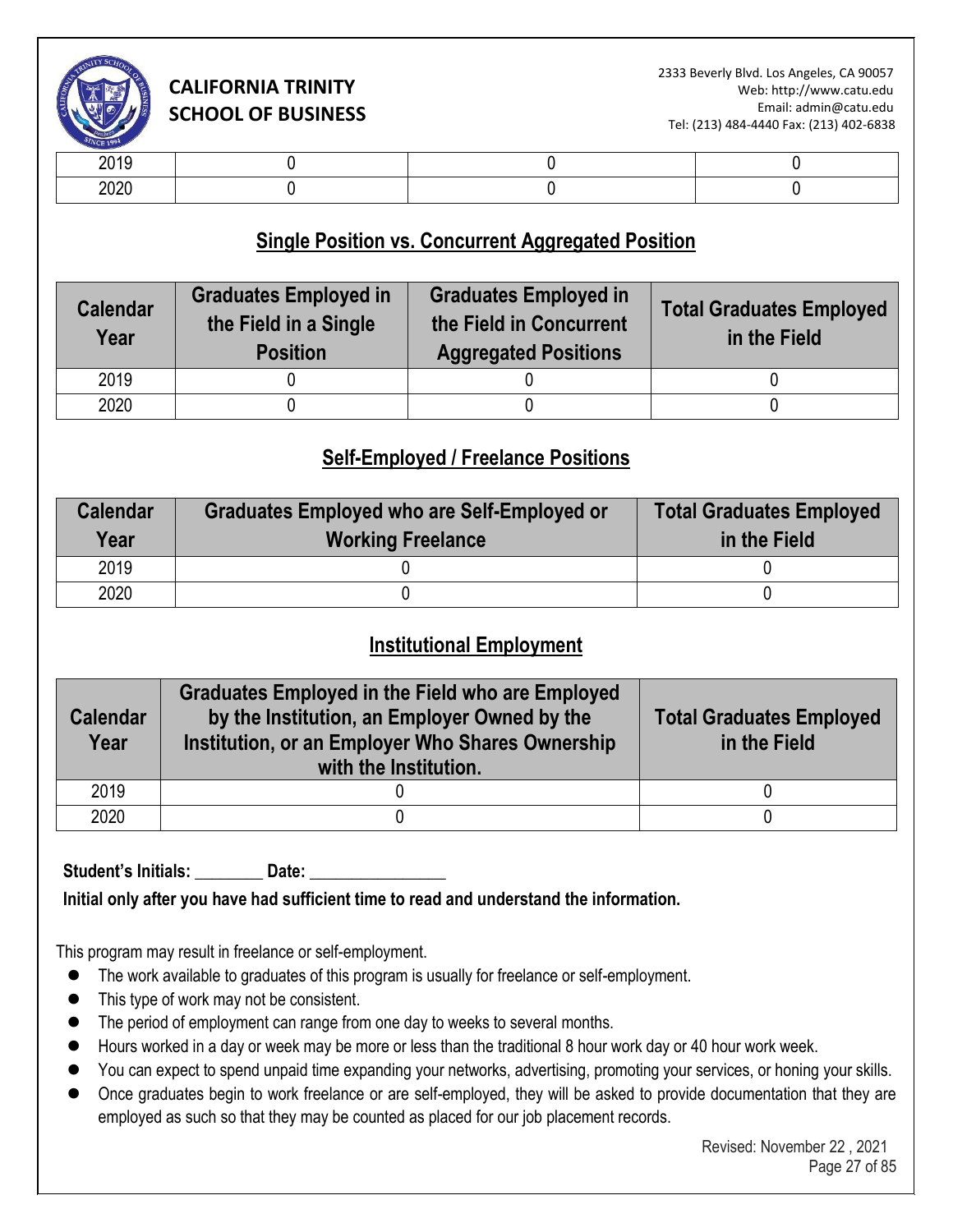

Students initialing this disclosure understand that either a majority or all of this school's graduates are employed in this manner and understand what comprises this work style.

**Student's Initials: \_\_\_\_\_\_\_\_ Date: \_\_\_\_\_\_\_\_\_\_\_\_\_\_\_\_** 

**Initial only after you have had sufficient time to read and understand the information.** 

## **License Examination Passage Rates**

| <b>Calendar Year</b> | <b>Number of</b><br><b>Graduates in</b><br><b>Calendar Year</b> | <b>Number of</b><br><b>Graduates</b><br><b>Taking Exam</b> | <b>Number Who</b><br><b>Passed First</b><br><b>Available</b><br>Exam Exam | <b>Number Who</b><br><b>Failed First</b><br><b>Available</b><br>Exam | <b>Passage</b><br>Rate |
|----------------------|-----------------------------------------------------------------|------------------------------------------------------------|---------------------------------------------------------------------------|----------------------------------------------------------------------|------------------------|
| 2019                 |                                                                 |                                                            |                                                                           |                                                                      |                        |
| 2020                 |                                                                 |                                                            |                                                                           |                                                                      |                        |

Licensure examination passage data is not available from the state agency administering the examination. We are unable to collect date from the graduates.

Student's Initials: **Date: Date: Date: Date: Parameter Parameter Parameter Parameter Parameter Parameter** 

**Initial only after you have had sufficient time to read and understand the information.** 

### **Salary and Wage Information**

### **Annual salary and wages reported for graduates employed in the field.**

| <b>Calendar</b><br>Year | <b>Graduates</b><br><b>Available for</b><br><b>Employment</b> | <b>Graduates</b><br><b>Employed in</b><br><b>Field</b> | \$20,001<br>$\overline{\phantom{0}}$<br>\$25,000 | \$25,001<br>\$30,000 | \$30,001<br>\$35,000 | <b>No Salary</b><br><b>Information</b><br><b>Reported</b> |
|-------------------------|---------------------------------------------------------------|--------------------------------------------------------|--------------------------------------------------|----------------------|----------------------|-----------------------------------------------------------|
| 2019                    |                                                               |                                                        |                                                  |                      |                      |                                                           |
| 2020                    |                                                               |                                                        |                                                  |                      |                      |                                                           |

A list of sources used to substantiate salary disclosures is available from the school. You may obtain a list of the objective sources of information used to substantiate the salary disclosure from the Administrative Office.

Student's Initials: **Date: Date: Date: Date: Propriet: Propriet: Propriet: Propriet: Propriet: Propriet: Propriet: Propriet: Propriet: Propriet: Propriet: Propriet: Propriet: Propriet: P** 

**Initial only after you have had sufficient time to read and understand the information.** 

# **Cost of Educational Program**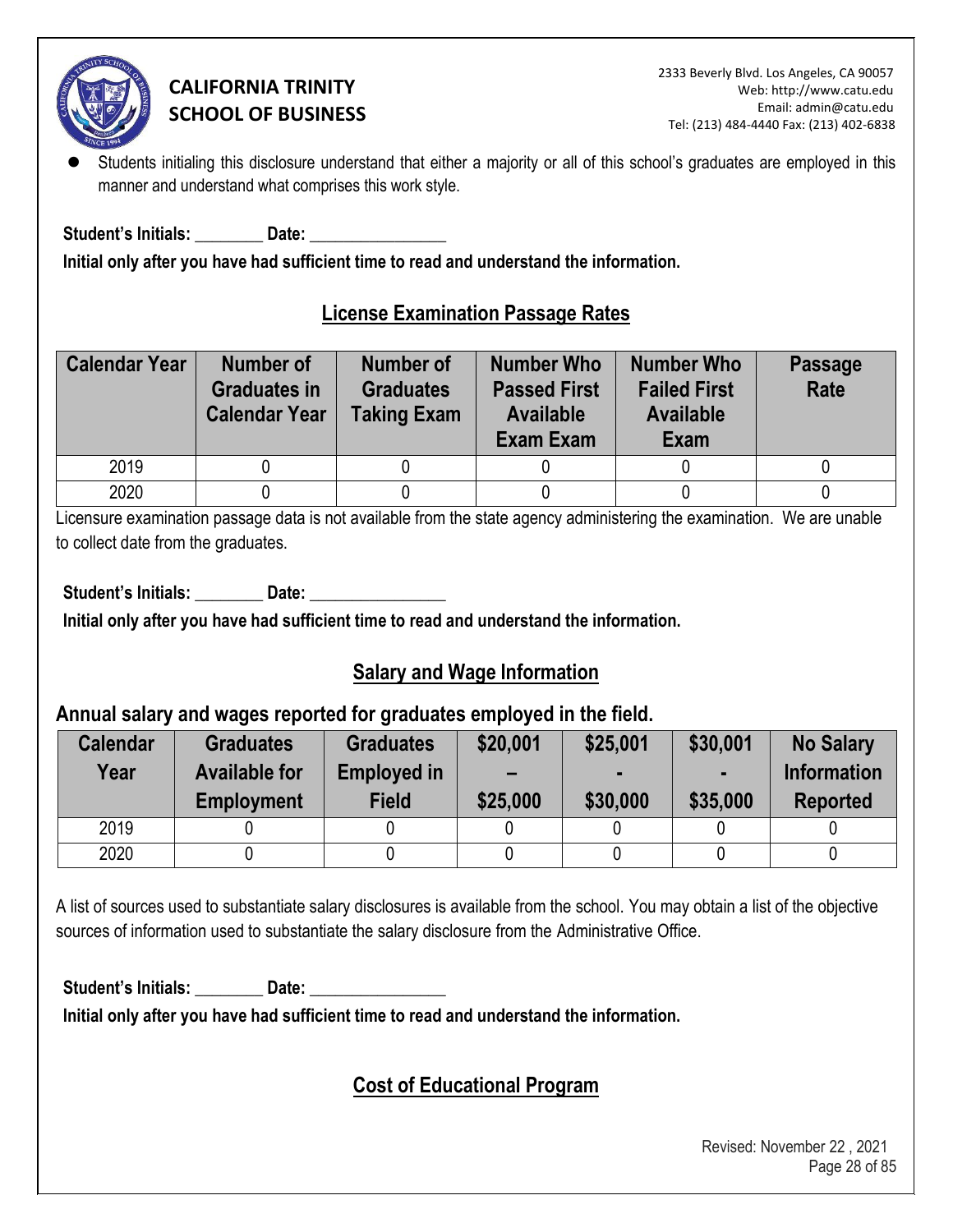

2333 Beverly Blvd. Los Angeles, CA 90057 Web: http://www.catu.edu Email: admin@catu.edu Tel: (213) 484-4440 Fax: (213) 402-6838

Total charges for the program for students completing on time in 2019: \$41,740 Total charges may be higher for students that do not complete on time.

Total charges for the program for students completing on time in 2020: \$41,740 Total charges may be higher for students that do not complete on time.

Student's Initials: **Date: Date: Date: Date: Propriet: Propriet: Propriet: Propriet: Propriet: Propriet: Propriet: Propriet: Propriet: Propriet: Propriet: Propriet: Propriet: Propriet: P Initial only after you have had sufficient time to read and understand the information.** 

# **Federal Student Loan Debt**

Students at California Trinity School of Business are not eligible for federal student loans. This institution does not meet the U.S. Department of Education criteria that would allow its students to participate in federal student aid programs.

Student's Initials: \_\_\_\_\_\_\_\_\_\_ Date: **Initial only after you have had sufficient time to read and understand the information.** 

\_\_\_\_\_\_\_\_\_\_\_\_\_\_\_\_\_\_\_\_\_\_\_\_\_\_\_\_\_ \_\_\_\_\_\_\_\_\_\_\_\_\_\_\_\_\_\_\_\_\_\_

\_\_\_\_\_\_\_\_\_\_\_\_\_\_\_\_\_\_\_\_\_\_\_\_\_\_\_\_\_ \_\_\_\_\_\_\_\_\_\_\_\_\_\_\_\_\_\_\_\_\_\_

This fact sheet is filed with the Bureau for Private Postsecondary Education. Regardless of any information you may have relating to completion rates, placement rates, starting salaries, or license exam passage rates, this fact sheet contains the information as calculated pursuant to state law.

Any questions a student may have regarding this fact sheet that have not been satisfactorily answered by the institution may be directed to the Bureau for Private Postsecondary Education at 1747 N. Market Blvd, Suite 225, Sacramento, CA 95834, www.bppe.ca.gov, toll-free telephone number (888) 370-7589 or by fax (916) 263-1897.

Student Name - Print

\_\_\_\_\_\_\_\_\_\_\_\_\_\_\_\_\_\_\_\_\_\_\_\_\_\_\_\_\_

Student Signature Date

School Official **Date**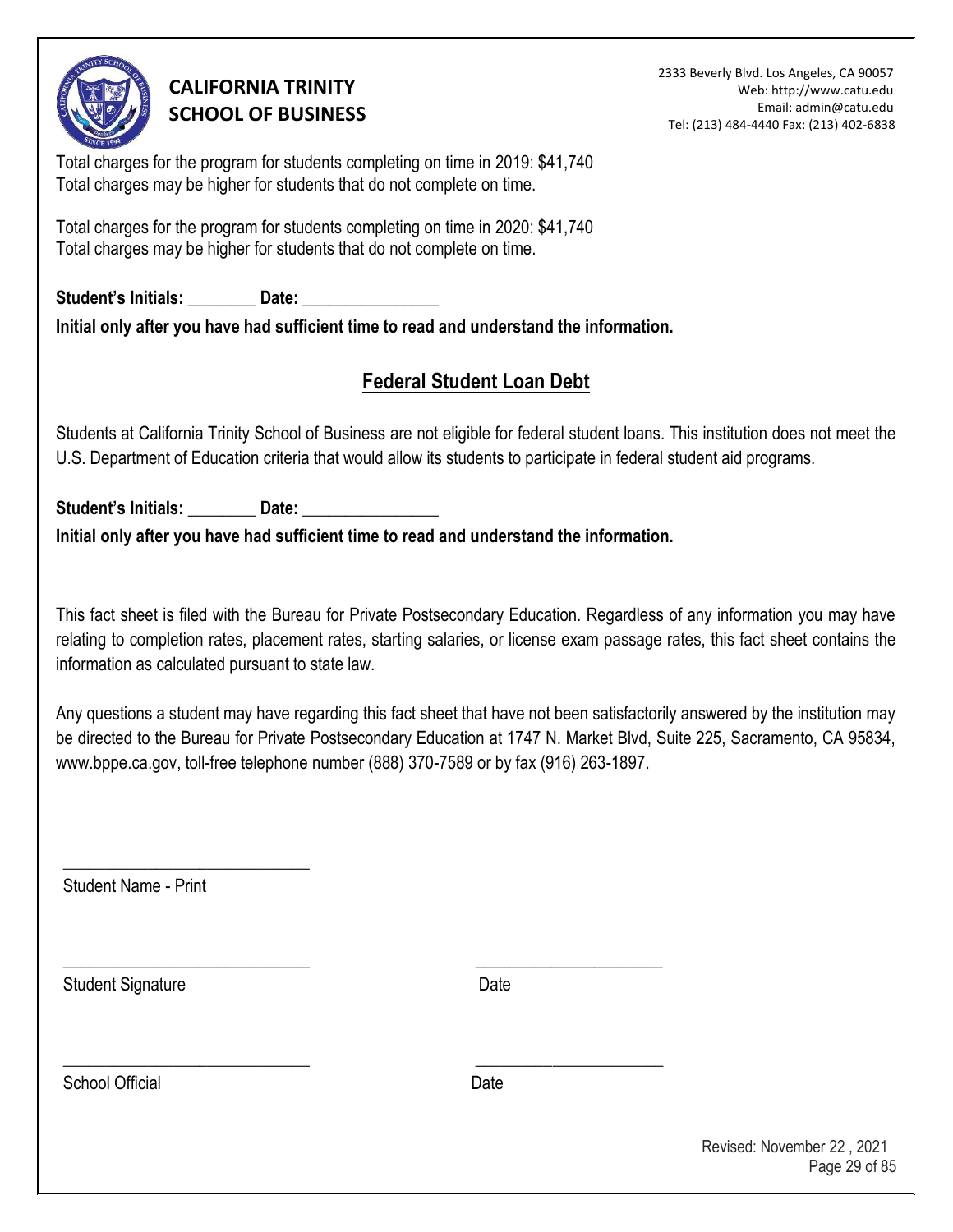

### **Definitions**

- "Number of Students Who Began the Program" means the number of students who began a program who were scheduled to complete the program within 100% of the published program length within the reporting calendar year and excludes all students who cancelled during the cancellation period.
- "Students Available for Graduation" is the number of students who began the program minus the number of students who have died, been incarcerated, or been called to active military duty.
- "Number of On-time Graduates" is the number of students who completed the program within 100% of the published program length within the reporting calendar year.
- "On-time Completion Rate" is the number of on-time graduates divided by the number of students available for graduation.
- "150% Graduates" is the number of students who completed the program within 150% of the program length (includes on-time graduates).
- "150% Completion Rate" is the number of students who completed the program in the reported calendar year within 150% of the published program length, including on-time graduates, divided by the number of students available for graduation.
- "Graduates Available for Employment" means the number of graduates minus the number of graduates unavailable for employment.
- "Graduates Unavailable for Employment" means the graduates who, after graduation, die, become incarcerated, are called to active military duty, are international students that leave the United States or do not have a visa allowing employment in the United States, or are continuing their education in an accredited or bureau-approved postsecondary institution.
- "Graduates Employed in the Field" means graduates who beginning within six months after a student completes the applicable educational program are gainfully employed, whose employment has been reported, and for whom the institution has documented verification of employment. For occupations for which the state requires passing an examination, the six months period begins after the announcement of the examination results for the first examination available after a student completes an applicable educational program.
- "Placement Rate Employed in the Field" is calculated by dividing the number of graduates gainfully employed in the field by the number of graduates available for employment.
- "Number of Graduates Taking Exam" is the number of graduates who took the first available exam in the reported calendar year.
- "First Available Exam Date" is the date for the first available exam after a student completed a program.
- "Passage Rate" is calculated by dividing the number of graduates who passed the exam by the number of graduates who took the reported licensing exam.
- "Number Who Passed First Available Exam" is the number of graduates who took and passed the first available licensing exam after completing the program.
- "Salary" is as reported by graduate or graduate's employer.
- "No Salary Information Reported" is the number of graduates for whom, after making reasonable attempts, the school was not able to obtain salary information.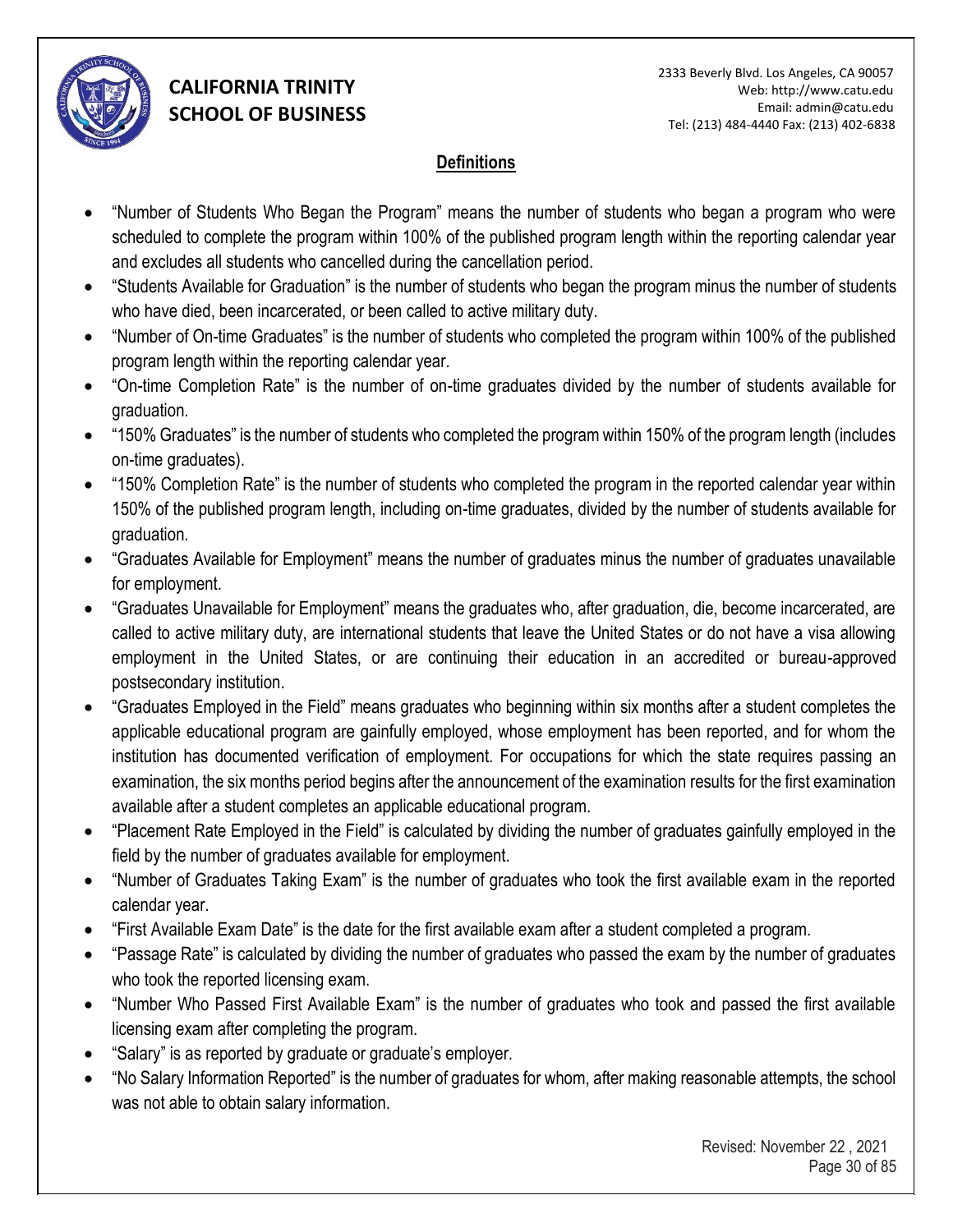

2333 Beverly Blvd. Los Angeles, CA 90057 Web: http://www.catu.edu Email: admin@catu.edu Tel: (213) 484-4440 Fax: (213) 402-6838

## **STUDENT'S RIGHT TO CANCEL**

The student has the right to cancel the enrollment agreement and obtain a refund of all charges paid through attendance at the first session, or the seventh day after enrollment, whichever is later.

The student has the right to withdraw at any time from the course of instruction after the cancellation period and receive a pro-rata refund for the unused portion of the tuition and other refundable charges if student reaches 60% completion or less of the period of attendance. The amount of the refund is determined by deducting the registration fee from the total tuition charge, then dividing the remainder by the number of hours in the period of attendance to calculate the hourly charge. The refund is the amount in excess of what the student owes for total hours of instruction completed, including the non-refundable registration fee.

A student should send either through postal mail, hand deliver or fax a written notice of cancellation or withdrawal addressed to the School Registrar at California Trinity School of Business 2333 Beverly Blvd, Los Angeles, CA 90057. The cancellation or withdrawal will take effect by the student's written notice or by the student's conduct, including, but not necessarily limited to, a student's lack of attendance.

Any refunds due will be made by the School within 30 calendar days from the effective date of cancellation or withdrawal.

In order to ensure that students are fully informed of their rights and procedures for recovering tuition refunds, a copy of the School's Cancellation/Withdrawal Policy is provided to each student upon registration. In compliance with the applicable California Education Code (Section 94919), the School's cancellation/withdrawal and refund policy is also fully disclosed in the enrollment agreement.

If the student has received federal student financial aid funds, the student is entitled to a refund of moneys not paid from federal student financial aid program funds.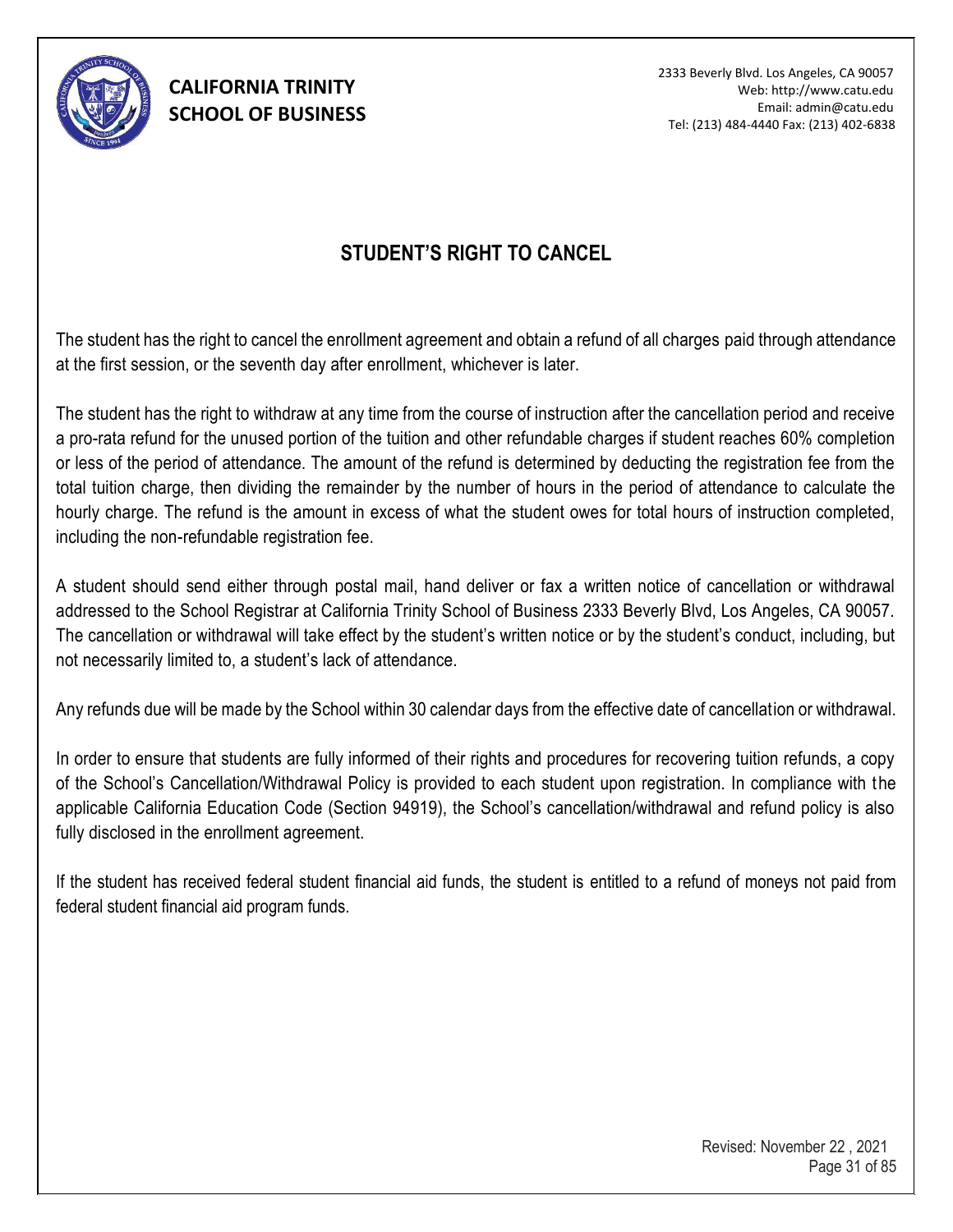

# *SCHOOL PERFORMANCE FACT SHEET CALENDAR YEARS 2019 & 2020*

# **MASTER OF SCIENCE IN PHYSICAL EDUCATION – 24 MONTHS (6)**

### **On-Time Completion Rates (Graduation Rates)**

| <b>Calendar</b><br>Year | <b>Number of Students</b><br>Who Began the<br>Program | <b>Students</b><br><b>Available for</b><br><b>Graduation</b> | <b>Number of</b><br>On-Time<br><b>Graduates</b> | <b>On-Time</b><br><b>Completion Rate4</b><br>(%) |
|-------------------------|-------------------------------------------------------|--------------------------------------------------------------|-------------------------------------------------|--------------------------------------------------|
| 2019                    |                                                       |                                                              |                                                 | N/A                                              |
| 2020                    |                                                       |                                                              |                                                 | N/A                                              |

Student's Initials: Date:

**Initial only after you have had sufficient time to read and understand the information.** 

# **Job Placement Rates**

| <b>Calendar</b><br>Year | <b>Number of</b><br><b>Students</b><br><b>Who Began</b><br>Program | <b>Number of</b><br><b>Graduates</b> | <b>Graduates</b><br><b>Available for</b><br><b>Employment</b> | <b>Graduates</b><br><b>Employed in the</b><br><b>Field</b> | <b>Placement</b><br><b>Rate % Employed</b><br>in the Field |
|-------------------------|--------------------------------------------------------------------|--------------------------------------|---------------------------------------------------------------|------------------------------------------------------------|------------------------------------------------------------|
| 2019                    |                                                                    |                                      |                                                               |                                                            | N/A                                                        |
| 2020                    |                                                                    |                                      |                                                               |                                                            | N/A                                                        |

You may obtain from the institution a list of the employment positions determined to be in the field for which a student received education and training. (You may ask the administrative office to obtain a list of the employment positions.)

# **Gainfully Employed Categories**

# **Part-Time vs. Full-Time Employment**

| <b>Calendar</b><br>Year | <b>Graduate Employed in</b><br>the Field 20-29 Hours Per<br>Week | <b>Graduates Employed in the</b><br>Field at Least 30 Hours Per<br>Week | <b>Total Graduates</b><br><b>Employed in the Field</b> |
|-------------------------|------------------------------------------------------------------|-------------------------------------------------------------------------|--------------------------------------------------------|
|-------------------------|------------------------------------------------------------------|-------------------------------------------------------------------------|--------------------------------------------------------|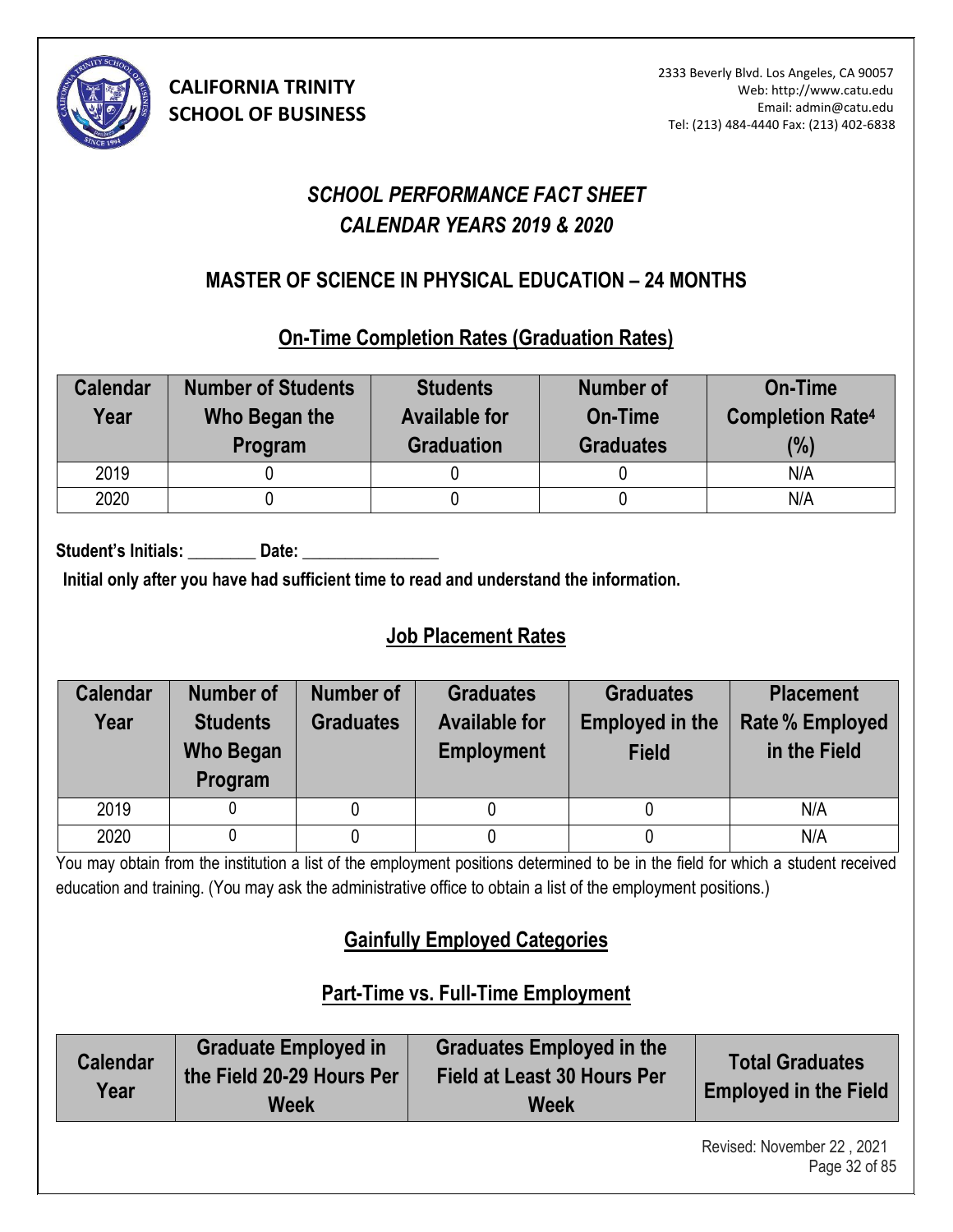

| -- - -           |  |  |
|------------------|--|--|
| $\cdots$<br>$-0$ |  |  |

### **Single Position vs. Concurrent Aggregated Position**

| <b>Graduates Employed in</b><br><b>Calendar</b><br>the Field in a Single<br>Year<br><b>Position</b> |  | <b>Graduates Employed in</b><br>the Field in Concurrent<br><b>Aggregated Positions</b> | <b>Total Graduates Employed</b><br>in the Field |  |
|-----------------------------------------------------------------------------------------------------|--|----------------------------------------------------------------------------------------|-------------------------------------------------|--|
| 2019                                                                                                |  |                                                                                        |                                                 |  |
| 2020                                                                                                |  |                                                                                        |                                                 |  |

### **Self-Employed / Freelance Positions**

| <b>Calendar</b><br>Year | <b>Graduates Employed who are Self-Employed or</b><br><b>Working Freelance</b> | <b>Total Graduates Employed</b><br>in the Field |
|-------------------------|--------------------------------------------------------------------------------|-------------------------------------------------|
| 2019                    |                                                                                |                                                 |
| 2020                    |                                                                                |                                                 |

### **Institutional Employment**

| <b>Calendar</b><br>Year | <b>Graduates Employed in the Field who are Employed</b><br>by the Institution, an Employer Owned by the<br>Institution, or an Employer Who Shares Ownership<br>with the Institution. | <b>Total Graduates Employed</b><br>in the Field |  |
|-------------------------|--------------------------------------------------------------------------------------------------------------------------------------------------------------------------------------|-------------------------------------------------|--|
| 2019                    |                                                                                                                                                                                      |                                                 |  |
| 2020                    |                                                                                                                                                                                      |                                                 |  |

Student's Initials: Date:

**Initial only after you have had sufficient time to read and understand the information.** 

This program may result in freelance or self-employment.

- ⚫ The work available to graduates of this program is usually for freelance or self-employment.
- This type of work may not be consistent.
- The period of employment can range from one day to weeks to several months.
- Hours worked in a day or week may be more or less than the traditional 8 hour work day or 40 hour work week.
- You can expect to spend unpaid time expanding your networks, advertising, promoting your services, or honing your skills.
- Once graduates begin to work freelance or are self-employed, they will be asked to provide documentation that they are employed as such so that they may be counted as placed for our job placement records.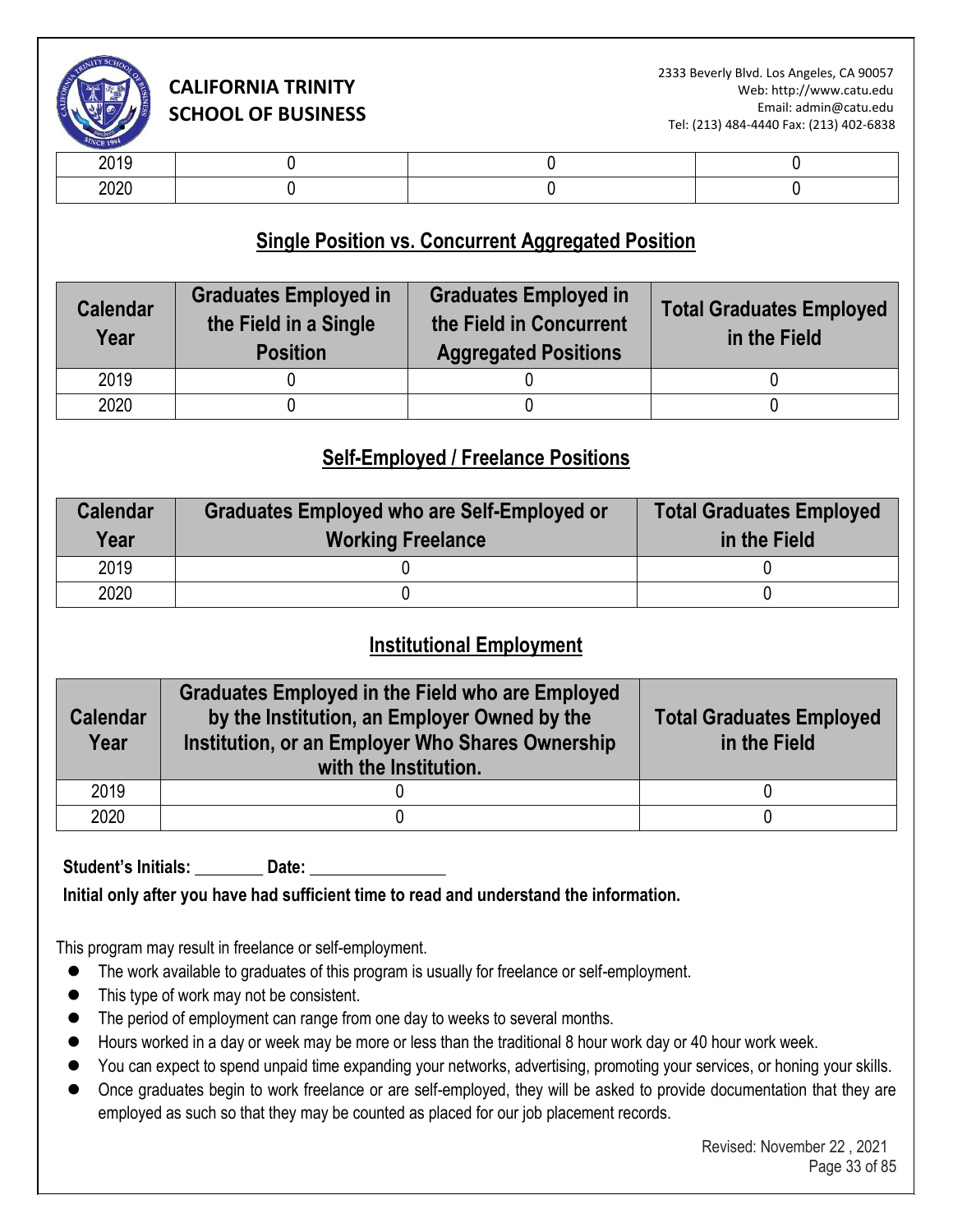

Students initialing this disclosure understand that either a majority or all of this school's graduates are employed in this manner and understand what comprises this work style.

**Student's Initials: \_\_\_\_\_\_\_\_ Date: \_\_\_\_\_\_\_\_\_\_\_\_\_\_\_\_** 

**Initial only after you have had sufficient time to read and understand the information.** 

## **License Examination Passage Rates**

| <b>Calendar Year</b> | <b>Number of</b><br><b>Graduates in</b><br><b>Calendar Year</b> | <b>Number of</b><br><b>Graduates</b><br><b>Taking Exam</b> | <b>Number Who</b><br><b>Passed First</b><br><b>Available</b><br>Exam Exam | <b>Number Who</b><br><b>Failed First</b><br><b>Available</b><br>Exam | <b>Passage</b><br>Rate |
|----------------------|-----------------------------------------------------------------|------------------------------------------------------------|---------------------------------------------------------------------------|----------------------------------------------------------------------|------------------------|
| 2019                 |                                                                 |                                                            |                                                                           |                                                                      |                        |
| 2020                 |                                                                 |                                                            |                                                                           |                                                                      |                        |

Licensure examination passage data is not available from the state agency administering the examination. We are unable to collect date from the graduates.

Student's Initials: **Date: Date: Date: Date: Parameter Parameter Parameter Parameter Parameter Parameter** 

**Initial only after you have had sufficient time to read and understand the information.** 

### **Salary and Wage Information**

### **Annual salary and wages reported for graduates employed in the field.**

| <b>Calendar</b><br>Year | <b>Graduates</b><br><b>Available for</b><br><b>Employment</b> | <b>Graduates</b><br><b>Employed in</b><br><b>Field</b> | \$20,001<br>$\overline{\phantom{0}}$<br>\$25,000 | \$25,001<br>\$30,000 | \$30,001<br>\$35,000 | <b>No Salary</b><br><b>Information</b><br><b>Reported</b> |
|-------------------------|---------------------------------------------------------------|--------------------------------------------------------|--------------------------------------------------|----------------------|----------------------|-----------------------------------------------------------|
| 2019                    |                                                               |                                                        |                                                  |                      |                      |                                                           |
| 2020                    |                                                               |                                                        |                                                  |                      |                      |                                                           |

A list of sources used to substantiate salary disclosures is available from the school. You may obtain a list of the objective sources of information used to substantiate the salary disclosure from the Administrative Office.

Student's Initials: **Date: Date: Date: Date: Propriet: Propriet: Propriet: Propriet: Propriet: Propriet: Propriet: Propriet: Propriet: Propriet: Propriet: Propriet: Propriet: Propriet: P** 

**Initial only after you have had sufficient time to read and understand the information.** 

# **Cost of Educational Program**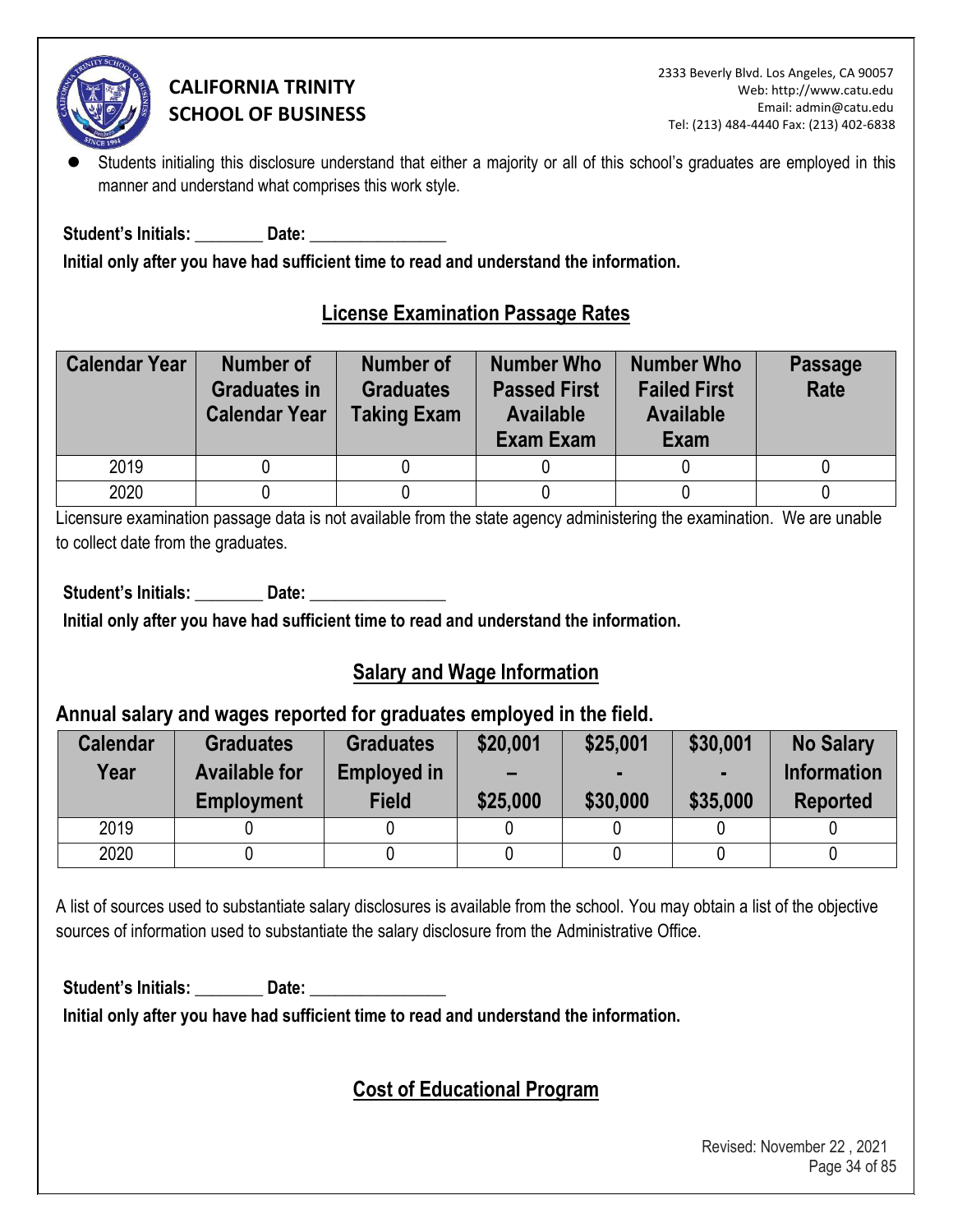

2333 Beverly Blvd. Los Angeles, CA 90057 Web: http://www.catu.edu Email: admin@catu.edu Tel: (213) 484-4440 Fax: (213) 402-6838

Total charges for the program for students completing on time in 2019: \$14,520 Total charges may be higher for students that do not complete on time.

Total charges for the program for students completing on time in 2020: \$14,520 Total charges may be higher for students that do not complete on time.

Student's Initials: **Date: Date:**  $\frac{1}{2}$ **Initial only after you have had sufficient time to read and understand the information.** 

# **Federal Student Loan Debt**

Students at California Trinity School of Business are not eligible for federal student loans. This institution does not meet the U.S. Department of Education criteria that would allow its students to participate in federal student aid programs.

Student's Initials: \_\_\_\_\_\_\_\_\_\_ Date: **Initial only after you have had sufficient time to read and understand the information.** 

\_\_\_\_\_\_\_\_\_\_\_\_\_\_\_\_\_\_\_\_\_\_\_\_\_\_\_\_\_ \_\_\_\_\_\_\_\_\_\_\_\_\_\_\_\_\_\_\_\_\_\_

\_\_\_\_\_\_\_\_\_\_\_\_\_\_\_\_\_\_\_\_\_\_\_\_\_\_\_\_\_ \_\_\_\_\_\_\_\_\_\_\_\_\_\_\_\_\_\_\_\_\_\_

This fact sheet is filed with the Bureau for Private Postsecondary Education. Regardless of any information you may have relating to completion rates, placement rates, starting salaries, or license exam passage rates, this fact sheet contains the information as calculated pursuant to state law.

Any questions a student may have regarding this fact sheet that have not been satisfactorily answered by the institution may be directed to the Bureau for Private Postsecondary Education at 1747 N. Market Blvd, Suite 225, Sacramento, CA 95834, www.bppe.ca.gov, toll-free telephone number (888) 370-7589 or by fax (916) 263-1897.

Student Name - Print

\_\_\_\_\_\_\_\_\_\_\_\_\_\_\_\_\_\_\_\_\_\_\_\_\_\_\_\_\_

Student Signature Date

School Official **Date**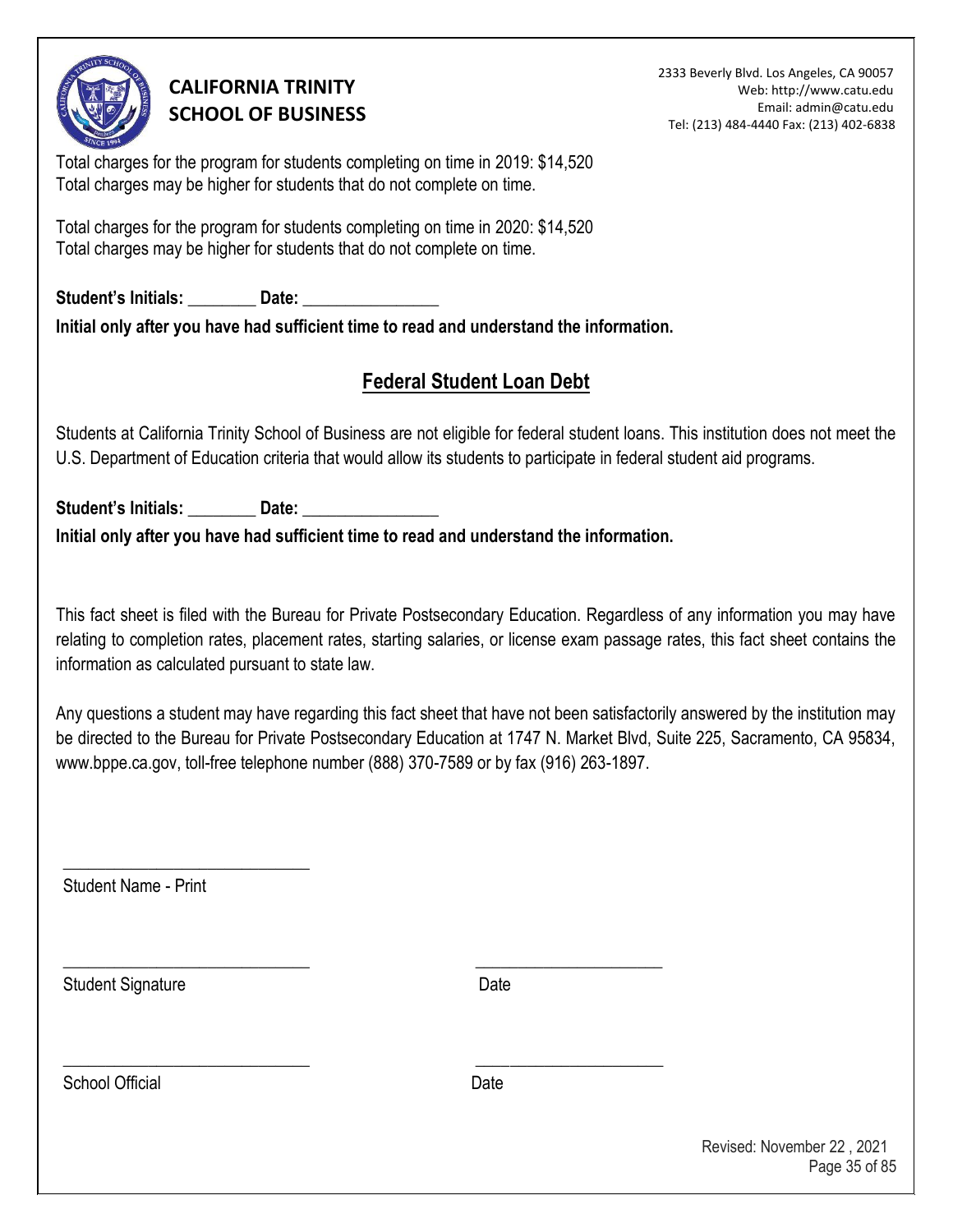

### **Definitions**

- "Number of Students Who Began the Program" means the number of students who began a program who were scheduled to complete the program within 100% of the published program length within the reporting calendar year and excludes all students who cancelled during the cancellation period.
- "Students Available for Graduation" is the number of students who began the program minus the number of students who have died, been incarcerated, or been called to active military duty.
- "Number of On-time Graduates" is the number of students who completed the program within 100% of the published program length within the reporting calendar year.
- "On-time Completion Rate" is the number of on-time graduates divided by the number of students available for graduation.
- "150% Graduates" is the number of students who completed the program within 150% of the program length (includes on-time graduates).
- "150% Completion Rate" is the number of students who completed the program in the reported calendar year within 150% of the published program length, including on-time graduates, divided by the number of students available for graduation.
- "Graduates Available for Employment" means the number of graduates minus the number of graduates unavailable for employment.
- "Graduates Unavailable for Employment" means the graduates who, after graduation, die, become incarcerated, are called to active military duty, are international students that leave the United States or do not have a visa allowing employment in the United States, or are continuing their education in an accredited or bureau-approved postsecondary institution.
- "Graduates Employed in the Field" means graduates who beginning within six months after a student completes the applicable educational program are gainfully employed, whose employment has been reported, and for whom the institution has documented verification of employment. For occupations for which the state requires passing an examination, the six months period begins after the announcement of the examination results for the first examination available after a student completes an applicable educational program.
- "Placement Rate Employed in the Field" is calculated by dividing the number of graduates gainfully employed in the field by the number of graduates available for employment.
- "Number of Graduates Taking Exam" is the number of graduates who took the first available exam in the reported calendar year.
- "First Available Exam Date" is the date for the first available exam after a student completed a program.
- "Passage Rate" is calculated by dividing the number of graduates who passed the exam by the number of graduates who took the reported licensing exam.
- "Number Who Passed First Available Exam" is the number of graduates who took and passed the first available licensing exam after completing the program.
- "Salary" is as reported by graduate or graduate's employer.
- "No Salary Information Reported" is the number of graduates for whom, after making reasonable attempts, the school was not able to obtain salary information.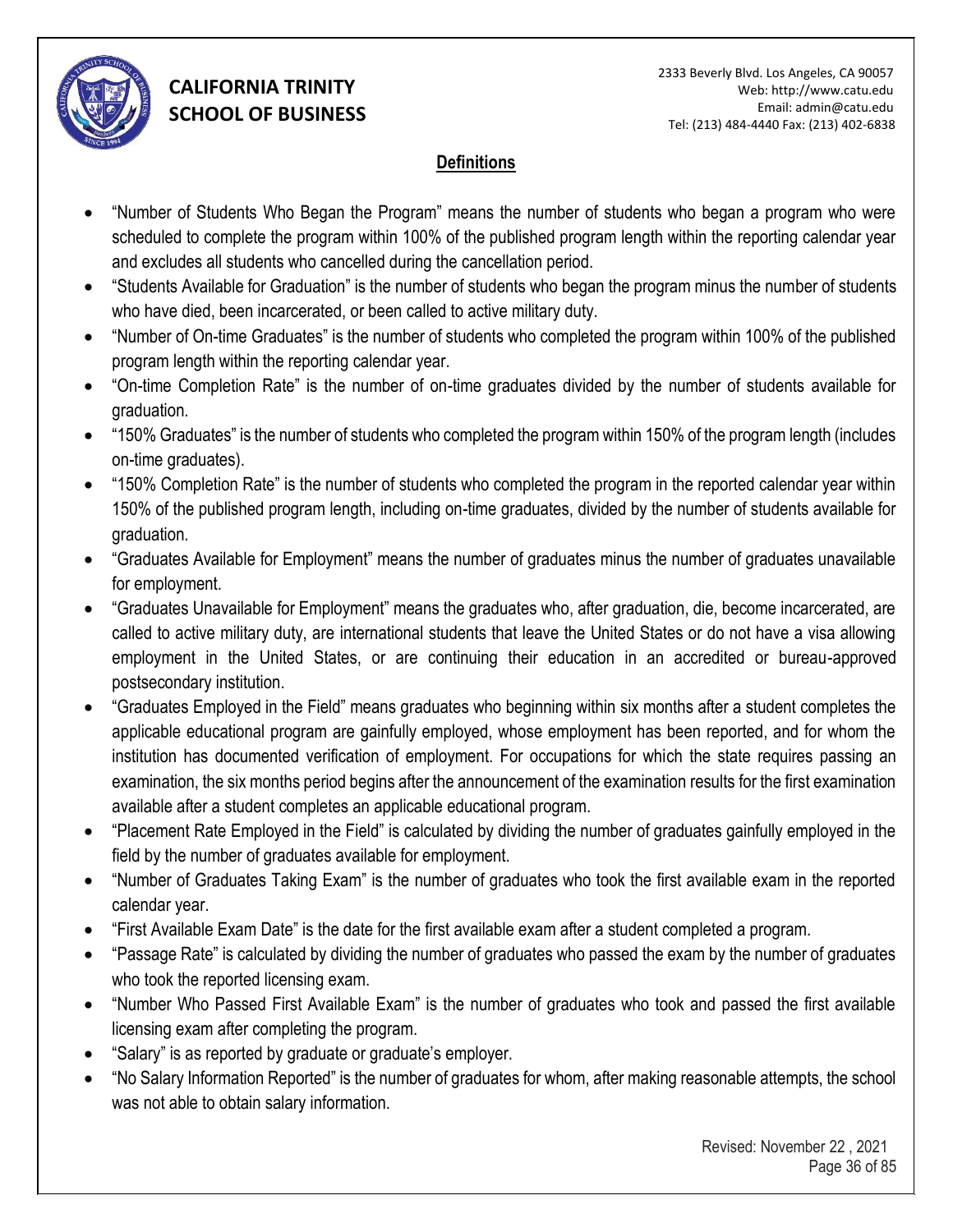

2333 Beverly Blvd. Los Angeles, CA 90057 Web: http://www.catu.edu Email: admin@catu.edu Tel: (213) 484-4440 Fax: (213) 402-6838

### **STUDENT'S RIGHT TO CANCEL**

The student has the right to cancel the enrollment agreement and obtain a refund of all charges paid through attendance at the first session, or the seventh day after enrollment, whichever is later.

The student has the right to withdraw at any time from the course of instruction after the cancellation period and receive a pro-rata refund for the unused portion of the tuition and other refundable charges if student reaches 60% completion or less of the period of attendance. The amount of the refund is determined by deducting the registration fee from the total tuition charge, then dividing the remainder by the number of hours in the period of attendance to calculate the hourly charge. The refund is the amount in excess of what the student owes for total hours of instruction completed, including the non-refundable registration fee.

A student should send either through postal mail, hand deliver or fax a written notice of cancellation or withdrawal addressed to the School Registrar at California Trinity School of Business 2333 Beverly Blvd, Los Angeles, CA 90057. The cancellation or withdrawal will take effect by the student's written notice or by the student's conduct, including, but not necessarily limited to, a student's lack of attendance.

Any refunds due will be made by the School within 30 calendar days from the effective date of cancellation or withdrawal.

In order to ensure that students are fully informed of their rights and procedures for recovering tuition refunds, a copy of the School's Cancellation/Withdrawal Policy is provided to each student upon registration. In compliance with the applicable California Education Code (Section 94919), the School's cancellation/withdrawal and refund policy is also fully disclosed in the enrollment agreement.

If the student has received federal student financial aid funds, the student is entitled to a refund of moneys not paid from federal student financial aid program funds.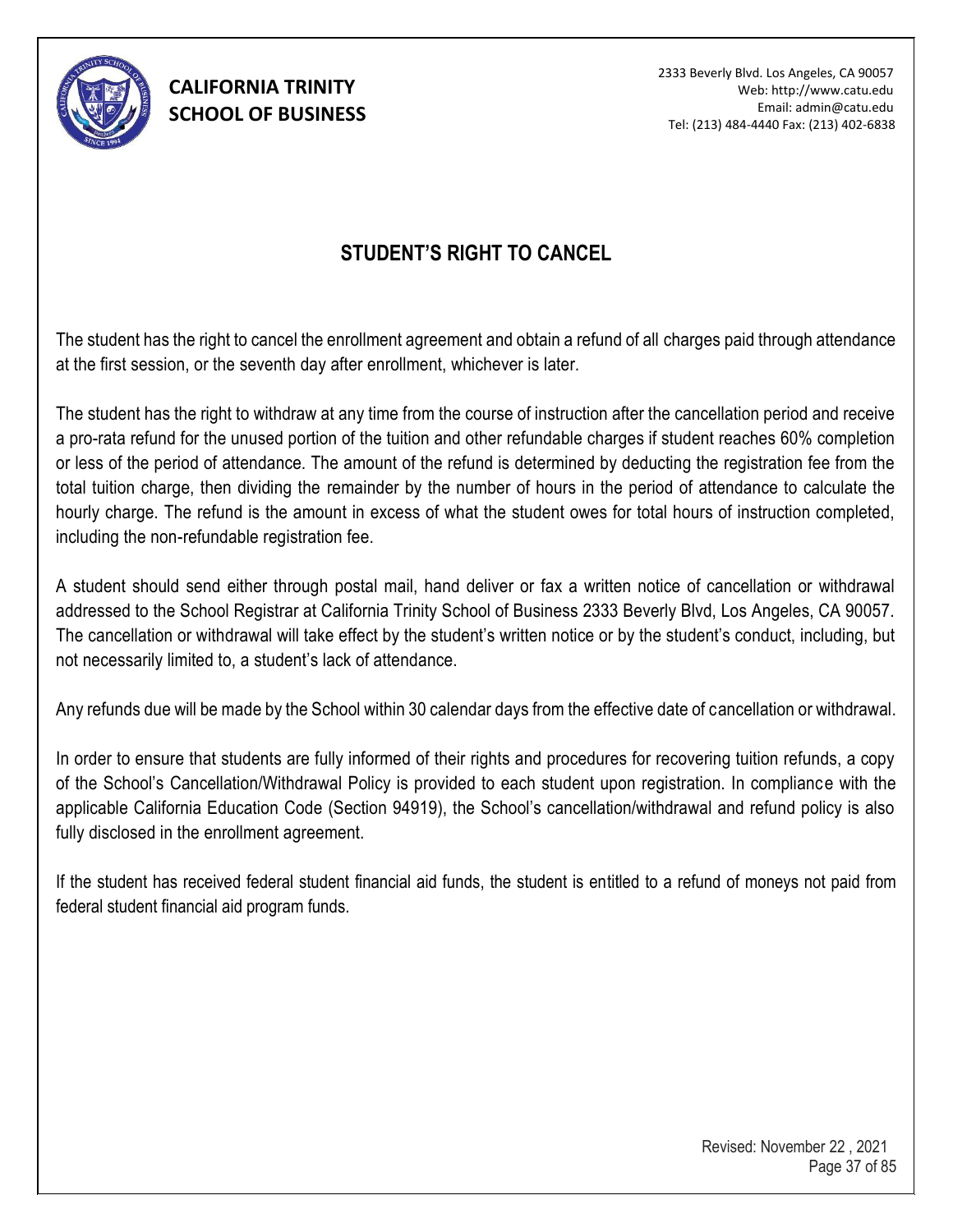

# *SCHOOL PERFORMANCE FACT SHEET CALENDAR YEARS 2019 & 2020*

### **ASSOCIATE OF ARTS IN EARLY CHILDHOOD EDUCATION – 24 MONTHS (8)**

### **On-Time Completion Rates (Graduation Rates)**

| <b>Calendar</b><br>Year | <b>Number of Students</b><br>Who Began the<br>Program | <b>Students</b><br><b>Available for</b><br><b>Graduation</b> | <b>Number of</b><br>On-Time<br><b>Graduates</b> | <b>On-Time</b><br><b>Completion Rate4</b><br>(%) |
|-------------------------|-------------------------------------------------------|--------------------------------------------------------------|-------------------------------------------------|--------------------------------------------------|
| 2019                    |                                                       |                                                              |                                                 | N/A                                              |
| 2020                    |                                                       |                                                              |                                                 | N/A                                              |

Student's Initials: **Date:** Date:

**Initial only after you have had sufficient time to read and understand the information.** 

# **Job Placement Rates**

| <b>Calendar</b><br>Year | Number of<br><b>Students</b><br><b>Who Began</b><br>Program | Number of<br><b>Graduates</b> | <b>Graduates</b><br><b>Available for</b><br><b>Employment</b> | <b>Graduates</b><br><b>Employed in the</b><br><b>Field</b> | <b>Placement</b><br><b>Rate % Employed</b><br>in the Field |
|-------------------------|-------------------------------------------------------------|-------------------------------|---------------------------------------------------------------|------------------------------------------------------------|------------------------------------------------------------|
| 2019                    |                                                             |                               |                                                               |                                                            | N/A                                                        |
| 2020                    |                                                             |                               |                                                               |                                                            | N/A                                                        |

You may obtain from the institution a list of the employment positions determined to be in the field for which a student received education and training. (You may ask the administrative office to obtain a list of the employment positions.)

# **Gainfully Employed Categories**

# **Part-Time vs. Full-Time Employment**

| <b>Calendar</b><br>Year | <b>Graduate Employed in</b><br>the Field 20-29 Hours Per<br>Week | <b>Graduates Employed in the</b><br>Field at Least 30 Hours Per<br><b>Week</b> | <b>Total Graduates</b><br><b>Employed in the Field</b> |
|-------------------------|------------------------------------------------------------------|--------------------------------------------------------------------------------|--------------------------------------------------------|
|-------------------------|------------------------------------------------------------------|--------------------------------------------------------------------------------|--------------------------------------------------------|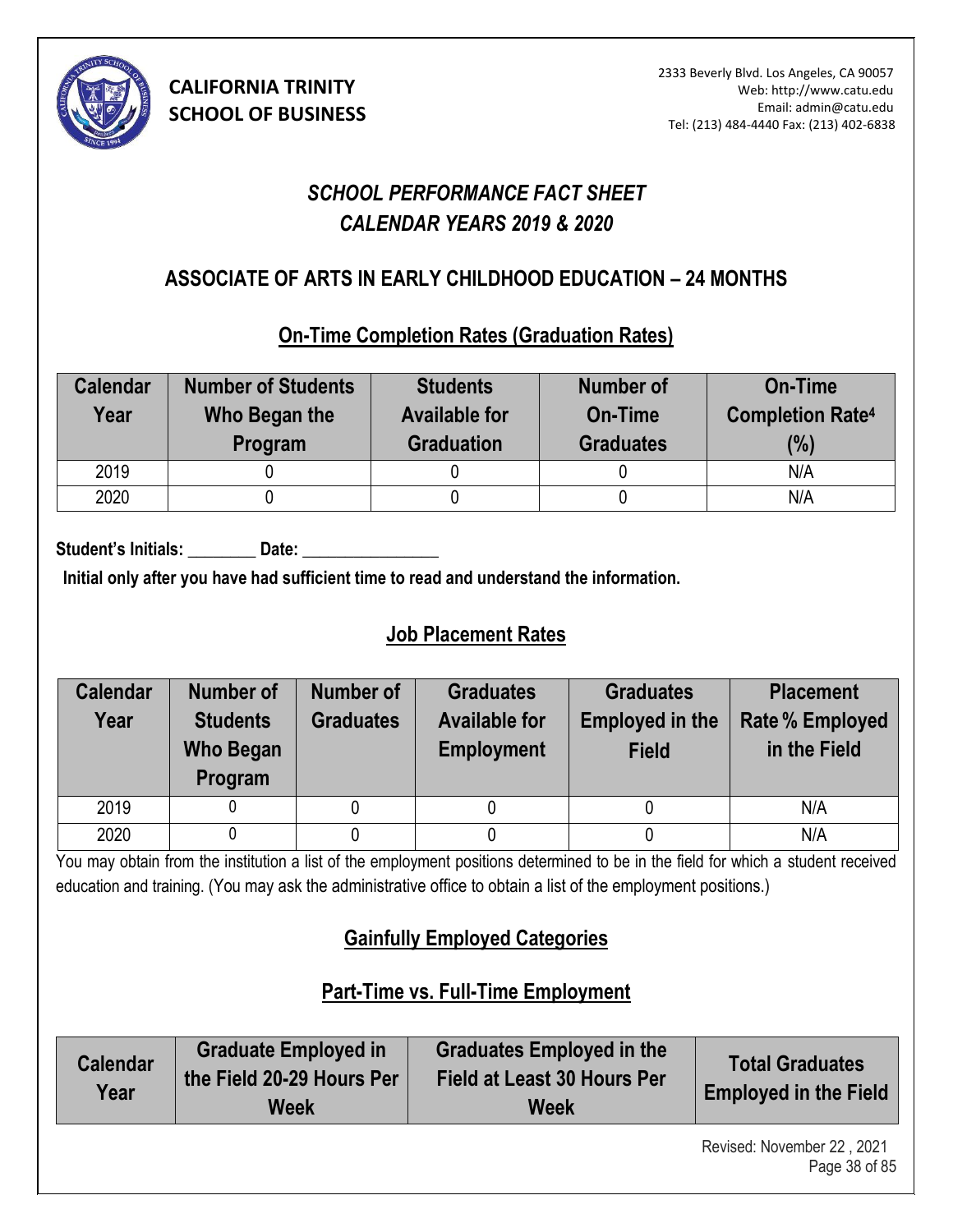

| .            |  |  |
|--------------|--|--|
| חרחר<br>ZUZU |  |  |

### **Single Position vs. Concurrent Aggregated Position**

| <b>Calendar</b><br>Year | <b>Graduates Employed in</b><br>the Field in a Single<br><b>Position</b> | <b>Graduates Employed in</b><br>the Field in Concurrent<br><b>Aggregated Positions</b> | <b>Total Graduates Employed</b><br>in the Field |
|-------------------------|--------------------------------------------------------------------------|----------------------------------------------------------------------------------------|-------------------------------------------------|
| 2019                    |                                                                          |                                                                                        |                                                 |
| 2020                    |                                                                          |                                                                                        |                                                 |

### **Self-Employed / Freelance Positions**

| <b>Calendar</b><br>Year | Graduates Employed who are Self-Employed or<br><b>Working Freelance</b> | <b>Total Graduates Employed</b><br>in the Field |
|-------------------------|-------------------------------------------------------------------------|-------------------------------------------------|
| 2019                    |                                                                         |                                                 |
| 2020                    |                                                                         |                                                 |

### **Institutional Employment**

| <b>Calendar</b><br>Year | <b>Graduates Employed in the Field who are Employed</b><br>by the Institution, an Employer Owned by the<br>Institution, or an Employer Who Shares Ownership<br>with the Institution. | <b>Total Graduates Employed</b><br>in the Field |
|-------------------------|--------------------------------------------------------------------------------------------------------------------------------------------------------------------------------------|-------------------------------------------------|
| 2019                    |                                                                                                                                                                                      |                                                 |
| 2020                    |                                                                                                                                                                                      |                                                 |

Student's Initials: **\_\_\_\_\_\_\_\_** Date: \_\_\_\_

**Initial only after you have had sufficient time to read and understand the information.** 

This program may result in freelance or self-employment.

- ⚫ The work available to graduates of this program is usually for freelance or self-employment.
- This type of work may not be consistent.
- The period of employment can range from one day to weeks to several months.
- Hours worked in a day or week may be more or less than the traditional 8 hour work day or 40 hour work week.
- You can expect to spend unpaid time expanding your networks, advertising, promoting your services, or honing your skills.
- Once graduates begin to work freelance or are self-employed, they will be asked to provide documentation that they are employed as such so that they may be counted as placed for our job placement records.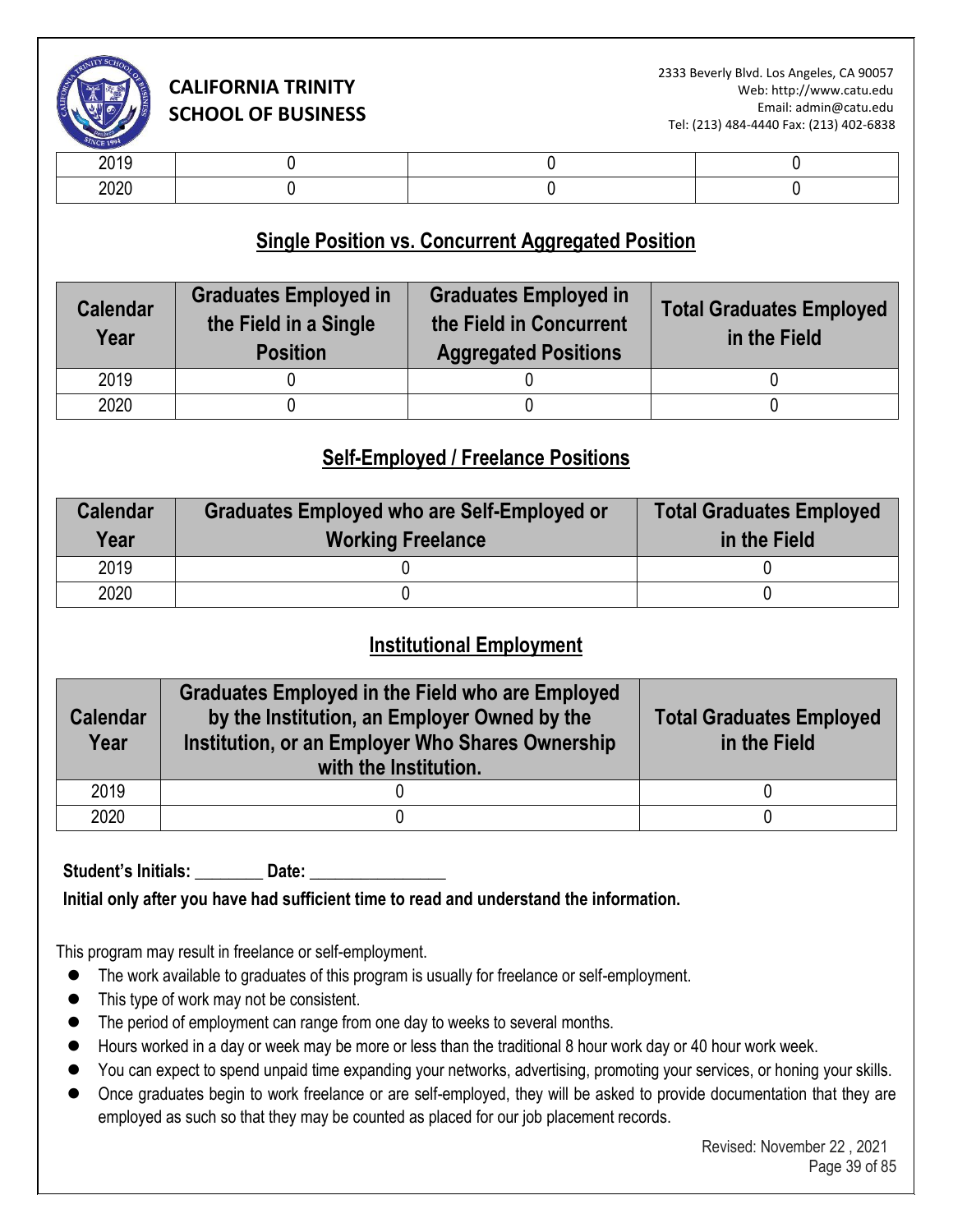

Students initialing this disclosure understand that either a majority or all of this school's graduates are employed in this manner and understand what comprises this work style.

**Student's Initials: \_\_\_\_\_\_\_\_ Date: \_\_\_\_\_\_\_\_\_\_\_\_\_\_\_\_** 

**Initial only after you have had sufficient time to read and understand the information.** 

### **License Examination Passage Rates**

| <b>Calendar Year</b> | <b>Number of</b><br><b>Graduates in</b><br><b>Calendar Year</b> | <b>Number of</b><br><b>Graduates</b><br><b>Taking Exam</b> | <b>Number Who</b><br><b>Passed First</b><br><b>Available</b><br>Exam Exam | <b>Number Who</b><br><b>Failed First</b><br><b>Available</b><br>Exam | <b>Passage</b><br>Rate |
|----------------------|-----------------------------------------------------------------|------------------------------------------------------------|---------------------------------------------------------------------------|----------------------------------------------------------------------|------------------------|
| 2019                 |                                                                 |                                                            |                                                                           |                                                                      |                        |
| 2020                 |                                                                 |                                                            |                                                                           |                                                                      |                        |

Licensure examination passage data is not available from the state agency administering the examination. We are unable to collect date from the graduates.

Student's Initials: **Date: Date: Date: Date: Propriet: Propriet: Propriet: Propriet: Propriet: Propriet: Propriet: Propriet: Propriet: Propriet: Propriet: Propriet: Propriet: Propriet: P** 

**Initial only after you have had sufficient time to read and understand the information.** 

### **Salary and Wage Information**

### **Annual salary and wages reported for graduates employed in the field.**

| <b>Calendar</b><br>Year | <b>Graduates</b><br><b>Available for</b><br><b>Employment</b> | <b>Graduates</b><br><b>Employed in</b><br><b>Field</b> | \$20,001<br>$\overline{\phantom{0}}$<br>\$25,000 | \$25,001<br>\$30,000 | \$30,001<br>\$35,000 | <b>No Salary</b><br><b>Information</b><br><b>Reported</b> |
|-------------------------|---------------------------------------------------------------|--------------------------------------------------------|--------------------------------------------------|----------------------|----------------------|-----------------------------------------------------------|
| 2019                    |                                                               |                                                        |                                                  |                      |                      |                                                           |
| 2020                    |                                                               |                                                        |                                                  |                      |                      |                                                           |

A list of sources used to substantiate salary disclosures is available from the school. You may obtain a list of the objective sources of information used to substantiate the salary disclosure from the Administrative Office.

Student's Initials: **Date: Date: Date: Date: Propriet: Propriet: Propriet: Propriet: Propriet: Propriet: Propriet: Propriet: Propriet: Propriet: Propriet: Propriet: Propriet: Propriet: P** 

**Initial only after you have had sufficient time to read and understand the information.** 

# **Cost of Educational Program**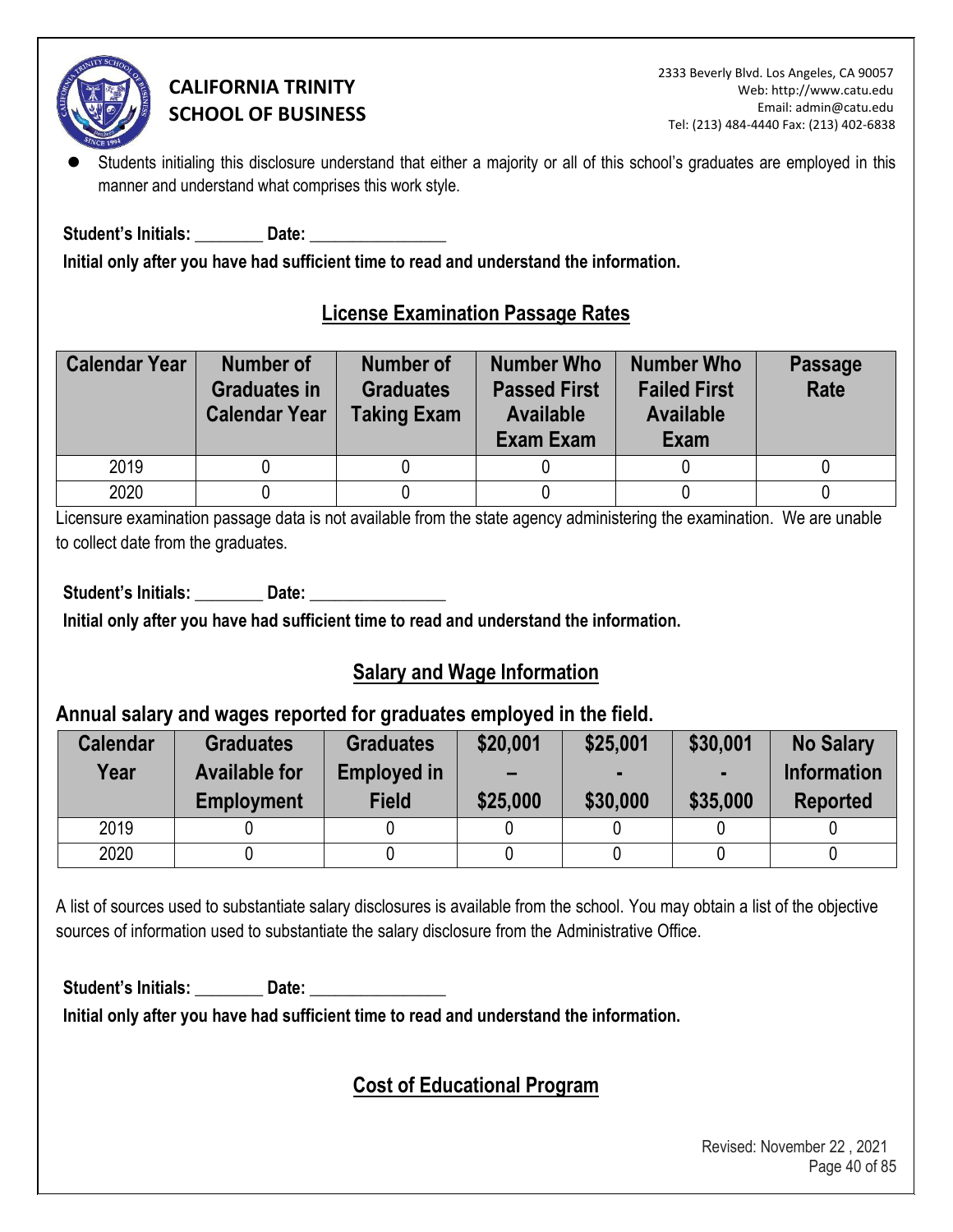

2333 Beverly Blvd. Los Angeles, CA 90057 Web: http://www.catu.edu Email: admin@catu.edu Tel: (213) 484-4440 Fax: (213) 402-6838

Total charges for the program for students completing on time in 2019: \$15,520 Total charges may be higher for students that do not complete on time.

Total charges for the program for students completing on time in 2020: \$15,520 Total charges may be higher for students that do not complete on time.

Student's Initials: **Date: Date: Date: Date: Date: Date: Date: Date: Date: Date: Date: Date: Date: Date: Date: Date: Date: Date: Date: Date: Date: Date: Date: Date: Date: D Initial only after you have had sufficient time to read and understand the information.** 

# **Federal Student Loan Debt**

Students at California Trinity School of Business are not eligible for federal student loans. This institution does not meet the U.S. Department of Education criteria that would allow its students to participate in federal student aid programs.

Student's Initials: \_\_\_\_\_\_\_\_\_\_ Date: **Initial only after you have had sufficient time to read and understand the information.** 

\_\_\_\_\_\_\_\_\_\_\_\_\_\_\_\_\_\_\_\_\_\_\_\_\_\_\_\_\_ \_\_\_\_\_\_\_\_\_\_\_\_\_\_\_\_\_\_\_\_\_\_

\_\_\_\_\_\_\_\_\_\_\_\_\_\_\_\_\_\_\_\_\_\_\_\_\_\_\_\_\_ \_\_\_\_\_\_\_\_\_\_\_\_\_\_\_\_\_\_\_\_\_\_

This fact sheet is filed with the Bureau for Private Postsecondary Education. Regardless of any information you may have relating to completion rates, placement rates, starting salaries, or license exam passage rates, this fact sheet contains the information as calculated pursuant to state law.

Any questions a student may have regarding this fact sheet that have not been satisfactorily answered by the institution may be directed to the Bureau for Private Postsecondary Education at 1747 N. Market Blvd, Suite 225, Sacramento, CA 95834, www.bppe.ca.gov, toll-free telephone number (888) 370-7589 or by fax (916) 263-1897.

Student Name - Print

\_\_\_\_\_\_\_\_\_\_\_\_\_\_\_\_\_\_\_\_\_\_\_\_\_\_\_\_\_

Student Signature Date

School Official **Date**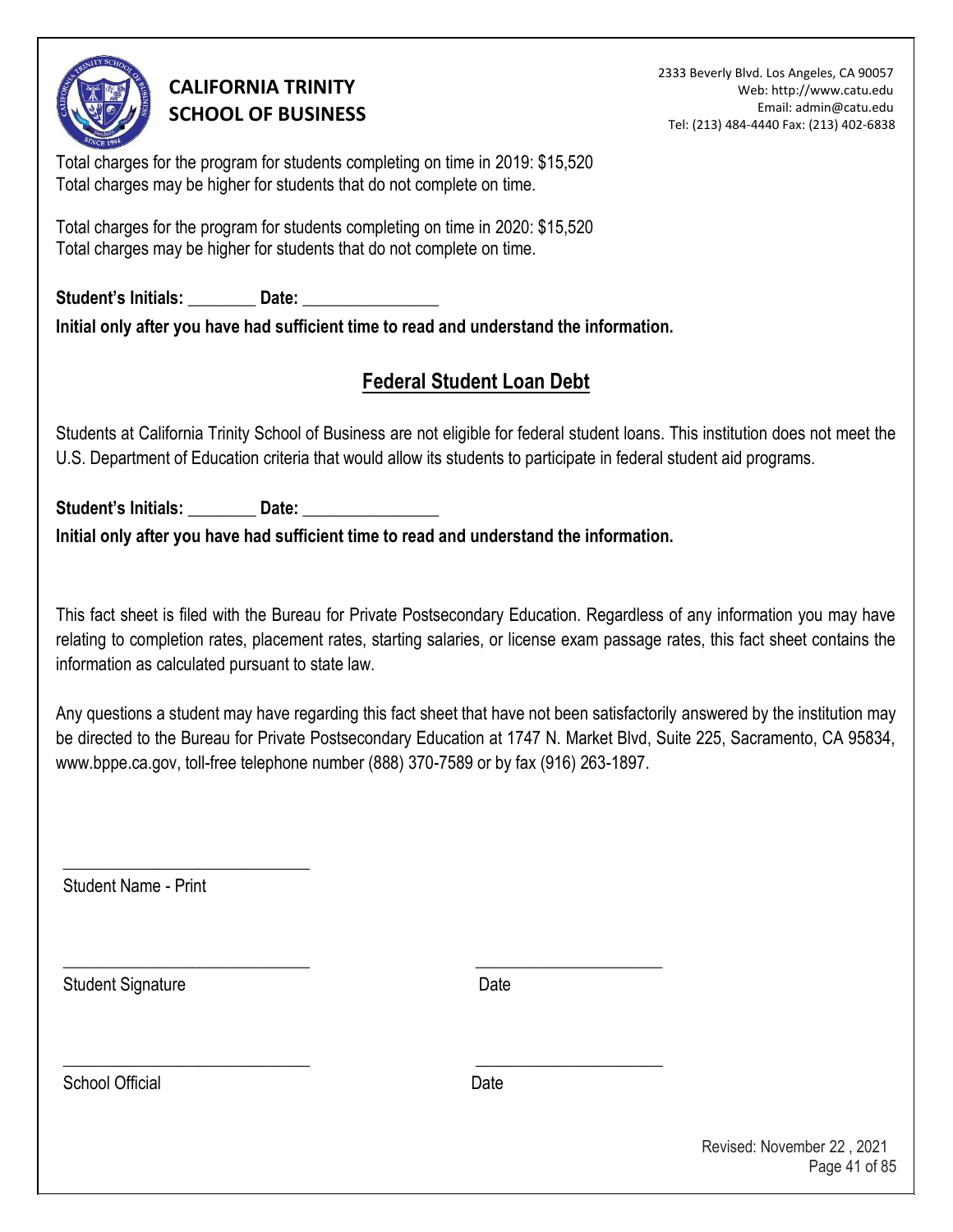

#### **Definitions**

- "Number of Students Who Began the Program" means the number of students who began a program who were scheduled to complete the program within 100% of the published program length within the reporting calendar year and excludes all students who cancelled during the cancellation period.
- "Students Available for Graduation" is the number of students who began the program minus the number of students who have died, been incarcerated, or been called to active military duty.
- "Number of On-time Graduates" is the number of students who completed the program within 100% of the published program length within the reporting calendar year.
- "On-time Completion Rate" is the number of on-time graduates divided by the number of students available for graduation.
- "150% Graduates" is the number of students who completed the program within 150% of the program length (includes on-time graduates).
- "150% Completion Rate" is the number of students who completed the program in the reported calendar year within 150% of the published program length, including on-time graduates, divided by the number of students available for graduation.
- "Graduates Available for Employment" means the number of graduates minus the number of graduates unavailable for employment.
- "Graduates Unavailable for Employment" means the graduates who, after graduation, die, become incarcerated, are called to active military duty, are international students that leave the United States or do not have a visa allowing employment in the United States, or are continuing their education in an accredited or bureau-approved postsecondary institution.
- "Graduates Employed in the Field" means graduates who beginning within six months after a student completes the applicable educational program are gainfully employed, whose employment has been reported, and for whom the institution has documented verification of employment. For occupations for which the state requires passing an examination, the six months period begins after the announcement of the examination results for the first examination available after a student completes an applicable educational program.
- "Placement Rate Employed in the Field" is calculated by dividing the number of graduates gainfully employed in the field by the number of graduates available for employment.
- "Number of Graduates Taking Exam" is the number of graduates who took the first available exam in the reported calendar year.
- "First Available Exam Date" is the date for the first available exam after a student completed a program.
- "Passage Rate" is calculated by dividing the number of graduates who passed the exam by the number of graduates who took the reported licensing exam.
- "Number Who Passed First Available Exam" is the number of graduates who took and passed the first available licensing exam after completing the program.
- "Salary" is as reported by graduate or graduate's employer.
- "No Salary Information Reported" is the number of graduates for whom, after making reasonable attempts, the school was not able to obtain salary information.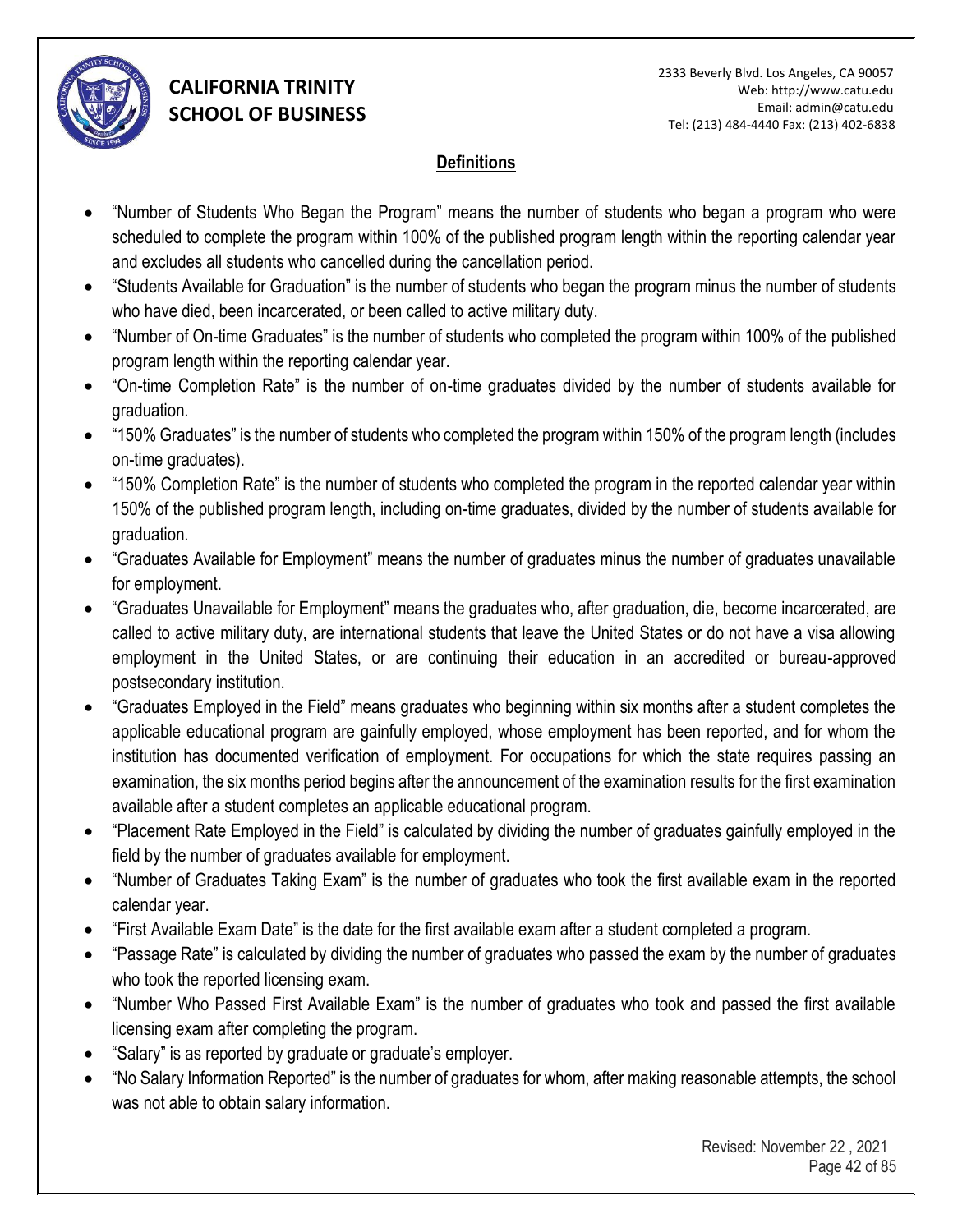

2333 Beverly Blvd. Los Angeles, CA 90057 Web: http://www.catu.edu Email: admin@catu.edu Tel: (213) 484-4440 Fax: (213) 402-6838

### **STUDENT'S RIGHT TO CANCEL**

The student has the right to cancel the enrollment agreement and obtain a refund of all charges paid through attendance at the first session, or the seventh day after enrollment, whichever is later.

The student has the right to withdraw at any time from the course of instruction after the cancellation period and receive a pro-rata refund for the unused portion of the tuition and other refundable charges if student reaches 60% completion or less of the period of attendance. The amount of the refund is determined by deducting the registration fee from the total tuition charge, then dividing the remainder by the number of hours in the period of attendance to calculate the hourly charge. The refund is the amount in excess of what the student owes for total hours of instruction completed, including the non-refundable registration fee.

A student should send either through postal mail, hand deliver or fax a written notice of cancellation or withdrawal addressed to the School Registrar at California Trinity School of Business 2333 Beverly Blvd, Los Angeles, CA 90057. The cancellation or withdrawal will take effect by the student's written notice or by the student's conduct, including, but not necessarily limited to, a student's lack of attendance.

Any refunds due will be made by the School within 30 calendar days from the effective date of cancellation or withdrawal.

In order to ensure that students are fully informed of their rights and procedures for recovering tuition refunds, a copy of the School's Cancellation/Withdrawal Policy is provided to each student upon registration. In compliance with the applicable California Education Code (Section 94919), the School's cancellation/withdrawal and refund policy is also fully disclosed in the enrollment agreement.

If the student has received federal student financial aid funds, the student is entitled to a refund of moneys not paid from federal student financial aid program funds.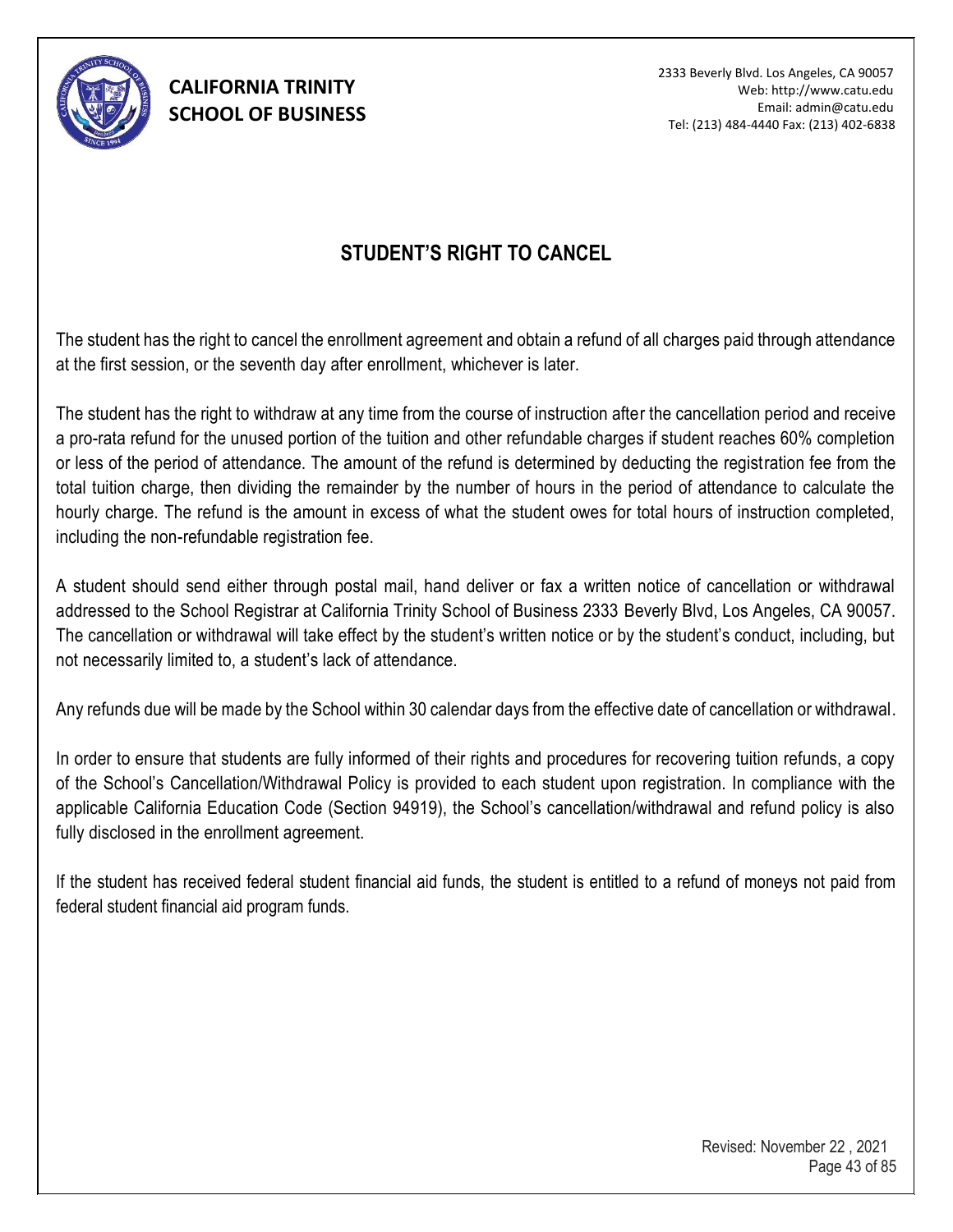

# *SCHOOL PERFORMANCE FACT SHEET CALENDAR YEARS 2019 & 2020*

### **ENGLISH AS SECOND LANGUAGE – 18 MONTHS (10)**

**On-Time Completion Rates (Graduation Rates)** 

| <b>Calendar</b><br>Year | <b>Number of Students</b><br>Who Began the<br>Program | <b>Students</b><br><b>Available for</b><br><b>Graduation</b> | <b>Number of</b><br>On-Time<br><b>Graduates</b> | <b>On-Time</b><br><b>Completion Rate4</b><br>(%) |
|-------------------------|-------------------------------------------------------|--------------------------------------------------------------|-------------------------------------------------|--------------------------------------------------|
| 2019                    |                                                       |                                                              |                                                 | N/A                                              |
| 2020                    |                                                       |                                                              |                                                 | N/A                                              |

Student's Initials: **Date:** Date:

**Initial only after you have had sufficient time to read and understand the information.** 

# **Job Placement Rates**

| <b>Calendar</b><br>Year | <b>Number of</b><br><b>Students</b><br><b>Who Began</b><br>Program | Number of<br><b>Graduates</b> | <b>Graduates</b><br><b>Available for</b><br><b>Employment</b> | <b>Graduates</b><br><b>Employed in the</b><br><b>Field</b> | <b>Placement</b><br><b>Rate % Employed</b><br>in the Field |
|-------------------------|--------------------------------------------------------------------|-------------------------------|---------------------------------------------------------------|------------------------------------------------------------|------------------------------------------------------------|
| 2019                    |                                                                    |                               |                                                               |                                                            | N/A                                                        |
| 2020                    |                                                                    |                               |                                                               |                                                            | N/A                                                        |

You may obtain from the institution a list of the employment positions determined to be in the field for which a student received education and training. (You may ask the administrative office to obtain a list of the employment positions.)

# **Gainfully Employed Categories**

# **Part-Time vs. Full-Time Employment**

| <b>Calendar</b><br>Year | <b>Graduate Employed in</b><br>the Field 20-29 Hours Per<br>Week | <b>Graduates Employed in the</b><br>Field at Least 30 Hours Per<br><b>Week</b> | <b>Total Graduates</b><br><b>Employed in the Field</b> |
|-------------------------|------------------------------------------------------------------|--------------------------------------------------------------------------------|--------------------------------------------------------|
|-------------------------|------------------------------------------------------------------|--------------------------------------------------------------------------------|--------------------------------------------------------|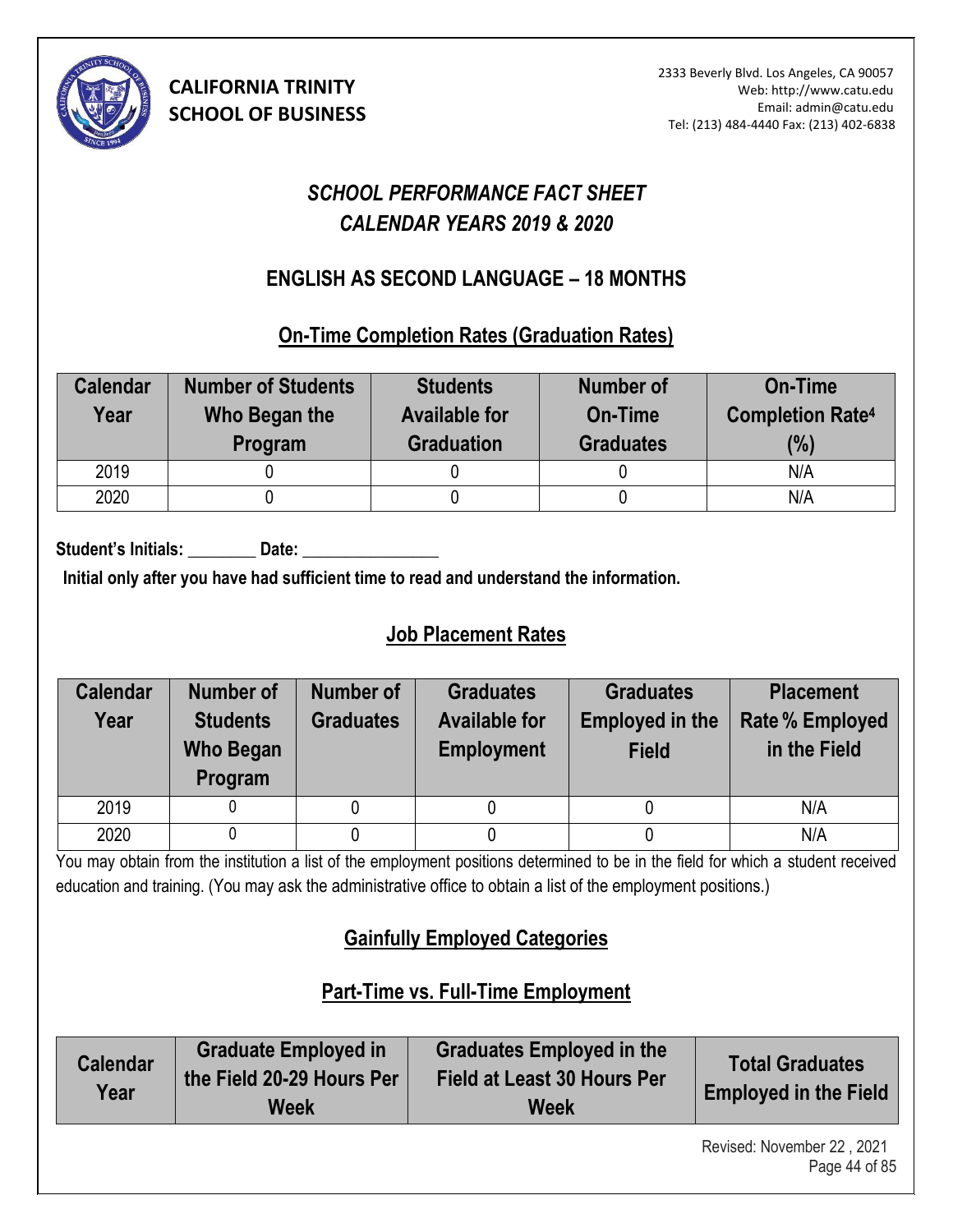

| -- - -           |  |  |
|------------------|--|--|
| $\cdots$<br>$-0$ |  |  |

### **Single Position vs. Concurrent Aggregated Position**

| <b>Calendar</b><br>Year | <b>Graduates Employed in</b><br>the Field in a Single<br><b>Position</b> | <b>Graduates Employed in</b><br>the Field in Concurrent<br><b>Aggregated Positions</b> | <b>Total Graduates Employed</b><br>in the Field |
|-------------------------|--------------------------------------------------------------------------|----------------------------------------------------------------------------------------|-------------------------------------------------|
| 2019                    |                                                                          |                                                                                        |                                                 |
| 2020                    |                                                                          |                                                                                        |                                                 |

### **Self-Employed / Freelance Positions**

| <b>Calendar</b><br>Year | <b>Graduates Employed who are Self-Employed or</b><br><b>Working Freelance</b> | <b>Total Graduates Employed</b><br>in the Field |
|-------------------------|--------------------------------------------------------------------------------|-------------------------------------------------|
| 2019                    |                                                                                |                                                 |
| 2020                    |                                                                                |                                                 |

#### **Institutional Employment**

| <b>Calendar</b><br>Year | <b>Graduates Employed in the Field who are Employed</b><br>by the Institution, an Employer Owned by the<br>Institution, or an Employer Who Shares Ownership<br>with the Institution. | <b>Total Graduates Employed</b><br>in the Field |
|-------------------------|--------------------------------------------------------------------------------------------------------------------------------------------------------------------------------------|-------------------------------------------------|
| 2019                    |                                                                                                                                                                                      |                                                 |
| 2020                    |                                                                                                                                                                                      |                                                 |

Student's Initials: **Date:** 

**Initial only after you have had sufficient time to read and understand the information.** 

This program may result in freelance or self-employment.

- ⚫ The work available to graduates of this program is usually for freelance or self-employment.
- ⚫ This type of work may not be consistent.
- The period of employment can range from one day to weeks to several months.
- Hours worked in a day or week may be more or less than the traditional 8 hour work day or 40 hour work week.
- You can expect to spend unpaid time expanding your networks, advertising, promoting your services, or honing your skills.
- Once graduates begin to work freelance or are self-employed, they will be asked to provide documentation that they are employed as such so that they may be counted as placed for our job placement records.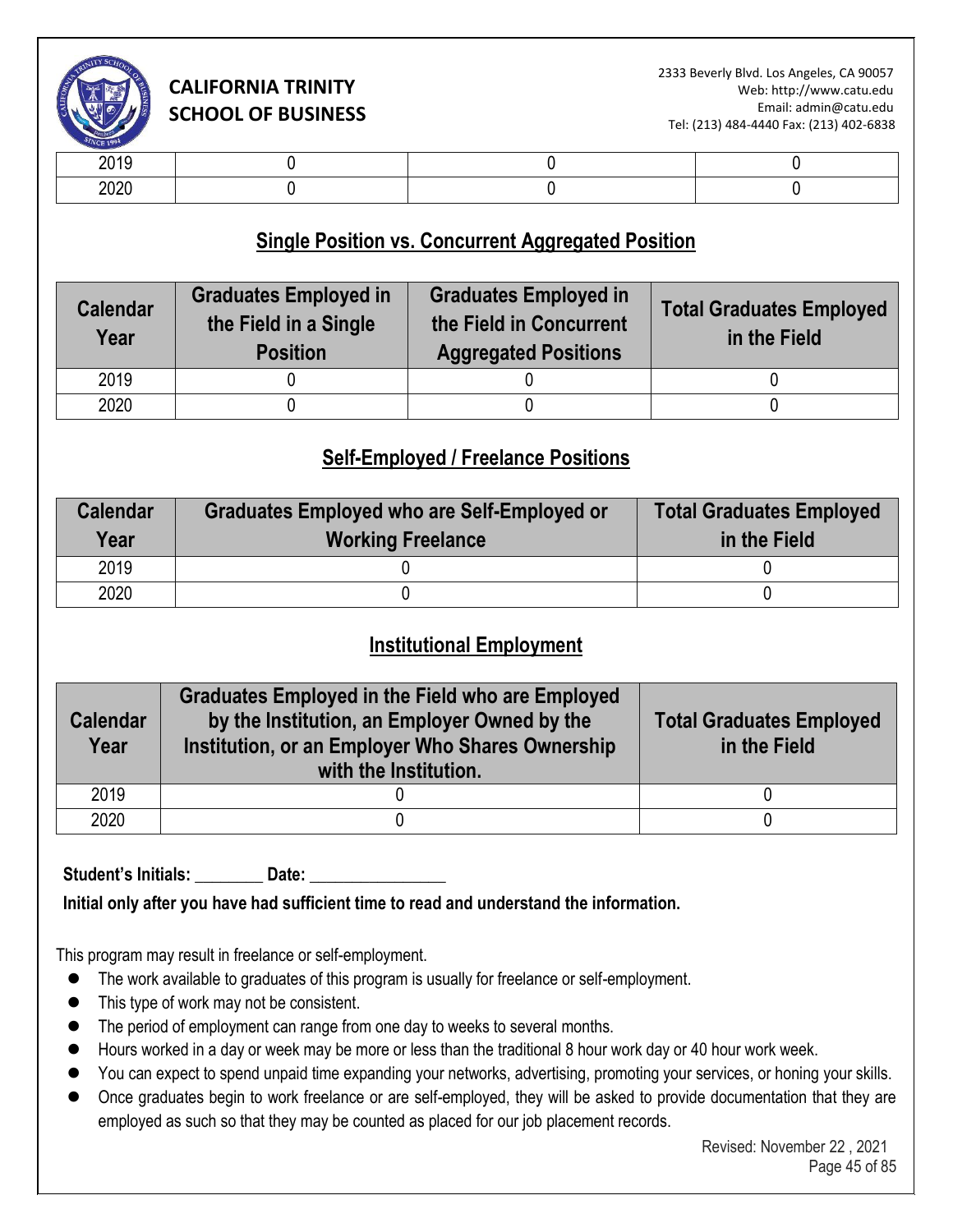

Students initialing this disclosure understand that either a majority or all of this school's graduates are employed in this manner and understand what comprises this work style.

**Student's Initials: \_\_\_\_\_\_\_\_ Date: \_\_\_\_\_\_\_\_\_\_\_\_\_\_\_\_** 

**Initial only after you have had sufficient time to read and understand the information.** 

### **License Examination Passage Rates**

| <b>Calendar Year</b> | <b>Number of</b><br><b>Graduates in</b><br><b>Calendar Year</b> | <b>Number of</b><br><b>Graduates</b><br><b>Taking Exam</b> | <b>Number Who</b><br><b>Passed First</b><br><b>Available</b><br>Exam Exam | <b>Number Who</b><br><b>Failed First</b><br><b>Available</b><br>Exam | <b>Passage</b><br>Rate |
|----------------------|-----------------------------------------------------------------|------------------------------------------------------------|---------------------------------------------------------------------------|----------------------------------------------------------------------|------------------------|
| 2019                 |                                                                 |                                                            |                                                                           |                                                                      |                        |
| 2020                 |                                                                 |                                                            |                                                                           |                                                                      |                        |

Licensure examination passage data is not available from the state agency administering the examination. We are unable to collect date from the graduates.

Student's Initials: **Date: Date: Date: Date: Propriet: Propriet: Propriet: Propriet: Propriet: Propriet: Propriet: Propriet: Propriet: Propriet: Propriet: Propriet: Propriet: Propriet: P** 

**Initial only after you have had sufficient time to read and understand the information.** 

### **Salary and Wage Information**

### **Annual salary and wages reported for graduates employed in the field.**

| <b>Calendar</b><br>Year | <b>Graduates</b><br><b>Available for</b><br><b>Employment</b> | <b>Graduates</b><br><b>Employed in</b><br><b>Field</b> | \$20,001<br>$\overline{\phantom{0}}$<br>\$25,000 | \$25,001<br>\$30,000 | \$30,001<br>\$35,000 | <b>No Salary</b><br><b>Information</b><br><b>Reported</b> |
|-------------------------|---------------------------------------------------------------|--------------------------------------------------------|--------------------------------------------------|----------------------|----------------------|-----------------------------------------------------------|
| 2019                    |                                                               |                                                        |                                                  |                      |                      |                                                           |
| 2020                    |                                                               |                                                        |                                                  |                      |                      |                                                           |

A list of sources used to substantiate salary disclosures is available from the school. You may obtain a list of the objective sources of information used to substantiate the salary disclosure from the Administrative Office.

Student's Initials: Date: Date:

**Initial only after you have had sufficient time to read and understand the information.** 

# **Cost of Educational Program**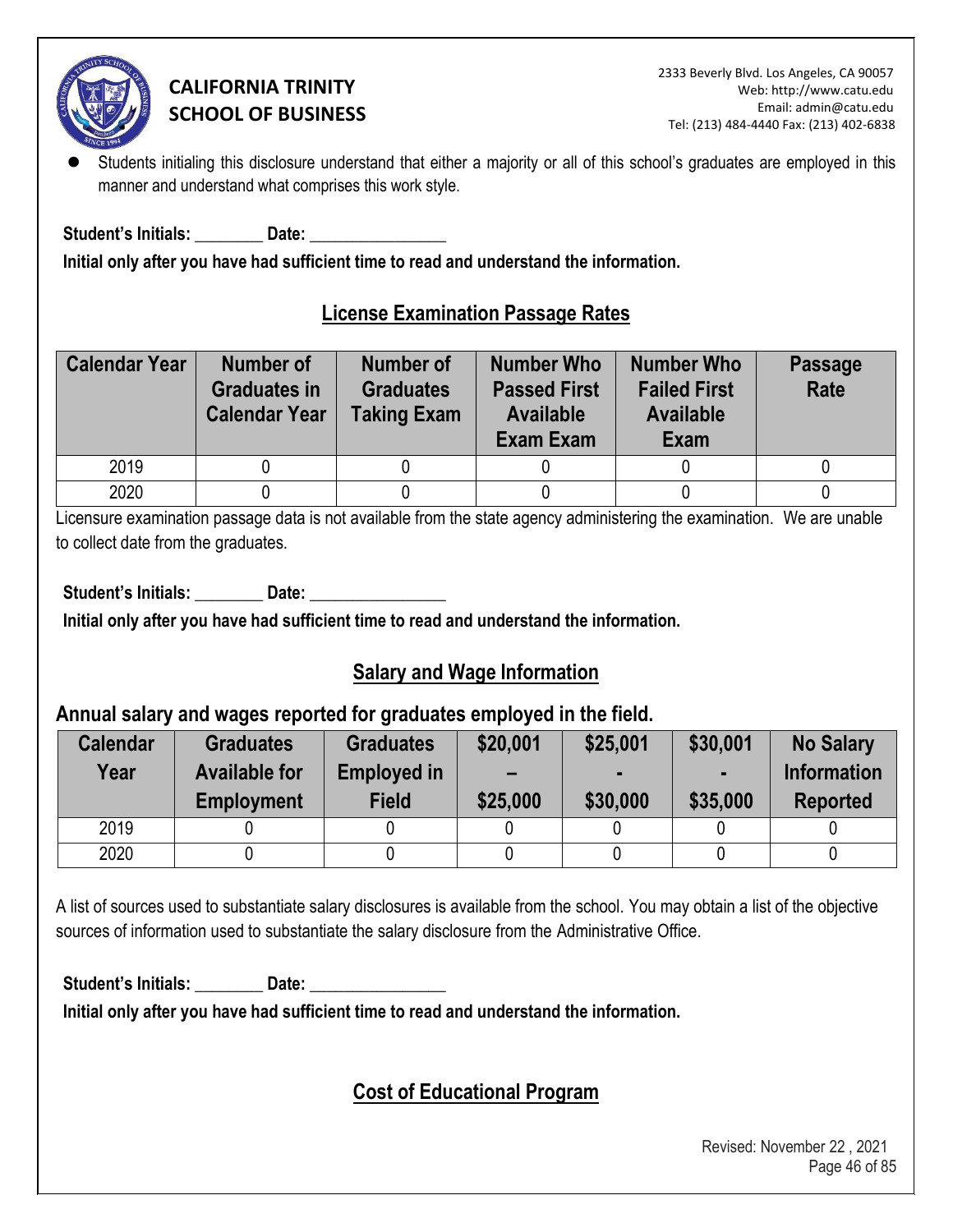

2333 Beverly Blvd. Los Angeles, CA 90057 Web: http://www.catu.edu Email: admin@catu.edu Tel: (213) 484-4440 Fax: (213) 402-6838

Total charges for the program for students completing on time in 2019: \$13,470 Total charges may be higher for students that do not complete on time.

Total charges for the program for students completing on time in 2020: \$13,470 Total charges may be higher for students that do not complete on time.

Student's Initials: **Date: Date: Initial only after you have had sufficient time to read and understand the information.** 

# **Federal Student Loan Debt**

Students at California Trinity School of Business are not eligible for federal student loans. This institution does not meet the U.S. Department of Education criteria that would allow its students to participate in federal student aid programs.

Student's Initials: **Date:** Date:

**Initial only after you have had sufficient time to read and understand the information.** 

\_\_\_\_\_\_\_\_\_\_\_\_\_\_\_\_\_\_\_\_\_\_\_\_\_\_\_\_\_ \_\_\_\_\_\_\_\_\_\_\_\_\_\_\_\_\_\_\_\_\_\_

\_\_\_\_\_\_\_\_\_\_\_\_\_\_\_\_\_\_\_\_\_\_\_\_\_\_\_\_\_ \_\_\_\_\_\_\_\_\_\_\_\_\_\_\_\_\_\_\_\_\_\_

This fact sheet is filed with the Bureau for Private Postsecondary Education. Regardless of any information you may have relating to completion rates, placement rates, starting salaries, or license exam passage rates, this fact sheet contains the information as calculated pursuant to state law.

Any questions a student may have regarding this fact sheet that have not been satisfactorily answered by the institution may be directed to the Bureau for Private Postsecondary Education at 1747 N. Market Blvd, Suite 225, Sacramento, CA 95834, www.bppe.ca.gov, toll-free telephone number (888) 370-7589 or by fax (916) 263-1897.

Student Name - Print

\_\_\_\_\_\_\_\_\_\_\_\_\_\_\_\_\_\_\_\_\_\_\_\_\_\_\_\_\_

Student Signature Date

School Official **Date**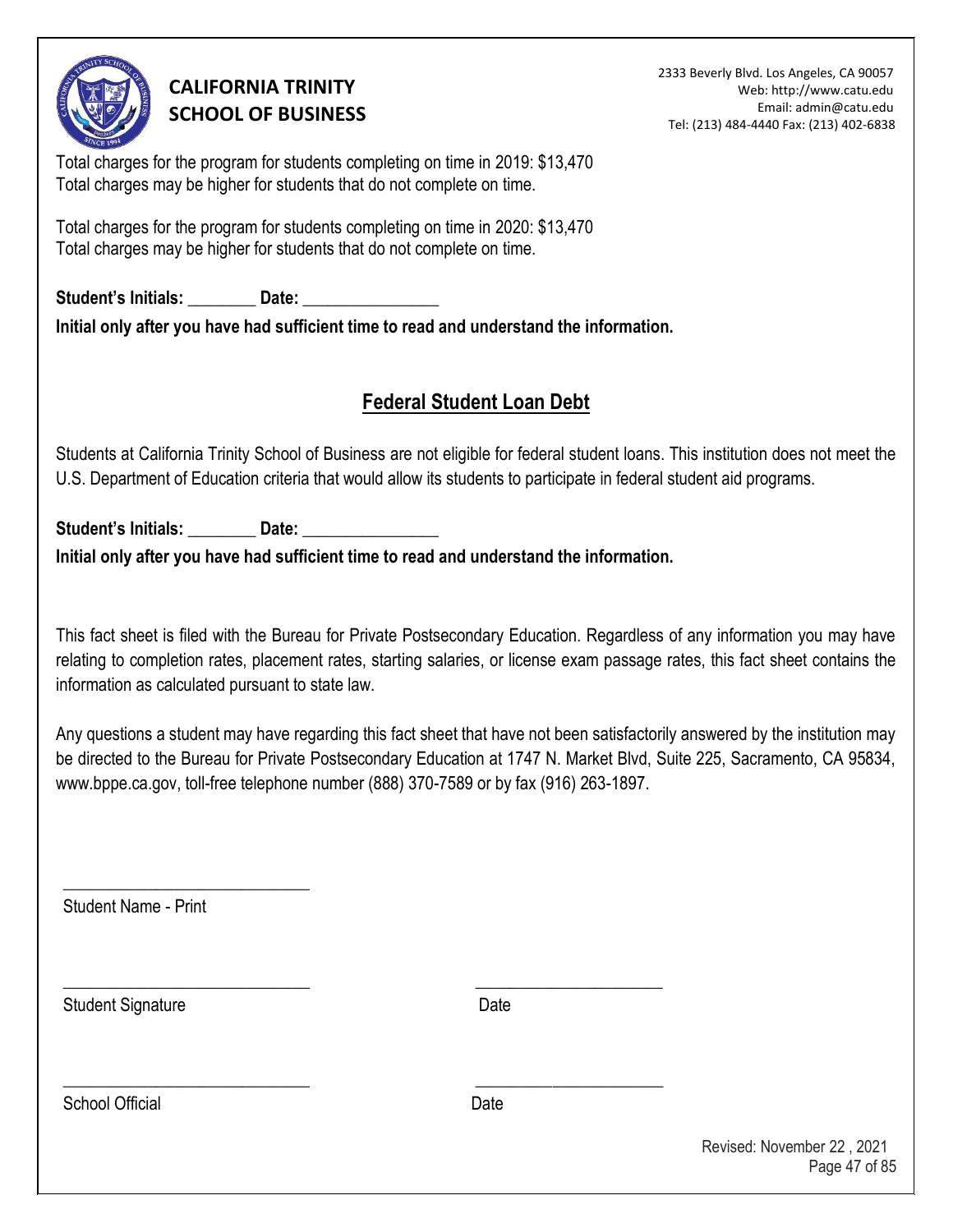

#### **Definitions**

- "Number of Students Who Began the Program" means the number of students who began a program who were scheduled to complete the program within 100% of the published program length within the reporting calendar year and excludes all students who cancelled during the cancellation period.
- "Students Available for Graduation" is the number of students who began the program minus the number of students who have died, been incarcerated, or been called to active military duty.
- "Number of On-time Graduates" is the number of students who completed the program within 100% of the published program length within the reporting calendar year.
- "On-time Completion Rate" is the number of on-time graduates divided by the number of students available for graduation.
- "150% Graduates" is the number of students who completed the program within 150% of the program length (includes on-time graduates).
- "150% Completion Rate" is the number of students who completed the program in the reported calendar year within 150% of the published program length, including on-time graduates, divided by the number of students available for graduation.
- "Graduates Available for Employment" means the number of graduates minus the number of graduates unavailable for employment.
- "Graduates Unavailable for Employment" means the graduates who, after graduation, die, become incarcerated, are called to active military duty, are international students that leave the United States or do not have a visa allowing employment in the United States, or are continuing their education in an accredited or bureau-approved postsecondary institution.
- "Graduates Employed in the Field" means graduates who beginning within six months after a student completes the applicable educational program are gainfully employed, whose employment has been reported, and for whom the institution has documented verification of employment. For occupations for which the state requires passing an examination, the six months period begins after the announcement of the examination results for the first examination available after a student completes an applicable educational program.
- "Placement Rate Employed in the Field" is calculated by dividing the number of graduates gainfully employed in the field by the number of graduates available for employment.
- "Number of Graduates Taking Exam" is the number of graduates who took the first available exam in the reported calendar year.
- "First Available Exam Date" is the date for the first available exam after a student completed a program.
- "Passage Rate" is calculated by dividing the number of graduates who passed the exam by the number of graduates who took the reported licensing exam.
- "Number Who Passed First Available Exam" is the number of graduates who took and passed the first available licensing exam after completing the program.
- "Salary" is as reported by graduate or graduate's employer.
- "No Salary Information Reported" is the number of graduates for whom, after making reasonable attempts, the school was not able to obtain salary information.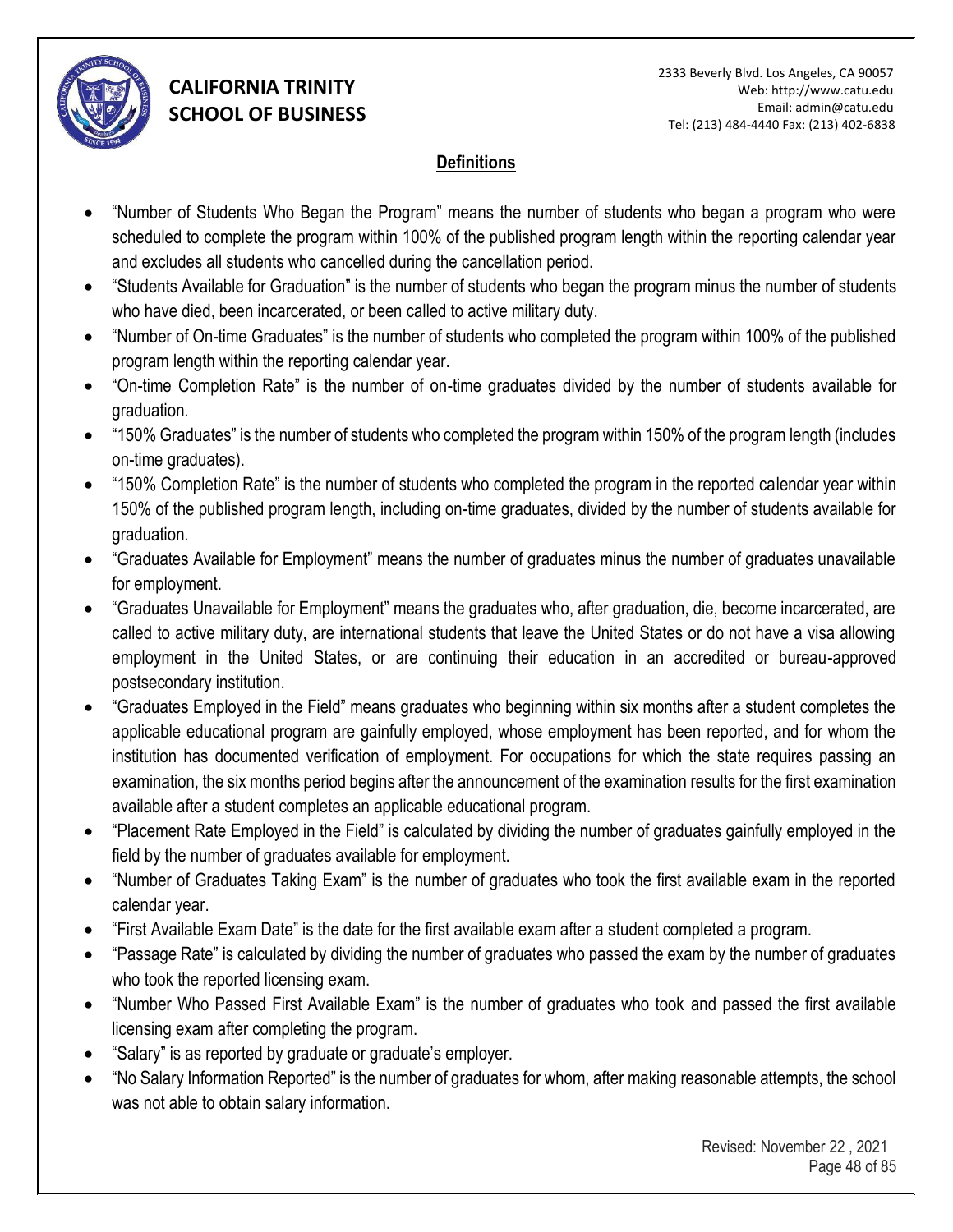

# **STUDENT'S RIGHT TO CANCEL**

The student has the right to cancel the enrollment agreement and obtain a refund of all charges paid through attendance at the first session, or the seventh day after enrollment, whichever is later.

The student has the right to withdraw at any time from the course of instruction after the cancellation period and receive a pro-rata refund for the unused portion of the tuition and other refundable charges if student reaches 60% completion or less of the period of attendance. The amount of the refund is determined by deducting the registration fee from the total tuition charge, then dividing the remainder by the number of hours in the period of attendance to calculate the hourly charge. The refund is the amount in excess of what the student owes for total hours of instruction completed, including the non-refundable registration fee.

A student should send either through postal mail, hand deliver or fax a written notice of cancellation or withdrawal addressed to the School Registrar at California Trinity School of Business 2333 Beverly Blvd, Los Angeles, CA 90057. The cancellation or withdrawal will take effect by the student's written notice or by the student's conduct, including, but not necessarily limited to, a student's lack of attendance.

Any refunds due will be made by the School within 30 calendar days from the effective date of cancellation or withdrawal.

In order to ensure that students are fully informed of their rights and procedures for recovering tuition refunds, a copy of the School's Cancellation/Withdrawal Policy is provided to each student upon registration. In compliance with the applicable California Education Code (Section 94919), the School's cancellation/withdrawal and refund policy is also fully disclosed in the enrollment agreement.

If the student has received federal student financial aid funds, the student is entitled to a refund of moneys not paid from federal student financial aid program funds.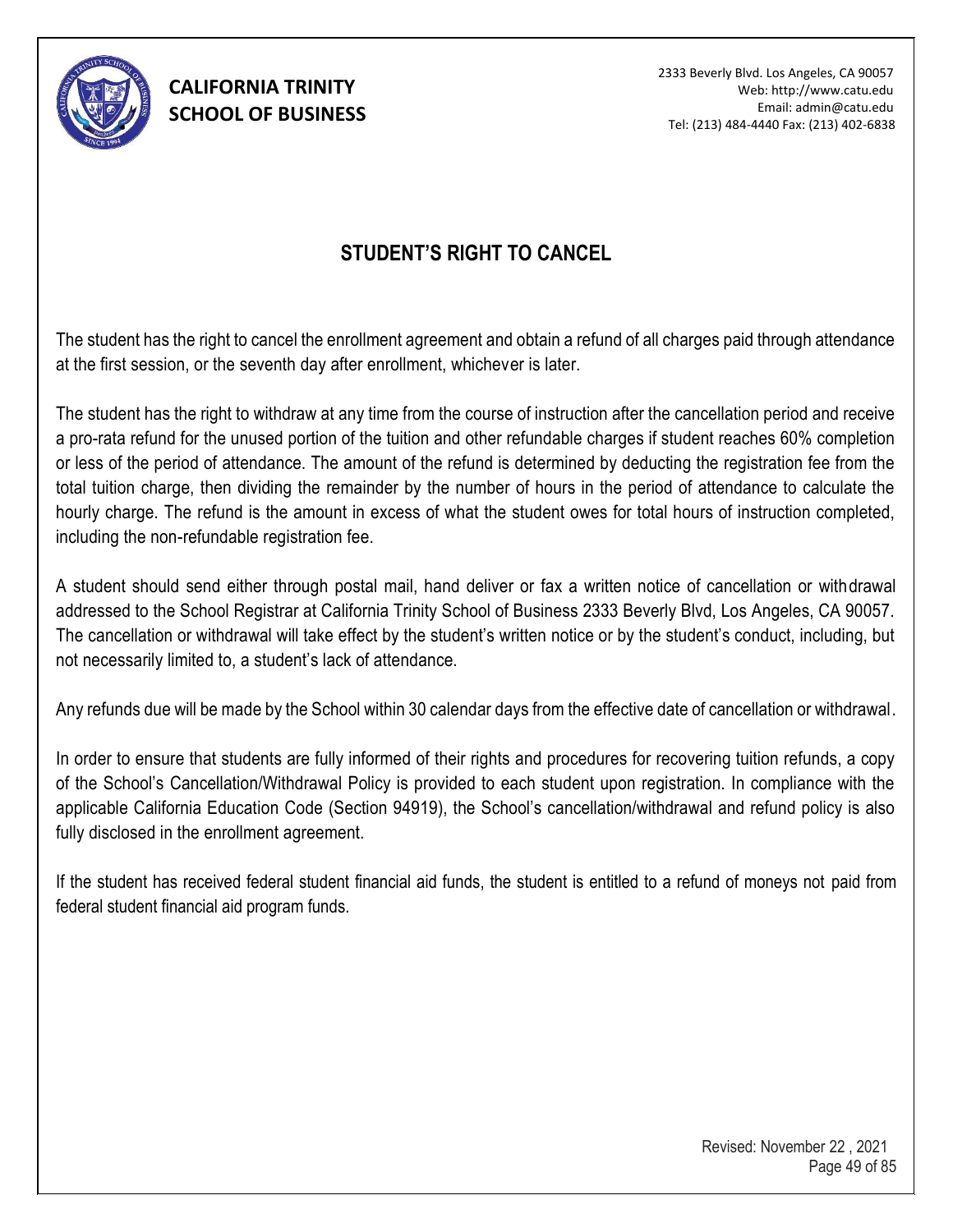

# *SCHOOL PERFORMANCE FACT SHEET CALENDAR YEARS 2019 & 2020*

### **MEDICAL MASSAGE THERAPY – 9 MONTHS (9)**

### **On-Time Completion Rates (Graduation Rates)**

| <b>Calendar</b><br>Year | <b>Number of Students</b><br>Who Began the<br>Program | <b>Students</b><br><b>Available for</b><br><b>Graduation</b> | Number of<br>On-Time<br><b>Graduates</b> | <b>On-Time</b><br><b>Completion Rate4</b><br>(%) |
|-------------------------|-------------------------------------------------------|--------------------------------------------------------------|------------------------------------------|--------------------------------------------------|
| 2019                    |                                                       |                                                              |                                          | N/A                                              |
| 2020                    |                                                       |                                                              |                                          | N/A                                              |

Student's Initials: **Date:** Date:

**Initial only after you have had sufficient time to read and understand the information.** 

# **Job Placement Rates**

| <b>Calendar</b><br>Year | Number of<br><b>Students</b><br><b>Who Began</b><br>Program | <b>Number of</b><br><b>Graduates</b> | <b>Graduates</b><br><b>Available for</b><br><b>Employment</b> | <b>Graduates</b><br><b>Employed in the</b><br><b>Field</b> | <b>Placement</b><br><b>Rate % Employed</b><br>in the Field |
|-------------------------|-------------------------------------------------------------|--------------------------------------|---------------------------------------------------------------|------------------------------------------------------------|------------------------------------------------------------|
| 2019                    |                                                             |                                      |                                                               |                                                            | N/A                                                        |
| 2020                    |                                                             |                                      |                                                               |                                                            | N/A                                                        |

You may obtain from the institution a list of the employment positions determined to be in the field for which a student received education and training. (You may ask the administrative office to obtain a list of the employment positions.)

# **Gainfully Employed Categories**

# **Part-Time vs. Full-Time Employment**

| <b>Graduate Employed in</b><br><b>Calendar</b><br>the Field 20-29 Hours Per<br>Year<br>Week | <b>Graduates Employed in the</b><br>Field at Least 30 Hours Per<br><b>Week</b> | <b>Total Graduates</b><br><b>Employed in the Field</b> |
|---------------------------------------------------------------------------------------------|--------------------------------------------------------------------------------|--------------------------------------------------------|
|---------------------------------------------------------------------------------------------|--------------------------------------------------------------------------------|--------------------------------------------------------|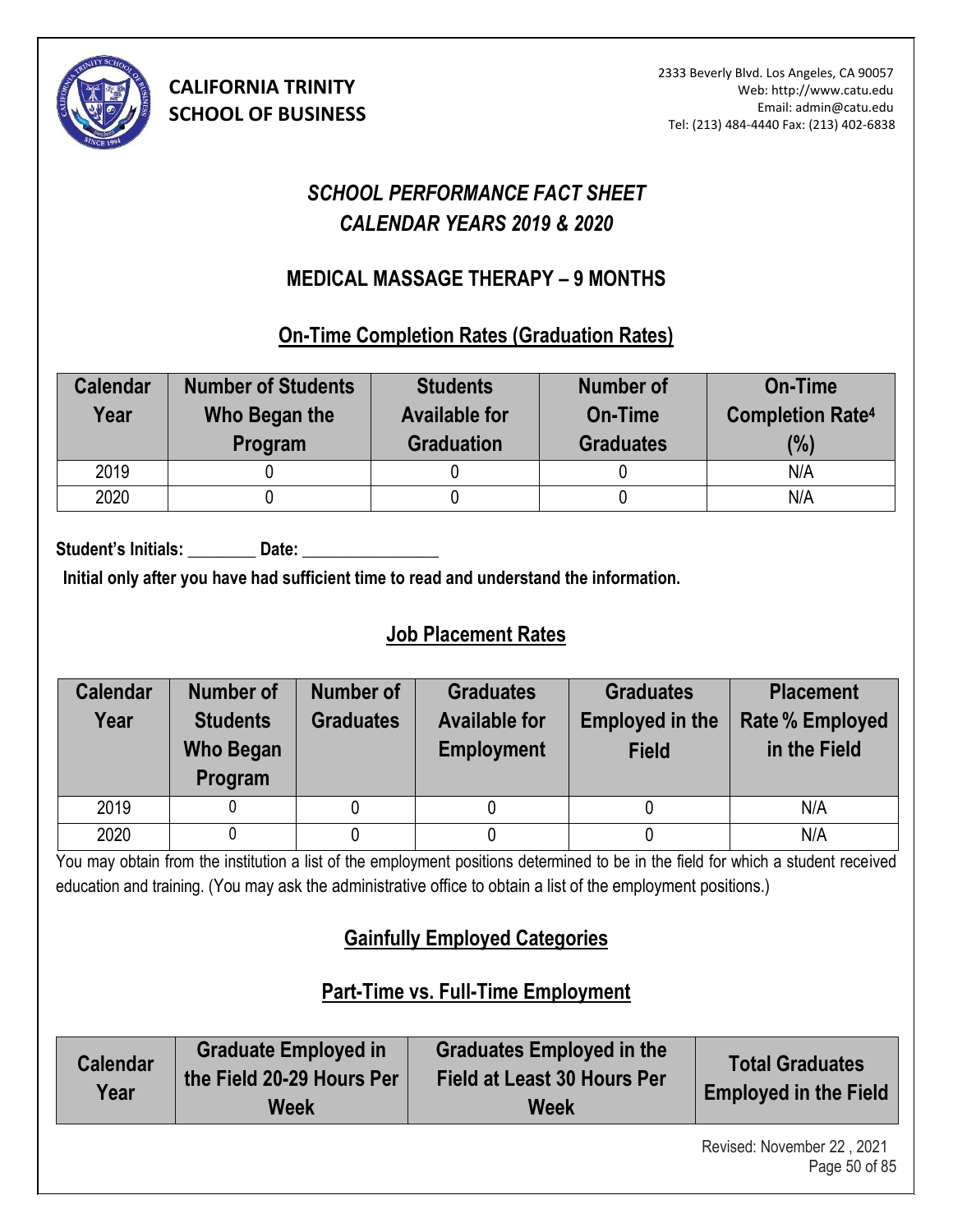

| -- - -       |  |  |
|--------------|--|--|
| nnnr<br>$-0$ |  |  |

### **Single Position vs. Concurrent Aggregated Position**

| <b>Calendar</b><br>Year | <b>Graduates Employed in</b><br>the Field in a Single<br><b>Position</b> | <b>Graduates Employed in</b><br>the Field in Concurrent<br><b>Aggregated Positions</b> | <b>Total Graduates Employed</b><br>in the Field |
|-------------------------|--------------------------------------------------------------------------|----------------------------------------------------------------------------------------|-------------------------------------------------|
| 2019                    |                                                                          |                                                                                        |                                                 |
| 2020                    |                                                                          |                                                                                        |                                                 |

### **Self-Employed / Freelance Positions**

| <b>Calendar</b><br>Year | Graduates Employed who are Self-Employed or<br><b>Working Freelance</b> | <b>Total Graduates Employed</b><br>in the Field |
|-------------------------|-------------------------------------------------------------------------|-------------------------------------------------|
| 2019                    |                                                                         |                                                 |
| 2020                    |                                                                         |                                                 |

### **Institutional Employment**

| <b>Calendar</b><br>Year | <b>Graduates Employed in the Field who are Employed</b><br>by the Institution, an Employer Owned by the<br>Institution, or an Employer Who Shares Ownership<br>with the Institution. | <b>Total Graduates Employed</b><br>in the Field |
|-------------------------|--------------------------------------------------------------------------------------------------------------------------------------------------------------------------------------|-------------------------------------------------|
| 2019                    |                                                                                                                                                                                      |                                                 |
| 2020                    |                                                                                                                                                                                      |                                                 |

Student's Initials: **Date:** Date:

**Initial only after you have had sufficient time to read and understand the information.** 

This program may result in freelance or self-employment.

- ⚫ The work available to graduates of this program is usually for freelance or self-employment.
- ⚫ This type of work may not be consistent.
- The period of employment can range from one day to weeks to several months.
- Hours worked in a day or week may be more or less than the traditional 8 hour work day or 40 hour work week.
- You can expect to spend unpaid time expanding your networks, advertising, promoting your services, or honing your skills.
- Once graduates begin to work freelance or are self-employed, they will be asked to provide documentation that they are employed as such so that they may be counted as placed for our job placement records.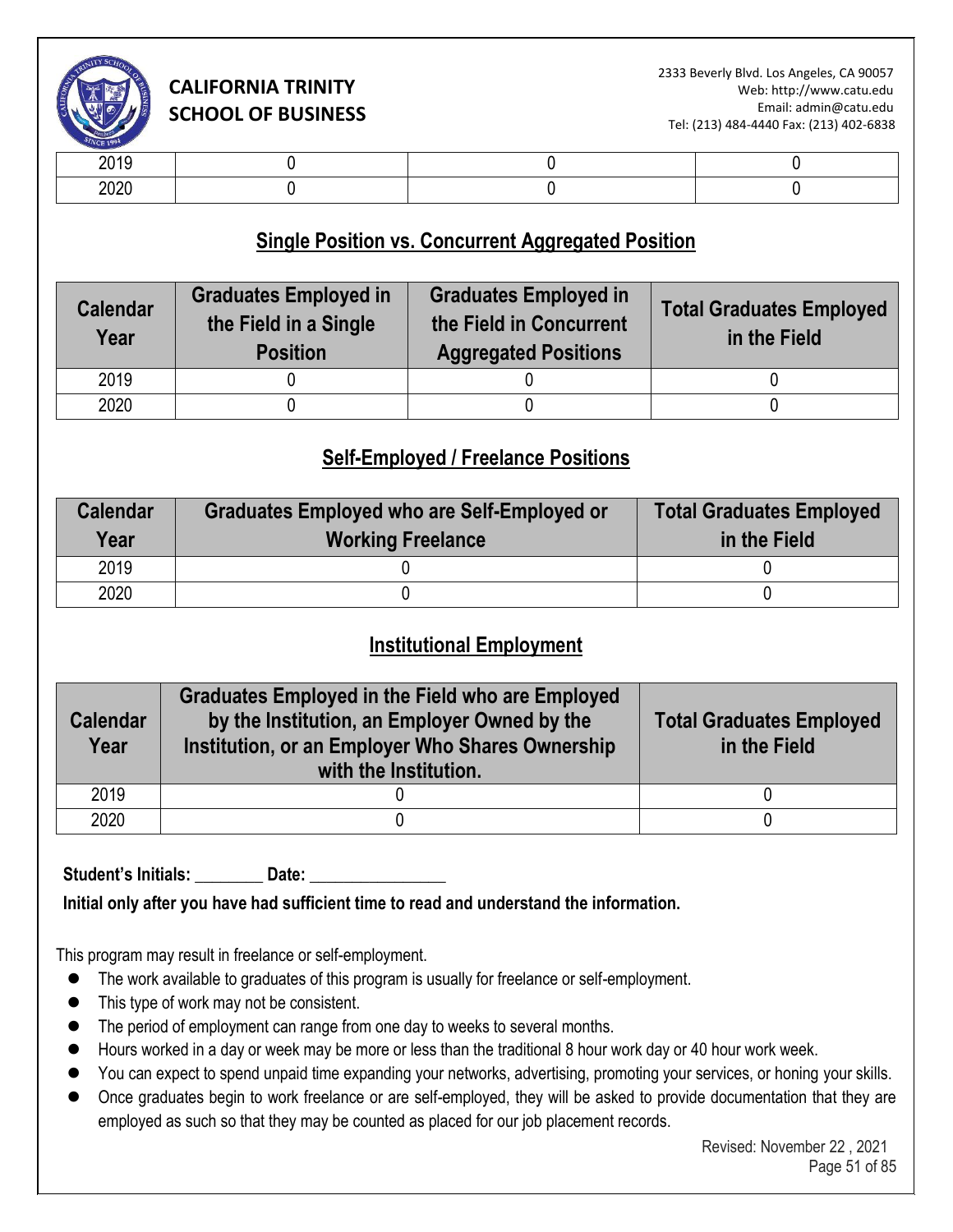

Students initialing this disclosure understand that either a majority or all of this school's graduates are employed in this manner and understand what comprises this work style.

Student's Initials: **Example 10 Date:**  $\overline{\phantom{a}}$ 

**Initial only after you have had sufficient time to read and understand the information.** 

### **License Examination Passage Rates**

| <b>Calendar Year</b> | Number of<br><b>Graduates in</b><br><b>Calendar Year</b> | <b>Number of</b><br><b>Graduates</b><br><b>Taking Exam</b> | <b>Number Who</b><br><b>Passed First</b><br><b>Available</b><br>Exam Exam | <b>Number Who</b><br><b>Failed First</b><br><b>Available</b><br>Exam | <b>Passage</b><br>Rate |
|----------------------|----------------------------------------------------------|------------------------------------------------------------|---------------------------------------------------------------------------|----------------------------------------------------------------------|------------------------|
| 2019                 |                                                          |                                                            |                                                                           |                                                                      |                        |
| 2020                 |                                                          |                                                            |                                                                           |                                                                      |                        |

Licensure examination passage data is not available from the state agency administering the examination. We are unable to collect date from the graduates.

Student's Initials: **Date: Date: Date: Date: Propriet: Propriet: Propriet: Propriet: Propriet: Propriet: Propriet: Propriet: Propriet: Propriet: Propriet: Propriet: Propriet: Propriet: P** 

**Initial only after you have had sufficient time to read and understand the information.** 

# **Salary and Wage Information**

### **Annual salary and wages reported for graduates employed in the field.**

| <b>Calendar</b><br>Year | <b>Graduates</b><br><b>Available for</b><br><b>Employment</b> | <b>Graduates</b><br><b>Employed in</b><br><b>Field</b> | \$20,001<br>$\overline{\phantom{0}}$<br>\$25,000 | \$25,001<br>\$30,000 | \$30,001<br>\$35,000 | <b>No Salary</b><br><b>Information</b><br><b>Reported</b> |
|-------------------------|---------------------------------------------------------------|--------------------------------------------------------|--------------------------------------------------|----------------------|----------------------|-----------------------------------------------------------|
| 2019                    |                                                               |                                                        |                                                  |                      |                      |                                                           |
| 2020                    |                                                               |                                                        |                                                  |                      |                      |                                                           |

A list of sources used to substantiate salary disclosures is available from the school. You may obtain a list of the objective sources of information used to substantiate the salary disclosure from the Administrative Office.

Student's Initials: **Date: Date: Date: Date: Propriet: Propriet: Propriet: Propriet: Propriet: Propriet: Propriet: Propriet: Propriet: Propriet: Propriet: Propriet: Propriet: Propriet: P** 

**Initial only after you have had sufficient time to read and understand the information.** 

# **Cost of Educational Program**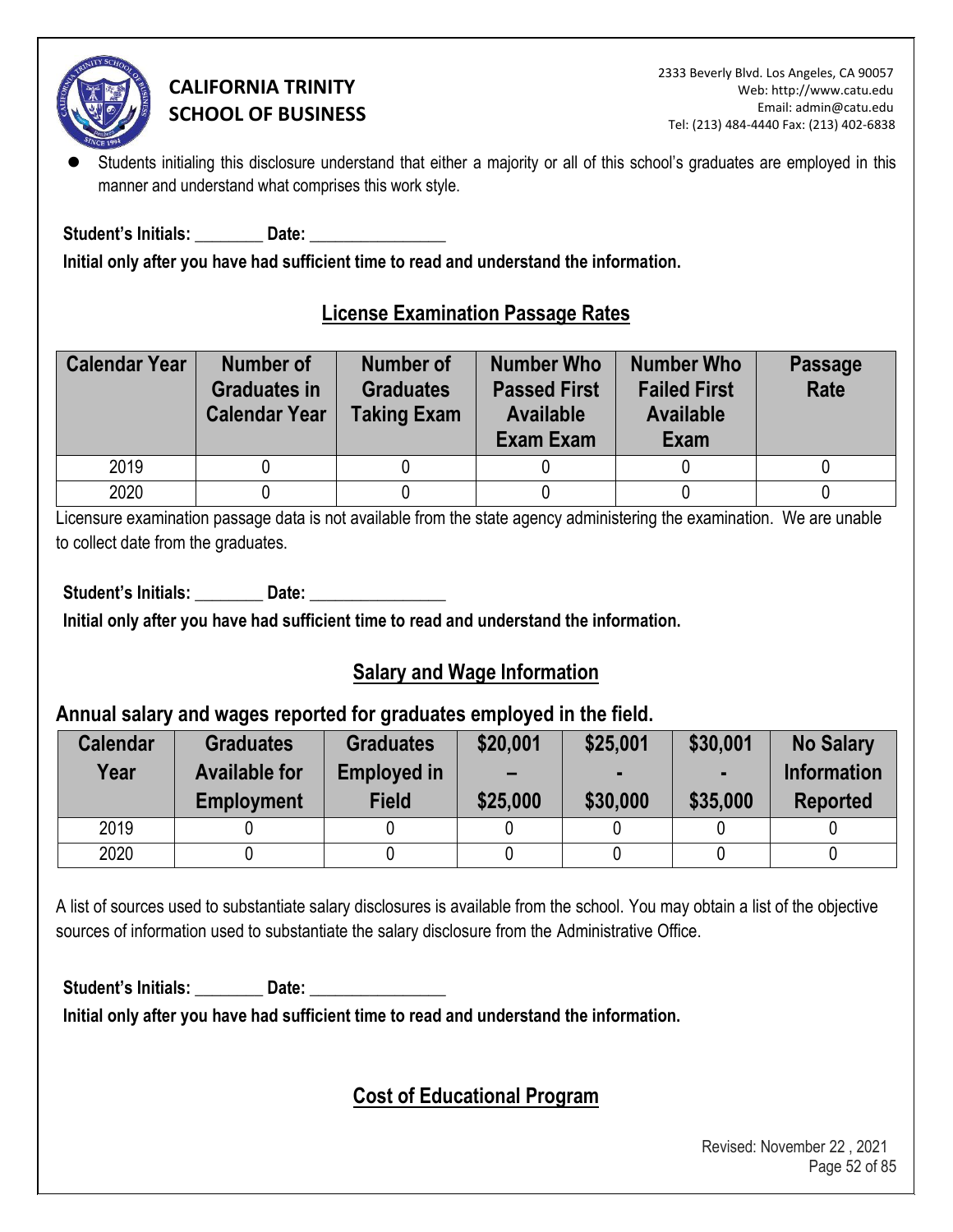

2333 Beverly Blvd. Los Angeles, CA 90057 Web: http://www.catu.edu Email: admin@catu.edu Tel: (213) 484-4440 Fax: (213) 402-6838

Total charges for the program for students completing on time in 2019: \$8,455 Total charges may be higher for students that do not complete on time.

Total charges for the program for students completing on time in 2020: \$8,455 Total charges may be higher for students that do not complete on time.

Student's Initials: **Date: Date: Date: Date: Propriet: Propriet: Propriet: Propriet: Propriet: Propriet: Propriet: Propriet: Propriet: Propriet: Propriet: Propriet: Propriet: Propriet: P Initial only after you have had sufficient time to read and understand the information.** 

# **Federal Student Loan Debt**

Students at California Trinity School of Business are not eligible for federal student loans. This institution does not meet the U.S. Department of Education criteria that would allow its students to participate in federal student aid programs.

Student's Initials: \_\_\_\_\_\_\_\_\_\_ Date: **Initial only after you have had sufficient time to read and understand the information.** 

\_\_\_\_\_\_\_\_\_\_\_\_\_\_\_\_\_\_\_\_\_\_\_\_\_\_\_\_\_ \_\_\_\_\_\_\_\_\_\_\_\_\_\_\_\_\_\_\_\_\_\_

\_\_\_\_\_\_\_\_\_\_\_\_\_\_\_\_\_\_\_\_\_\_\_\_\_\_\_\_\_ \_\_\_\_\_\_\_\_\_\_\_\_\_\_\_\_\_\_\_\_\_\_

This fact sheet is filed with the Bureau for Private Postsecondary Education. Regardless of any information you may have relating to completion rates, placement rates, starting salaries, or license exam passage rates, this fact sheet contains the information as calculated pursuant to state law.

Any questions a student may have regarding this fact sheet that have not been satisfactorily answered by the institution may be directed to the Bureau for Private Postsecondary Education at 1747 N. Market Blvd, Suite 225, Sacramento, CA 95834, www.bppe.ca.gov, toll-free telephone number (888) 370-7589 or by fax (916) 263-1897.

Student Name - Print

\_\_\_\_\_\_\_\_\_\_\_\_\_\_\_\_\_\_\_\_\_\_\_\_\_\_\_\_\_

Student Signature Date Date

School Official **Date**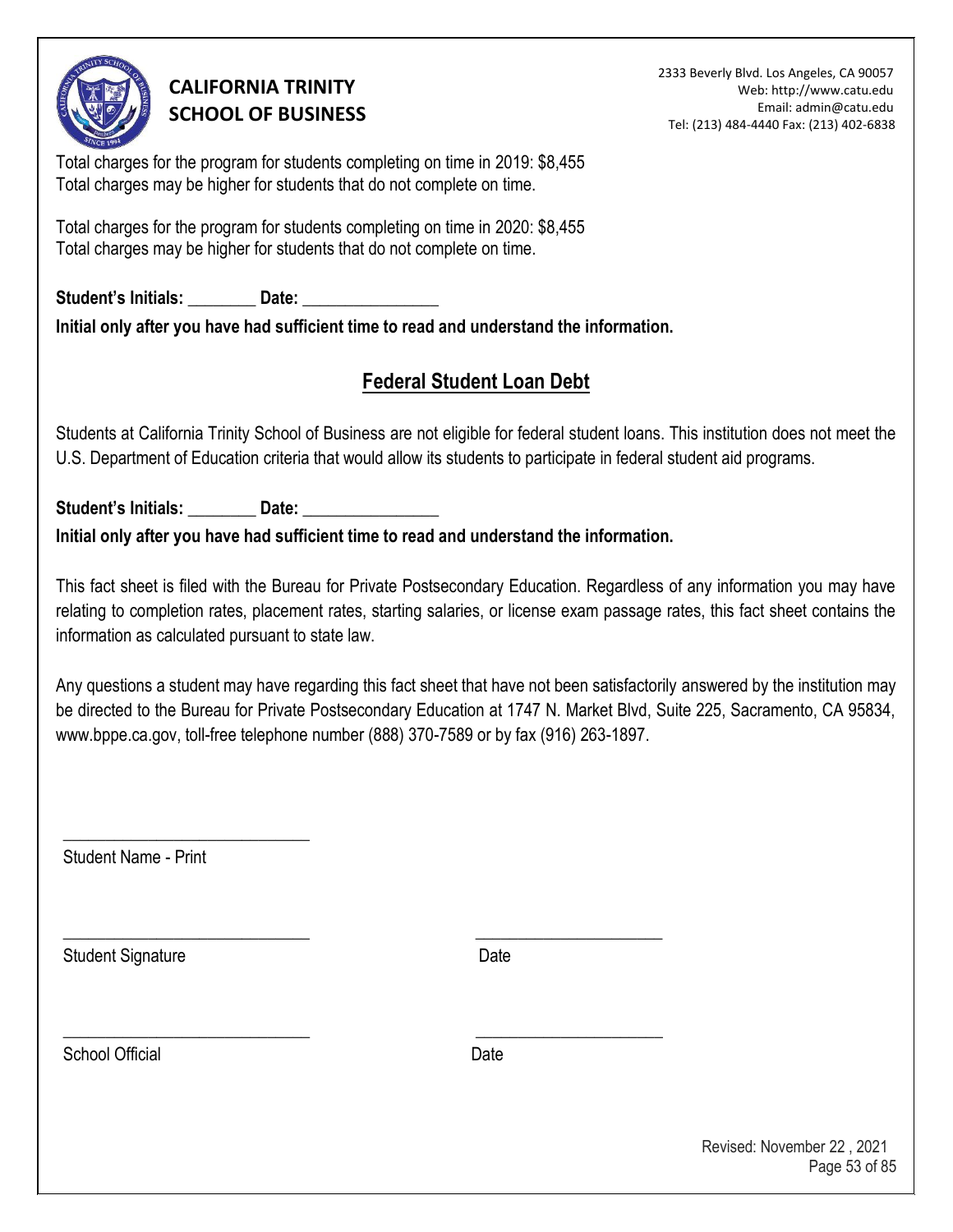

#### **Definitions**

- "Number of Students Who Began the Program" means the number of students who began a program who were scheduled to complete the program within 100% of the published program length within the reporting calendar year and excludes all students who cancelled during the cancellation period.
- "Students Available for Graduation" is the number of students who began the program minus the number of students who have died, been incarcerated, or been called to active military duty.
- "Number of On-time Graduates" is the number of students who completed the program within 100% of the published program length within the reporting calendar year.
- "On-time Completion Rate" is the number of on-time graduates divided by the number of students available for graduation.
- "150% Graduates" is the number of students who completed the program within 150% of the program length (includes on-time graduates).
- "150% Completion Rate" is the number of students who completed the program in the reported calendar year within 150% of the published program length, including on-time graduates, divided by the number of students available for graduation.
- "Graduates Available for Employment" means the number of graduates minus the number of graduates unavailable for employment.
- "Graduates Unavailable for Employment" means the graduates who, after graduation, die, become incarcerated, are called to active military duty, are international students that leave the United States or do not have a visa allowing employment in the United States, or are continuing their education in an accredited or bureau-approved postsecondary institution.
- "Graduates Employed in the Field" means graduates who beginning within six months after a student completes the applicable educational program are gainfully employed, whose employment has been reported, and for whom the institution has documented verification of employment. For occupations for which the state requires passing an examination, the six months period begins after the announcement of the examination results for the first examination available after a student completes an applicable educational program.
- "Placement Rate Employed in the Field" is calculated by dividing the number of graduates gainfully employed in the field by the number of graduates available for employment.
- "Number of Graduates Taking Exam" is the number of graduates who took the first available exam in the reported calendar year.
- "First Available Exam Date" is the date for the first available exam after a student completed a program.
- "Passage Rate" is calculated by dividing the number of graduates who passed the exam by the number of graduates who took the reported licensing exam.
- "Number Who Passed First Available Exam" is the number of graduates who took and passed the first available licensing exam after completing the program.
- "Salary" is as reported by graduate or graduate's employer.
- "No Salary Information Reported" is the number of graduates for whom, after making reasonable attempts, the school was not able to obtain salary information.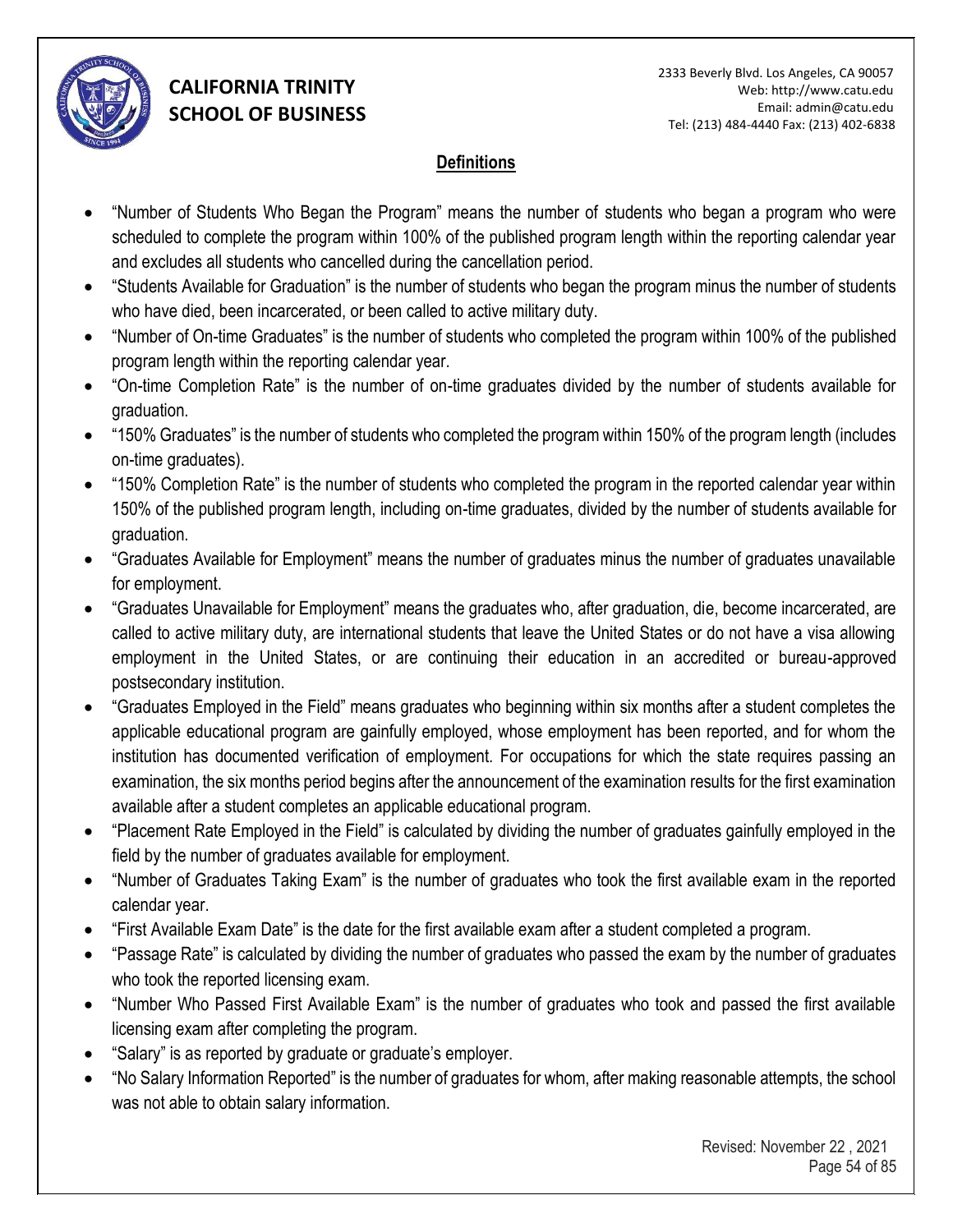

2333 Beverly Blvd. Los Angeles, CA 90057 Web: http://www.catu.edu Email: admin@catu.edu Tel: (213) 484-4440 Fax: (213) 402-6838

### **STUDENT'S RIGHT TO CANCEL**

The student has the right to cancel the enrollment agreement and obtain a refund of all charges paid through attendance at the first session, or the seventh day after enrollment, whichever is later.

The student has the right to withdraw at any time from the course of instruction after the cancellation period and receive a pro-rata refund for the unused portion of the tuition and other refundable charges if student reaches 60% completion or less of the period of attendance. The amount of the refund is determined by deducting the registration fee from the total tuition charge, then dividing the remainder by the number of hours in the period of attendance to calculate the hourly charge. The refund is the amount in excess of what the student owes for total hours of instruction completed, including the non-refundable registration fee.

A student should send either through postal mail, hand deliver or fax a written notice of cancellation or withdrawal addressed to the School Registrar at California Trinity School of Business 2333 Beverly Blvd, Los Angeles, CA 90057. The cancellation or withdrawal will take effect by the student's written notice or by the student's conduct, including, but not necessarily limited to, a student's lack of attendance.

Any refunds due will be made by the School within 30 calendar days from the effective date of cancellation or withdrawal.

In order to ensure that students are fully informed of their rights and procedures for recovering tuition refunds, a copy of the School's Cancellation/Withdrawal Policy is provided to each student upon registration. In compliance with the applicable California Education Code (Section 94919), the School's cancellation/withdrawal and refund policy is also fully disclosed in the enrollment agreement.

If the student has received federal student financial aid funds, the student is entitled to a refund of moneys not paid from federal student financial aid program funds.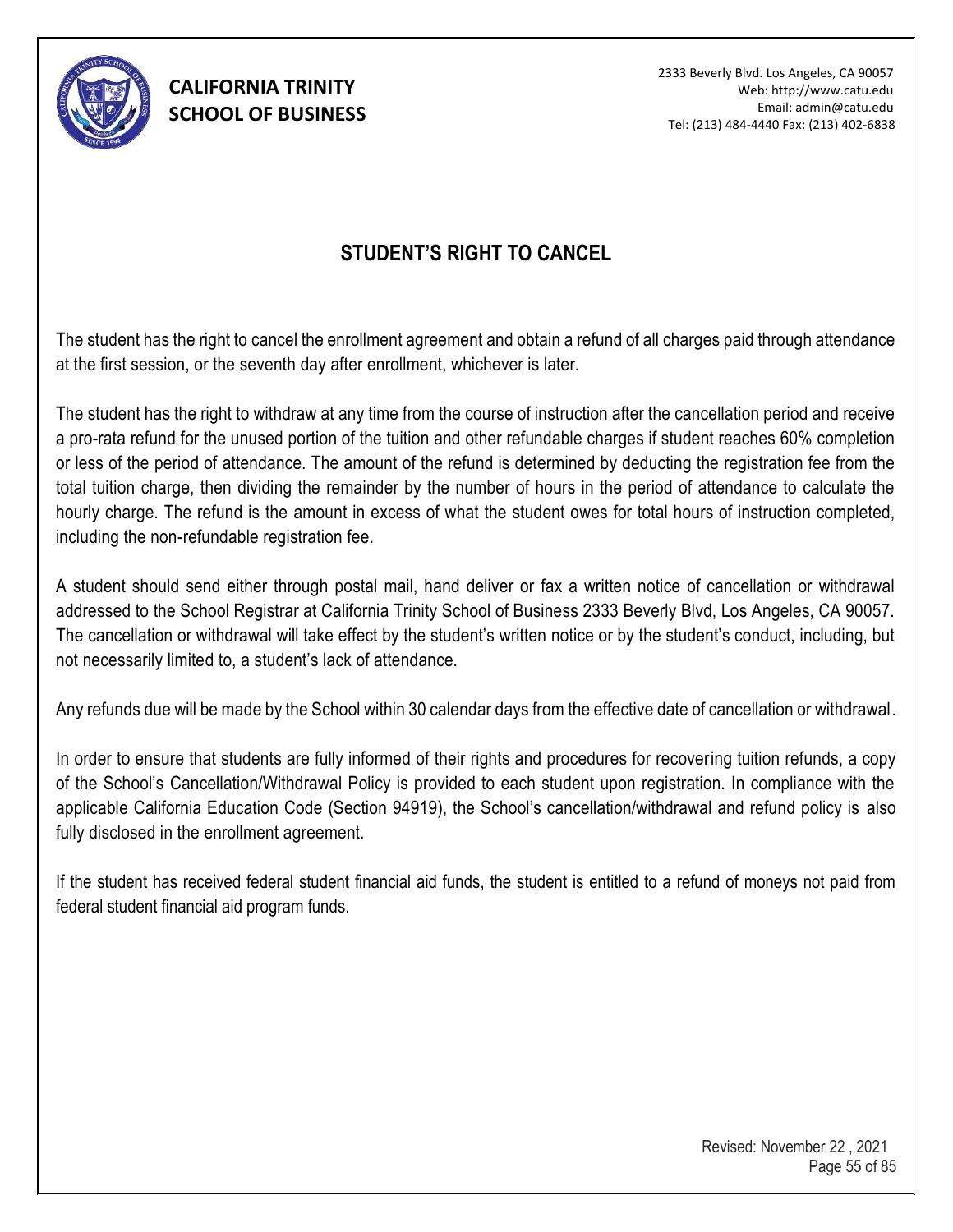

# *SCHOOL PERFORMANCE FACT SHEET CALENDAR YEARS 2019 & 2020*

# **EARLY CHILDHOOD EDUCATION – 9 MONTHS (10)**

**On-Time Completion Rates (Graduation Rates)** 

| <b>Calendar</b><br>Year | <b>Number of Students</b><br>Who Began the<br>Program | <b>Students</b><br><b>Available for</b><br><b>Graduation</b> | <b>Number of</b><br>On-Time<br><b>Graduates</b> | <b>On-Time</b><br><b>Completion Rate4</b><br>(%) |
|-------------------------|-------------------------------------------------------|--------------------------------------------------------------|-------------------------------------------------|--------------------------------------------------|
| 2019                    |                                                       |                                                              |                                                 | N/A                                              |
| 2020                    |                                                       |                                                              |                                                 | N/A                                              |

Student's Initials: **Date:** Date:

**Initial only after you have had sufficient time to read and understand the information.** 

# **Job Placement Rates**

| <b>Calendar</b><br>Year | <b>Number of</b><br><b>Students</b><br><b>Who Began</b><br>Program | Number of<br><b>Graduates</b> | <b>Graduates</b><br><b>Available for</b><br><b>Employment</b> | <b>Graduates</b><br><b>Employed in the</b><br><b>Field</b> | <b>Placement</b><br><b>Rate % Employed</b><br>in the Field |
|-------------------------|--------------------------------------------------------------------|-------------------------------|---------------------------------------------------------------|------------------------------------------------------------|------------------------------------------------------------|
| 2019                    |                                                                    | 0                             |                                                               |                                                            | N/A                                                        |
| 2020                    |                                                                    |                               |                                                               |                                                            | N/A                                                        |

You may obtain from the institution a list of the employment positions determined to be in the field for which a student received education and training. (You may ask the administrative office to obtain a list of the employment positions.)

# **Gainfully Employed Categories**

# **Part-Time vs. Full-Time Employment**

| <b>Calendar</b><br>Year | Graduate Employed in<br>the Field 20-29 Hours Per<br><b>Week</b> | <b>Graduates Employed in the</b><br><b>Field at Least 30 Hours Per</b><br><b>Week</b> | <b>Total Graduates</b><br><b>Employed in the Field</b> |
|-------------------------|------------------------------------------------------------------|---------------------------------------------------------------------------------------|--------------------------------------------------------|
|                         |                                                                  |                                                                                       | Ravisad: Novamber 22 2021                              |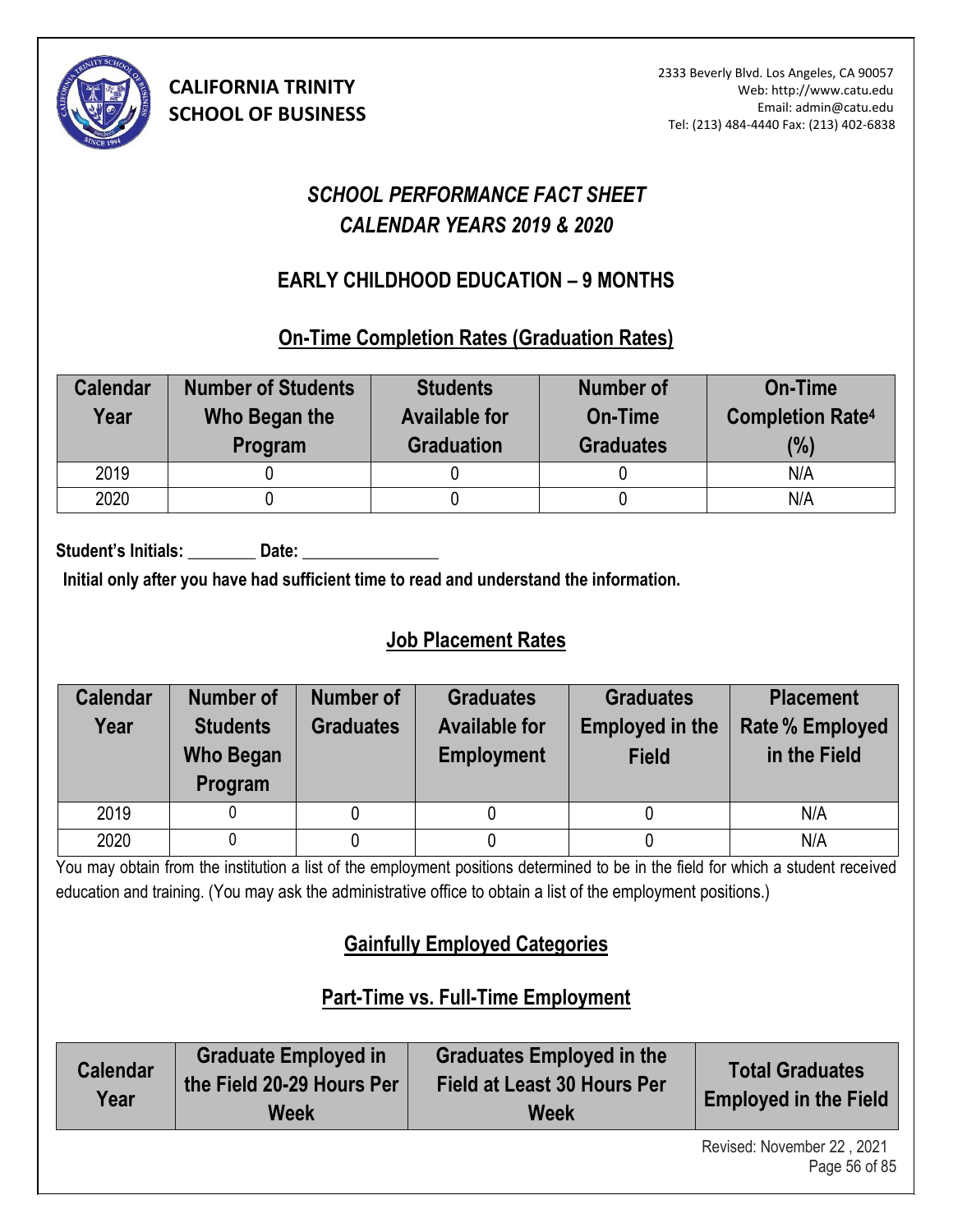

| -- - -       |  |  |
|--------------|--|--|
| nnnr<br>$-0$ |  |  |

### **Single Position vs. Concurrent Aggregated Position**

| <b>Calendar</b><br>Year | <b>Graduates Employed in</b><br>the Field in a Single<br><b>Position</b> | <b>Graduates Employed in</b><br>the Field in Concurrent<br><b>Aggregated Positions</b> | <b>Total Graduates Employed</b><br>in the Field |
|-------------------------|--------------------------------------------------------------------------|----------------------------------------------------------------------------------------|-------------------------------------------------|
| 2019                    |                                                                          |                                                                                        |                                                 |
| 2020                    |                                                                          |                                                                                        |                                                 |

### **Self-Employed / Freelance Positions**

| <b>Calendar</b><br>Year | Graduates Employed who are Self-Employed or<br><b>Working Freelance</b> | <b>Total Graduates Employed</b><br>in the Field |
|-------------------------|-------------------------------------------------------------------------|-------------------------------------------------|
| 2019                    |                                                                         |                                                 |
| 2020                    |                                                                         |                                                 |

### **Institutional Employment**

| <b>Calendar</b><br>Year | <b>Graduates Employed in the Field who are Employed</b><br>by the Institution, an Employer Owned by the<br>Institution, or an Employer Who Shares Ownership<br>with the Institution. | <b>Total Graduates Employed</b><br>in the Field |
|-------------------------|--------------------------------------------------------------------------------------------------------------------------------------------------------------------------------------|-------------------------------------------------|
| 2019                    |                                                                                                                                                                                      |                                                 |
| 2020                    |                                                                                                                                                                                      |                                                 |

Student's Initials: **Date:** Date:

**Initial only after you have had sufficient time to read and understand the information.** 

This program may result in freelance or self-employment.

- ⚫ The work available to graduates of this program is usually for freelance or self-employment.
- ⚫ This type of work may not be consistent.
- The period of employment can range from one day to weeks to several months.
- Hours worked in a day or week may be more or less than the traditional 8 hour work day or 40 hour work week.
- You can expect to spend unpaid time expanding your networks, advertising, promoting your services, or honing your skills.
- Once graduates begin to work freelance or are self-employed, they will be asked to provide documentation that they are employed as such so that they may be counted as placed for our job placement records.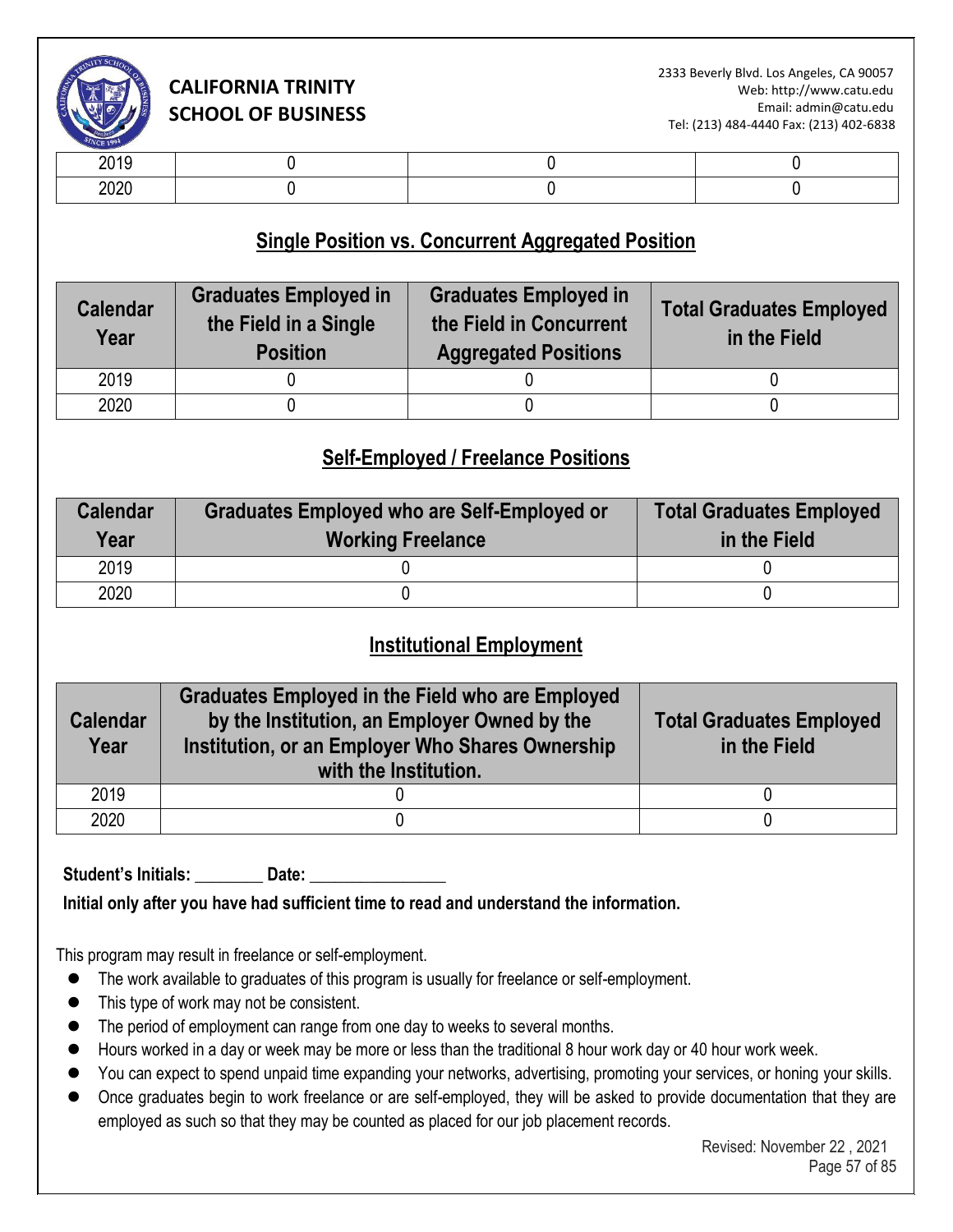

Students initialing this disclosure understand that either a majority or all of this school's graduates are employed in this manner and understand what comprises this work style.

Student's Initials: **Example 10 Date:**  $\overline{\phantom{a}}$ 

**Initial only after you have had sufficient time to read and understand the information.** 

### **License Examination Passage Rates**

| <b>Calendar Year</b> | <b>Number of</b><br><b>Graduates in</b><br><b>Calendar Year</b> | <b>Number of</b><br><b>Graduates</b><br><b>Taking Exam</b> | <b>Number Who</b><br><b>Passed First</b><br><b>Available</b><br>Exam Exam | <b>Number Who</b><br><b>Failed First</b><br><b>Available</b><br>Exam | <b>Passage</b><br>Rate |
|----------------------|-----------------------------------------------------------------|------------------------------------------------------------|---------------------------------------------------------------------------|----------------------------------------------------------------------|------------------------|
| 2019                 |                                                                 |                                                            |                                                                           |                                                                      |                        |
| 2020                 |                                                                 |                                                            |                                                                           |                                                                      |                        |

Licensure examination passage data is not available from the state agency administering the examination. We are unable to collect date from the graduates.

Student's Initials: **Date: Date: Date: Date: Propriet: Propriet: Propriet: Propriet: Propriet: Propriet: Propriet: Propriet: Propriet: Propriet: Propriet: Propriet: Propriet: Propriet: P** 

**Initial only after you have had sufficient time to read and understand the information.** 

# **Salary and Wage Information**

### **Annual salary and wages reported for graduates employed in the field.**

| <b>Calendar</b><br>Year | <b>Graduates</b><br><b>Available for</b><br><b>Employment</b> | <b>Graduates</b><br><b>Employed in</b><br><b>Field</b> | \$20,001<br>$\overline{\phantom{0}}$<br>\$25,000 | \$25,001<br>\$30,000 | \$30,001<br>\$35,000 | <b>No Salary</b><br><b>Information</b><br><b>Reported</b> |
|-------------------------|---------------------------------------------------------------|--------------------------------------------------------|--------------------------------------------------|----------------------|----------------------|-----------------------------------------------------------|
| 2019                    |                                                               |                                                        |                                                  |                      |                      |                                                           |
| 2020                    |                                                               |                                                        |                                                  |                      |                      |                                                           |

A list of sources used to substantiate salary disclosures is available from the school. You may obtain a list of the objective sources of information used to substantiate the salary disclosure from the Administrative Office.

Student's Initials: **Date: Date: Date: Date: Propriet: Propriet: Propriet: Propriet: Propriet: Propriet: Propriet: Propriet: Propriet: Propriet: Propriet: Propriet: Propriet: Propriet: P** 

**Initial only after you have had sufficient time to read and understand the information.** 

# **Cost of Educational Program**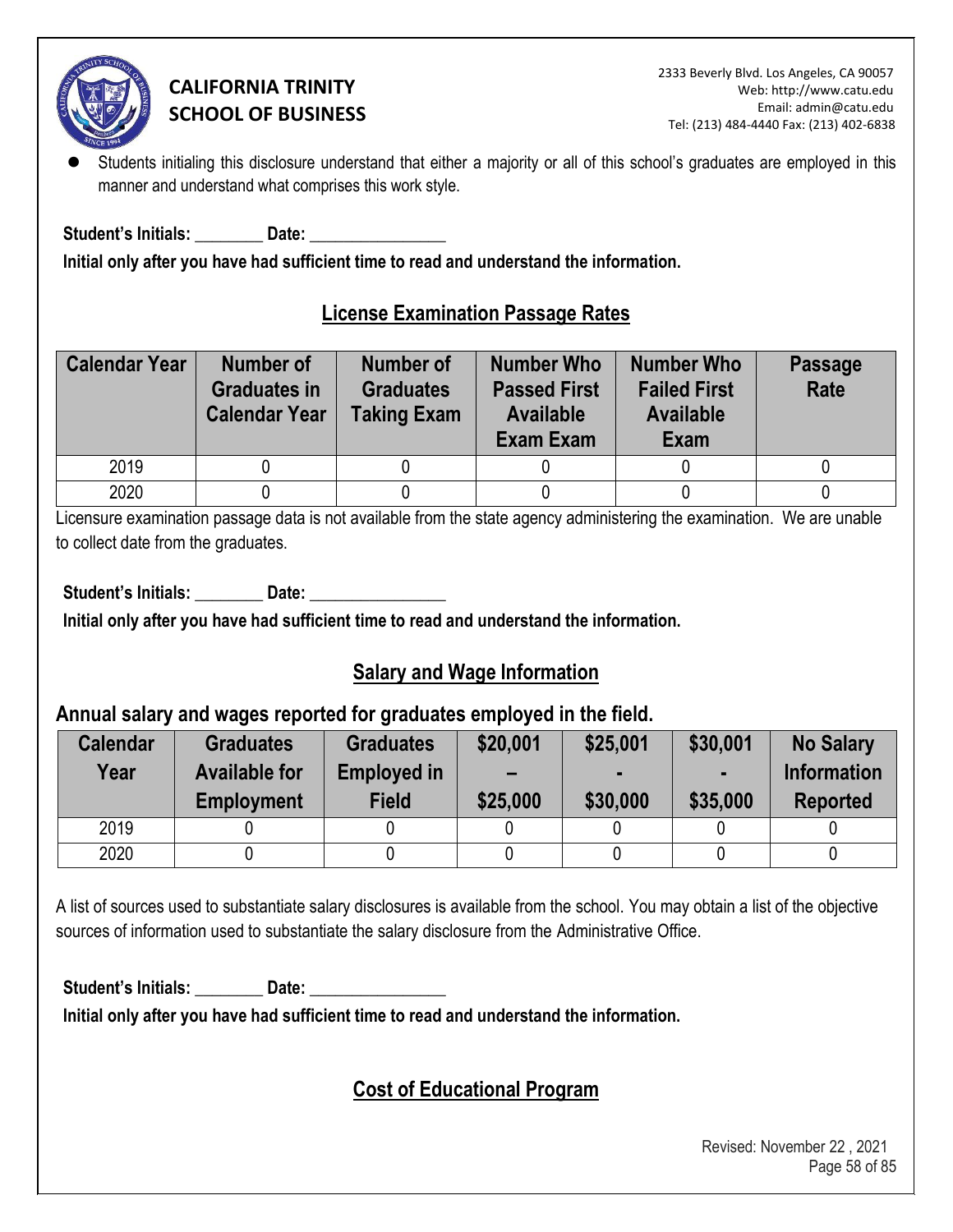

2333 Beverly Blvd. Los Angeles, CA 90057 Web: http://www.catu.edu Email: admin@catu.edu Tel: (213) 484-4440 Fax: (213) 402-6838

Total charges for the program for students completing on time in 2019: \$3,600 Total charges may be higher for students that do not complete on time.

Total charges for the program for students completing on time in 2020: \$3,600 Total charges may be higher for students that do not complete on time.

Student's Initials: **Date: Date:**  $\frac{1}{2}$ **Initial only after you have had sufficient time to read and understand the information.** 

# **Federal Student Loan Debt**

Students at California Trinity School of Business are not eligible for federal student loans. This institution does not meet the U.S. Department of Education criteria that would allow its students to participate in federal student aid programs.

Student's Initials: \_\_\_\_\_\_\_\_\_\_ Date: **Initial only after you have had sufficient time to read and understand the information.** 

\_\_\_\_\_\_\_\_\_\_\_\_\_\_\_\_\_\_\_\_\_\_\_\_\_\_\_\_\_ \_\_\_\_\_\_\_\_\_\_\_\_\_\_\_\_\_\_\_\_\_\_

\_\_\_\_\_\_\_\_\_\_\_\_\_\_\_\_\_\_\_\_\_\_\_\_\_\_\_\_\_ \_\_\_\_\_\_\_\_\_\_\_\_\_\_\_\_\_\_\_\_\_\_

This fact sheet is filed with the Bureau for Private Postsecondary Education. Regardless of any information you may have relating to completion rates, placement rates, starting salaries, or license exam passage rates, this fact sheet contains the information as calculated pursuant to state law.

Any questions a student may have regarding this fact sheet that have not been satisfactorily answered by the institution may be directed to the Bureau for Private Postsecondary Education at 1747 N. Market Blvd, Suite 225, Sacramento, CA 95834, www.bppe.ca.gov, toll-free telephone number (888) 370-7589 or by fax (916) 263-1897[.](http://www.bppe.ca.gov/)

Student Name - Print

\_\_\_\_\_\_\_\_\_\_\_\_\_\_\_\_\_\_\_\_\_\_\_\_\_\_\_\_\_

Student Signature Date

School Official **Date**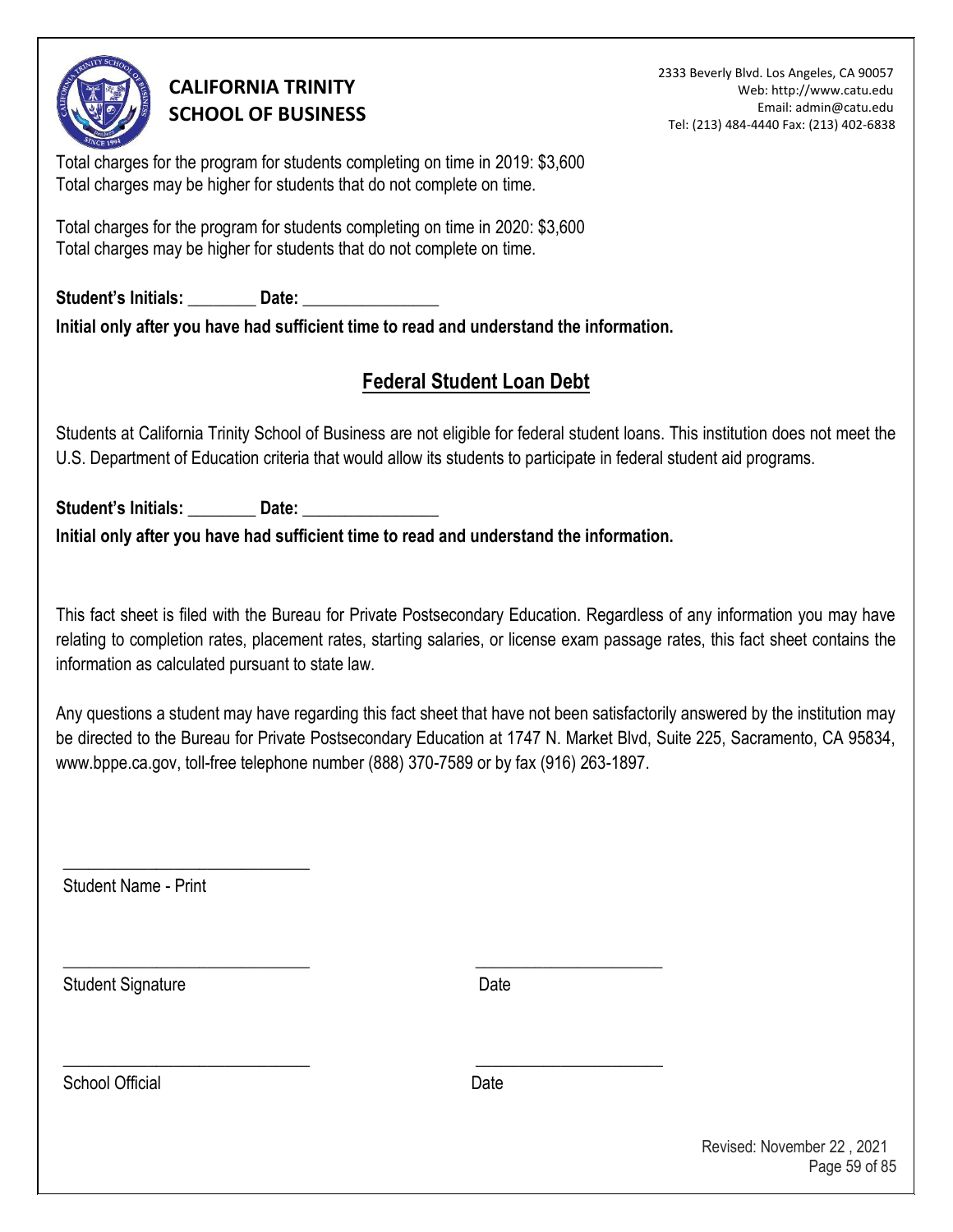

#### **Definitions**

- "Number of Students Who Began the Program" means the number of students who began a program who were scheduled to complete the program within 100% of the published program length within the reporting calendar year and excludes all students who cancelled during the cancellation period.
- "Students Available for Graduation" is the number of students who began the program minus the number of students who have died, been incarcerated, or been called to active military duty.
- "Number of On-time Graduates" is the number of students who completed the program within 100% of the published program length within the reporting calendar year.
- "On-time Completion Rate" is the number of on-time graduates divided by the number of students available for graduation.
- "150% Graduates" is the number of students who completed the program within 150% of the program length (includes on-time graduates).
- "150% Completion Rate" is the number of students who completed the program in the reported calendar year within 150% of the published program length, including on-time graduates, divided by the number of students available for graduation.
- "Graduates Available for Employment" means the number of graduates minus the number of graduates unavailable for employment.
- "Graduates Unavailable for Employment" means the graduates who, after graduation, die, become incarcerated, are called to active military duty, are international students that leave the United States or do not have a visa allowing employment in the United States, or are continuing their education in an accredited or bureau-approved postsecondary institution.
- "Graduates Employed in the Field" means graduates who beginning within six months after a student completes the applicable educational program are gainfully employed, whose employment has been reported, and for whom the institution has documented verification of employment. For occupations for which the state requires passing an examination, the six months period begins after the announcement of the examination results for the first examination available after a student completes an applicable educational program.
- "Placement Rate Employed in the Field" is calculated by dividing the number of graduates gainfully employed in the field by the number of graduates available for employment.
- "Number of Graduates Taking Exam" is the number of graduates who took the first available exam in the reported calendar year.
- "First Available Exam Date" is the date for the first available exam after a student completed a program.
- "Passage Rate" is calculated by dividing the number of graduates who passed the exam by the number of graduates who took the reported licensing exam.
- "Number Who Passed First Available Exam" is the number of graduates who took and passed the first available licensing exam after completing the program.
- "Salary" is as reported by graduate or graduate's employer.
- "No Salary Information Reported" is the number of graduates for whom, after making reasonable attempts, the school was not able to obtain salary information.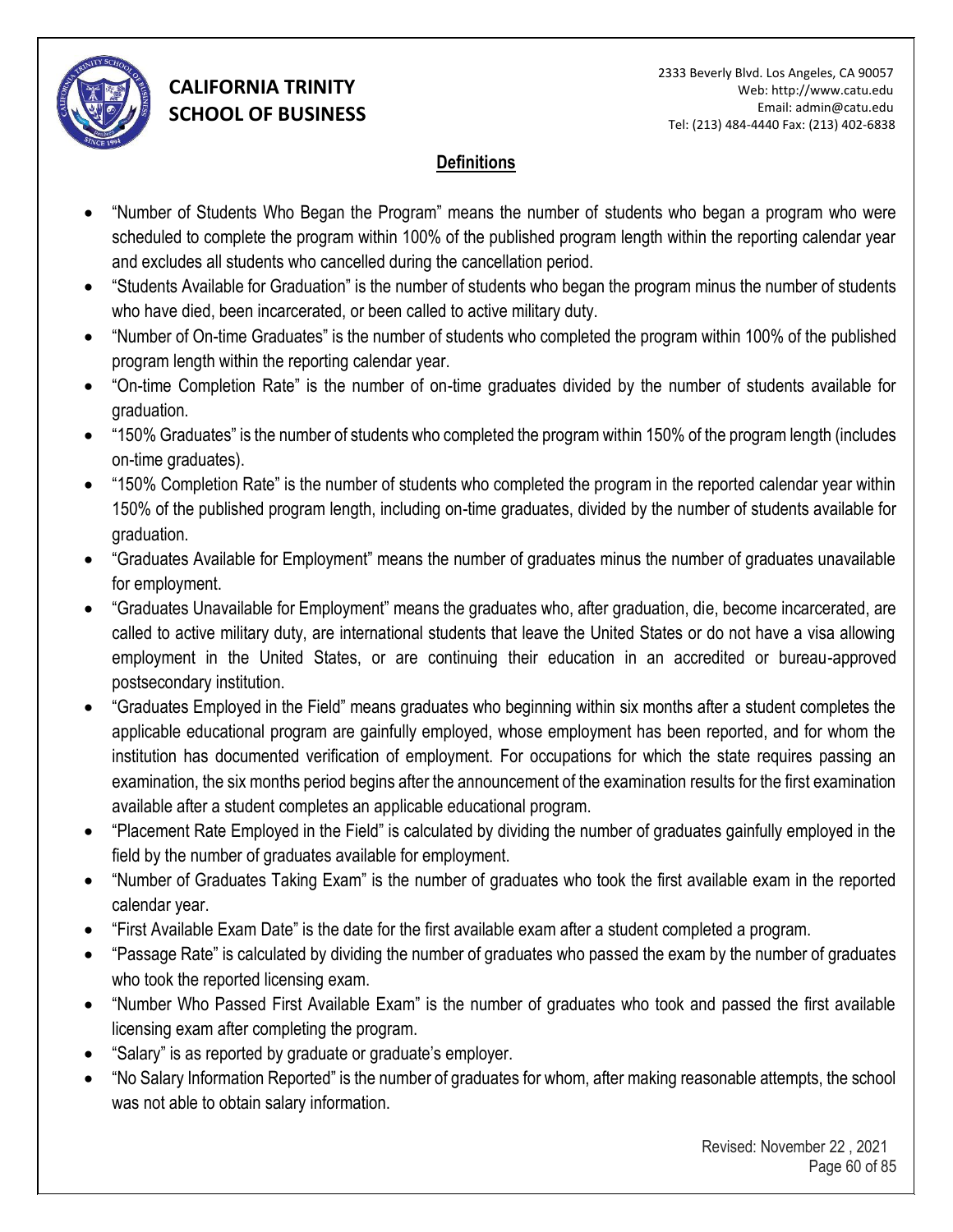

2333 Beverly Blvd. Los Angeles, CA 90057 Web: http://www.catu.edu Email: admin@catu.edu Tel: (213) 484-4440 Fax: (213) 402-6838

### **STUDENT'S RIGHT TO CANCEL**

The student has the right to cancel the enrollment agreement and obtain a refund of all charges paid through attendance at the first session, or the seventh day after enrollment, whichever is later.

The student has the right to withdraw at any time from the course of instruction after the cancellation period and receive a pro-rata refund for the unused portion of the tuition and other refundable charges if student reaches 60% completion or less of the period of attendance. The amount of the refund is determined by deducting the registration fee from the total tuition charge, then dividing the remainder by the number of hours in the period of attendance to calculate the hourly charge. The refund is the amount in excess of what the student owes for total hours of instruction completed, including the non-refundable registration fee.

A student should send either through postal mail, hand deliver or fax a written notice of cancellation or withdrawal addressed to the School Registrar at California Trinity School of Business 2333 Beverly Blvd, Los Angeles, CA 90057. The cancellation or withdrawal will take effect by the student's written notice or by the student's conduct, including, but not necessarily limited to, a student's lack of attendance.

Any refunds due will be made by the School within 30 calendar days from the effective date of cancellation or withdrawal.

In order to ensure that students are fully informed of their rights and procedures for recovering tuition refunds, a copy of the School's Cancellation/Withdrawal Policy is provided to each student upon registration. In compliance with the applicable California Education Code (Section 94919), the School's cancellation/withdrawal and refund policy is also fully disclosed in the enrollment agreement.

If the student has received federal student financial aid funds, the student is entitled to a refund of moneys not paid from federal student financial aid program funds.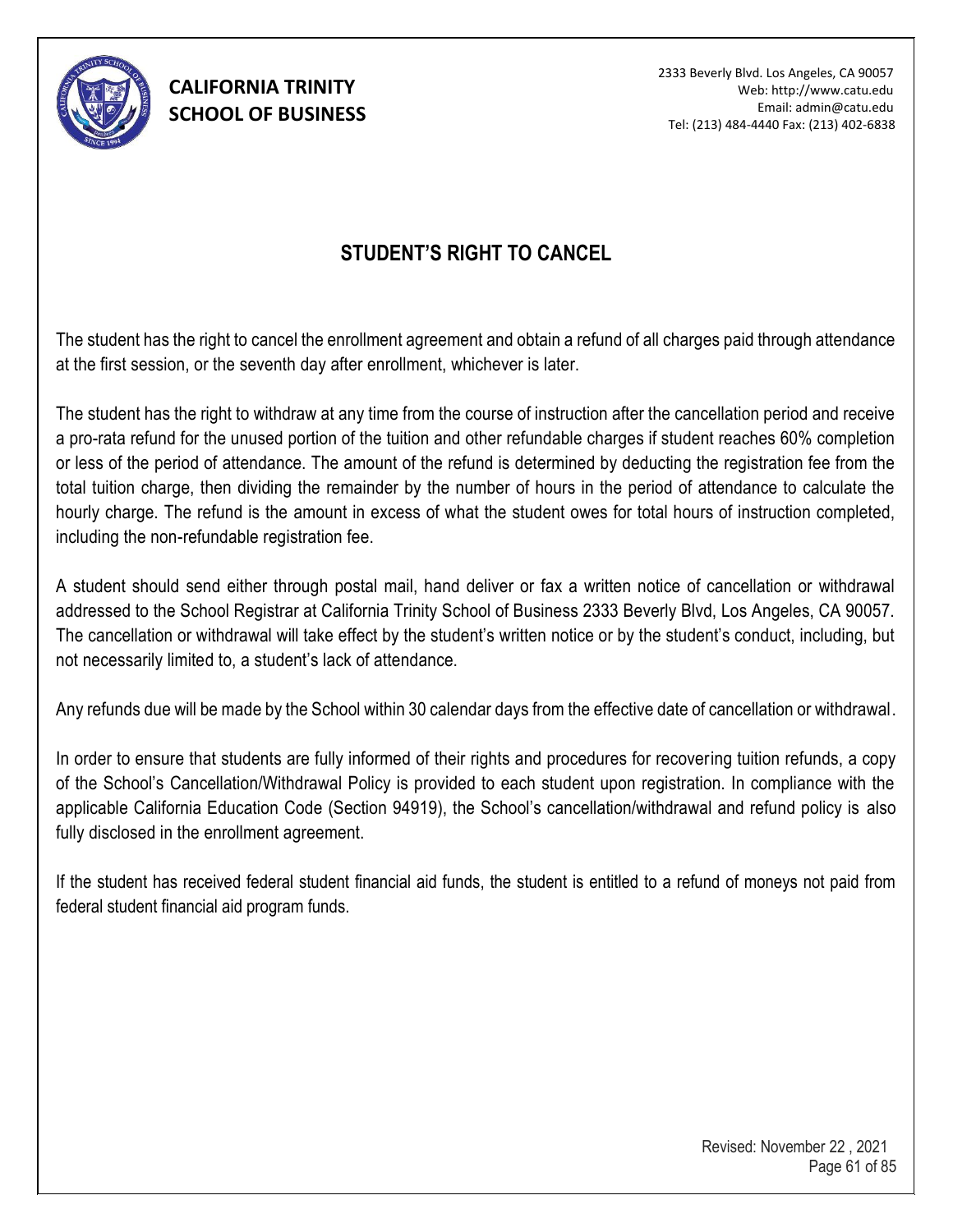

# *SCHOOL PERFORMANCE FACT SHEET CALENDAR YEARS 2019 & 2020*

## **ENTREPRENEURSHIP AND INNOVATION – 3 MONTHS (10)**

**On-Time Completion Rates (Graduation Rates)**

| <b>Calendar</b><br>Year | <b>Number of Students</b><br>Who Began the<br>Program | <b>Students</b><br><b>Available for</b><br><b>Graduation</b> | Number of<br>On-Time<br><b>Graduates</b> | <b>On-Time</b><br><b>Completion Rate4</b><br>(%) |
|-------------------------|-------------------------------------------------------|--------------------------------------------------------------|------------------------------------------|--------------------------------------------------|
| 2019                    |                                                       |                                                              |                                          | N/A                                              |
| 2020                    |                                                       |                                                              |                                          | N/A                                              |

Student's Initials: Date:

**Initial only after you have had sufficient time to read and understand the information.** 

# **Job Placement Rates**

| <b>Calendar</b><br>Year | Number of<br><b>Students</b><br><b>Who Began</b><br>Program | Number of<br><b>Graduates</b> | <b>Graduates</b><br><b>Available for</b><br><b>Employment</b> | <b>Graduates</b><br><b>Employed in the</b><br><b>Field</b> | <b>Placement</b><br><b>Rate % Employed</b><br>in the Field |
|-------------------------|-------------------------------------------------------------|-------------------------------|---------------------------------------------------------------|------------------------------------------------------------|------------------------------------------------------------|
| 2019                    |                                                             |                               |                                                               |                                                            | N/A                                                        |
| 2020                    |                                                             |                               |                                                               |                                                            | N/A                                                        |

You may obtain from the institution a list of the employment positions determined to be in the field for which a student received education and training. (You may ask the administrative office to obtain a list of the employment positions.)

# **Gainfully Employed Categories**

# **Part-Time vs. Full-Time Employment**

| <b>Calendar</b><br>Year | <b>Graduate Employed in</b><br>the Field 20-29 Hours Per<br><b>Week</b> | <b>Graduates Employed in the</b><br><b>Field at Least 30 Hours Per</b><br><b>Week</b> | <b>Total Graduates</b><br><b>Employed in the Field</b> |
|-------------------------|-------------------------------------------------------------------------|---------------------------------------------------------------------------------------|--------------------------------------------------------|
|                         |                                                                         |                                                                                       | Revised: November 22 2021                              |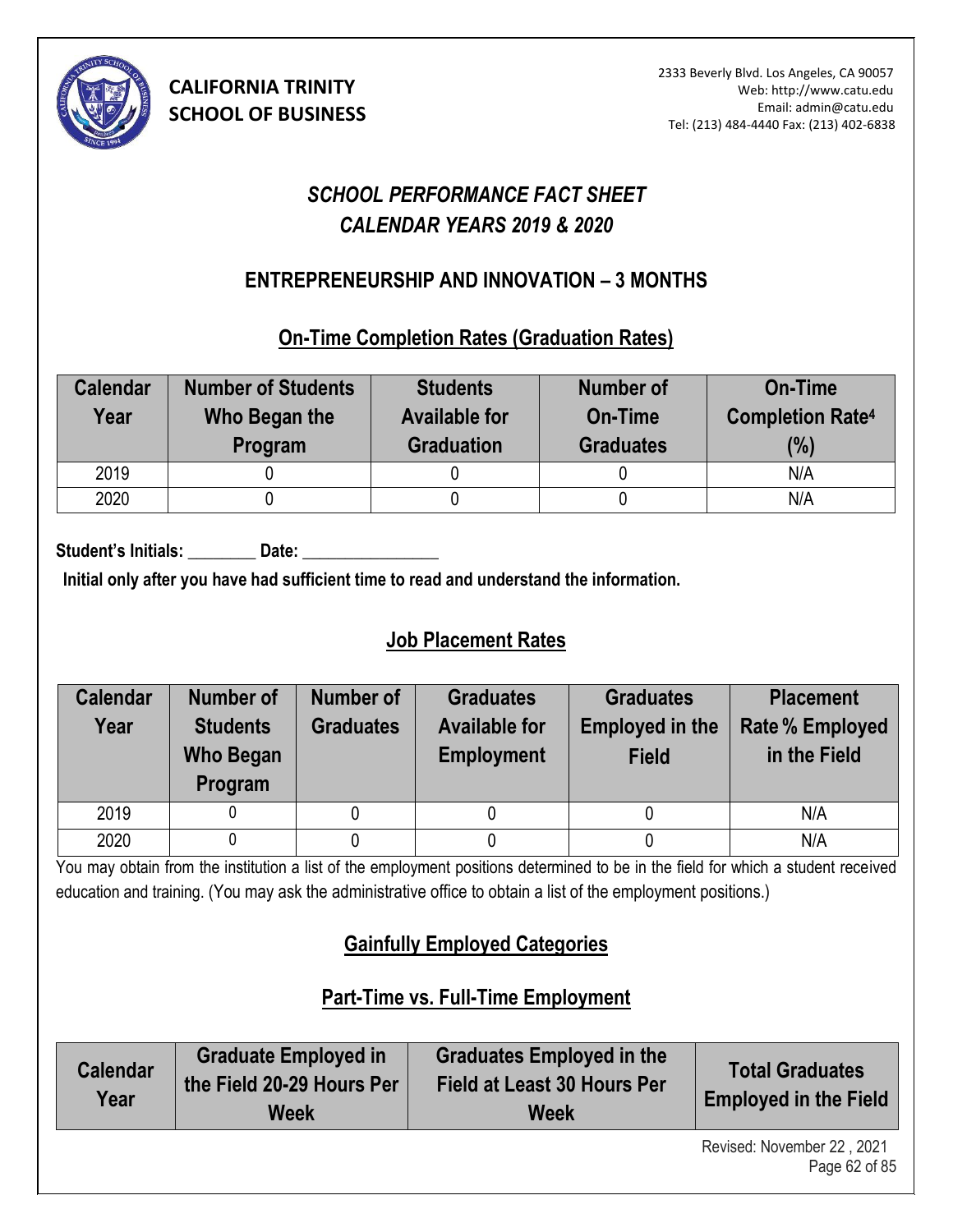

| -- - -           |  |  |
|------------------|--|--|
| $\cdots$<br>$-0$ |  |  |

### **Single Position vs. Concurrent Aggregated Position**

| <b>Calendar</b><br>Year | <b>Graduates Employed in</b><br>the Field in a Single<br><b>Position</b> | <b>Graduates Employed in</b><br>the Field in Concurrent<br><b>Aggregated Positions</b> | <b>Total Graduates Employed</b><br>in the Field |
|-------------------------|--------------------------------------------------------------------------|----------------------------------------------------------------------------------------|-------------------------------------------------|
| 2019                    |                                                                          |                                                                                        |                                                 |
| 2020                    |                                                                          |                                                                                        |                                                 |

### **Self-Employed / Freelance Positions**

| <b>Calendar</b><br>Year | <b>Graduates Employed who are Self-Employed or</b><br><b>Working Freelance</b> | <b>Total Graduates Employed</b><br>in the Field |
|-------------------------|--------------------------------------------------------------------------------|-------------------------------------------------|
| 2019                    |                                                                                |                                                 |
| 2020                    |                                                                                |                                                 |

#### **Institutional Employment**

| <b>Calendar</b><br>Year | <b>Graduates Employed in the Field who are Employed</b><br>by the Institution, an Employer Owned by the<br>Institution, or an Employer Who Shares Ownership<br>with the Institution. | <b>Total Graduates Employed</b><br>in the Field |
|-------------------------|--------------------------------------------------------------------------------------------------------------------------------------------------------------------------------------|-------------------------------------------------|
| 2019                    |                                                                                                                                                                                      |                                                 |
| 2020                    |                                                                                                                                                                                      |                                                 |

Student's Initials: **Date:** Date:

**Initial only after you have had sufficient time to read and understand the information.** 

This program may result in freelance or self-employment.

- ⚫ The work available to graduates of this program is usually for freelance or self-employment.
- ⚫ This type of work may not be consistent.
- The period of employment can range from one day to weeks to several months.
- Hours worked in a day or week may be more or less than the traditional 8 hour work day or 40 hour work week.
- You can expect to spend unpaid time expanding your networks, advertising, promoting your services, or honing your skills.
- Once graduates begin to work freelance or are self-employed, they will be asked to provide documentation that they are employed as such so that they may be counted as placed for our job placement records.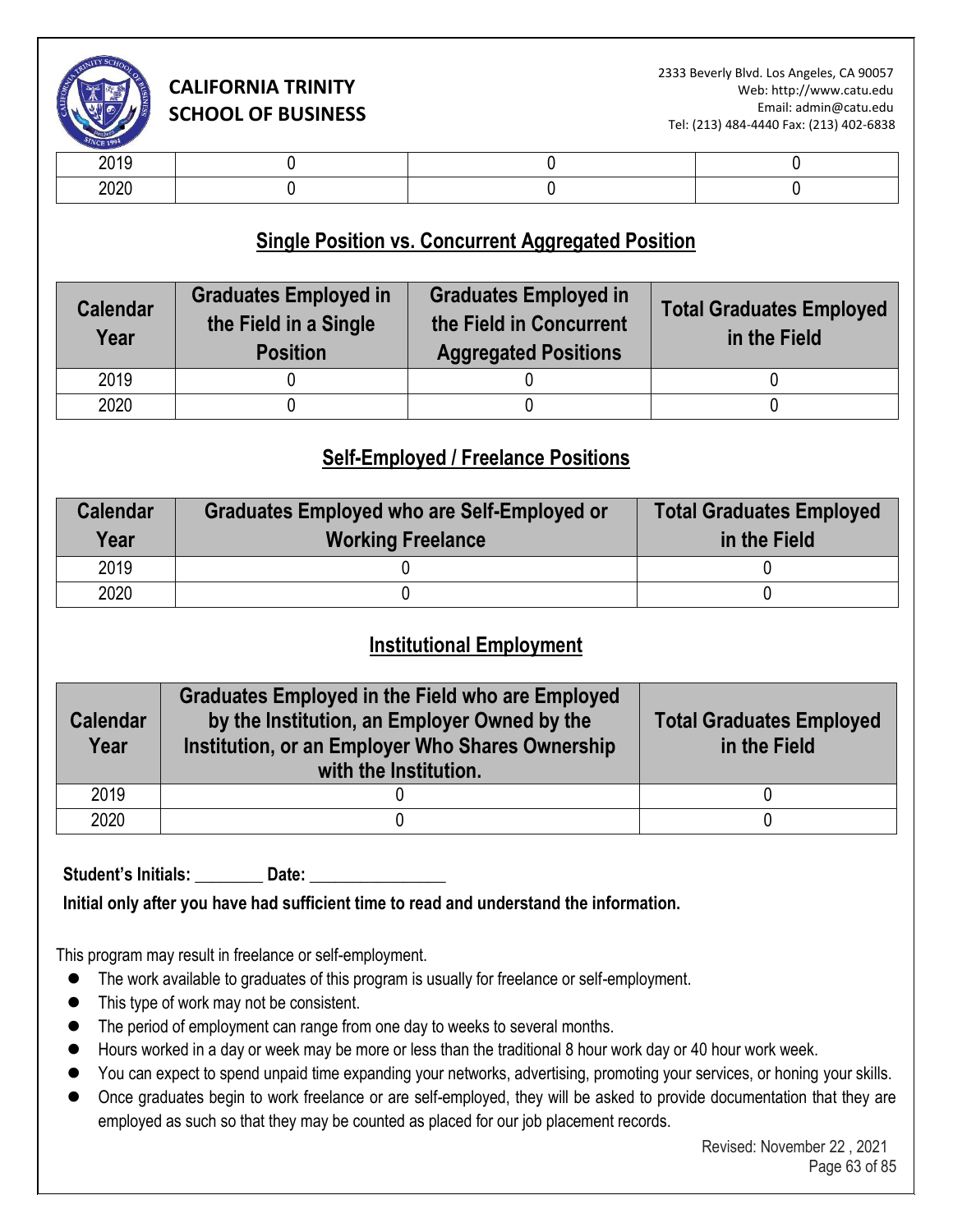

Students initialing this disclosure understand that either a majority or all of this school's graduates are employed in this manner and understand what comprises this work style.

Student's Initials: **Example 10 Date:**  $\overline{\phantom{a}}$ 

**Initial only after you have had sufficient time to read and understand the information.** 

### **License Examination Passage Rates**

| <b>Calendar Year</b> | <b>Number of</b><br><b>Graduates in</b><br><b>Calendar Year</b> | <b>Number of</b><br><b>Graduates</b><br><b>Taking Exam</b> | <b>Number Who</b><br><b>Passed First</b><br><b>Available</b><br>Exam Exam | <b>Number Who</b><br><b>Failed First</b><br><b>Available</b><br>Exam | <b>Passage</b><br>Rate |
|----------------------|-----------------------------------------------------------------|------------------------------------------------------------|---------------------------------------------------------------------------|----------------------------------------------------------------------|------------------------|
| 2019                 |                                                                 |                                                            |                                                                           |                                                                      |                        |
| 2020                 |                                                                 |                                                            |                                                                           |                                                                      |                        |

Licensure examination passage data is not available from the state agency administering the examination. We are unable to collect date from the graduates.

Student's Initials: **Date: Date: Date: Date: Propriet: Propriet: Propriet: Propriet: Propriet: Propriet: Propriet: Propriet: Propriet: Propriet: Propriet: Propriet: Propriet: Propriet: P** 

**Initial only after you have had sufficient time to read and understand the information.** 

# **Salary and Wage Information**

### **Annual salary and wages reported for graduates employed in the field.**

| <b>Calendar</b><br>Year | <b>Graduates</b><br><b>Available for</b><br><b>Employment</b> | <b>Graduates</b><br><b>Employed in</b><br><b>Field</b> | \$20,001<br>$\overline{\phantom{0}}$<br>\$25,000 | \$25,001<br>\$30,000 | \$30,001<br>\$35,000 | <b>No Salary</b><br><b>Information</b><br><b>Reported</b> |
|-------------------------|---------------------------------------------------------------|--------------------------------------------------------|--------------------------------------------------|----------------------|----------------------|-----------------------------------------------------------|
| 2019                    |                                                               |                                                        |                                                  |                      |                      |                                                           |
| 2020                    |                                                               |                                                        |                                                  |                      |                      |                                                           |

A list of sources used to substantiate salary disclosures is available from the school. You may obtain a list of the objective sources of information used to substantiate the salary disclosure from the Administrative Office.

Student's Initials: **Date: Date: Date: Date: Propriet: Propriet: Propriet: Propriet: Propriet: Propriet: Propriet: Propriet: Propriet: Propriet: Propriet: Propriet: Propriet: Propriet: P** 

**Initial only after you have had sufficient time to read and understand the information.** 

# **Cost of Educational Program**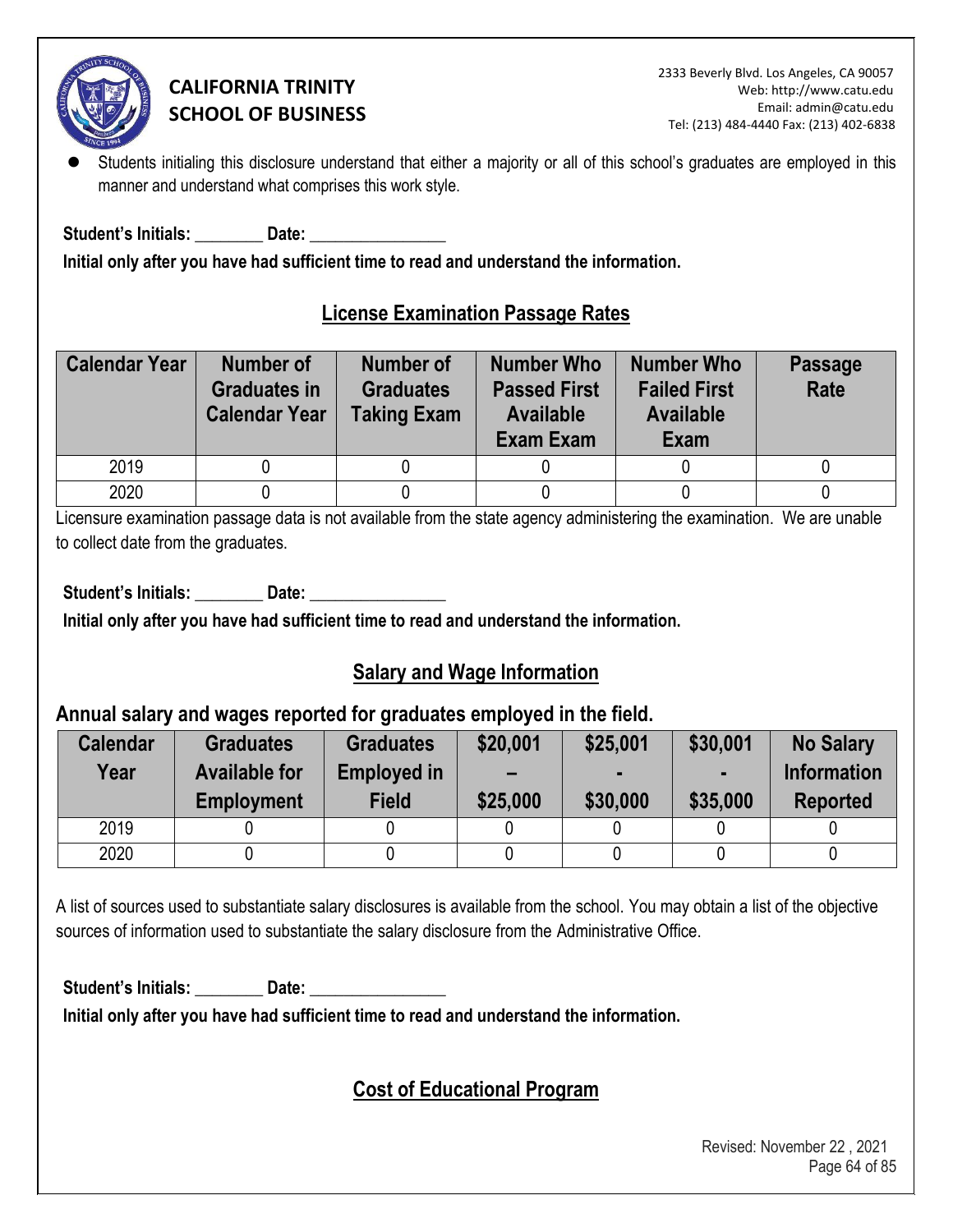

2333 Beverly Blvd. Los Angeles, CA 90057 Web: http://www.catu.edu Email: admin@catu.edu Tel: (213) 484-4440 Fax: (213) 402-6838

Total charges for the program for students completing on time in 2019: \$1,220 Total charges may be higher for students that do not complete on time.

Total charges for the program for students completing on time in 2020: \$1,220 Total charges may be higher for students that do not complete on time.

Student's Initials: **Date: Date:**  $\frac{1}{2}$ **Initial only after you have had sufficient time to read and understand the information.** 

# **Federal Student Loan Debt**

Students at California Trinity School of Business are not eligible for federal student loans. This institution does not meet the U.S. Department of Education criteria that would allow its students to participate in federal student aid programs.

Student's Initials: \_\_\_\_\_\_\_\_\_\_ Date: **Initial only after you have had sufficient time to read and understand the information.** 

\_\_\_\_\_\_\_\_\_\_\_\_\_\_\_\_\_\_\_\_\_\_\_\_\_\_\_\_\_ \_\_\_\_\_\_\_\_\_\_\_\_\_\_\_\_\_\_\_\_\_\_

\_\_\_\_\_\_\_\_\_\_\_\_\_\_\_\_\_\_\_\_\_\_\_\_\_\_\_\_\_ \_\_\_\_\_\_\_\_\_\_\_\_\_\_\_\_\_\_\_\_\_\_

This fact sheet is filed with the Bureau for Private Postsecondary Education. Regardless of any information you may have relating to completion rates, placement rates, starting salaries, or license exam passage rates, this fact sheet contains the information as calculated pursuant to state law.

Any questions a student may have regarding this fact sheet that have not been satisfactorily answered by the institution may be directed to the Bureau for Private Postsecondary Education at 1747 N. Market Blvd, Suite 225, Sacramento, CA 95834, www.bppe.ca.gov, toll-free telephone number (888) 370-7589 or by fax (916) 263-1897[.](http://www.bppe.ca.gov/)

Student Name - Print

\_\_\_\_\_\_\_\_\_\_\_\_\_\_\_\_\_\_\_\_\_\_\_\_\_\_\_\_\_

Student Signature Date

School Official **Date**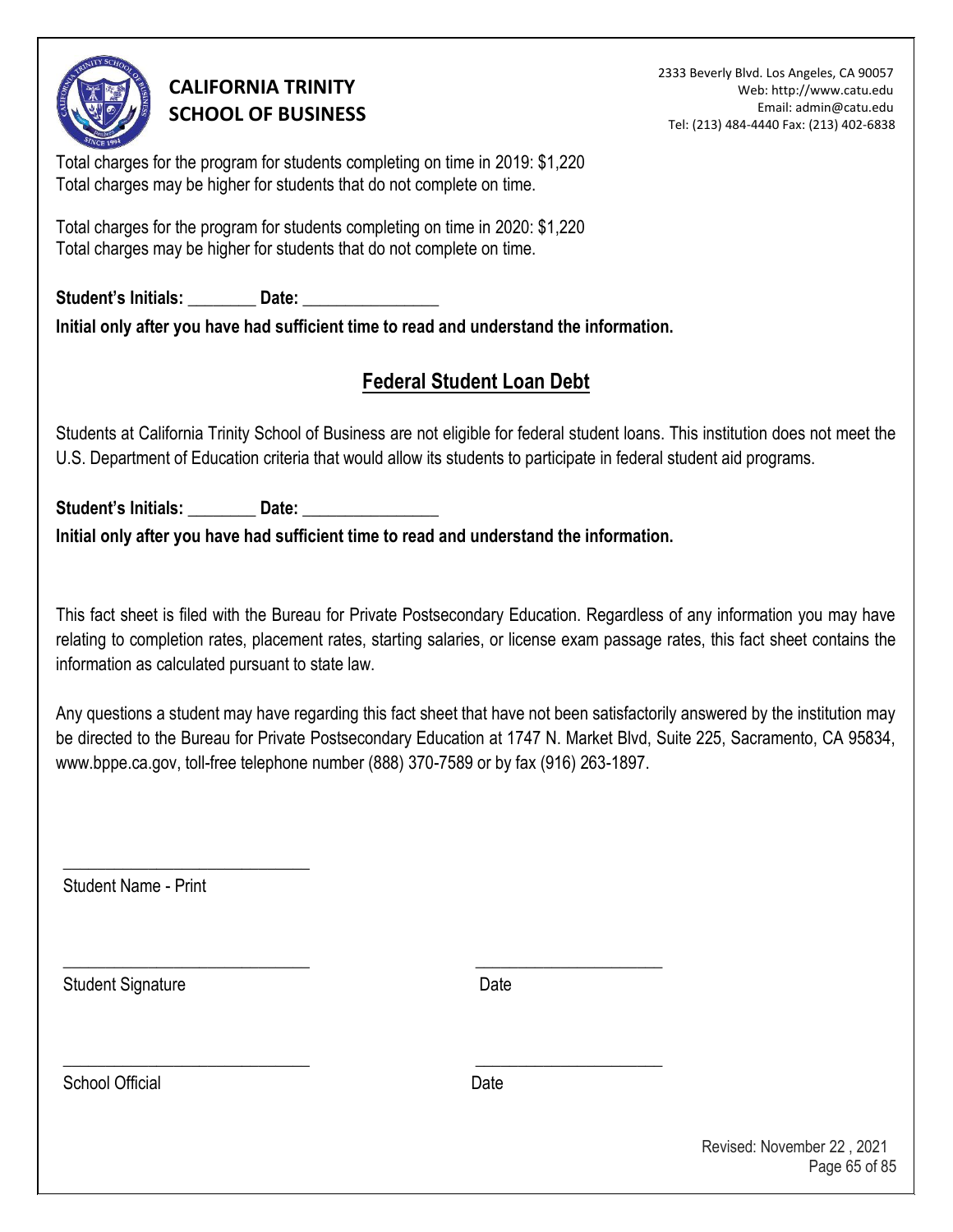

#### **Definitions**

- "Number of Students Who Began the Program" means the number of students who began a program who were scheduled to complete the program within 100% of the published program length within the reporting calendar year and excludes all students who cancelled during the cancellation period.
- "Students Available for Graduation" is the number of students who began the program minus the number of students who have died, been incarcerated, or been called to active military duty.
- "Number of On-time Graduates" is the number of students who completed the program within 100% of the published program length within the reporting calendar year.
- "On-time Completion Rate" is the number of on-time graduates divided by the number of students available for graduation.
- "150% Graduates" is the number of students who completed the program within 150% of the program length (includes on-time graduates).
- "150% Completion Rate" is the number of students who completed the program in the reported calendar year within 150% of the published program length, including on-time graduates, divided by the number of students available for graduation.
- "Graduates Available for Employment" means the number of graduates minus the number of graduates unavailable for employment.
- "Graduates Unavailable for Employment" means the graduates who, after graduation, die, become incarcerated, are called to active military duty, are international students that leave the United States or do not have a visa allowing employment in the United States, or are continuing their education in an accredited or bureau-approved postsecondary institution.
- "Graduates Employed in the Field" means graduates who beginning within six months after a student completes the applicable educational program are gainfully employed, whose employment has been reported, and for whom the institution has documented verification of employment. For occupations for which the state requires passing an examination, the six months period begins after the announcement of the examination results for the first examination available after a student completes an applicable educational program.
- "Placement Rate Employed in the Field" is calculated by dividing the number of graduates gainfully employed in the field by the number of graduates available for employment.
- "Number of Graduates Taking Exam" is the number of graduates who took the first available exam in the reported calendar year.
- "First Available Exam Date" is the date for the first available exam after a student completed a program.
- "Passage Rate" is calculated by dividing the number of graduates who passed the exam by the number of graduates who took the reported licensing exam.
- "Number Who Passed First Available Exam" is the number of graduates who took and passed the first available licensing exam after completing the program.
- "Salary" is as reported by graduate or graduate's employer.
- "No Salary Information Reported" is the number of graduates for whom, after making reasonable attempts, the school was not able to obtain salary information.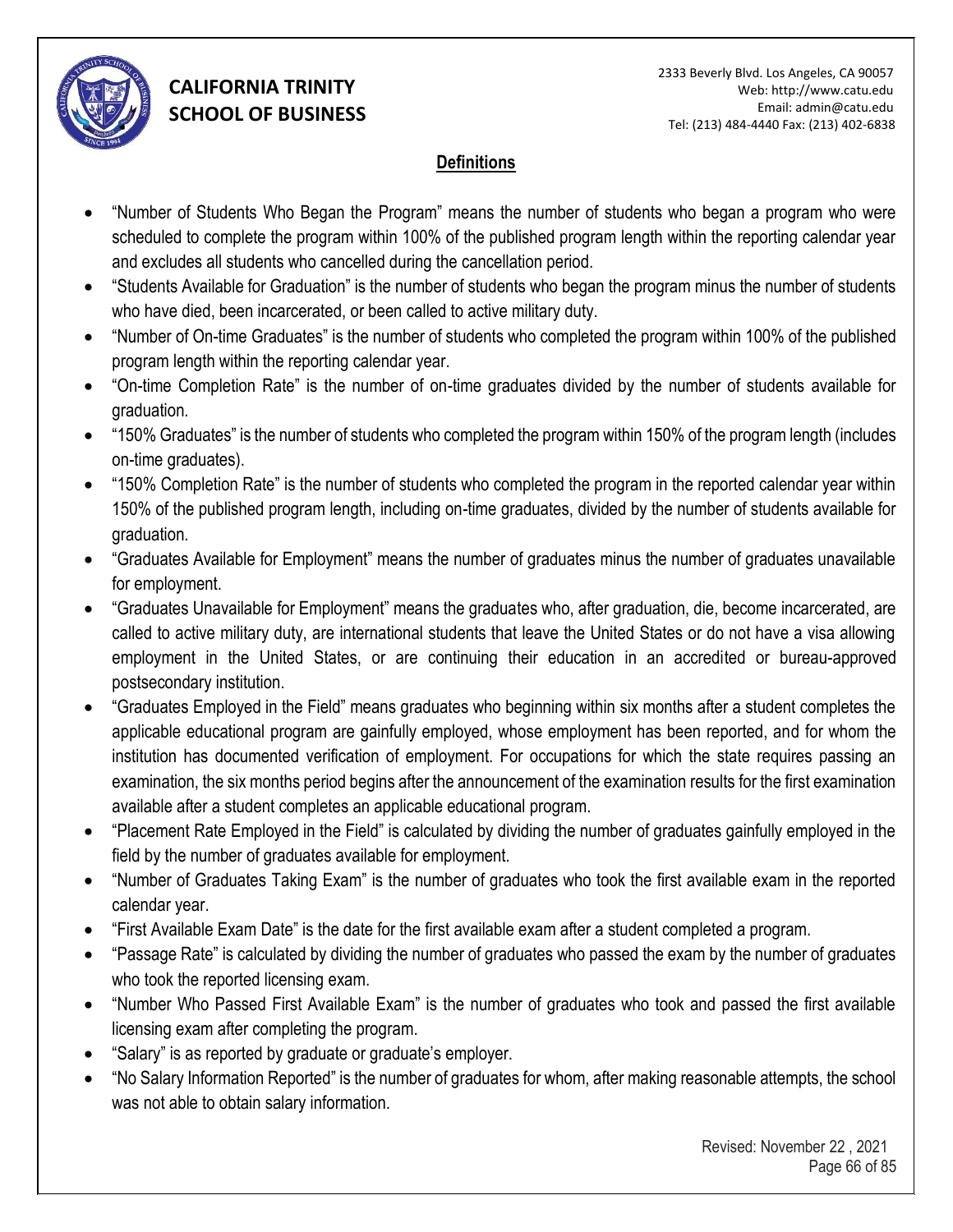

# **STUDENT'S RIGHT TO CANCEL**

The student has the right to cancel the enrollment agreement and obtain a refund of all charges paid through attendance at the first session, or the seventh day after enrollment, whichever is later.

The student has the right to withdraw at any time from the course of instruction after the cancellation period and receive a pro-rata refund for the unused portion of the tuition and other refundable charges if student reaches 60% completion or less of the period of attendance. The amount of the refund is determined by deducting the registration fee from the total tuition charge, then dividing the remainder by the number of hours in the period of attendance to calculate the hourly charge. The refund is the amount in excess of what the student owes for total hours of instruction completed, including the non-refundable registration fee.

A student should send either through postal mail, hand deliver or fax a written notice of cancellation or withdrawal addressed to the School Registrar at California Trinity School of Business 2333 Beverly Blvd, Los Angeles, CA 90057. The cancellation or withdrawal will take effect by the student's written notice or by the student's conduct, including, but not necessarily limited to, a student's lack of attendance.

Any refunds due will be made by the School within 30 calendar days from the effective date of cancellation or withdrawal.

In order to ensure that students are fully informed of their rights and procedures for recovering tuition refunds, a copy of the School's Cancellation/Withdrawal Policy is provided to each student upon registration. In compliance with the applicable California Education Code (Section 94919), the School's cancellation/withdrawal and refund policy is also fully disclosed in the enrollment agreement.

If the student has received federal student financial aid funds, the student is entitled to a refund of moneys not paid from federal student financial aid program funds.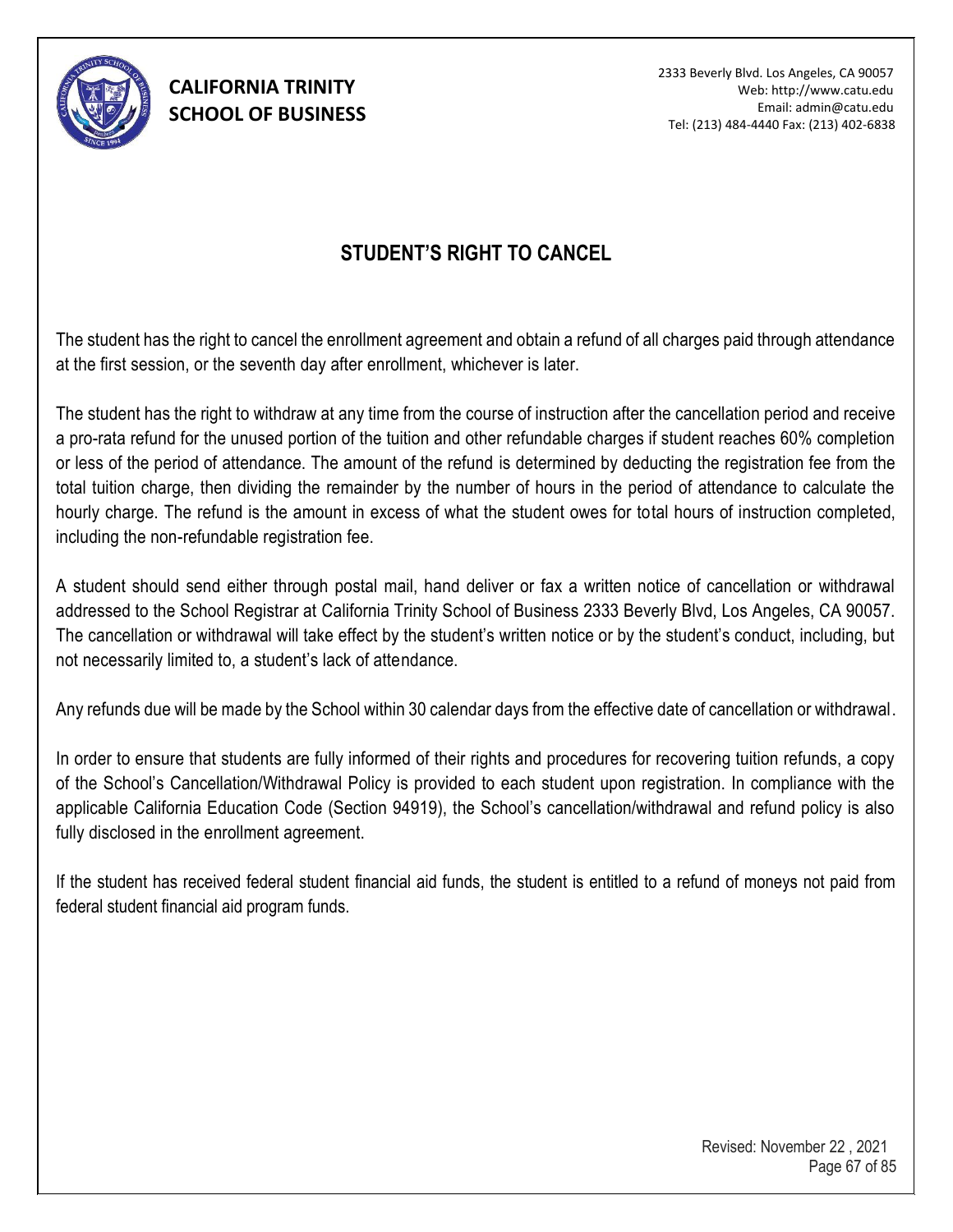

# *SCHOOL PERFORMANCE FACT SHEET CALENDAR YEARS 2019 & 2020*

## **ENTREPRENEURSHIP AND SMALL BUSINESS MANAGEMENT – 3 MONTHS (10)**

### **On-Time Completion Rates (Graduation Rates)**

| <b>Calendar</b><br>Year | <b>Number of Students</b><br>Who Began the<br>Program | <b>Students</b><br><b>Available for</b><br><b>Graduation</b> | <b>Number of</b><br>On-Time<br><b>Graduates</b> | <b>On-Time</b><br><b>Completion Rate4</b><br>(%) |
|-------------------------|-------------------------------------------------------|--------------------------------------------------------------|-------------------------------------------------|--------------------------------------------------|
| 2019                    |                                                       |                                                              |                                                 | N/A                                              |
| 2020                    |                                                       |                                                              |                                                 | N/A                                              |

Student's Initials: Date:

**Initial only after you have had sufficient time to read and understand the information.** 

# **Job Placement Rates**

| <b>Calendar</b><br>Year | <b>Number of</b><br><b>Students</b><br><b>Who Began</b><br>Program | <b>Number of</b><br><b>Graduates</b> | <b>Graduates</b><br><b>Available for</b><br><b>Employment</b> | <b>Graduates</b><br><b>Employed in the</b><br><b>Field</b> | <b>Placement</b><br><b>Rate % Employed</b><br>in the Field |
|-------------------------|--------------------------------------------------------------------|--------------------------------------|---------------------------------------------------------------|------------------------------------------------------------|------------------------------------------------------------|
| 2019                    |                                                                    |                                      |                                                               |                                                            | N/A                                                        |
| 2020                    |                                                                    |                                      |                                                               |                                                            | N/A                                                        |

You may obtain from the institution a list of the employment positions determined to be in the field for which a student received education and training. (You may ask the administrative office to obtain a list of the employment positions.)

# **Gainfully Employed Categories**

# **Part-Time vs. Full-Time Employment**

| <b>Calendar</b><br>Year | <b>Graduate Employed in</b><br>the Field 20-29 Hours Per<br><b>Week</b> | <b>Graduates Employed in the</b><br><b>Field at Least 30 Hours Per</b><br><b>Week</b> | <b>Total Graduates</b><br><b>Employed in the Field</b> |
|-------------------------|-------------------------------------------------------------------------|---------------------------------------------------------------------------------------|--------------------------------------------------------|
|                         |                                                                         |                                                                                       | Revised: November 22 2021                              |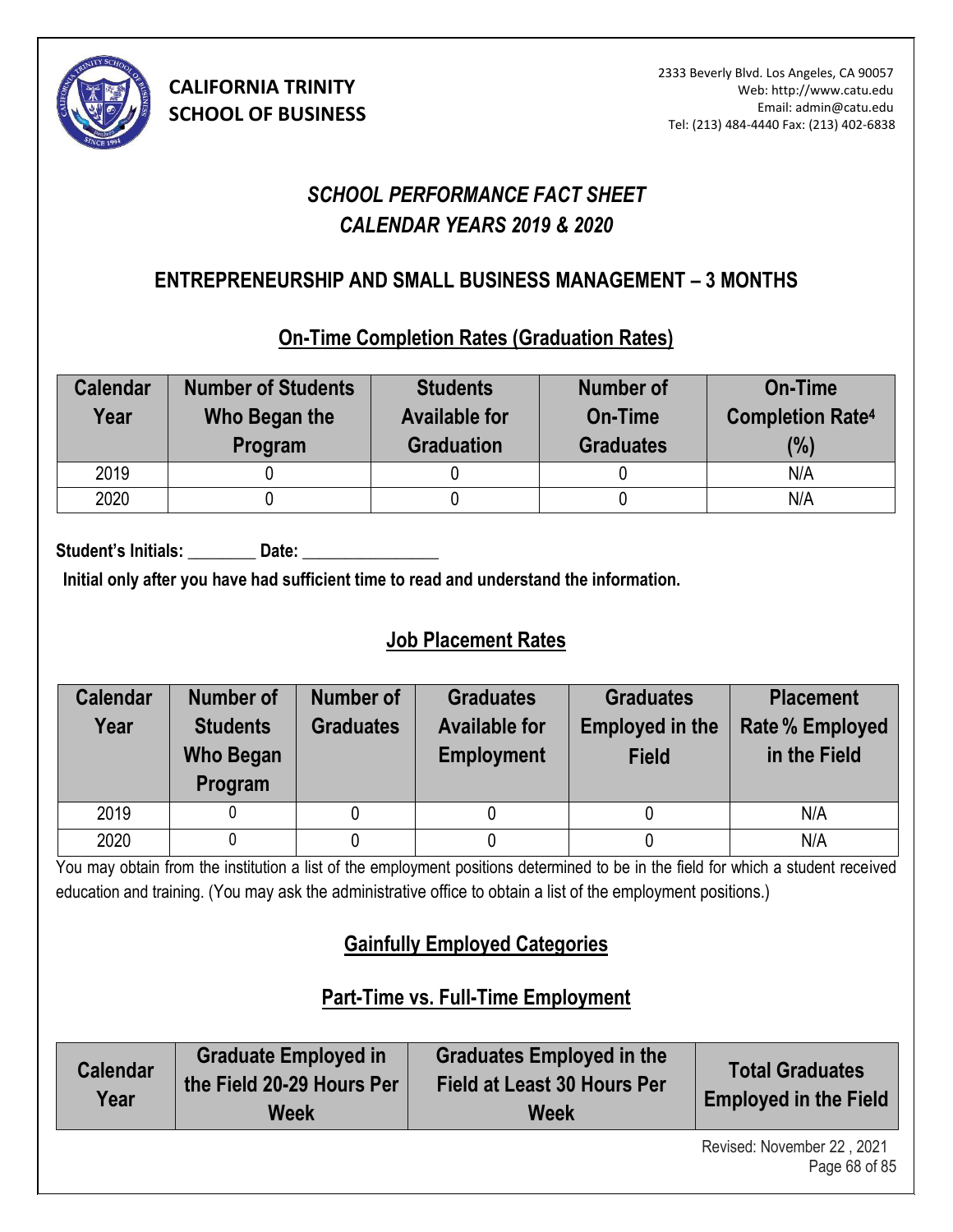

| $ -$ |  |  |
|------|--|--|

### **Single Position vs. Concurrent Aggregated Position**

| <b>Calendar</b><br>Year | <b>Graduates Employed in</b><br>the Field in a Single<br><b>Position</b> | <b>Graduates Employed in</b><br>the Field in Concurrent<br><b>Aggregated Positions</b> | <b>Total Graduates Employed</b><br>in the Field |  |
|-------------------------|--------------------------------------------------------------------------|----------------------------------------------------------------------------------------|-------------------------------------------------|--|
| 2019                    |                                                                          |                                                                                        |                                                 |  |
| 2020                    |                                                                          |                                                                                        |                                                 |  |

### **Self-Employed / Freelance Positions**

| <b>Calendar</b><br>Year | <b>Graduates Employed who are Self-Employed or</b><br><b>Working Freelance</b> | <b>Total Graduates Employed</b><br>in the Field |  |
|-------------------------|--------------------------------------------------------------------------------|-------------------------------------------------|--|
| 2019                    |                                                                                |                                                 |  |
| 2020                    |                                                                                |                                                 |  |

#### **Institutional Employment**

| <b>Calendar</b><br>Year | <b>Graduates Employed in the Field who are Employed</b><br>by the Institution, an Employer Owned by the<br>Institution, or an Employer Who Shares Ownership<br>with the Institution. | <b>Total Graduates Employed</b><br>in the Field |  |
|-------------------------|--------------------------------------------------------------------------------------------------------------------------------------------------------------------------------------|-------------------------------------------------|--|
| 2019                    |                                                                                                                                                                                      |                                                 |  |
| 2020                    |                                                                                                                                                                                      |                                                 |  |

Student's Initials: **Date:** 

**Initial only after you have had sufficient time to read and understand the information.** 

This program may result in freelance or self-employment.

- ⚫ The work available to graduates of this program is usually for freelance or self-employment.
- ⚫ This type of work may not be consistent.
- The period of employment can range from one day to weeks to several months.
- Hours worked in a day or week may be more or less than the traditional 8 hour work day or 40 hour work week.
- You can expect to spend unpaid time expanding your networks, advertising, promoting your services, or honing your skills.
- Once graduates begin to work freelance or are self-employed, they will be asked to provide documentation that they are employed as such so that they may be counted as placed for our job placement records.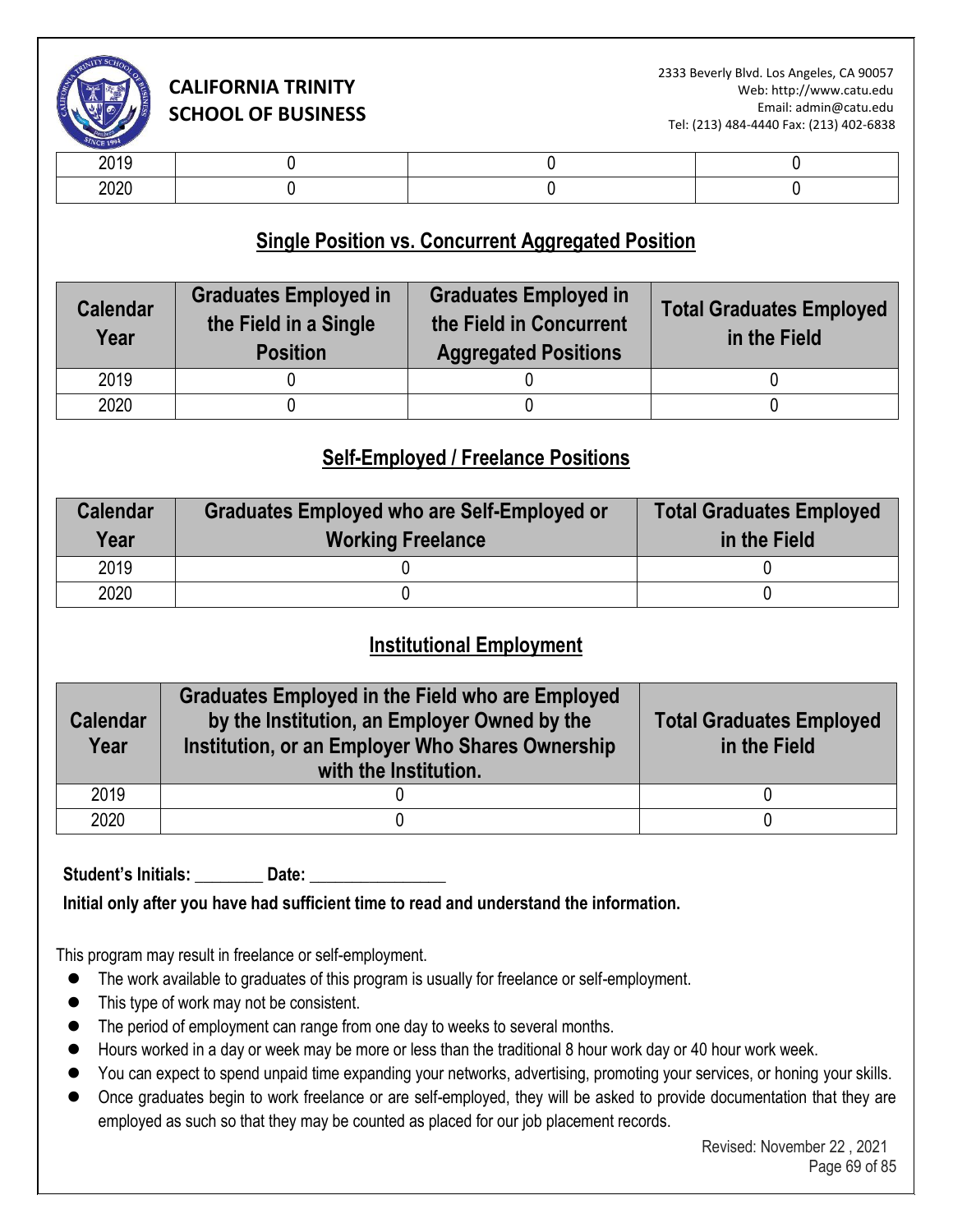

Students initialing this disclosure understand that either a majority or all of this school's graduates are employed in this manner and understand what comprises this work style.

Student's Initials: **Example 10 Date:**  $\overline{\phantom{a}}$ 

**Initial only after you have had sufficient time to read and understand the information.** 

### **License Examination Passage Rates**

| <b>Calendar Year</b> | <b>Number of</b><br><b>Graduates in</b><br><b>Calendar Year</b> | <b>Number of</b><br><b>Graduates</b><br><b>Taking Exam</b> | <b>Number Who</b><br><b>Passed First</b><br><b>Available</b><br>Exam Exam | <b>Number Who</b><br><b>Failed First</b><br><b>Available</b><br>Exam | <b>Passage</b><br>Rate |
|----------------------|-----------------------------------------------------------------|------------------------------------------------------------|---------------------------------------------------------------------------|----------------------------------------------------------------------|------------------------|
| 2019                 |                                                                 |                                                            |                                                                           |                                                                      |                        |
| 2020                 |                                                                 |                                                            |                                                                           |                                                                      |                        |

Licensure examination passage data is not available from the state agency administering the examination. We are unable to collect date from the graduates.

Student's Initials: **Date: Date: Date: Date: Propriet: Propriet: Propriet: Propriet: Propriet: Propriet: Propriet: Propriet: Propriet: Propriet: Propriet: Propriet: Propriet: Propriet: P** 

**Initial only after you have had sufficient time to read and understand the information.** 

### **Salary and Wage Information**

### **Annual salary and wages reported for graduates employed in the field.**

| <b>Calendar</b><br>Year | <b>Graduates</b><br><b>Available for</b><br><b>Employment</b> | <b>Graduates</b><br><b>Employed in</b><br><b>Field</b> | \$20,001<br>$\overline{\phantom{0}}$<br>\$25,000 | \$25,001<br>\$30,000 | \$30,001<br>\$35,000 | <b>No Salary</b><br><b>Information</b><br><b>Reported</b> |
|-------------------------|---------------------------------------------------------------|--------------------------------------------------------|--------------------------------------------------|----------------------|----------------------|-----------------------------------------------------------|
| 2019                    |                                                               |                                                        |                                                  |                      |                      |                                                           |
| 2020                    |                                                               |                                                        |                                                  |                      |                      |                                                           |

A list of sources used to substantiate salary disclosures is available from the school. You may obtain a list of the objective sources of information used to substantiate the salary disclosure from the Administrative Office.

Student's Initials: **Date: Date: Date: Date: Propriet: Propriet: Propriet: Propriet: Propriet: Propriet: Propriet: Propriet: Propriet: Propriet: Propriet: Propriet: Propriet: Propriet: P** 

**Initial only after you have had sufficient time to read and understand the information.** 

# **Cost of Educational Program**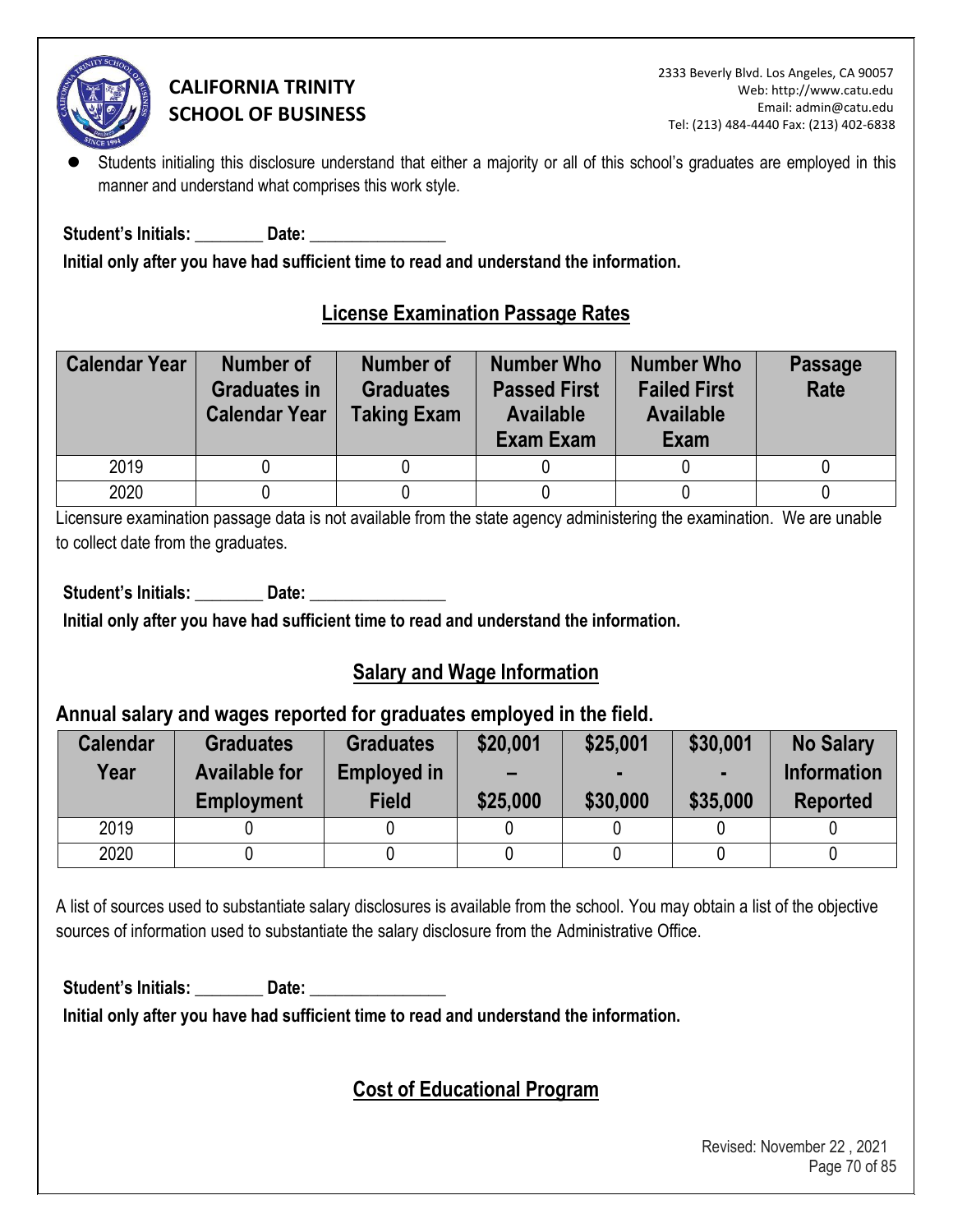

2333 Beverly Blvd. Los Angeles, CA 90057 Web: http://www.catu.edu Email: admin@catu.edu Tel: (213) 484-4440 Fax: (213) 402-6838

Total charges for the program for students completing on time in 2019: \$1,220 Total charges may be higher for students that do not complete on time.

Total charges for the program for students completing on time in 2020: \$1,220 Total charges may be higher for students that do not complete on time.

Student's Initials: **Date: Date:**  $\frac{1}{2}$ **Initial only after you have had sufficient time to read and understand the information.** 

# **Federal Student Loan Debt**

Students at California Trinity School of Business are not eligible for federal student loans. This institution does not meet the U.S. Department of Education criteria that would allow its students to participate in federal student aid programs.

Student's Initials: \_\_\_\_\_\_\_\_\_\_ Date: **Initial only after you have had sufficient time to read and understand the information.** 

\_\_\_\_\_\_\_\_\_\_\_\_\_\_\_\_\_\_\_\_\_\_\_\_\_\_\_\_\_ \_\_\_\_\_\_\_\_\_\_\_\_\_\_\_\_\_\_\_\_\_\_

\_\_\_\_\_\_\_\_\_\_\_\_\_\_\_\_\_\_\_\_\_\_\_\_\_\_\_\_\_ \_\_\_\_\_\_\_\_\_\_\_\_\_\_\_\_\_\_\_\_\_\_

This fact sheet is filed with the Bureau for Private Postsecondary Education. Regardless of any information you may have relating to completion rates, placement rates, starting salaries, or license exam passage rates, this fact sheet contains the information as calculated pursuant to state law.

Any questions a student may have regarding this fact sheet that have not been satisfactorily answered by the institution may be directed to the Bureau for Private Postsecondary Education at 1747 N. Market Blvd, Suite 225, Sacramento, CA 95834, www.bppe.ca.gov, toll-free telephone number (888) 370-7589 or by fax (916) 263-1897.

Student Name - Print

\_\_\_\_\_\_\_\_\_\_\_\_\_\_\_\_\_\_\_\_\_\_\_\_\_\_\_\_\_

Student Signature Date

School Official **Date**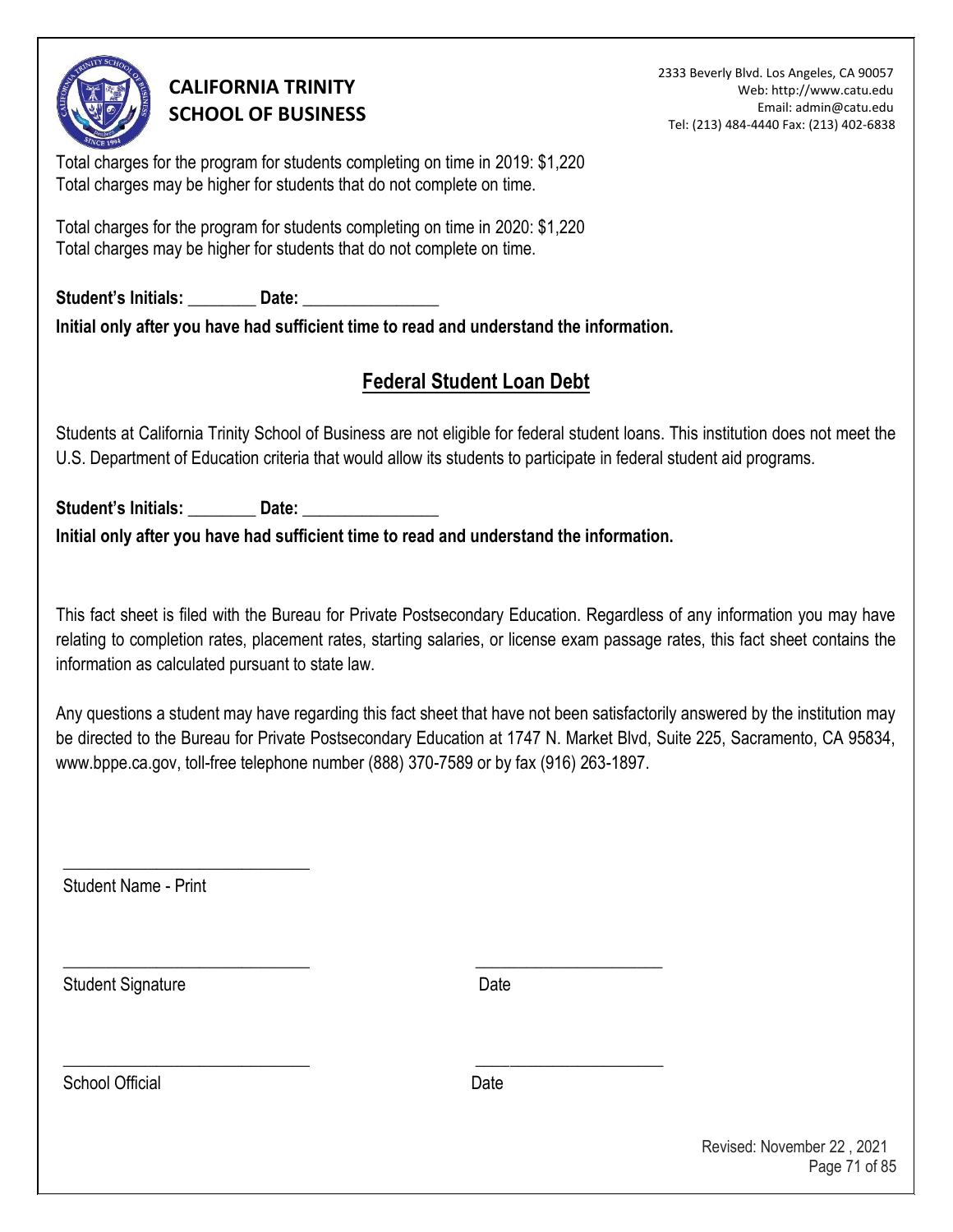

#### **Definitions**

- "Number of Students Who Began the Program" means the number of students who began a program who were scheduled to complete the program within 100% of the published program length within the reporting calendar year and excludes all students who cancelled during the cancellation period.
- "Students Available for Graduation" is the number of students who began the program minus the number of students who have died, been incarcerated, or been called to active military duty.
- "Number of On-time Graduates" is the number of students who completed the program within 100% of the published program length within the reporting calendar year.
- "On-time Completion Rate" is the number of on-time graduates divided by the number of students available for graduation.
- "150% Graduates" is the number of students who completed the program within 150% of the program length (includes on-time graduates).
- "150% Completion Rate" is the number of students who completed the program in the reported calendar year within 150% of the published program length, including on-time graduates, divided by the number of students available for graduation.
- "Graduates Available for Employment" means the number of graduates minus the number of graduates unavailable for employment.
- "Graduates Unavailable for Employment" means the graduates who, after graduation, die, become incarcerated, are called to active military duty, are international students that leave the United States or do not have a visa allowing employment in the United States, or are continuing their education in an accredited or bureau-approved postsecondary institution.
- "Graduates Employed in the Field" means graduates who beginning within six months after a student completes the applicable educational program are gainfully employed, whose employment has been reported, and for whom the institution has documented verification of employment. For occupations for which the state requires passing an examination, the six months period begins after the announcement of the examination results for the first examination available after a student completes an applicable educational program.
- "Placement Rate Employed in the Field" is calculated by dividing the number of graduates gainfully employed in the field by the number of graduates available for employment.
- "Number of Graduates Taking Exam" is the number of graduates who took the first available exam in the reported calendar year.
- "First Available Exam Date" is the date for the first available exam after a student completed a program.
- "Passage Rate" is calculated by dividing the number of graduates who passed the exam by the number of graduates who took the reported licensing exam.
- "Number Who Passed First Available Exam" is the number of graduates who took and passed the first available licensing exam after completing the program.
- "Salary" is as reported by graduate or graduate's employer.
- "No Salary Information Reported" is the number of graduates for whom, after making reasonable attempts, the school was not able to obtain salary information.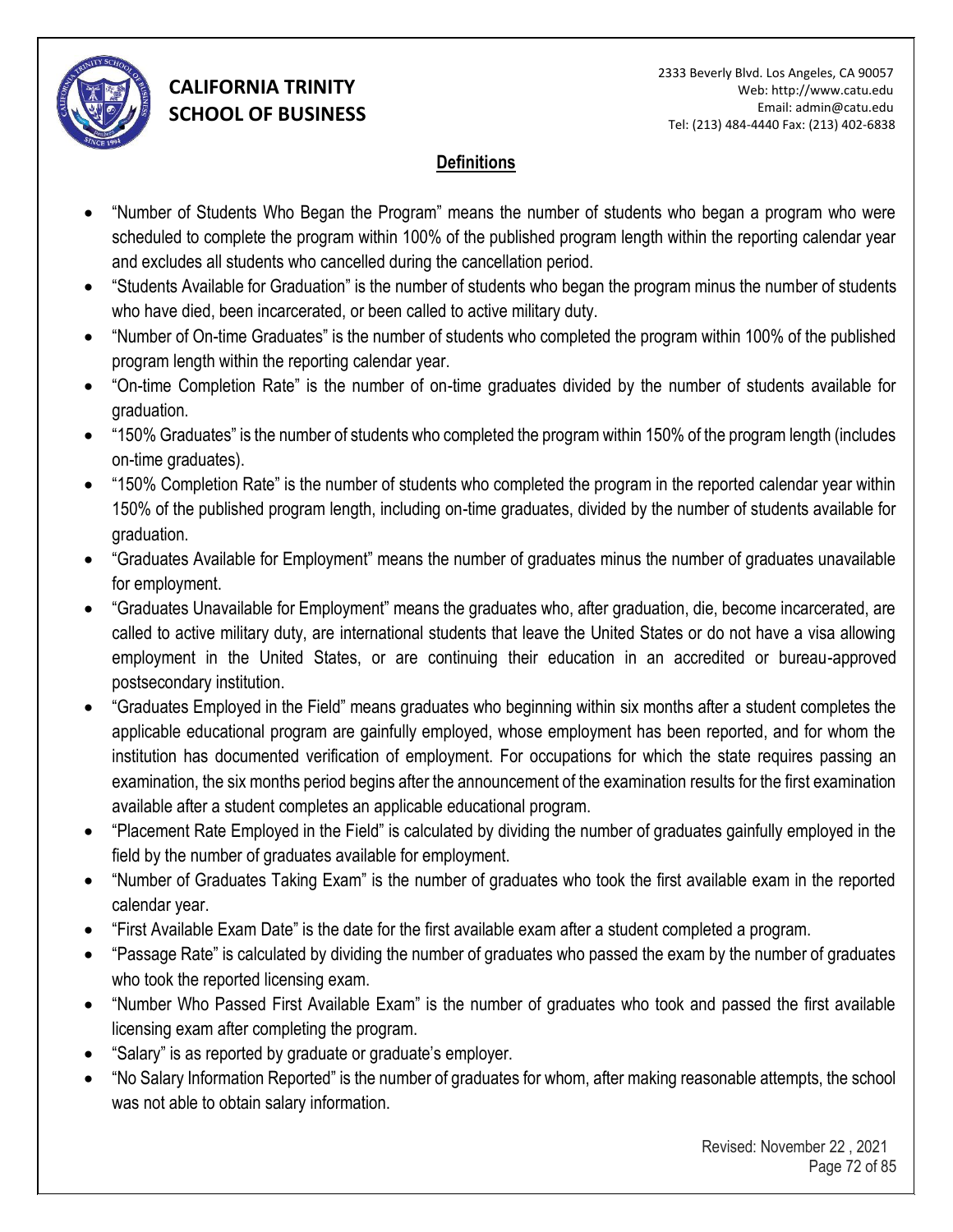

2333 Beverly Blvd. Los Angeles, CA 90057 Web: http://www.catu.edu Email: admin@catu.edu Tel: (213) 484-4440 Fax: (213) 402-6838

## **STUDENT'S RIGHT TO CANCEL**

The student has the right to cancel the enrollment agreement and obtain a refund of all charges paid through attendance at the first session, or the seventh day after enrollment, whichever is later.

The student has the right to withdraw at any time from the course of instruction after the cancellation period and receive a pro-rata refund for the unused portion of the tuition and other refundable charges if student reaches 60% completion or less of the period of attendance. The amount of the refund is determined by deducting the registration fee from the total tuition charge, then dividing the remainder by the number of hours in the period of attendance to calculate the hourly charge. The refund is the amount in excess of what the student owes for total hours of instruction completed, including the non-refundable registration fee.

A student should send either through postal mail, hand deliver or fax a written notice of cancellation or withdrawal addressed to the School Registrar at California Trinity School of Business 2333 Beverly Blvd, Los Angeles, CA 90057. The cancellation or withdrawal will take effect by the student's written notice or by the student's conduct, including, but not necessarily limited to, a student's lack of attendance.

Any refunds due will be made by the School within 30 calendar days from the effective date of cancellation or withdrawal.

In order to ensure that students are fully informed of their rights and procedures for recovering tuition refunds, a copy of the School's Cancellation/Withdrawal Policy is provided to each student upon registration. In compliance with the applicable California Education Code (Section 94919), the School's cancellation/withdrawal and refund policy is also fully disclosed in the enrollment agreement.

If the student has received federal student financial aid funds, the student is entitled to a refund of moneys not paid from federal student financial aid program funds.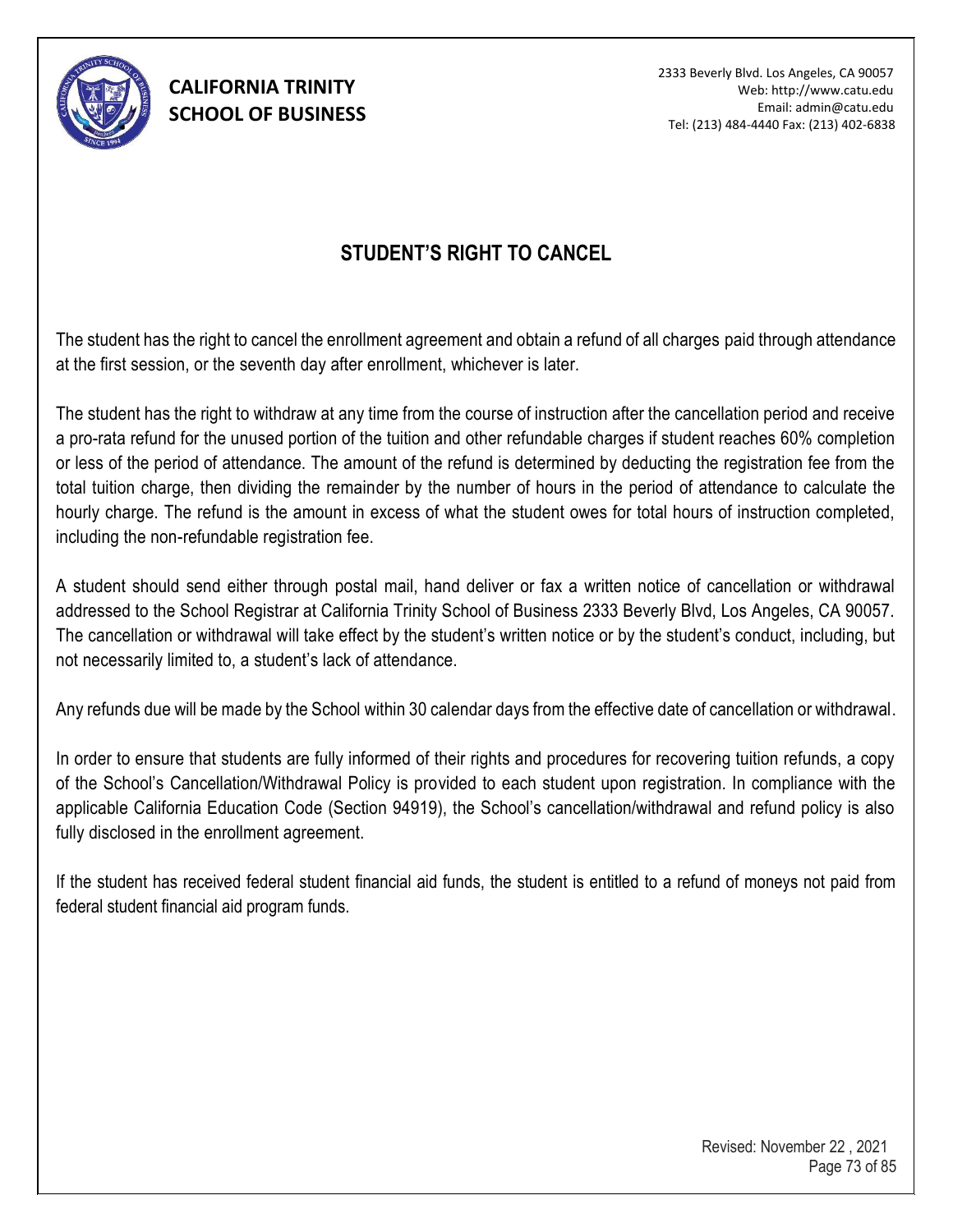

# *SCHOOL PERFORMANCE FACT SHEET CALENDAR YEARS 2019 & 2020*

## **GLOBAL MANAGEMENT – 3 MONTHS (10)**

#### **On-Time Completion Rates (Graduation Rates)**

| <b>Calendar</b><br>Year | <b>Number of Students</b><br>Who Began the<br>Program | <b>Students</b><br><b>Available for</b><br><b>Graduation</b> | Number of<br>On-Time<br><b>Graduates</b> | <b>On-Time</b><br><b>Completion Rate4</b><br>(%) |
|-------------------------|-------------------------------------------------------|--------------------------------------------------------------|------------------------------------------|--------------------------------------------------|
| 2019                    |                                                       |                                                              |                                          | N/A                                              |
| 2020                    |                                                       |                                                              |                                          | N/A                                              |

Student's Initials: Date:

**Initial only after you have had sufficient time to read and understand the information.** 

## **Job Placement Rates**

| <b>Calendar</b><br>Year | <b>Number of</b><br><b>Students</b><br><b>Who Began</b><br>Program | Number of<br><b>Graduates</b> | <b>Graduates</b><br><b>Available for</b><br><b>Employment</b> | <b>Graduates</b><br><b>Employed in the</b><br><b>Field</b> | <b>Placement</b><br><b>Rate % Employed</b><br>in the Field |
|-------------------------|--------------------------------------------------------------------|-------------------------------|---------------------------------------------------------------|------------------------------------------------------------|------------------------------------------------------------|
| 2019                    |                                                                    |                               |                                                               |                                                            | N/A                                                        |
| 2020                    |                                                                    |                               |                                                               |                                                            | N/A                                                        |

You may obtain from the institution a list of the employment positions determined to be in the field for which a student received education and training. (You may ask the administrative office to obtain a list of the employment positions.)

# **Gainfully Employed Categories**

# **Part-Time vs. Full-Time Employment**

| <b>Calendar</b><br>Year | <b>Graduate Employed in</b><br>the Field 20-29 Hours Per<br>Week | <b>Graduates Employed in the</b><br><b>Field at Least 30 Hours Per</b><br>Week | <b>Total Graduates</b><br><b>Employed in the Field</b> |
|-------------------------|------------------------------------------------------------------|--------------------------------------------------------------------------------|--------------------------------------------------------|
|                         |                                                                  |                                                                                | Revised: November 22 2021                              |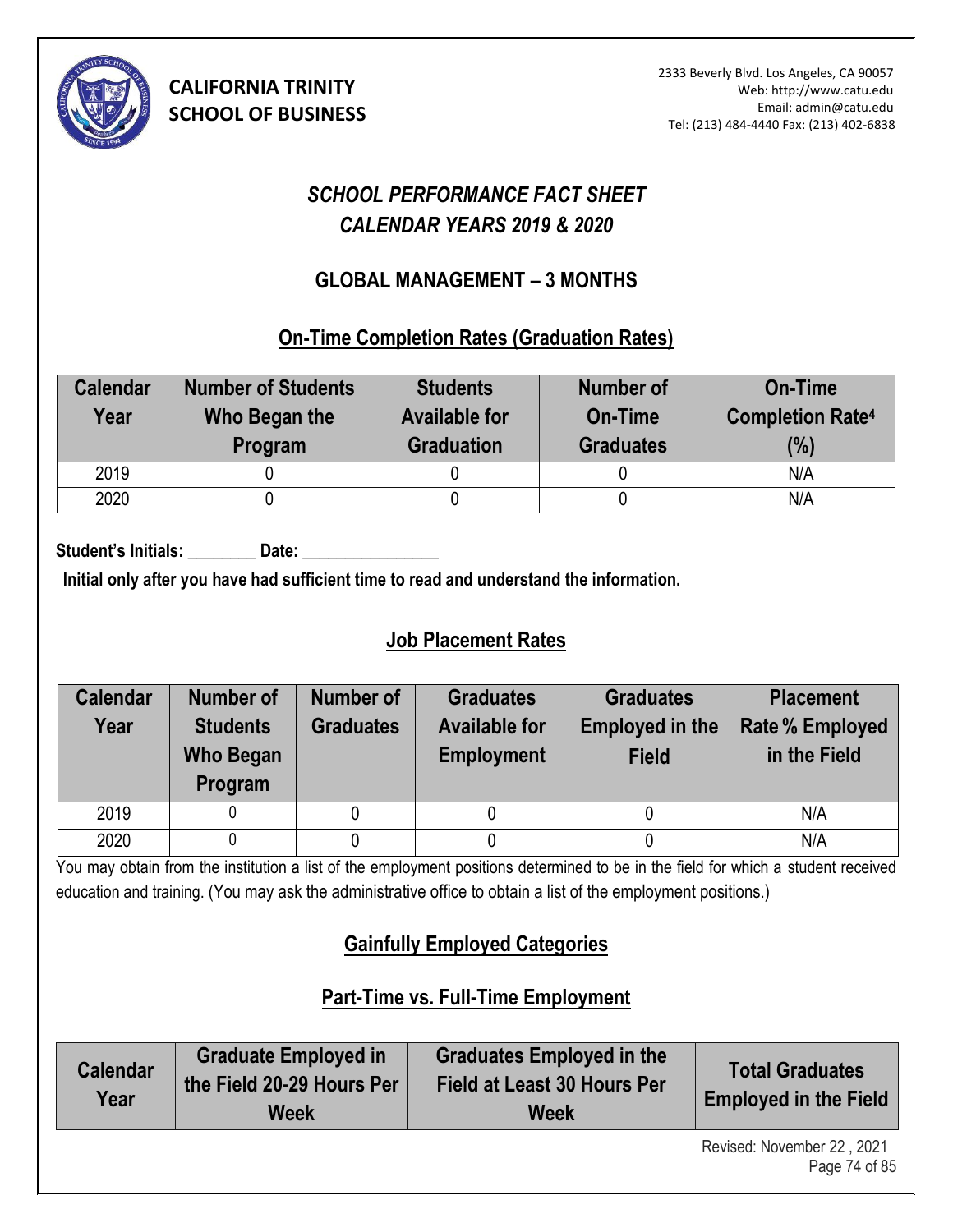

| -- - -       |  |  |
|--------------|--|--|
| nnnr<br>$-0$ |  |  |

### **Single Position vs. Concurrent Aggregated Position**

| <b>Calendar</b><br>Year | <b>Graduates Employed in</b><br>the Field in a Single<br><b>Position</b> | <b>Graduates Employed in</b><br>the Field in Concurrent<br><b>Aggregated Positions</b> | <b>Total Graduates Employed</b><br>in the Field |
|-------------------------|--------------------------------------------------------------------------|----------------------------------------------------------------------------------------|-------------------------------------------------|
| 2019                    |                                                                          |                                                                                        |                                                 |
| 2020                    |                                                                          |                                                                                        |                                                 |

## **Self-Employed / Freelance Positions**

| <b>Calendar</b><br>Year | Graduates Employed who are Self-Employed or<br><b>Working Freelance</b> | <b>Total Graduates Employed</b><br>in the Field |
|-------------------------|-------------------------------------------------------------------------|-------------------------------------------------|
| 2019                    |                                                                         |                                                 |
| 2020                    |                                                                         |                                                 |

### **Institutional Employment**

| <b>Calendar</b><br>Year | <b>Graduates Employed in the Field who are Employed</b><br>by the Institution, an Employer Owned by the<br>Institution, or an Employer Who Shares Ownership<br>with the Institution. | <b>Total Graduates Employed</b><br>in the Field |
|-------------------------|--------------------------------------------------------------------------------------------------------------------------------------------------------------------------------------|-------------------------------------------------|
| 2019                    |                                                                                                                                                                                      |                                                 |
| 2020                    |                                                                                                                                                                                      |                                                 |

Student's Initials: **Date:** Date:

**Initial only after you have had sufficient time to read and understand the information.** 

This program may result in freelance or self-employment.

- ⚫ The work available to graduates of this program is usually for freelance or self-employment.
- ⚫ This type of work may not be consistent.
- The period of employment can range from one day to weeks to several months.
- Hours worked in a day or week may be more or less than the traditional 8 hour work day or 40 hour work week.
- You can expect to spend unpaid time expanding your networks, advertising, promoting your services, or honing your skills.
- Once graduates begin to work freelance or are self-employed, they will be asked to provide documentation that they are employed as such so that they may be counted as placed for our job placement records.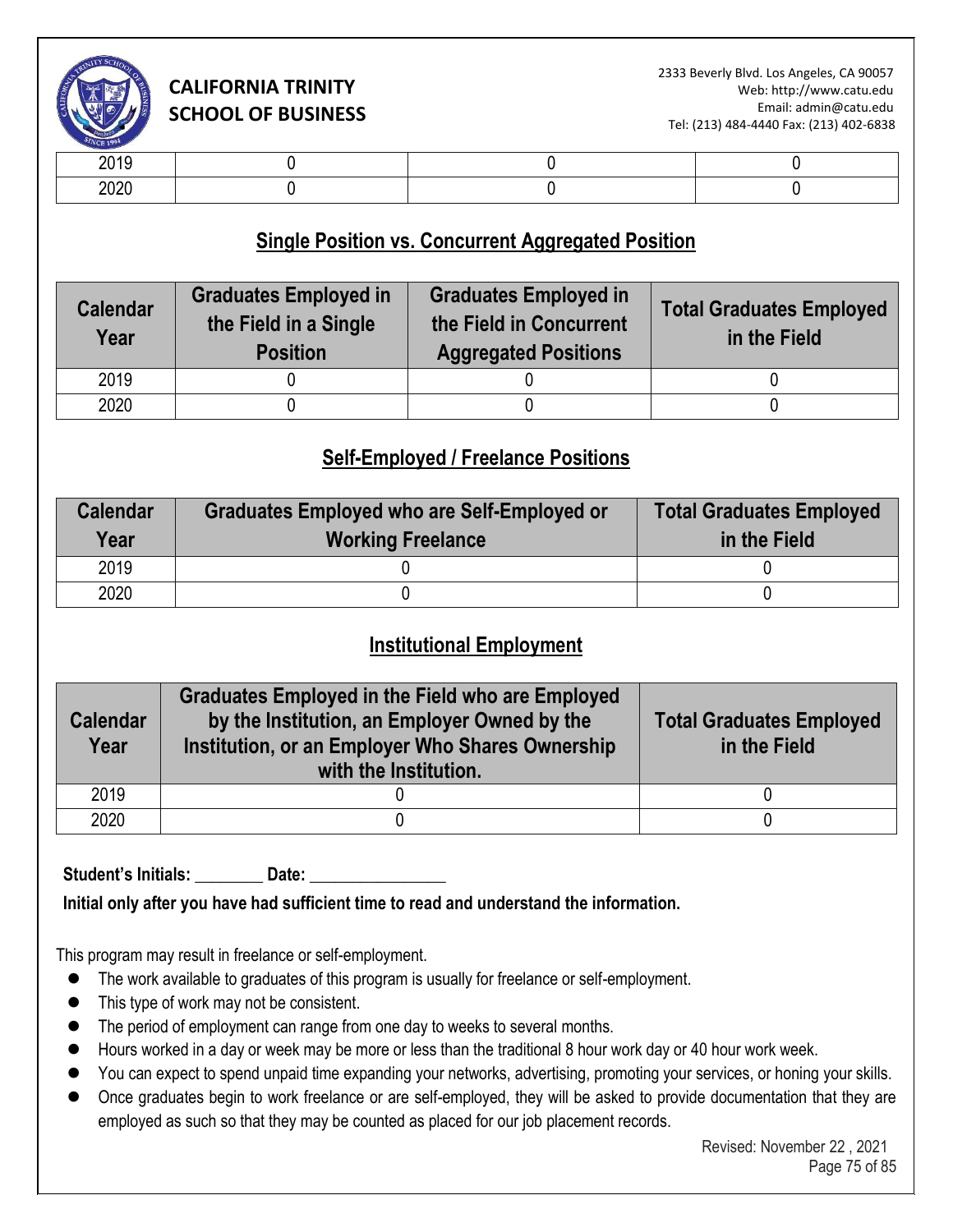

Students initialing this disclosure understand that either a majority or all of this school's graduates are employed in this manner and understand what comprises this work style.

**Student's Initials: \_\_\_\_\_\_\_\_ Date: \_\_\_\_\_\_\_\_\_\_\_\_\_\_\_\_** 

**Initial only after you have had sufficient time to read and understand the information.** 

## **License Examination Passage Rates**

| <b>Calendar Year</b> | <b>Number of</b><br><b>Graduates in</b><br><b>Calendar Year</b> | <b>Number of</b><br><b>Graduates</b><br><b>Taking Exam</b> | <b>Number Who</b><br><b>Passed First</b><br><b>Available</b><br><b>Exam Exam</b> | <b>Number Who</b><br><b>Failed First</b><br><b>Available</b><br>Exam | <b>Passage</b><br>Rate |
|----------------------|-----------------------------------------------------------------|------------------------------------------------------------|----------------------------------------------------------------------------------|----------------------------------------------------------------------|------------------------|
| 2019                 |                                                                 |                                                            |                                                                                  |                                                                      |                        |
| 2020                 |                                                                 |                                                            |                                                                                  |                                                                      |                        |

Licensure examination passage data is not available from the state agency administering the examination. We are unable to collect date from the graduates.

Student's Initials: **Date: Date: Date: Date: Propriet: Propriet: Propriet: Propriet: Propriet: Propriet: Propriet: Propriet: Propriet: Propriet: Propriet: Propriet: Propriet: Propriet: P** 

**Initial only after you have had sufficient time to read and understand the information.** 

## **Salary and Wage Information**

#### **Annual salary and wages reported for graduates employed in the field.**

| <b>Calendar</b><br>Year | <b>Graduates</b><br><b>Available for</b><br><b>Employment</b> | <b>Graduates</b><br><b>Employed in</b><br><b>Field</b> | \$20,001<br>$\overline{\phantom{0}}$<br>\$25,000 | \$25,001<br>\$30,000 | \$30,001<br>\$35,000 | <b>No Salary</b><br><b>Information</b><br><b>Reported</b> |
|-------------------------|---------------------------------------------------------------|--------------------------------------------------------|--------------------------------------------------|----------------------|----------------------|-----------------------------------------------------------|
| 2019                    |                                                               |                                                        |                                                  |                      |                      |                                                           |
| 2020                    |                                                               |                                                        |                                                  |                      |                      |                                                           |

A list of sources used to substantiate salary disclosures is available from the school. You may obtain a list of the objective sources of information used to substantiate the salary disclosure from the Administrative Office.

Student's Initials: **Date: Date: Date: Date: Propriet: Propriet: Propriet: Propriet: Propriet: Propriet: Propriet: Propriet: Propriet: Propriet: Propriet: Propriet: Propriet: Propriet: P** 

**Initial only after you have had sufficient time to read and understand the information.** 

## **Cost of Educational Program**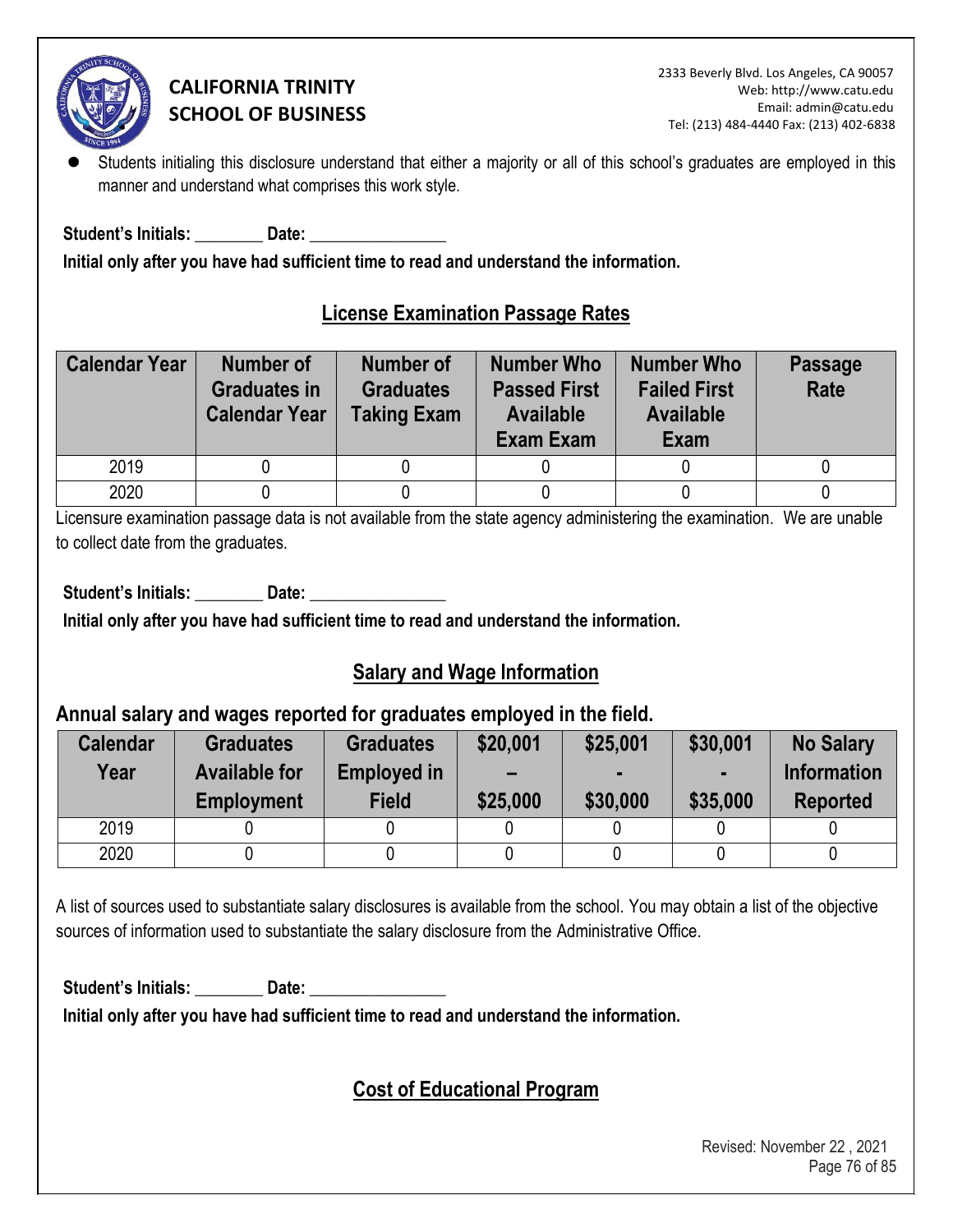

2333 Beverly Blvd. Los Angeles, CA 90057 Web: http://www.catu.edu Email: admin@catu.edu Tel: (213) 484-4440 Fax: (213) 402-6838

Total charges for the program for students completing on time in 2019: \$1,220 Total charges may be higher for students that do not complete on time.

Total charges for the program for students completing on time in 2020: \$1,220 Total charges may be higher for students that do not complete on time.

Student's Initials: **Date: Date: Initial only after you have had sufficient time to read and understand the information.** 

## **Federal Student Loan Debt**

Students at California Trinity School of Business are not eligible for federal student loans. This institution does not meet the U.S. Department of Education criteria that would allow its students to participate in federal student aid programs.

Student's Initials: **Date:** Date:

**Initial only after you have had sufficient time to read and understand the information.** 

\_\_\_\_\_\_\_\_\_\_\_\_\_\_\_\_\_\_\_\_\_\_\_\_\_\_\_\_\_ \_\_\_\_\_\_\_\_\_\_\_\_\_\_\_\_\_\_\_\_\_\_

\_\_\_\_\_\_\_\_\_\_\_\_\_\_\_\_\_\_\_\_\_\_\_\_\_\_\_\_\_ \_\_\_\_\_\_\_\_\_\_\_\_\_\_\_\_\_\_\_\_\_\_

This fact sheet is filed with the Bureau for Private Postsecondary Education. Regardless of any information you may have relating to completion rates, placement rates, starting salaries, or license exam passage rates, this fact sheet contains the information as calculated pursuant to state law.

Any questions a student may have regarding this fact sheet that have not been satisfactorily answered by the institution may be directed to the Bureau for Private Postsecondary Education at 1747 N. Market Blvd, Suite 225, Sacramento, CA 95834, www.bppe.ca.gov, toll-free telephone number (888) 370-7589 or by fax (916) 263-1897.

Student Name - Print

\_\_\_\_\_\_\_\_\_\_\_\_\_\_\_\_\_\_\_\_\_\_\_\_\_\_\_\_\_

Student Signature Date

School Official **Date** 

Revised: November 22 , 2021 Page 77 of 85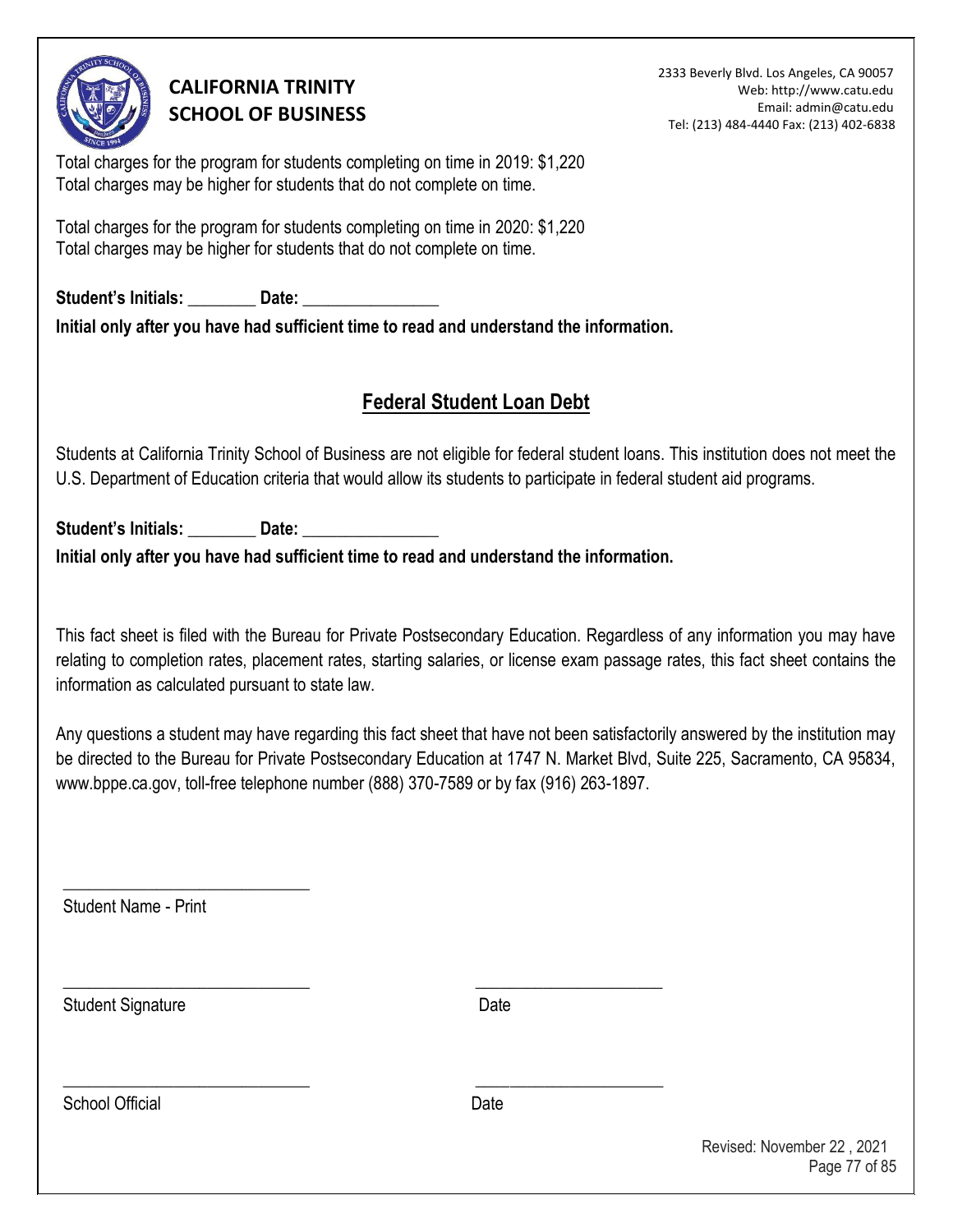

#### **Definitions**

- "Number of Students Who Began the Program" means the number of students who began a program who were scheduled to complete the program within 100% of the published program length within the reporting calendar year and excludes all students who cancelled during the cancellation period.
- "Students Available for Graduation" is the number of students who began the program minus the number of students who have died, been incarcerated, or been called to active military duty.
- "Number of On-time Graduates" is the number of students who completed the program within 100% of the published program length within the reporting calendar year.
- "On-time Completion Rate" is the number of on-time graduates divided by the number of students available for graduation.
- "150% Graduates" is the number of students who completed the program within 150% of the program length (includes on-time graduates).
- "150% Completion Rate" is the number of students who completed the program in the reported calendar year within 150% of the published program length, including on-time graduates, divided by the number of students available for graduation.
- "Graduates Available for Employment" means the number of graduates minus the number of graduates unavailable for employment.
- "Graduates Unavailable for Employment" means the graduates who, after graduation, die, become incarcerated, are called to active military duty, are international students that leave the United States or do not have a visa allowing employment in the United States, or are continuing their education in an accredited or bureau-approved postsecondary institution.
- "Graduates Employed in the Field" means graduates who beginning within six months after a student completes the applicable educational program are gainfully employed, whose employment has been reported, and for whom the institution has documented verification of employment. For occupations for which the state requires passing an examination, the six months period begins after the announcement of the examination results for the first examination available after a student completes an applicable educational program.
- "Placement Rate Employed in the Field" is calculated by dividing the number of graduates gainfully employed in the field by the number of graduates available for employment.
- "Number of Graduates Taking Exam" is the number of graduates who took the first available exam in the reported calendar year.
- "First Available Exam Date" is the date for the first available exam after a student completed a program.
- "Passage Rate" is calculated by dividing the number of graduates who passed the exam by the number of graduates who took the reported licensing exam.
- "Number Who Passed First Available Exam" is the number of graduates who took and passed the first available licensing exam after completing the program.
- "Salary" is as reported by graduate or graduate's employer.
- "No Salary Information Reported" is the number of graduates for whom, after making reasonable attempts, the school was not able to obtain salary information.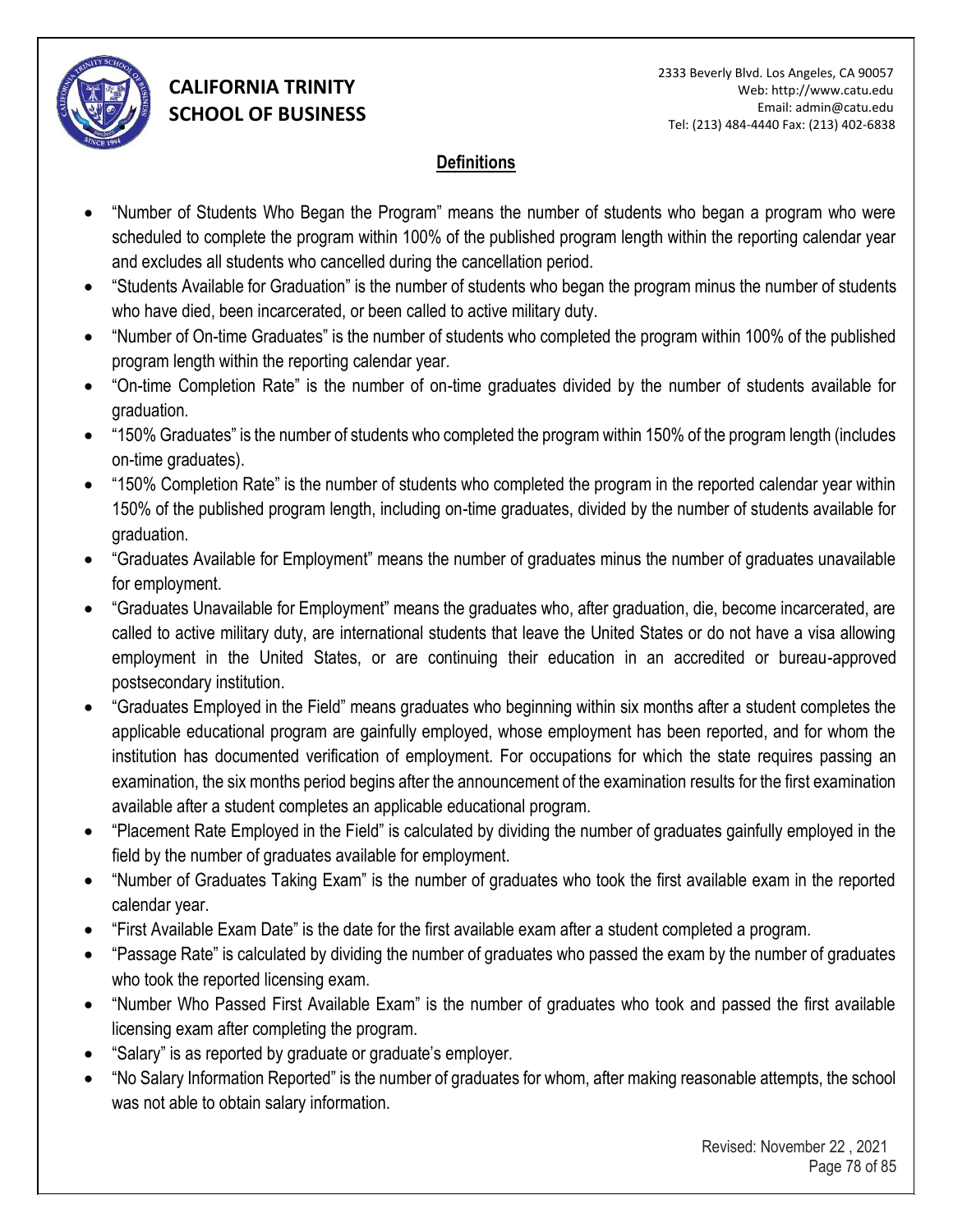

2333 Beverly Blvd. Los Angeles, CA 90057 Web: http://www.catu.edu Email: admin@catu.edu Tel: (213) 484-4440 Fax: (213) 402-6838

## **STUDENT'S RIGHT TO CANCEL**

The student has the right to cancel the enrollment agreement and obtain a refund of all charges paid through attendance at the first session, or the seventh day after enrollment, whichever is later.

The student has the right to withdraw at any time from the course of instruction after the cancellation period and receive a pro-rata refund for the unused portion of the tuition and other refundable charges if student reaches 60% completion or less of the period of attendance. The amount of the refund is determined by deducting the registration fee from the total tuition charge, then dividing the remainder by the number of hours in the period of attendance to calculate the hourly charge. The refund is the amount in excess of what the student owes for total hours of instruction completed, including the non-refundable registration fee.

A student should send either through postal mail, hand deliver or fax a written notice of cancellation or withdrawal addressed to the School Registrar at California Trinity School of Business 2333 Beverly Blvd, Los Angeles, CA 90057. The cancellation or withdrawal will take effect by the student's written notice or by the student's conduct, including, but not necessarily limited to, a student's lack of attendance.

Any refunds due will be made by the School within 30 calendar days from the effective date of cancellation or withdrawal.

In order to ensure that students are fully informed of their rights and procedures for recovering tuition refunds, a copy of the School's Cancellation/Withdrawal Policy is provided to each student upon registration. In compliance with the applicable California Education Code (Section 94919), the School's cancellation/withdrawal and refund policy is also fully disclosed in the enrollment agreement.

If the student has received federal student financial aid funds, the student is entitled to a refund of moneys not paid from federal student financial aid program funds.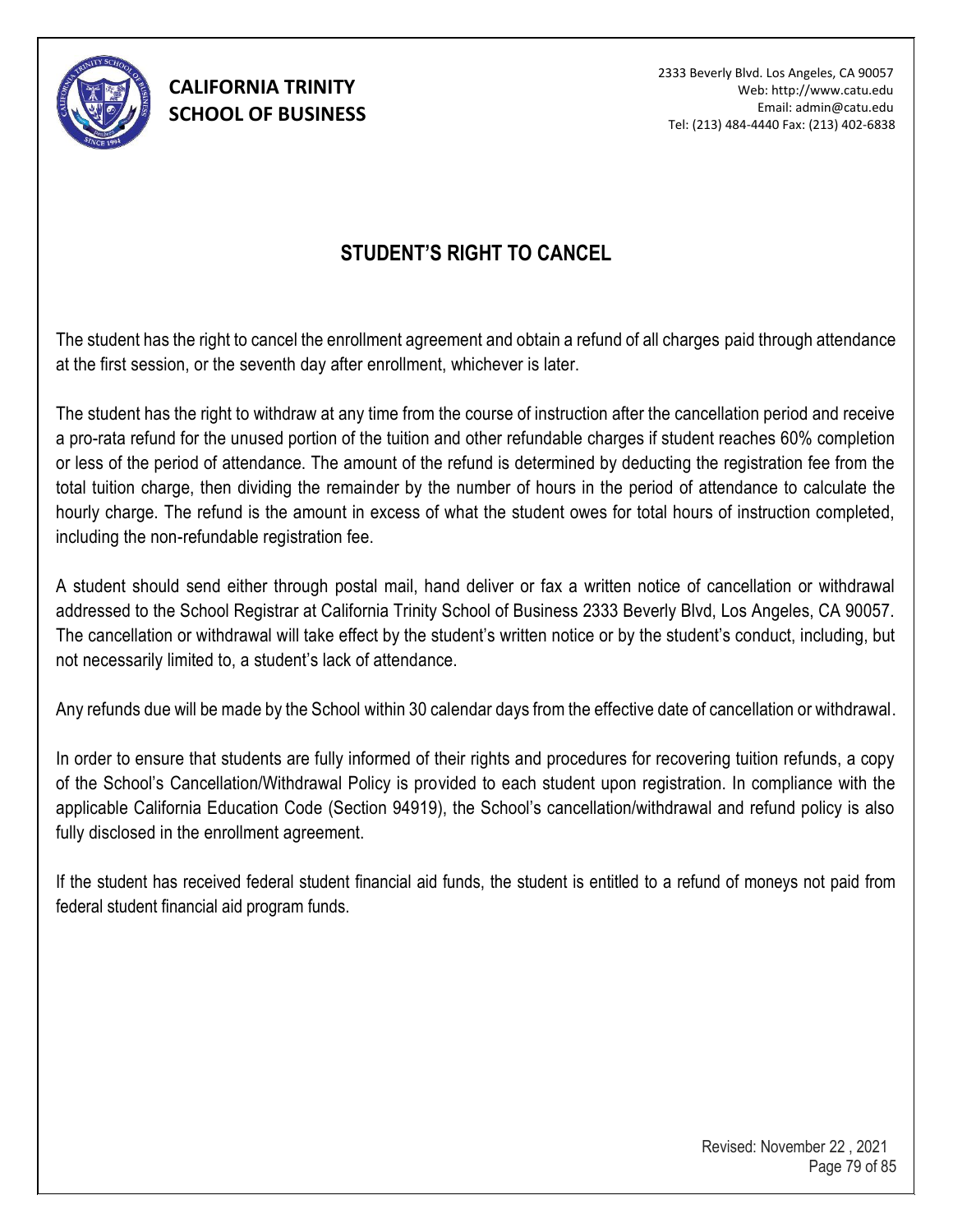

# *SCHOOL PERFORMANCE FACT SHEET CALENDAR YEARS 2019 & 2020*

## **INTERNATIONAL TRADE AND COMMERCE – 3 MONTHS (10)**

### **On-Time Completion Rates (Graduation Rates)**

| <b>Calendar</b><br>Year | <b>Number of Students</b><br>Who Began the<br>Program | <b>Students</b><br><b>Available for</b><br><b>Graduation</b> | <b>Number of</b><br><b>On-Time</b><br><b>Graduates</b> | <b>On-Time</b><br><b>Completion Rate4</b><br>(%) |
|-------------------------|-------------------------------------------------------|--------------------------------------------------------------|--------------------------------------------------------|--------------------------------------------------|
| 2019                    |                                                       |                                                              |                                                        | N/A                                              |
| 2020                    |                                                       |                                                              |                                                        | N/A                                              |

Student's Initials: Date:

**Initial only after you have had sufficient time to read and understand the information.** 

# **Job Placement Rates**

| <b>Calendar</b><br>Year | Number of<br><b>Students</b><br><b>Who Began</b><br>Program | Number of<br><b>Graduates</b> | <b>Graduates</b><br><b>Available for</b><br><b>Employment</b> | <b>Graduates</b><br><b>Employed in the</b><br><b>Field</b> | <b>Placement</b><br><b>Rate % Employed</b><br>in the Field |
|-------------------------|-------------------------------------------------------------|-------------------------------|---------------------------------------------------------------|------------------------------------------------------------|------------------------------------------------------------|
| 2019                    |                                                             |                               |                                                               |                                                            | N/A                                                        |
| 2020                    |                                                             |                               |                                                               |                                                            | N/A                                                        |

You may obtain from the institution a list of the employment positions determined to be in the field for which a student received education and training. (You may ask the administrative office to obtain a list of the employment positions.)

# **Gainfully Employed Categories**

# **Part-Time vs. Full-Time Employment**

| <b>Calendar</b><br>Year | <b>Graduate Employed in</b><br>the Field 20-29 Hours Per<br><b>Week</b> | <b>Graduates Employed in the</b><br><b>Field at Least 30 Hours Per</b><br><b>Week</b> | <b>Total Graduates</b><br><b>Employed in the Field</b> |
|-------------------------|-------------------------------------------------------------------------|---------------------------------------------------------------------------------------|--------------------------------------------------------|
|                         |                                                                         |                                                                                       | Revised: November 22 2021                              |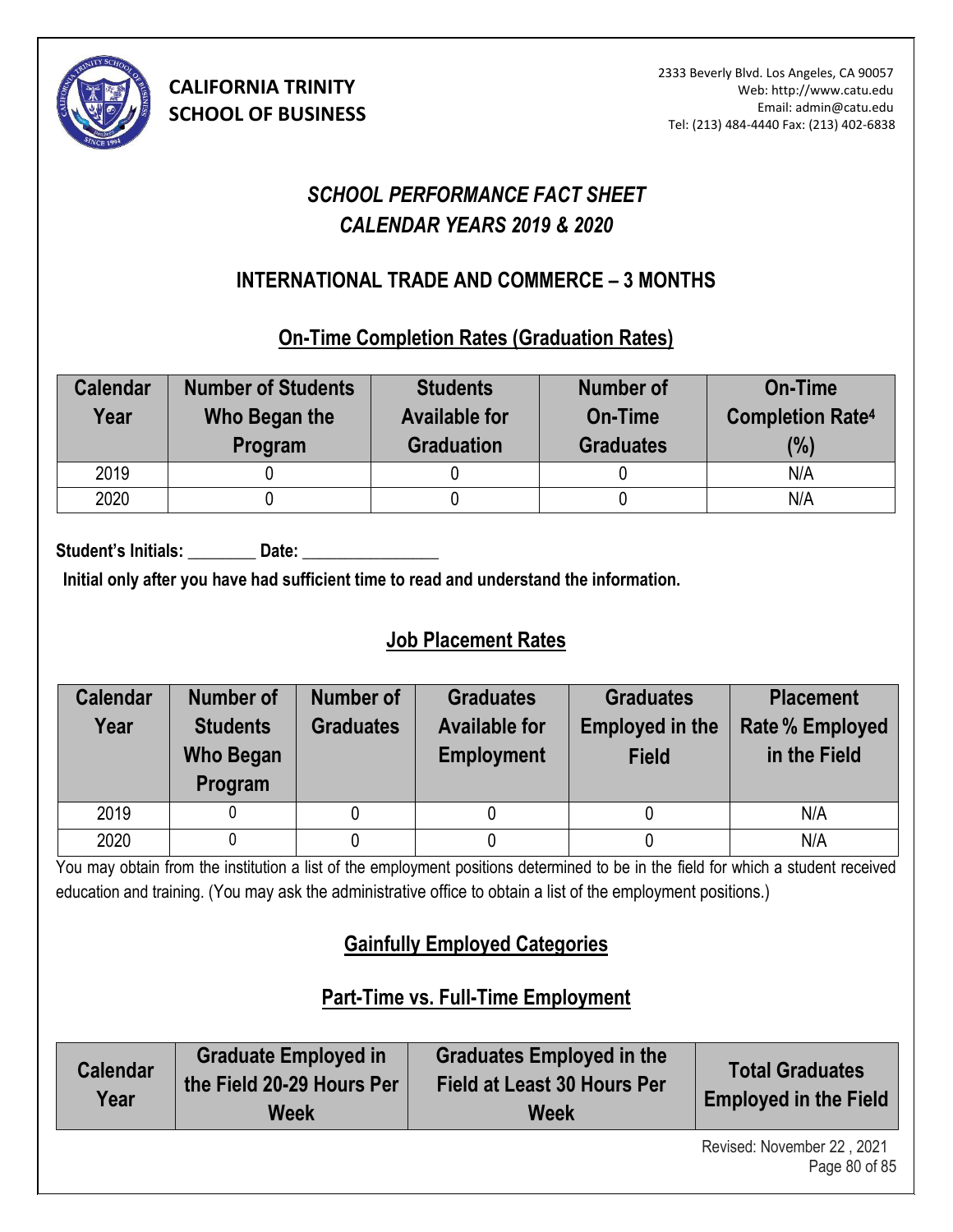

| -- - -           |  |  |
|------------------|--|--|
| $\cdots$<br>$-0$ |  |  |

### **Single Position vs. Concurrent Aggregated Position**

| <b>Graduates Employed in</b><br><b>Calendar</b><br>the Field in a Single<br>Year<br><b>Position</b> |  | <b>Graduates Employed in</b><br>the Field in Concurrent<br><b>Aggregated Positions</b> | <b>Total Graduates Employed</b><br>in the Field |  |
|-----------------------------------------------------------------------------------------------------|--|----------------------------------------------------------------------------------------|-------------------------------------------------|--|
| 2019                                                                                                |  |                                                                                        |                                                 |  |
| 2020                                                                                                |  |                                                                                        |                                                 |  |

#### **Self-Employed / Freelance Positions**

| <b>Calendar</b><br>Year | <b>Graduates Employed who are Self-Employed or</b><br><b>Working Freelance</b> | <b>Total Graduates Employed</b><br>in the Field |  |
|-------------------------|--------------------------------------------------------------------------------|-------------------------------------------------|--|
| 2019                    |                                                                                |                                                 |  |
| 2020                    |                                                                                |                                                 |  |

#### **Institutional Employment**

| <b>Calendar</b><br>Year | <b>Graduates Employed in the Field who are Employed</b><br>by the Institution, an Employer Owned by the<br>Institution, or an Employer Who Shares Ownership<br>with the Institution. | <b>Total Graduates Employed</b><br>in the Field |  |
|-------------------------|--------------------------------------------------------------------------------------------------------------------------------------------------------------------------------------|-------------------------------------------------|--|
| 2019                    |                                                                                                                                                                                      |                                                 |  |
| 2020                    |                                                                                                                                                                                      |                                                 |  |

Student's Initials: **Date:** 

**Initial only after you have had sufficient time to read and understand the information.** 

This program may result in freelance or self-employment.

- ⚫ The work available to graduates of this program is usually for freelance or self-employment.
- ⚫ This type of work may not be consistent.
- The period of employment can range from one day to weeks to several months.
- Hours worked in a day or week may be more or less than the traditional 8 hour work day or 40 hour work week.
- You can expect to spend unpaid time expanding your networks, advertising, promoting your services, or honing your skills.
- Once graduates begin to work freelance or are self-employed, they will be asked to provide documentation that they are employed as such so that they may be counted as placed for our job placement records.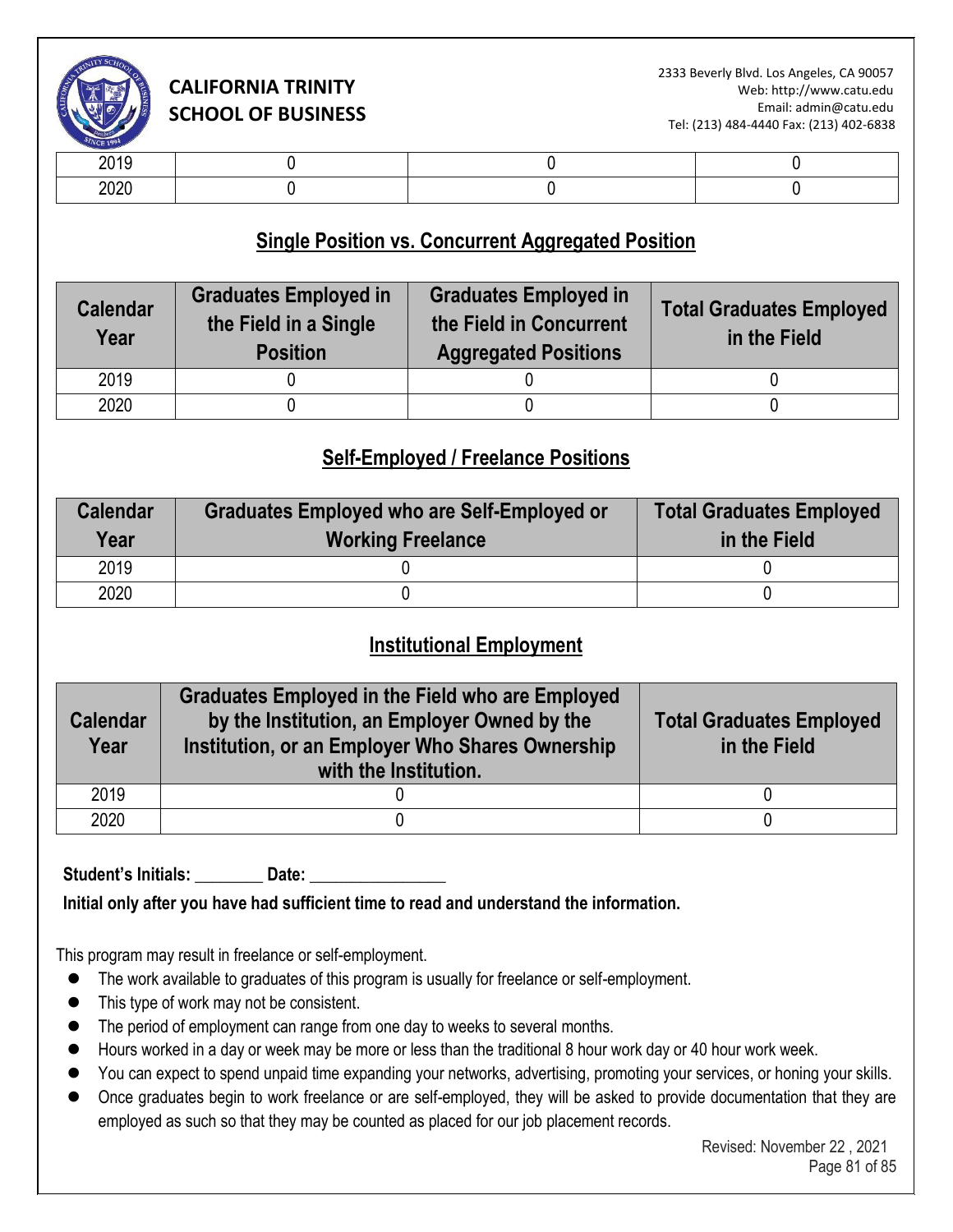

Students initialing this disclosure understand that either a majority or all of this school's graduates are employed in this manner and understand what comprises this work style.

**Student's Initials: \_\_\_\_\_\_\_\_ Date: \_\_\_\_\_\_\_\_\_\_\_\_\_\_\_\_** 

**Initial only after you have had sufficient time to read and understand the information.** 

## **License Examination Passage Rates**

| <b>Calendar Year</b> | <b>Number of</b><br><b>Graduates in</b><br><b>Calendar Year</b> | <b>Number of</b><br><b>Graduates</b><br><b>Taking Exam</b> | <b>Number Who</b><br><b>Passed First</b><br><b>Available</b><br><b>Exam Exam</b> | <b>Number Who</b><br><b>Failed First</b><br><b>Available</b><br>Exam | <b>Passage</b><br>Rate |
|----------------------|-----------------------------------------------------------------|------------------------------------------------------------|----------------------------------------------------------------------------------|----------------------------------------------------------------------|------------------------|
| 2019                 |                                                                 |                                                            |                                                                                  |                                                                      |                        |
| 2020                 |                                                                 |                                                            |                                                                                  |                                                                      |                        |

Licensure examination passage data is not available from the state agency administering the examination. We are unable to collect date from the graduates.

Student's Initials: **Date: Date: Date: Date: Propriet: Propriet: Propriet: Propriet: Propriet: Propriet: Propriet: Propriet: Propriet: Propriet: Propriet: Propriet: Propriet: Propriet: P** 

**Initial only after you have had sufficient time to read and understand the information.** 

## **Salary and Wage Information**

#### **Annual salary and wages reported for graduates employed in the field.**

| <b>Calendar</b><br>Year | <b>Graduates</b><br><b>Available for</b><br><b>Employment</b> | <b>Graduates</b><br><b>Employed in</b><br><b>Field</b> | \$20,001<br>$\overline{\phantom{0}}$<br>\$25,000 | \$25,001<br>\$30,000 | \$30,001<br>\$35,000 | <b>No Salary</b><br><b>Information</b><br><b>Reported</b> |
|-------------------------|---------------------------------------------------------------|--------------------------------------------------------|--------------------------------------------------|----------------------|----------------------|-----------------------------------------------------------|
| 2019                    |                                                               |                                                        |                                                  |                      |                      |                                                           |
| 2020                    |                                                               |                                                        |                                                  |                      |                      |                                                           |

A list of sources used to substantiate salary disclosures is available from the school. You may obtain a list of the objective sources of information used to substantiate the salary disclosure from the Administrative Office.

Student's Initials: **Date: Date: Date: Date: Propriet: Propriet: Propriet: Propriet: Propriet: Propriet: Propriet: Propriet: Propriet: Propriet: Propriet: Propriet: Propriet: Propriet: P** 

**Initial only after you have had sufficient time to read and understand the information.** 

## **Cost of Educational Program**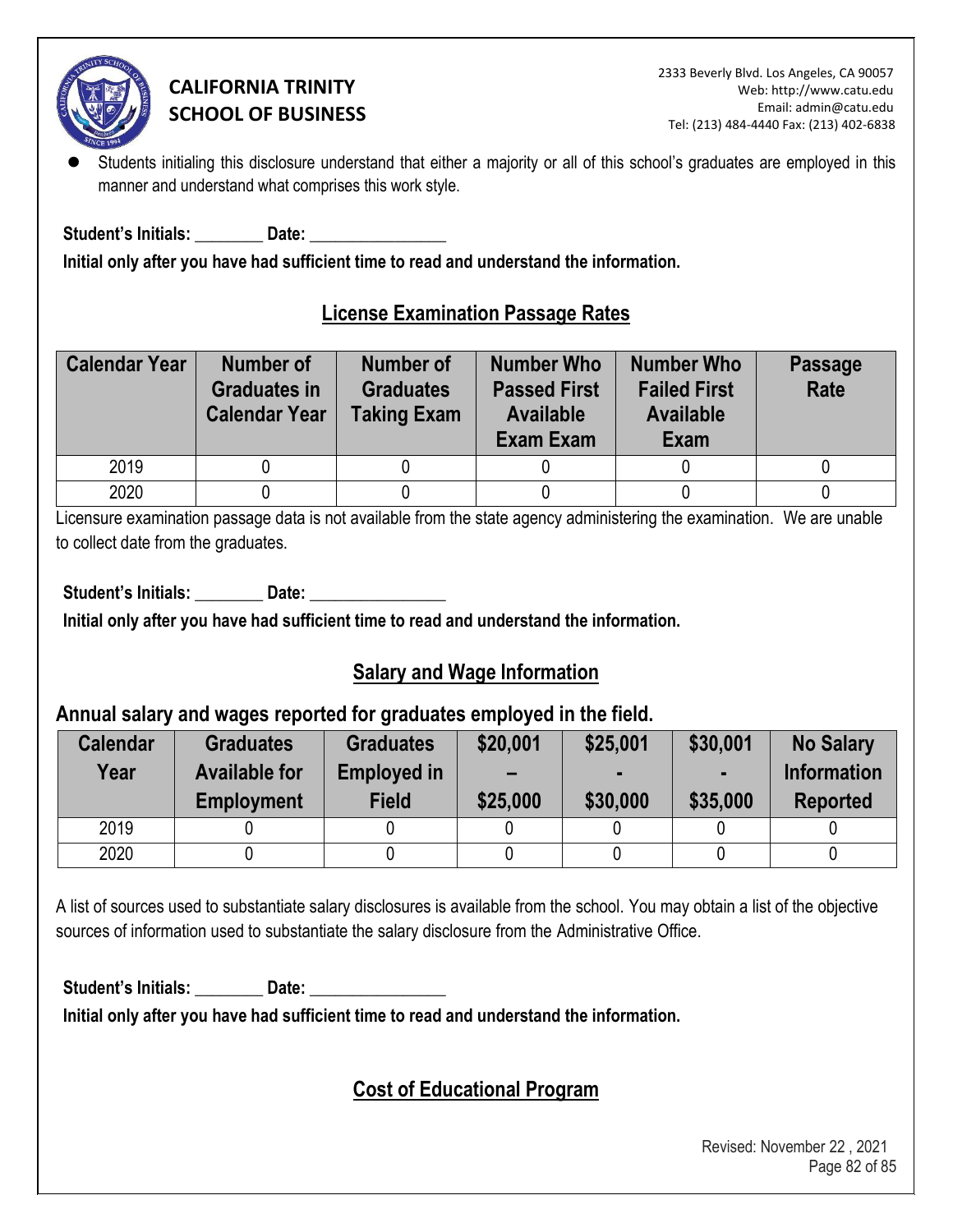

2333 Beverly Blvd. Los Angeles, CA 90057 Web: http://www.catu.edu Email: admin@catu.edu Tel: (213) 484-4440 Fax: (213) 402-6838

Total charges for the program for students completing on time in 2019: \$1,220 Total charges may be higher for students that do not complete on time.

Total charges for the program for students completing on time in 2020: \$1,220 Total charges may be higher for students that do not complete on time.

Student's Initials: **Date:** Date: **Initial only after you have had sufficient time to read and understand the information.** 

## **Federal Student Loan Debt**

Students at California Trinity School of Business are not eligible for federal student loans. This institution does not meet the U.S. Department of Education criteria that would allow its students to participate in federal student aid programs.

Student's Initials: **Date:** Date:

**Initial only after you have had sufficient time to read and understand the information.** 

\_\_\_\_\_\_\_\_\_\_\_\_\_\_\_\_\_\_\_\_\_\_\_\_\_\_\_\_\_ \_\_\_\_\_\_\_\_\_\_\_\_\_\_\_\_\_\_\_\_\_\_

\_\_\_\_\_\_\_\_\_\_\_\_\_\_\_\_\_\_\_\_\_\_\_\_\_\_\_\_\_ \_\_\_\_\_\_\_\_\_\_\_\_\_\_\_\_\_\_\_\_\_\_

This fact sheet is filed with the Bureau for Private Postsecondary Education. Regardless of any information you may have relating to completion rates, placement rates, starting salaries, or license exam passage rates, this fact sheet contains the information as calculated pursuant to state law.

Any questions a student may have regarding this fact sheet that have not been satisfactorily answered by the institution may be directed to the Bureau for Private Postsecondary Education at 1747 N. Market Blvd, Suite 225, Sacramento, CA 95834, www.bppe.ca.gov, toll-free telephone number (888) 370-7589 or by fax (916) 263-1897.

Student Name - Print

\_\_\_\_\_\_\_\_\_\_\_\_\_\_\_\_\_\_\_\_\_\_\_\_\_\_\_\_\_

Student Signature Date

School Official **Date**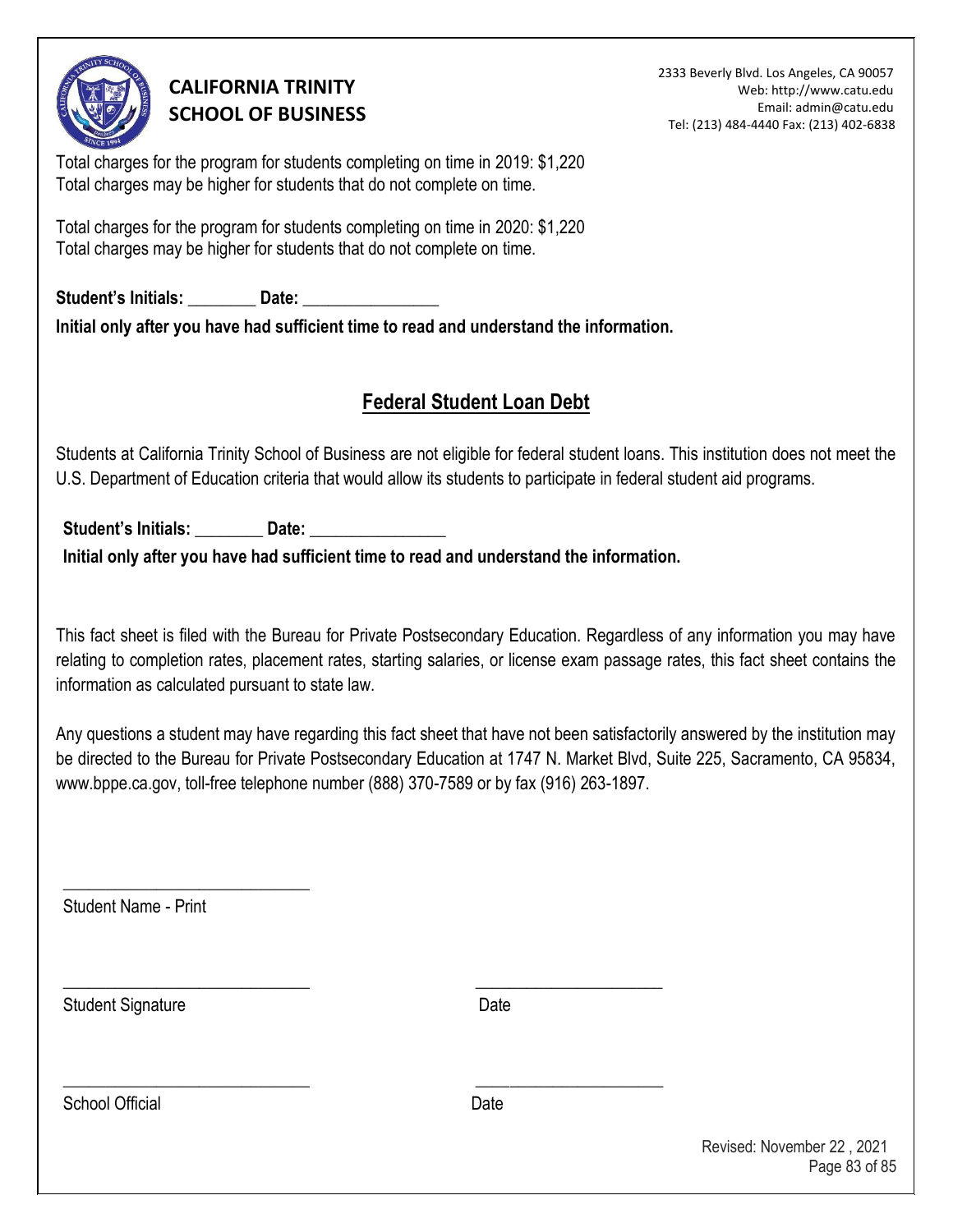

#### **Definitions**

- "Number of Students Who Began the Program" means the number of students who began a program who were scheduled to complete the program within 100% of the published program length within the reporting calendar year and excludes all students who cancelled during the cancellation period.
- "Students Available for Graduation" is the number of students who began the program minus the number of students who have died, been incarcerated, or been called to active military duty.
- "Number of On-time Graduates" is the number of students who completed the program within 100% of the published program length within the reporting calendar year.
- "On-time Completion Rate" is the number of on-time graduates divided by the number of students available for graduation.
- "150% Graduates" is the number of students who completed the program within 150% of the program length (includes on-time graduates).
- "150% Completion Rate" is the number of students who completed the program in the reported calendar year within 150% of the published program length, including on-time graduates, divided by the number of students available for graduation.
- "Graduates Available for Employment" means the number of graduates minus the number of graduates unavailable for employment.
- "Graduates Unavailable for Employment" means the graduates who, after graduation, die, become incarcerated, are called to active military duty, are international students that leave the United States or do not have a visa allowing employment in the United States, or are continuing their education in an accredited or bureau-approved postsecondary institution.
- "Graduates Employed in the Field" means graduates who beginning within six months after a student completes the applicable educational program are gainfully employed, whose employment has been reported, and for whom the institution has documented verification of employment. For occupations for which the state requires passing an examination, the six months period begins after the announcement of the examination results for the first examination available after a student completes an applicable educational program.
- "Placement Rate Employed in the Field" is calculated by dividing the number of graduates gainfully employed in the field by the number of graduates available for employment.
- "Number of Graduates Taking Exam" is the number of graduates who took the first available exam in the reported calendar year.
- "First Available Exam Date" is the date for the first available exam after a student completed a program.
- "Passage Rate" is calculated by dividing the number of graduates who passed the exam by the number of graduates who took the reported licensing exam.
- "Number Who Passed First Available Exam" is the number of graduates who took and passed the first available licensing exam after completing the program.
- "Salary" is as reported by graduate or graduate's employer.
- "No Salary Information Reported" is the number of graduates for whom, after making reasonable attempts, the school was not able to obtain salary information.